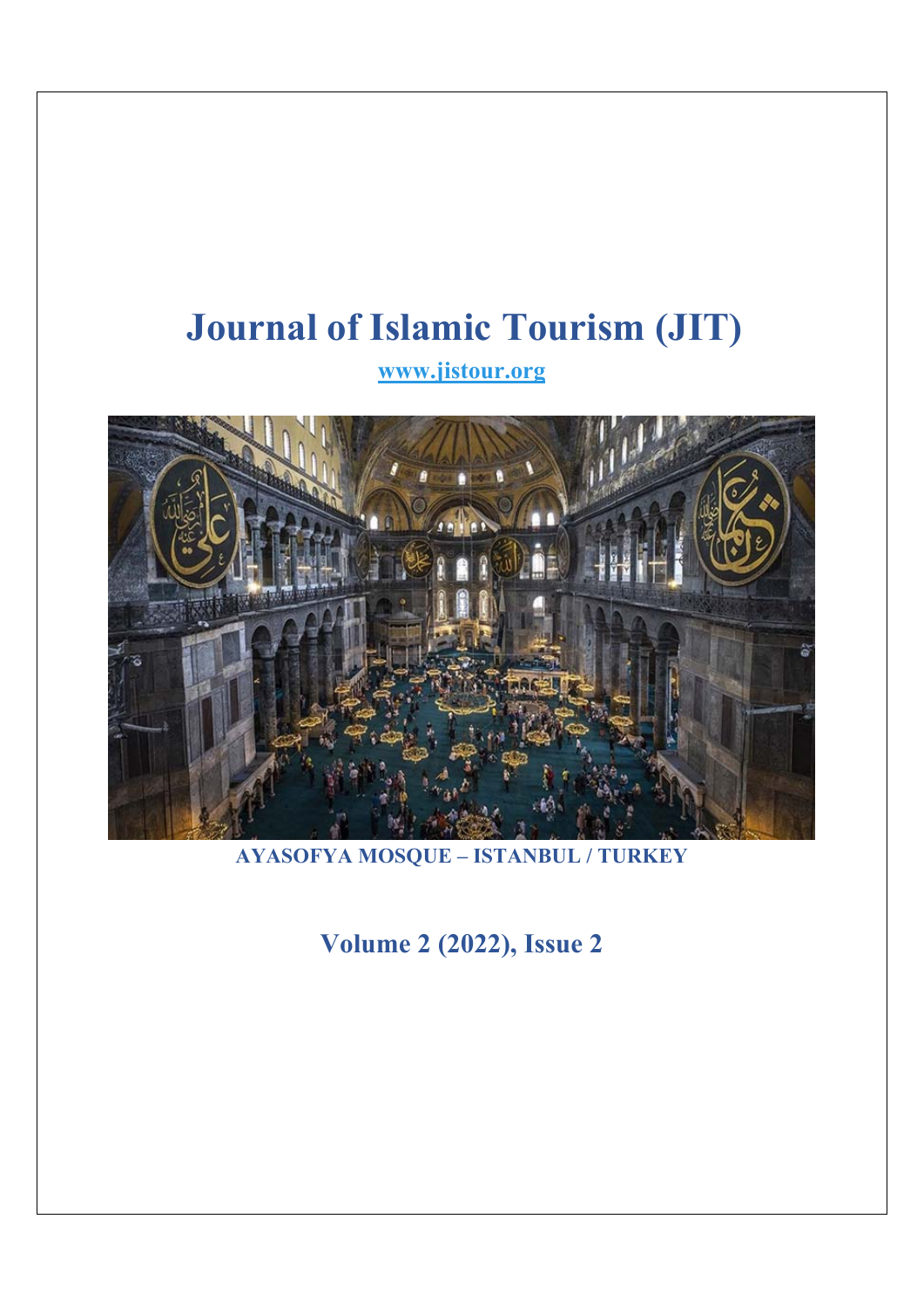## **ISSN: 2791 – 7959**

PUBLISHER:

**Tourism Economy and Development Association** / TURKEY

## CHIEF EDITORS

**Yasin Bilim**, Necmettin Erbakan University, Turkey **Ahmad Jamal**, Cardiff University, UK **Razaq Raj**, Leeds Beckett University, UK

## ASSOCIATE EDITORS

Associate Editor (North and South America) **Mohammad Elahee**, Quinnipiac University, Hamden, Connecticut, USA Associate Editor (Central and South Asia) **Abdus Sattar Abbasi**, COMSATS Institute of Information Technology, Pakistan Associate Editor (Far East Asia) **Shin Yasuda**, Takasaki City University of Economics, Japan Associate Editor (Africa) **Noha El-Bassiouny**, German University in Cairo (GUC), Egypt Associate Editor (Middle East) **Omar Moufakkir**, Gulf University for Science and Technology, Kuwait Associate Editor (Europe) **Danijel Pavlović**, Singidunum University, Belgrade, Serbia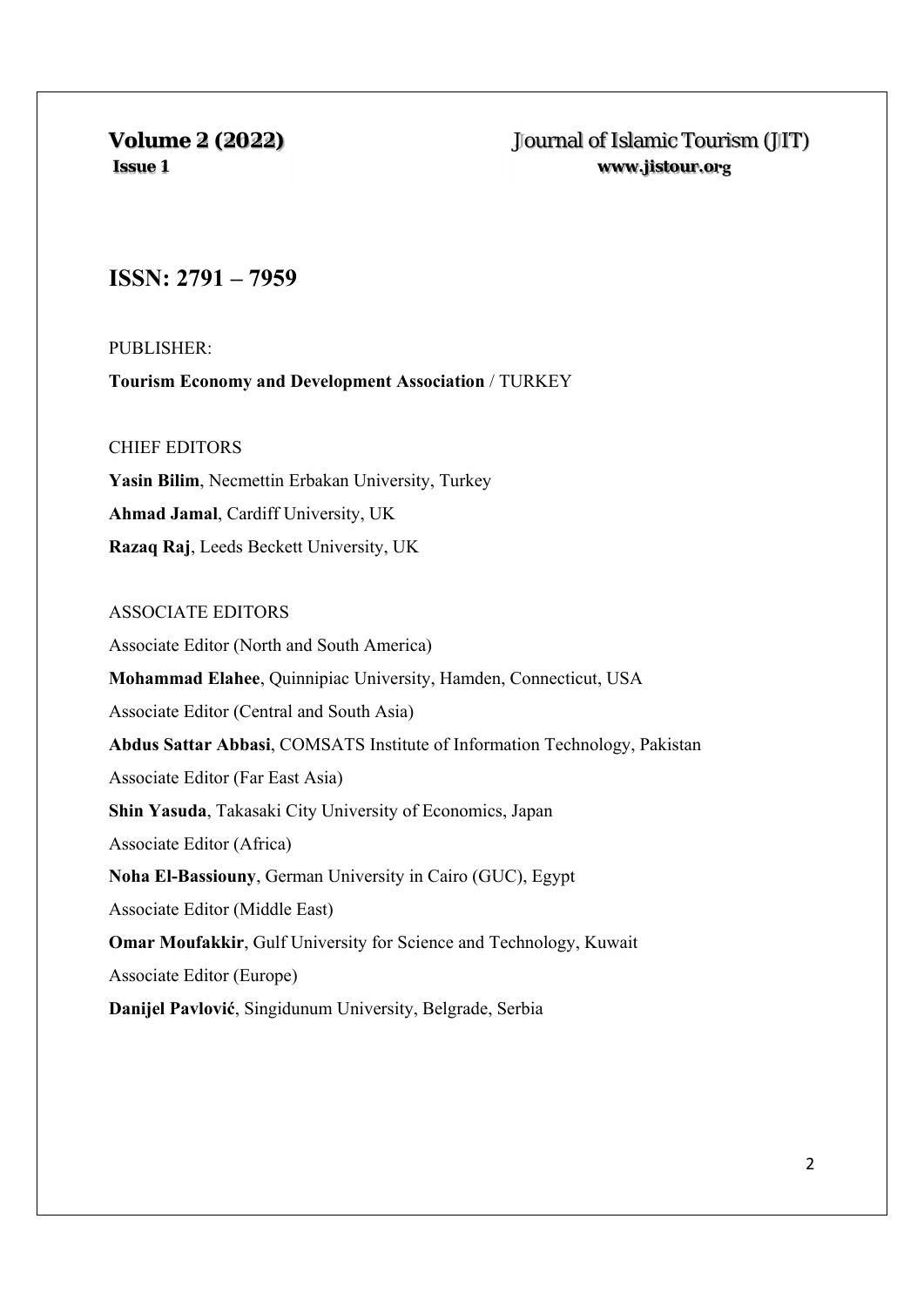# **Contents**

| Can Halal Tourism Village Boost The Economy in Lakbok District, Ciamis Regency, Indonesia? 66 |  |
|-----------------------------------------------------------------------------------------------|--|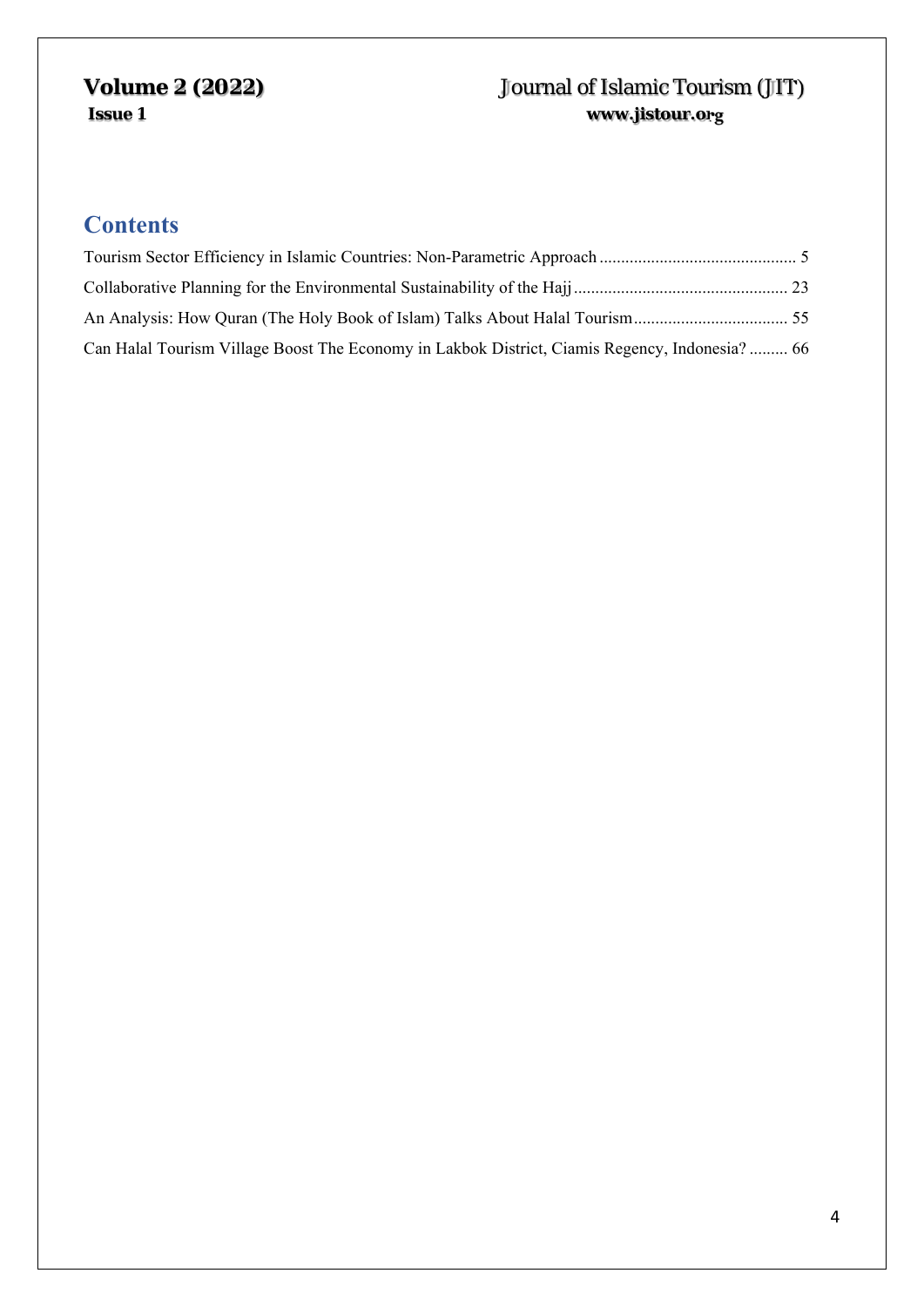# **TOURISM SECTOR EFFICIENCY IN ISLAMIC COUNTRIES: NON-PARAMETRIC APPROACH**

## **Aam Slamet Rusydiana**

Tazkia Islamic University College, Indonesia, aamsmart@gmail.com

## **Ihsanul Ikhwan**

Tazkia Islamic University College, Indonesia, ihsanulikhwan1997@gmail.com

## **Muhammad Syafii Antonio**

Tazkia Islamic University College, Indonesia, msantonio@tazkia.ac.id

## **Abstract**

Over the past few decades, countries in the Organization for Islamic Cooperation (OIC) have achieved various levels of economic development, especially in the tourism sector. Tourism growth in OIC countries increases every year. This growth has tightened competition between countries in providing tourist facilities and destinations. This study aims to measure the level of efficiency and productivity of the tourism industry in OIC countries using the Data Envelopment Analysis (DEA) and Malmquist Productivity Index (MPI) methods. The results showed that the average efficiency value of the tourism industry in OIC countries as a whole was 0.357. The country with the highest efficiency score was Turkey with an efficiency value of 0.92 and the country with the lowest efficiency value of 0.007 was Libya. On the other hand, the country that had the highest productivity increase was Turkey with a TFP value of 1.656 and the country with the largest decrease in productivity was Nigeria with a TFP value of 0.610.

**Keywords**: DEA, MPI, Tourism, Impact, Destinations

## **Introduction**

Tourism is a sector that contributes to improving a country's economy (Ramadhani and Ridlwan, 2018). The development of the tourism sector is considered to be resistant to the global crisis and has had a positive trend since 1950 with the number of tourist trips of 25 million people, in 1980 it reached 278 million people, in 1995 it reached 528 million people, and 1.5 billion people in 2019 (IMF, 2020). This makes the tourism sector seen as a sector capable of accelerating economic growth (Chanin et al., 2015). According to the United Nations World Tourism Organization (UNWTO), the tourism sector has an important role in contributing to the world's total GPD by 9%. This makes the tourism sector one of the 11 most jobs in absorbing labor (Sabon et al., 2018). Besides, the tourism sector has also contributed 6% or US \$ 1.5 trillion of total world exports (UNWTO, 2014).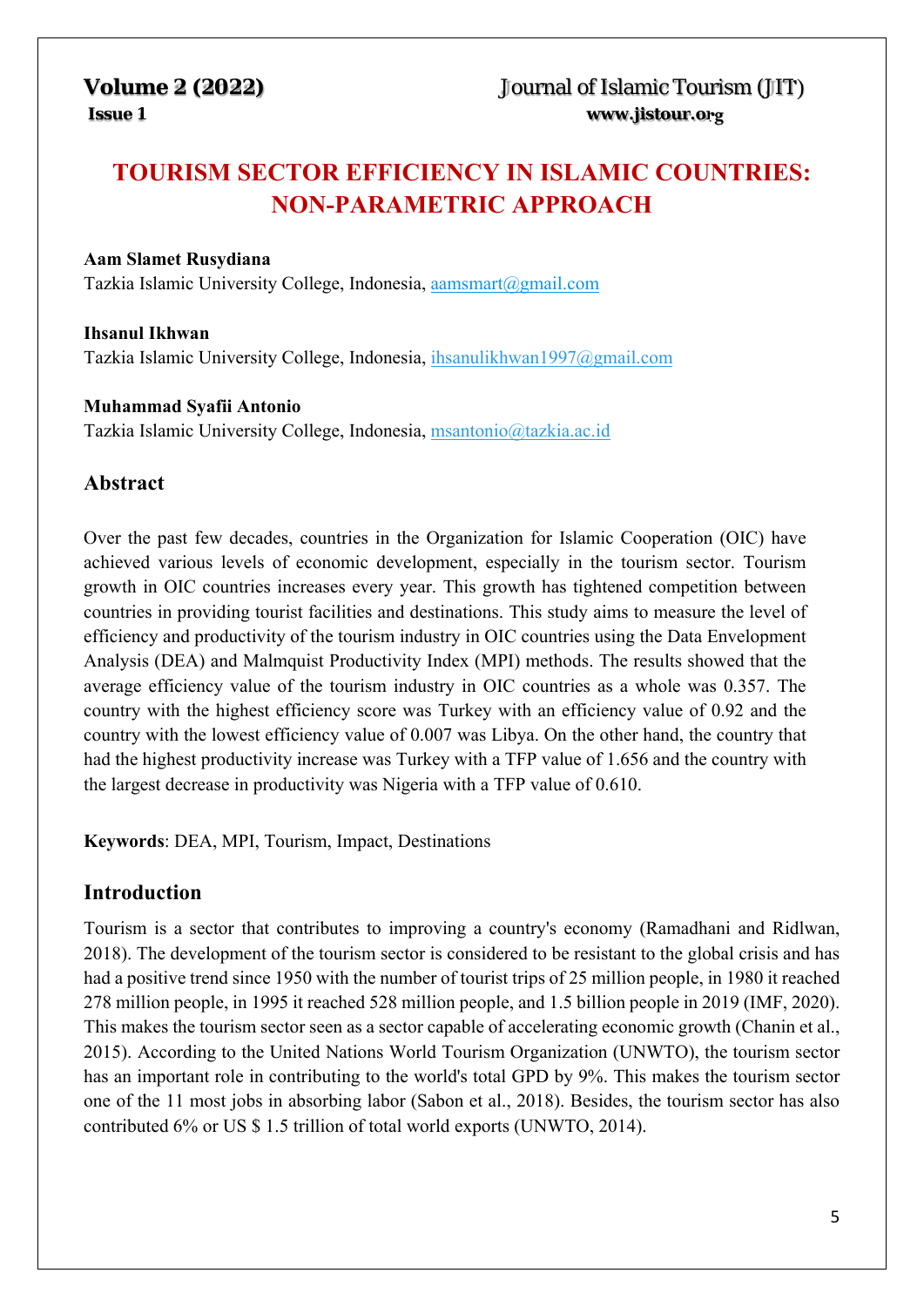The increasing world population has an impact on increasing the number of tourists, both domestic and international tourists (Ferdiansyah et al., 2020). The reality of the increasing number of tourists provides a new segmentation for the tourism sector and affects the tourism industry around the world. According to Okty (2017), smart tourism is all forms of technology and communication used as an effort to obtain information related to tourism activities. This concept is the fastest way to increase economic growth (Pavihtra et al., 2019).

Based on the report of the Standing Committee for Economic and Commercial Cooperation of the Organization of Islamic Cooperation (COMCEC), the OIC countries have increased their tourism earnings from USD 157.1 billion in 2013 to USD 181.9 billion in 2018. The report also reveals some importance in intra-OIC tourism activity as the share of intra-OIC tourist arrivals in total OIC tourist arrivals went up from 34,4% in 2013 to 37,6% in 2018. (COMCEC, 2020).

The increasing number of tourists in OIC countries has an impact on increasing competition between countries in providing various travel and tourism facilities (Ekin and Akbulut, 2015). According to Ritchie and Crouch (2003), competitiveness in the tourism industry can be determined by the strength of destinations in increasing tourism expenditure, providing a pleasant experience cost-effectively, and increasing the sustainability of nature as an investment for the future generations.

Each country must have an efficient performance in managing its tourism to be able to compete in the tourism industry. In the world of efficiency measurement, currently, there are many known approaches, including Data Envelopment Analysis (DEA). DEA is based on the production frontier curve of Cobb Douglas (Farrel, 1957). According to Tsolas and Giokas (2012), DEA is a tool that can be used to measure and compare the performance of several service units or business units and DEA can also show the specification of the service unit's inefficiency. Furthermore, to measure the observed tourism productivity of the OIC countries, this study uses the Malmquist Productivity Index (MPI) analysis. The Malmquist Index is part of the DEA method which specifically looks at the level of productivity of each unit so that it will see changes in the level of efficiency and technology used based on predetermined input and output. The Malmquist index is also used to analyze changes in Performance over time.

The majority of research that deals with DEA in tourism only focused on the efficiency measurement of micro-units level, there has been little research at the macro level. Among this few are Hadad et.al (2012), Soysal-Kurt (2017), Chaabouni (2019), Barisic & Cvetkoska (2020), Hosseini & Hosseini (2021). Unlike the previous research, besides trying to measure the efficiency level using DEA, this study also measures the productivity level of tourist sectors. In addition, this study was the first to measure the efficiency and productivity level with the case of Organization Islamic Committee (OIC) countries.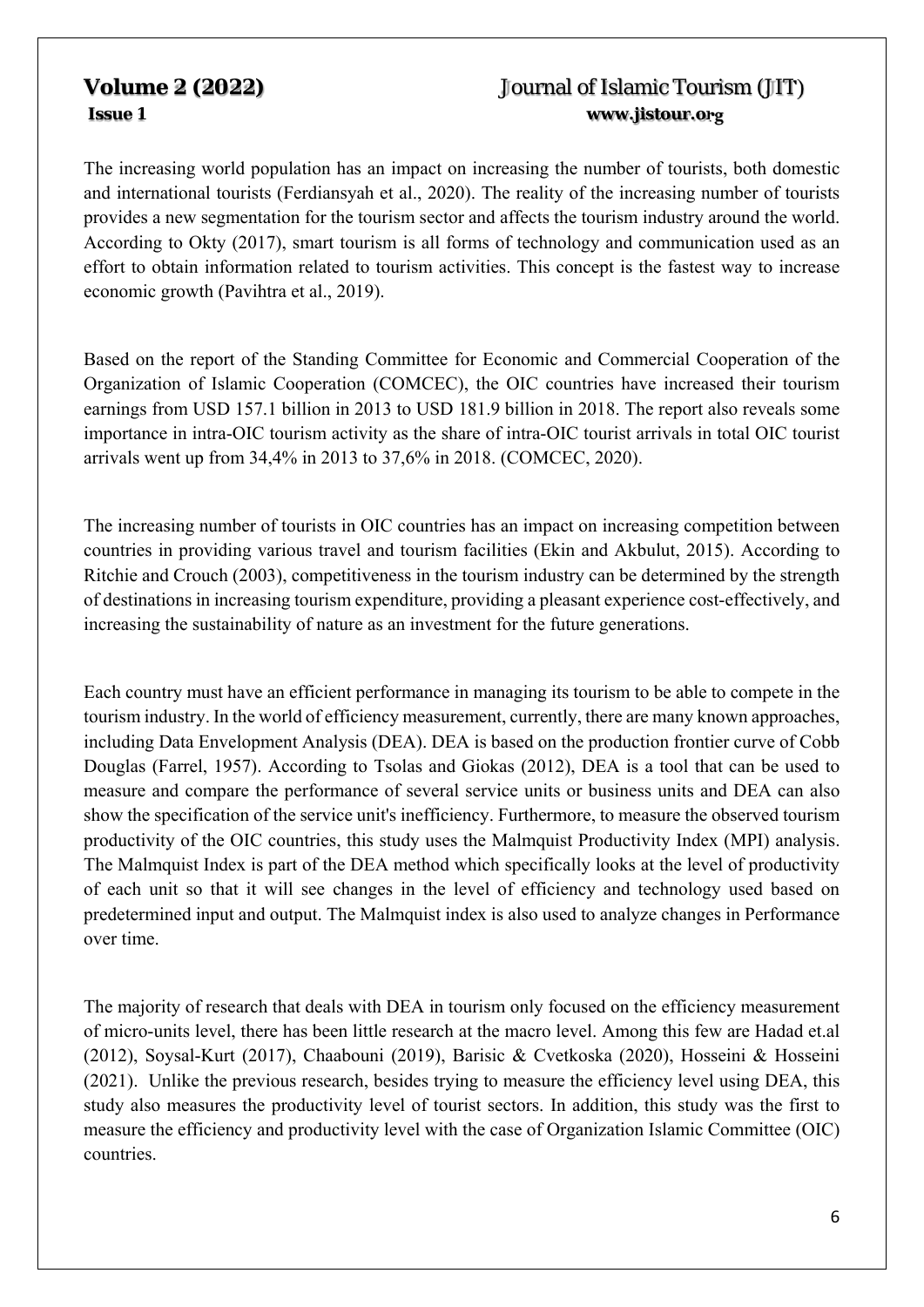# **Literature review Efficiency measurement**

An organization/company can measure its performance based on the activities that have been carried out. According to Hadi et al. (2012), there are 5 (five) benefits of measuring the performance of an organization/company. These benefits include improving the quality of decision-making, increasing internal accountability, increasing public accountability, supporting strategic planning and goal setting, and enabling the effective use of resources. Efficiency measurement can be done by assessing the competitiveness of inputs and outputs as well as loads and returns (Syafique et. Al 2015).

In general, in measuring efficiency, two approaches can be made, namely the parametric and nonparametric approaches. The parametric approach is a measure of efficiency in which the model specifies certain requirements about the population parameters that are the object of the research, while the non-parametric approach is a measurement whose model does not specify the parameters of the population that is the parent of the research sample (Hidayah 2016). Analysis using a parametric approach can be calculated using 3 methods, namely the Stochastic Frontier Approach (SFA), Distribution Free Approach (DFA), and Thick Frontier Approach (TFA) (Berger & Humpery 1997). If you use a non-parametric approach, you can use the Data Envelopment Analysis (DEA) and Free Disposable Hull (FDH) methods.

Data Envelopment Analysis (DEA) was first introduced by Charnes, Cooper, and Rhodes in 1978. This method is a mathematical linear programming technique used to evaluate the efficiency performance of a decision-making unit or Decision-Making Units (DMU). In conducting the analysis, the DEA method accommodates input and output variables to produce a single efficiency value which is used to measure technical efficiency, pure technical efficiency, and efficiency scale.

DEA is a method to evaluate the relative efficiency and managerial performance of production or decision-making units (DMUs), using the same selected multiple inputs and outputs whereby the correlation function from inputs to outputs is unidentified (Purwantoro, 2005). The efficiency score in DEA ranges between 0 and 1 or 100%. An efficient DMU is indicated by a 100% score. The lower the score, the less efficient the firm. Using a mathematical equation, the formula of DEA is drawn as follows (Ascarya and Yumanita, 2006)

According to Insukindro et al. (2007), there are three benefits obtained from using DEA in measuring efficiency, namely as a benchmark for obtaining relative efficiency which is useful for facilitating comparisons between the same economic units, measuring various variations in efficiency between economic units to identify the causative factors and determine policy implications to increase the level of efficiency. Also, the DEA model used in this study has 3 advantages compared to other models. These advantages include: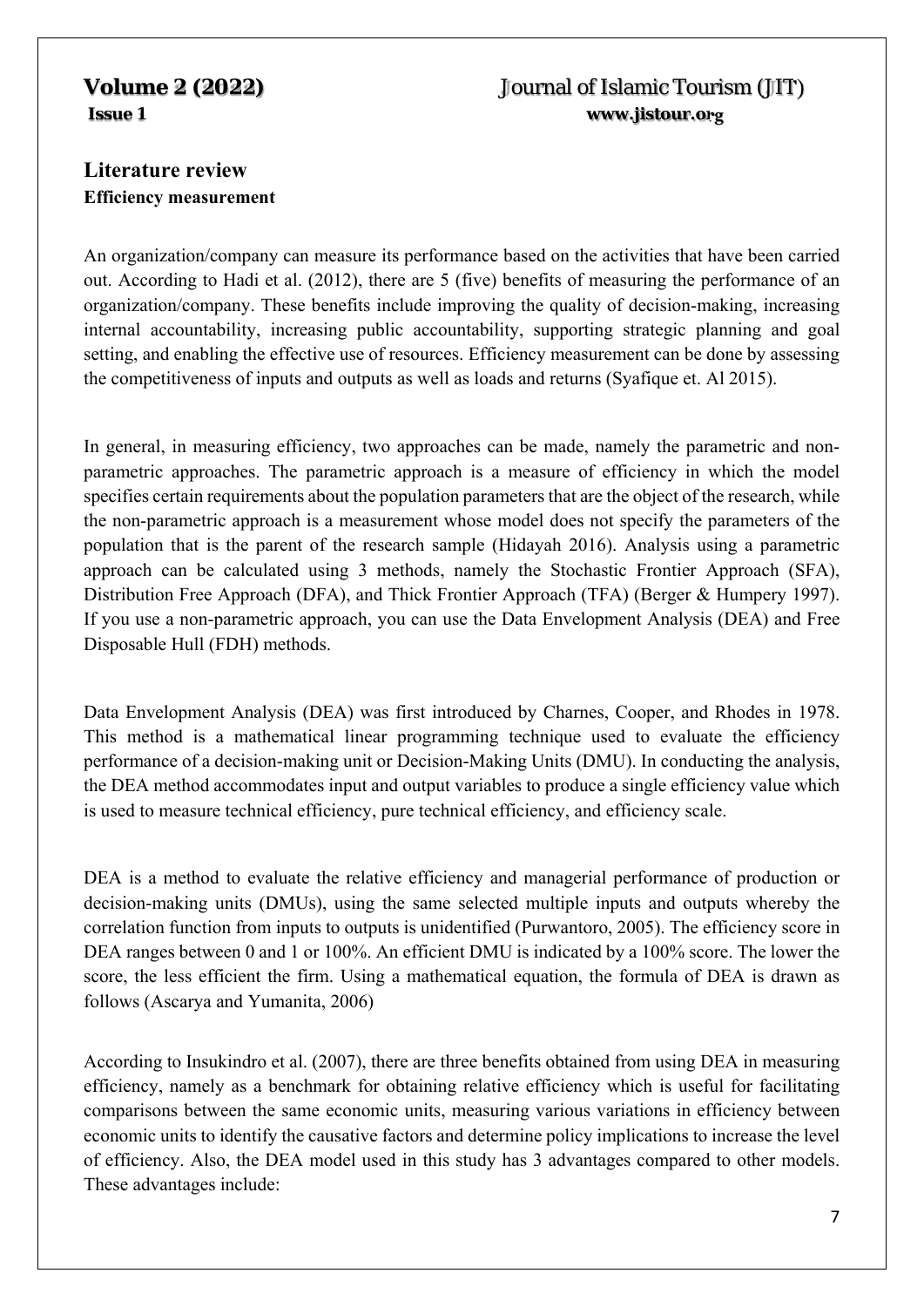- 1. The DEA model can measure many input variables and output variables
- 2. There is no need to assume a functional relationship between the measured variables
- 3. Input and output variables have different units of measurement

In general, the DEA method has two frequently used models, namely the CCR (Charnes, Cooper, and Rhodes) and BCC (Banker, Charnes, and Cooper) (Cooper 2002) models. The CCR model was first introduced by Charnes, Cooper, and Rhodes in 1978. This model assumes a constant return to scale (CRS) which indicates that the addition of production factors (input) will not have an impact on additional production (output). Besides, the CRS model also assumes that firms have the same internal and external conditions and operate in perfectly competitive markets. The CRS condition indicates that the company operates at the most productive scale size where the company is both technically and purely technically efficient (Cooper et al. 2006). However, the CRS model is only suitable for conditions in which the DMU operates optimally.

## **Productivity Measurement**

Productivity is the relationship between output and input used in the production process. In measuring productivity, it can be done partially or totally. Partial productivity is the relationship between output and one input, while total productivity is the relationship between output and input together (Rusydiana 2018). According to Coelli et. al (2005), the relationship between output and input can be expressed in the ratio of the output index to the input index.

The measurement of the productivity of an entity can be done using the Total Factor Productivity (TFP) method. This method uses index numbers to measure changes in price and quantity, as well as comparisons and differences between entities. The advantage of this method is that it can overcome the weaknesses of calculating the efficiency of more than one input and one output. In this study, to calculate the level of productivity (TFP) using the Malmquist Index.

The Malmquist index is a bilateral index used to compare the production technology of two economic elements (Cooper et. al 1999). This index was first created by Sten Malmquist in 1953, then introduced by Caves et.al (1982). In carrying out its measurements, the Malmquist Index can produce a catch-up effect and a frontier shift effect. The catch-up effect can measure the rate of change in efficiency from period one to period two, while the frontier shift effect can measure the level of technological change from a combination of input and output from period one to period two.

In the measurement process, the Malmquist Index is based on the concept of a production function that can be able to measure the maximum production function with predetermined input limits. The results of this index consist of efficiency change, technological change, pure efficiency change, economic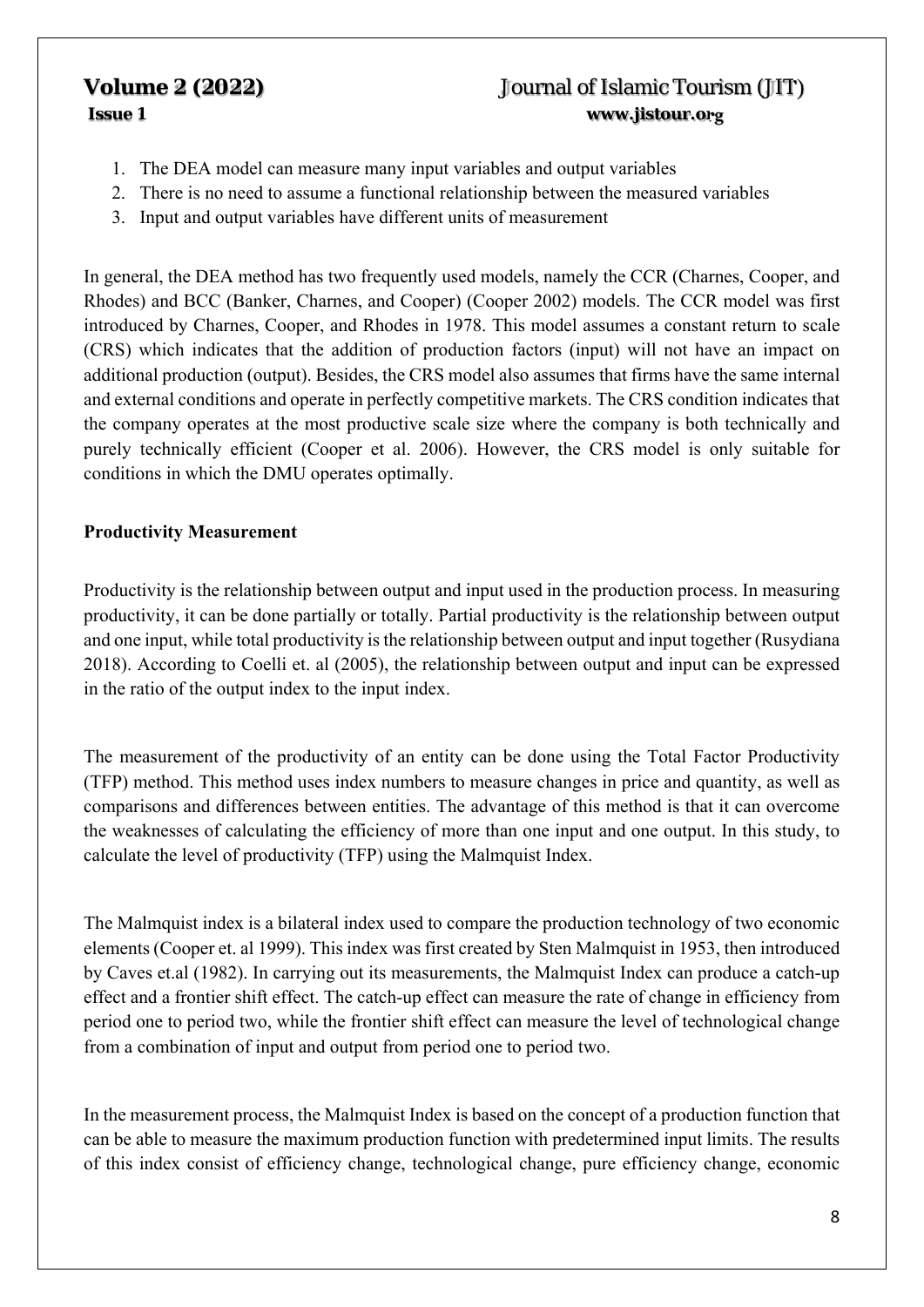scale change, and TFP change. Measurement using the Malmquist Index has several conveniences such as a non-parametric method that does not require a specification of the form of production, does not require assumptions about the economic behavior of the production unit, the calculation of the index does not require data on prices that are often not available, and can be broken down into changes in efficiency and changes in technology. However, making measurements using this method requires balanced panel data (balance panel) so that it cannot be done for time series data (Avenzora and Jossy 2008).

# **Previous Study**

There are some previous studies that measured the efficiency level in the tourism sector using Data Envelopment Analysis (DEA). However, the majority of research that deals with DEA in tourism only focused on the efficiency measurement of micro-units level. Although the measurement of efficiency in the tourism sectors at the micro-level has been the subject of considerable research in recent years, there has been little research at the macro level. Among this few are Hadad et.al (2012), Soysal-Kurt (2017), Chaabouni (2019), Barisic & Cvetkoska (2020), Hosseini & Hosseini (2021).

Hadad, et al (2012) in their study measured the efficiency of tourism sectors in 105 countries, including 34 developed and 71 developing countries. They found that globalization and accessibility are critical for the efficiency of the tourism sector in developing countries and that labor productivity may be a good proxy for the efficiency of the aggregate tourism industry. Then, Soysal-Kurt (2017) measured the relative efficiency of 29 European countries in 2013. The result of this study showed 16 countries are founded relatively efficient and 13 countries are found relatively inefficient. With the same case study, Barisic & Cvetkoska (2020) measure the efficiency of travel and tourism in 28 members of the European Union in 2017.

Chaabouni (2019) in his study tried to find the tourism efficiency and its determinant using DEA and bootstrap approach. The object of this study was 31 Chinese Provinces in 2008-2013. The result showed that the tourism efficiency in China was low over the sample period. At the regional level, the average tourism efficiency in east China was higher than central and west. Then, Hosseini & Hosseini (2021) measure the tourism industry efficiency in the context of infrastructure using a performance measurement framework using DEA and super efficiency approach. The object of this study was 23 developing countries in 2013, 2015, and 2017. The analysis of this study showed that the unfavorable tourism industry performance results from the lack of infrastructure, undeveloped infrastructure, and the absence of proper strategies to establish and improve infrastructure.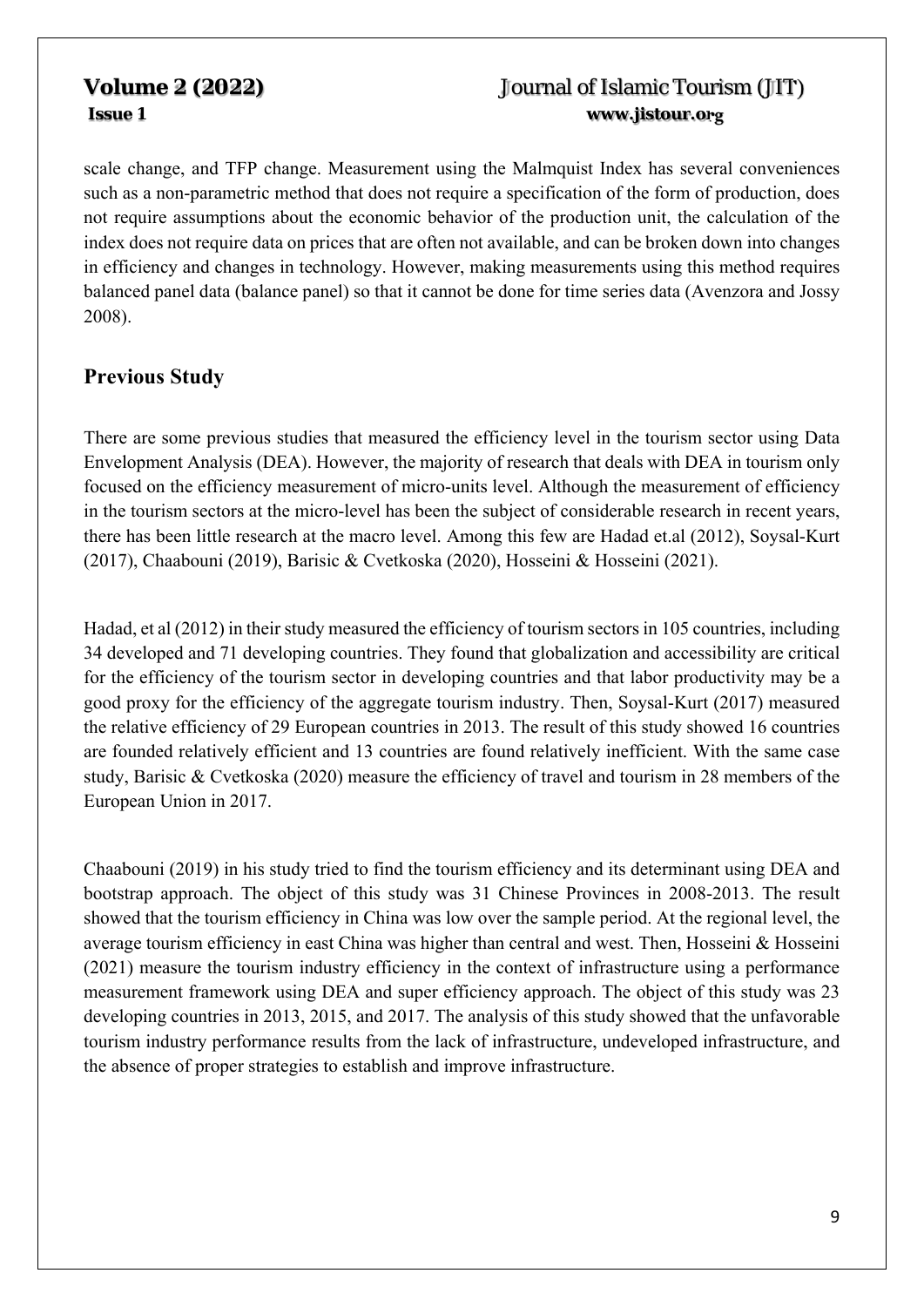## **Model and Data**

The method used in this research is Data Envelopment Analysis (DEA). DEA is a nonparametric method that uses a linear program model to calculate the ratio of output and input ratios for all units being compared. The advantage of using DEA is that this approach does not require explicit specifications of the form of the function and only requires a little structure to form its efficiency frontier. DEA is widely applied in performance evaluation and benchmarking in educational institutions, hospitals, financial institutions, production plans, and others. The units used in DEA are referred to as DMUs. This technique can be used to find out how efficiently DMUs are used by utilizing existing equipment to produce maximum output. Weaknesses that may arise when using this method are self-identifiers and near self-identifiers. DEA was first developed by Farrel (1957) who measured the technical efficiency of one input and one output into multi-input and multi-output. In this study, the assumptions used are returned to scale (VRS) variables and output-oriented. As expressed by Johnes (2006) that the output-oriented model is an appropriate model for achieving economic efficiency.

. Efficiency of DMU = 
$$
\frac{\sum_{k=1}^{P} u_k y_{kj}}{\sum_{i=1}^{m} v_i x_{ij}}
$$

Whereby:

 $DMU = decision making unit$ n = number of DMU observed  $m =$  different inputs  $p =$  different outputs  $\mu$ k = average output  $vi = average input$  $xii$  = number of inputs i consumed by DMU<sub>j</sub>  $vki = number of output k produced by DMUi$ 

This study will measure the efficiency achievement of the tourism sector in OIC countries. Data used to measure tourism efficiency was obtained from the Statistical Economic and Research and Training Center for Islamic Countries (SESRIC). In detail, the inputs and outputs used are stated in Table 1.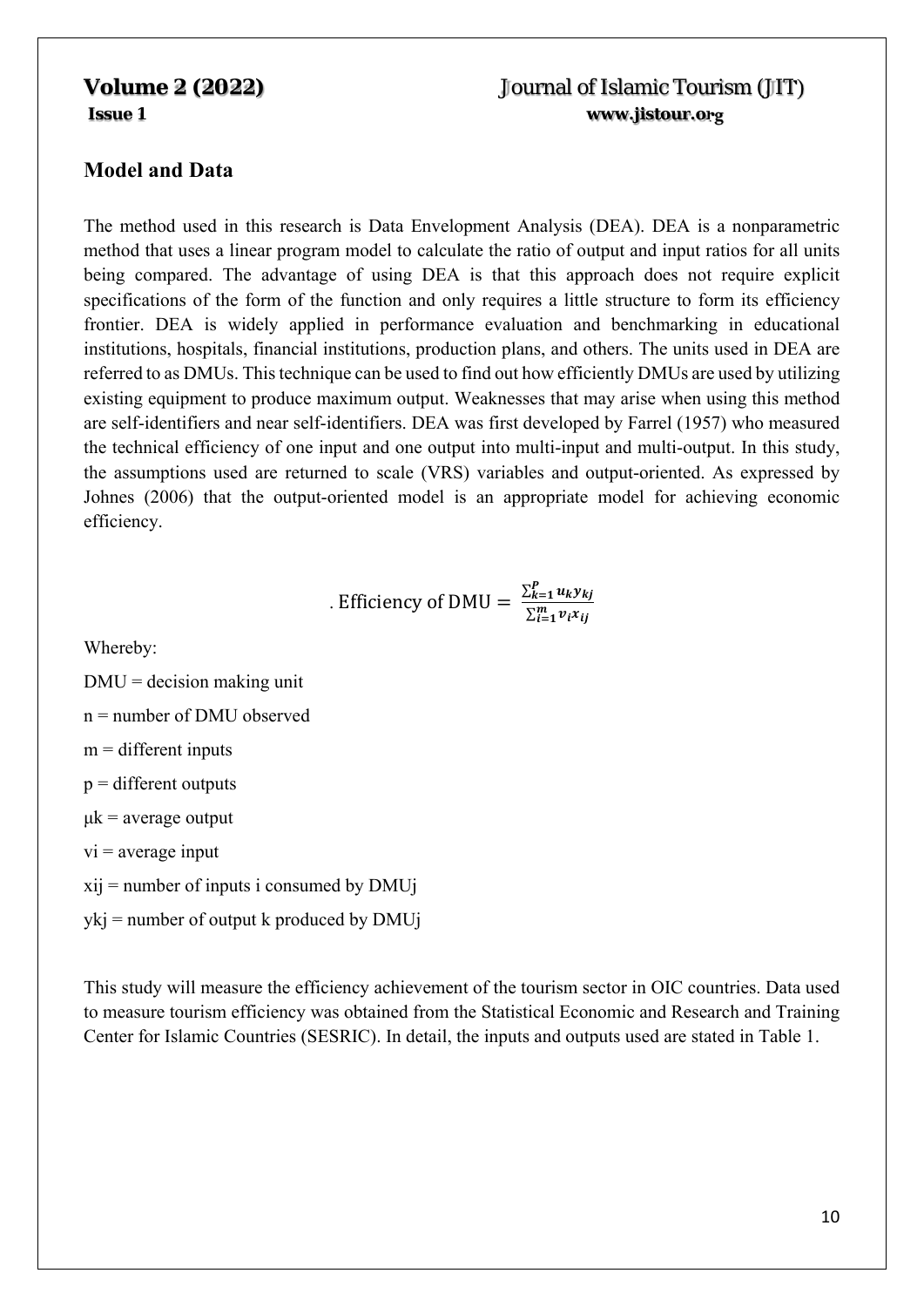| Input   | Output                               | Definition                                                                                                                                                                                                                                                                |
|---------|--------------------------------------|---------------------------------------------------------------------------------------------------------------------------------------------------------------------------------------------------------------------------------------------------------------------------|
| Capital | International<br>Tourism<br>Receipts | An indicator used or measuring the role of international tourism<br>activity as a source of foreign exchange is evaluated by relating the<br>international tourism receipts as a percentage of the total<br>merchandise exports.                                          |
| Labor   | Tourism<br>Receipts                  | The receipts earned by a destination country from inbound tourism<br>cover all tourism receipts resulting from the expenditure made by<br>visitors from abroad, for instance, lodging, food, and drinks, fuel,<br>transport in the country, entertainment, shopping, etc. |
|         | Tourist<br>Arrivals                  | Every person visiting another country than the one originally living<br>in for any other reason than remuneration.                                                                                                                                                        |

**Table 1.** Input and Output Grouping

Source: SESRIC

## **Results and Analysis Tourism Efficiency Level of OIC Countries**

This discussion will display the tourism efficiency levels of 46 OIC Countries during the 2010-2017 period using the Data Envelopment Analysis (DEA) method. Input-output variable data in measuring the level of efficiency are indicators that build SDGs obtained from SESRIC (Statistical, Economic, and Social Research and Training Center for Islamic Countries). In addition to producing efficiency values, DEA can also produce potential improvement or the level of improvement needed to achieve optimal levels of efficiency. So it can be seen which variables need to be improved. Based on the calculation of the DEA method, it assumes Variable Return to Scale (VRS) using MaxDea 6.1 software, it can be seen the efficiency level of46 OKI Countries. The efficiency value of OIC countries after data processing can be seen in the following table:

| <b>Country</b> | 2010  | 2011  | 2012  | 2013  | 2014  | 2015  | 2016  | 2017  | <b>Mean</b> | Rank           |
|----------------|-------|-------|-------|-------|-------|-------|-------|-------|-------------|----------------|
| Turkey         | 0.866 | 0.890 | 0.919 | 0.968 | 1.000 | 1.000 | 0.762 | 0.912 | 0.915       |                |
| Lebanon        | 1.000 | 0.861 | 0.835 | 0.780 | 0.817 | 0.827 | 0.899 | 1.000 | 0.877       | 2              |
| Albania        | 0.875 | 0.801 | 0.789 | 0.776 | 0.870 | 0.916 | 0.948 | 0.906 | 0.860       | 3              |
| Qatar          | 0.415 | 0.496 | 0.882 | 1.000 | 1.000 | 1.000 | 0.997 | 1.000 | 0.849       | $\overline{4}$ |
| Saudi Arabia   | 0.533 | 0.658 | 0.848 | 0.864 | 0.949 | 0.938 | 0.898 | 0.842 | 0.816       | 5              |
| Gambia         | 0.917 | 0.682 | 0.617 | 0.539 | 0.821 | 1.000 | 0.903 | 0.832 | 0.789       | 6              |
| Malaysia       | 0.752 | 0.775 | 0.729 | 0.727 | 0.818 | 0.712 | 0.815 | 0.795 | 0.765       | 7              |
| Jordan         | 0.804 | 0.736 | 0.908 | 0.675 | 0.671 | 0.663 | 0.696 | 0.792 | 0.743       | 8              |

| Table 2. Efficiency Value of OIC Countries |  |
|--------------------------------------------|--|
|--------------------------------------------|--|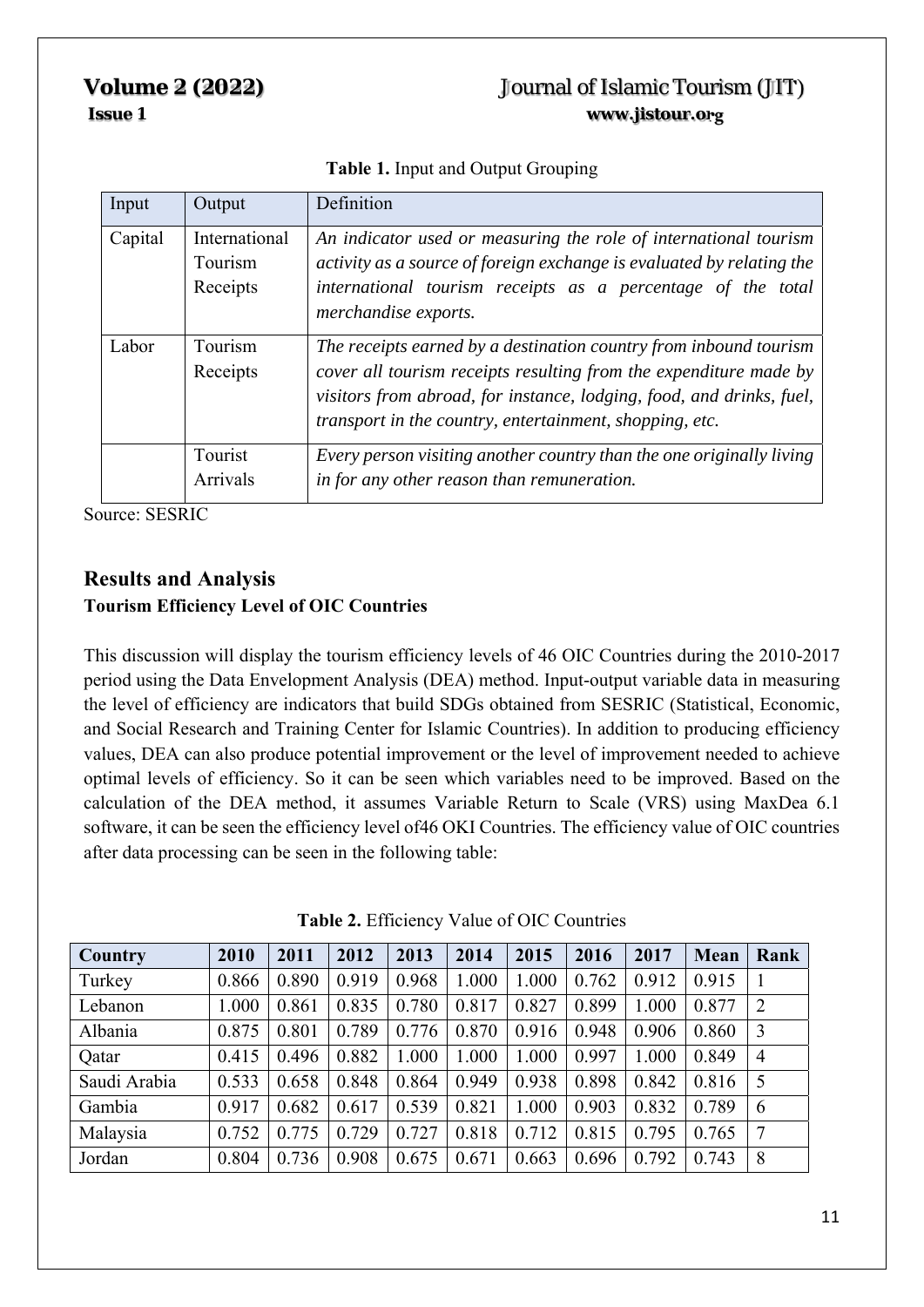| Egypt         | 0.802 | 0.616 | 0.786 | 0.657 | 0.774 | 0.676 | 0.403 | 0.779 | 0.687 | 9  |
|---------------|-------|-------|-------|-------|-------|-------|-------|-------|-------|----|
| <b>UEA</b>    | 0.516 | 0.578 | 0.609 | 0.676 | 0.664 | 0.719 | 0.810 | 0.859 | 0.679 | 10 |
| Kyrgyzstan    | 0.273 | 0.618 | 0.920 | 1.000 | 0.885 | 0.573 | 0.499 | 0.515 | 0.660 | 11 |
| Bahrain       | 1.000 | 0.526 | 0.563 | 0.552 | 0.537 | 0.445 | 0.448 | 0.417 | 0.561 | 12 |
| Morocco       | 0.585 | 0.579 | 0.553 | 0.546 | 0.558 | 0.534 | 0.532 | 0.557 | 0.555 | 13 |
| Cameroon      | 0.223 | 0.421 | 0.347 | 0.513 | 0.505 | 0.484 | 0.738 | 1.000 | 0.529 | 14 |
| Afghanistan   | 0.503 | 1.000 | 0.901 | 0.773 | 0.446 | 0.255 | 0.233 | 0.041 | 0.519 | 15 |
| Indonesia     | 0.281 | 0.365 | 0.426 | 1.000 | 0.426 | 0.598 | 0.459 | 0.538 | 0.512 | 16 |
| Tajikistan    | 0.317 | 0.482 | 0.624 | 0.460 | 0.626 | 0.528 | 0.475 | 0.447 | 0.495 | 17 |
| Uganda        | 0.393 | 0.383 | 0.398 | 0.316 | 0.354 | 0.379 | 0.428 | 0.344 | 0.374 | 18 |
| Tunisia       | 0.409 | 0.297 | 0.345 | 0.353 | 0.366 | 0.285 | 0.314 | 0.341 | 0.339 | 19 |
| Kuwait        | 0.227 | 0.256 | 0.241 | 0.291 | 0.318 | 0.351 | 0.356 | 0.387 | 0.303 | 20 |
| Guyana        | 0.264 | 0.272 | 0.296 | 0.325 | 0.203 | 0.256 | 0.354 | 0.261 | 0.279 | 21 |
| Sudan         | 0.060 | 0.041 | 0.318 | 0.223 | 0.308 | 0.322 | 0.380 | 0.527 | 0.272 | 22 |
| Senegal       | 0.377 | 0.335 | 0.234 | 0.243 | 0.216 | 0.205 | 0.223 | 0.211 | 0.256 | 23 |
| Nigeria       | 0.270 | 0.180 | 0.248 | 0.215 | 0.238 | 0.305 | 0.276 | 0.301 | 0.254 | 24 |
| Togo          | 0.146 | 0.222 | 0.198 | 0.199 | 0.210 | 0.225 | 0.225 | 0.264 | 0.211 | 25 |
| Kazakhstan    | 0.100 | 0.148 | 0.175 | 0.223 | 0.210 | 0.228 | 0.262 | 0.293 | 0.205 | 26 |
| Azerbaijan    | 0.107 | 0.149 | 0.174 | 0.184 | 0.182 | 0.242 | 0.296 | 0.304 | 0.205 | 27 |
| Cote d'Ivoire | 0.080 | 1.000 | 0.054 | 0.050 | 0.050 | 0.099 | 0.126 | 0.138 | 0.200 | 28 |
| Yemen         | 0.248 | 0.165 | 0.198 | 0.211 | 0.226 | 0.108 | 0.186 | 0.187 | 0.191 | 29 |
| Oman          | 0.122 | 0.149 | 0.152 | 0.151 | 0.206 | 0.205 | 0.220 | 0.216 | 0.178 | 30 |
| Mali          | 0.152 | 0.186 | 0.144 | 0.190 | 0.200 | 0.181 | 0.157 | 0.161 | 0.171 | 31 |
| Pakistan      | 0.150 | 0.161 | 0.146 | 0.144 | 0.171 | 0.128 | 0.128 | 0.132 | 0.145 | 32 |
| Iran          | 0.102 | 0.100 | 0.110 | 0.137 | 0.153 | 0.185 | 0.154 | 0.155 | 0.137 | 33 |
| Benin         | 0.153 | 0.200 | 0.137 | 0.122 | 0.075 | 0.097 | 0.097 | 0.096 | 0.122 | 34 |
| Uzbekistan    | 0.049 | 0.066 | 0.110 | 0.137 | 0.129 | 0.139 | 0.134 | 0.175 | 0.117 | 35 |
| Mozambique    | 0.116 | 0.098 | 0.113 | 0.113 | 0.095 | 0.093 | 0.081 | 0.078 | 0.098 | 36 |
| Niger         | 0.134 | 0.064 | 0.054 | 0.055 | 0.092 | 0.097 | 0.106 | 0.106 | 0.089 | 37 |
| Sierra Leone  | 0.096 | 0.145 | 0.062 | 0.087 | 0.042 | 0.082 | 0.078 | 0.080 | 0.084 | 38 |
| Burkina Faso  | 0.089 | 0.065 | 0.068 | 0.095 | 0.084 | 0.085 | 0.089 | 0.079 | 0.082 | 39 |
| Iraq          | 0.069 | 0.052 | 0.050 | 0.053 | 0.062 | 0.115 | 0.143 | 0.113 | 0.082 | 40 |
| Algeria       | 0.082 | 0.084 | 0.083 | 0.074 | 0.058 | 0.044 | 0.055 | 0.070 | 0.069 | 41 |
| <b>Brunei</b> | 0.021 | 0.023 | 0.021 | 0.024 | 0.022 | 0.049 | 0.060 | 0.309 | 0.066 | 42 |
| Bangladesh    | 0.023 | 0.013 | 0.012 | 0.012 | 0.011 | 0.035 | 0.047 | 0.056 | 0.026 | 43 |
| Djibouti      | 0.034 | 0.024 | 0.017 | 0.011 | 0.013 | 0.021 | 0.024 | 0.015 | 0.020 | 44 |
| Guinea-Bissau | 0.002 | 0.007 | 0.005 | 0.008 | 0.013 | 0.024 | 0.011 | 0.009 | 0.010 | 45 |
| Libya         | 0.008 | 0.002 | 0.004 | 0.006 | 0.002 | 0.009 | 0.020 | 0.006 | 0.007 | 46 |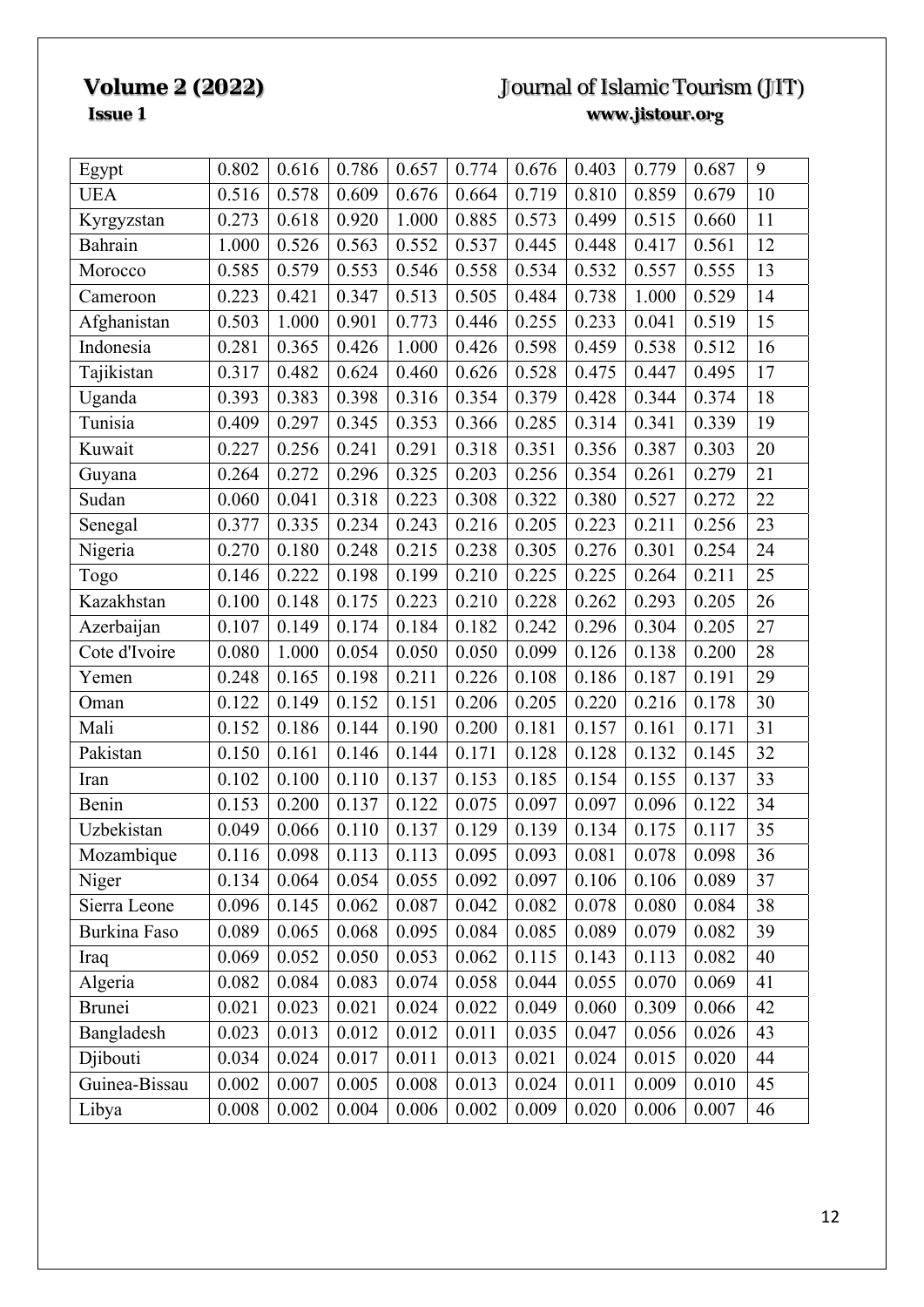Based on the result obtained from table 1, it can be seen that the efficiency value of OIC countries fluctuates every year. It is also known that the average value of tourism efficiency in the OIC countries as a whole is 0.357. It was found that in 2010 2 countries achieved maximum efficiency scores namely Lebanon and Bahrain. In 2011 2 countries reached the maximum score namely Afghanistan and Core d'Ivoire. Next, 3 countries reached maximum efficiency in 2013 (Qatar, Afghanistan, and Indonesia), 2 countries in 2014 (Turkey and Qatar), 3 countries in 2015 (Turkey, Qatar, and Gambia), and 3 countries in 2017 (Lebanon, Qatar, and Cameroon). Meanwhile, in 2012 and 2016, there is no country achieved maximum efficiency scores.

Furthermore, the average efficiency value of 46 OIC countries from 2010-2017 if ordered based on the largest and smallest efficiency value is as follows; the most 5 efficient countries in tourism sectors are Turkey (0.92), Lebanon (0.88), Albania (0.87), Qatar (0.85), and Saudi Arabia (0.82). Comec (2013) classify Turkey and Lebanon as countries with established destinations with major tourism sectors. Lebanon's robust tourism sector largely contributes to the domestic economy as a major source of income and employment.

In 2016, the total travel and tourism contribution was around 19% of GDP with a total of 338,600 tourism-related jobs invigorated within the economy (Bankmed, 2017). With a strategic location at the intersection of Europe, Asia, and Africa, Lebanon provides businesses with easy access to regional and global markets. Lebanon offers one of the most liberal investment climates in the Middle East. It is ranked as one of the freest economies regionally and internationally, with the Government maintaining a non‐interventionist stance toward private investments (IDAL, 2019). Lebanon's unique product [where east meets west] became one of the selling points of their tourism sector.

Furthermore, Turkey is quite rich in tourism potential. Its geographic location, climate, the multicultural nature of its demographics, and diverse history make it one of the most attractive destinations in the world. Currently, it is ranked as the second most popular destination for Muslim tourists and the sixth-largest tourism destination (UNTWO, 2019). There is strong government support behind the tourism development of this country, which was pioneered by the Tourism Incentive Law (Law no: 2634) in 1983. With this law, the Turkish government was planning to provide; land allocation for tourism investments (Deloitte, Turkish tourism industry report, 2010). Turkey also has a big price advantage mainly for European, British, and American tourists. Starting from 2000, economic problems occur all over the world such as the increase in oil prices, economic recessions, etc. Euro and life in Europe became considerably more expensive. However, Turkey as being non-EU country has been "cheap" for European tourists as well as many other countries. This situation boosted the spending of foreigners in foreign currency in Turkey, with 36.3 million foreign visitors (Baser, 2018)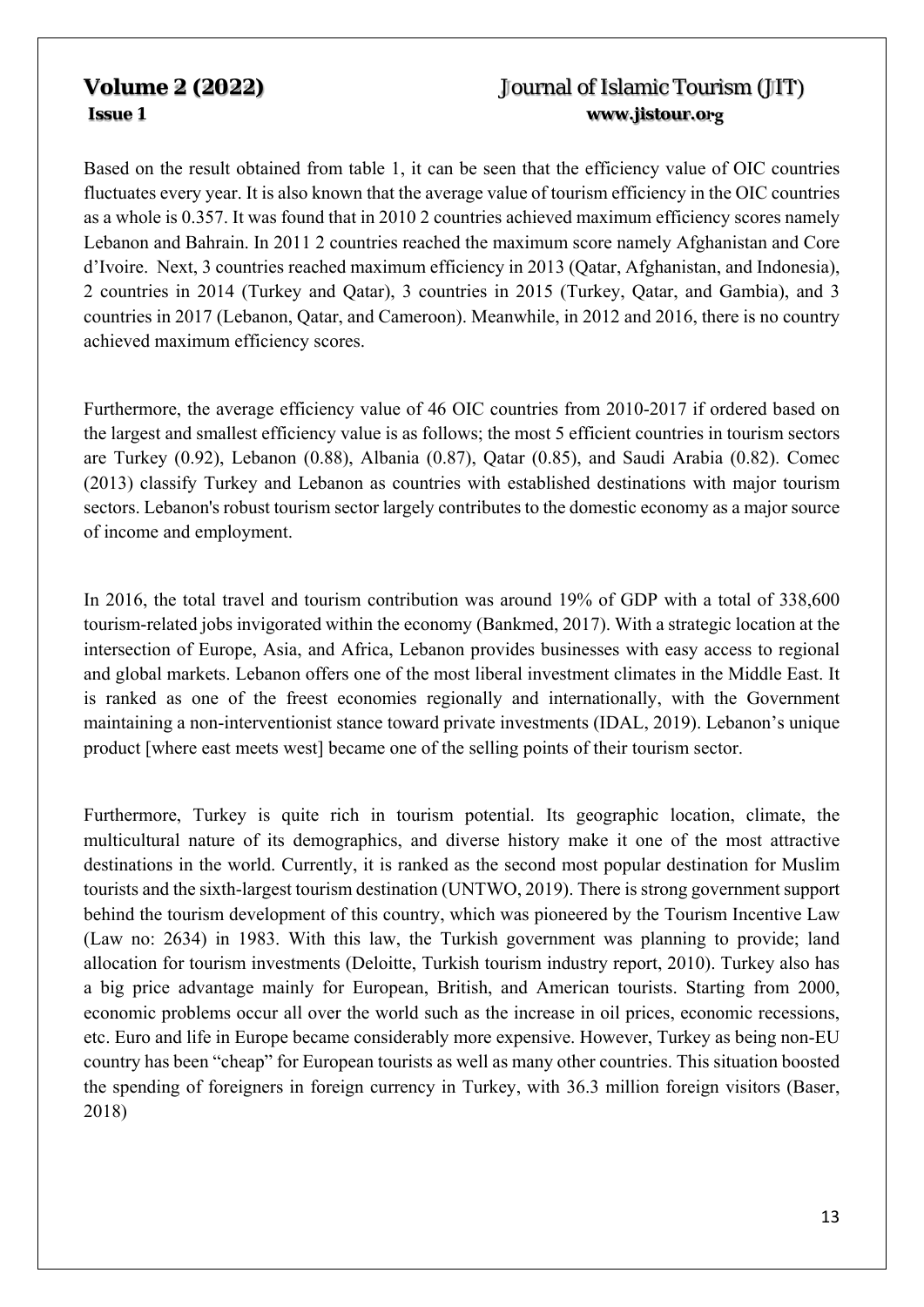Furthermore, the last 2 countries with the lowest efficiency scores are Guinea-Bissau (0.010), and Libya (0.007). Guinea-Bissau is a small state in West Africa with a population of around 1.8 million. Almost 85% of the population depends on agriculture as its main source of income. According to UNDP, the HDI ranking of Guinea Bissau has always declined in recent years from 173rd in 2008,  $174<sup>th</sup>$  in 2009,  $175<sup>th</sup>$  in 2013,  $176<sup>th</sup>$  in 2016, and became  $178<sup>th</sup>$  in 2018 (UNDP). At present, Guinea-Bissau's tourism sector is not competitive in terms of cost, service, or quality (UNTWO, 2019). The environment for tourism is challenging. A long rainy season compresses tourist activity into six or seven months of the year, from mid-November to May, with obvious implications for the operating costs and profitability of hotels and tourist enterprises. Based on COMCEC (2013) classification, Guinea Bissau classified as a country in the early stages of tourism development

In Libya's case, its international tourism has suffered because of several internal and external problems which contributed to the retardation of this sector which negatively affected its contribution to the economic and social development of the Libyan society. According to Stage of Tourism Sector Development, Comec (2013) classify Libya as a country in the rebuilding phase after conflict. After gaining independence in 1951, Libya was started getting more attention from foreign investors for 30 years. But, after the uprising on 17, Feb. 2011 thousands of civilians have been killed in turmoil. The massacre in Libya has frightened the potential tourists of Libya, consequently, many of them have canceled their trips (Sengupta, 2011).

The civil war and ongoing unrest have resulted in the Libyan tourism infrastructure being partially destroyed, and the travel and tourism competitiveness index of Libya has significantly decreased from 3.74 to 3.2 (WEF, 2012). Next, problems such as inefficient resource allocation, poor infrastructure, and frequent policy reversals, in addition to the UN (United Nation) international embargo which has been recently lifted, are major reasons for the delay and observed slow tourism development (Said, 2017)

The efficiency value can be classified into 4 groups based on the efficiency scale, namely Fully Efficient (100%), Highly Efficient (80-99%), Medium Efficient (50-80%), and Low Efficient (less than 50%) (Rusydiana, 2017). Of total 368DMUs analyzed, just 15 DMUs reached a maximum efficiency value of 100%, while other 353 DMUs did not reach maximum efficiency (100%) with details; High efficiency as much as 43 DMUs, Medium efficient as much as 69 DMUs, and Low efficient as much as 241 DMUs, within 8 years from 2010 to 2017. Next, table 2 will be shown the average efficiency of OIC countries by continent. This is intended to evaluate regional achievement of efficiency.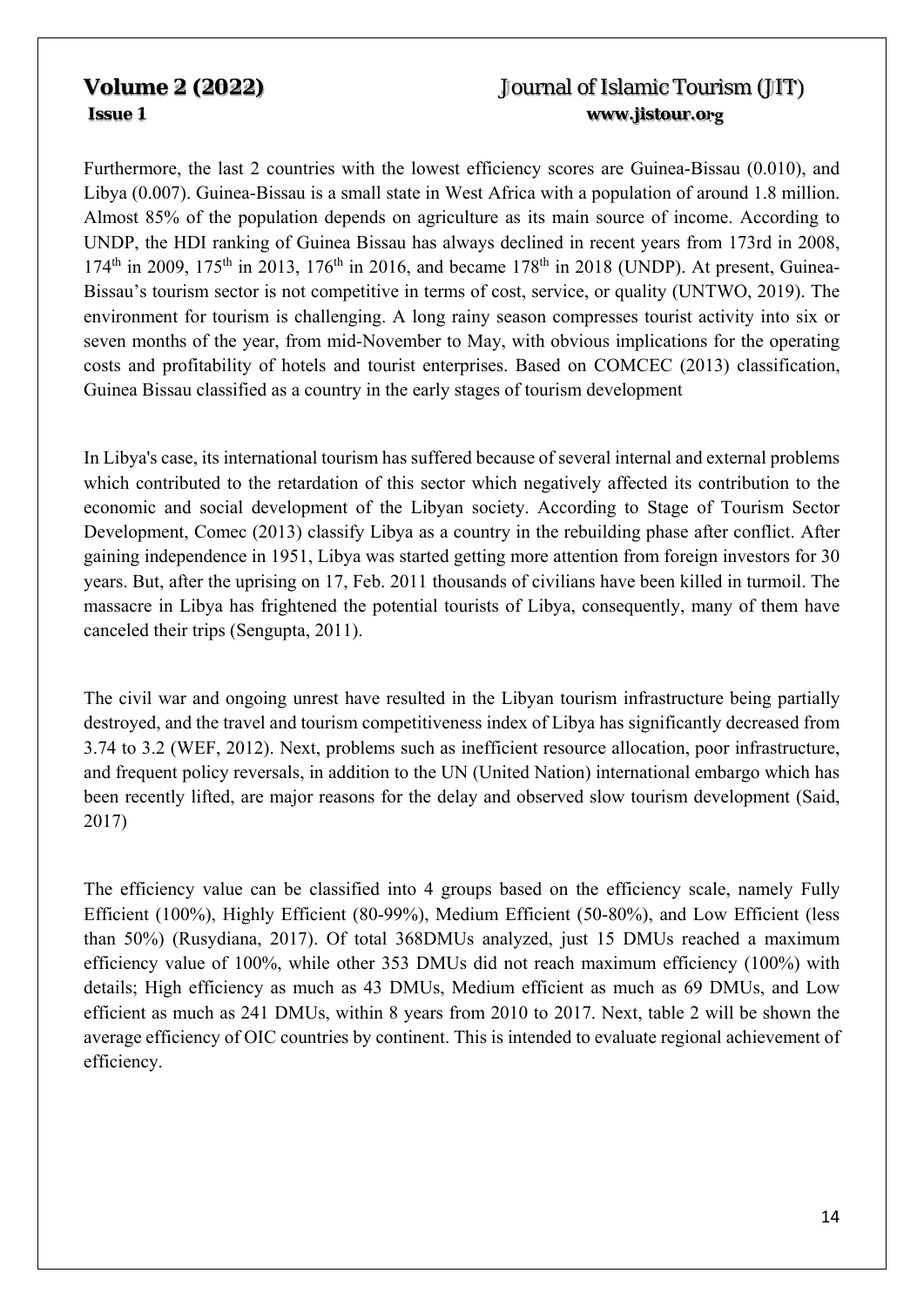## **DMU Countrie s Mean Region' s Mean Rankin g DMU Countrie s Mean Region's Mean Rankin g**  Southeast Asia East Africa Brunei 0.066  $0.448$  3 Djibouti | 0.020 Indonesia 0.512 0.448  $\frac{3}{e}$   $\frac{10.2 \text{ mJg}}{2}$  0.098 0.164 9 Mozambiqu e 0.098 Malaysia 0.765 Uganda 0.374 Central Asia Central Africa Uzbekistan 0.117  $0.369$  5 Uzbekistan 0.117<br>Tajikistan 0.495 0.260 Guyana 0.279 0.404 4 Kazakhstan  $\begin{array}{|c|c|c|c|c|c|c|c|} \hline 0.205 & 0.309 & \text{North Africa} \ \hline \end{array}$ Kyrgyzstan 0.660 Algeria 0.069  $0.322 \quad 6$ South Asia Egypt 0.687 Pakistan 0.145  $0.207$  7 Libya  $0.007$ Bangladesh 0.026 Morocco 0.555 Afghanista n 10.519 | Sudan | 0.272 Iran | 0.137 | | Tunisia | 0.339 West Asia/Middle East West Africa Lebanon 0.877  $0.528$  | 2 Benin 0.122  $0.206$  8 Iraq 0.082 Burkina Faso 0.082 Saudi Arabia 0.816 Cote d'Ivoire 0.200 UEA 0.679 | Gambia | 0.789 Bahrain 0.561 Guinea-Bissau 0.010 Qatar 0.849 Mali 0.171 Oman 0.178 | Niger 1 0.089 Kuwait | 0.303 | | | | | Nigeria | 0.254 Yemen 0.191 Senegal 0.256 Jordan 0.743 Sierra Leone 0.084 Europe 7.11 and 7.211 Albania 0.860  $0.660$  1 Azerbaijan 0.205 Turkey 0.915

## **Table 3.** Efficiency per Region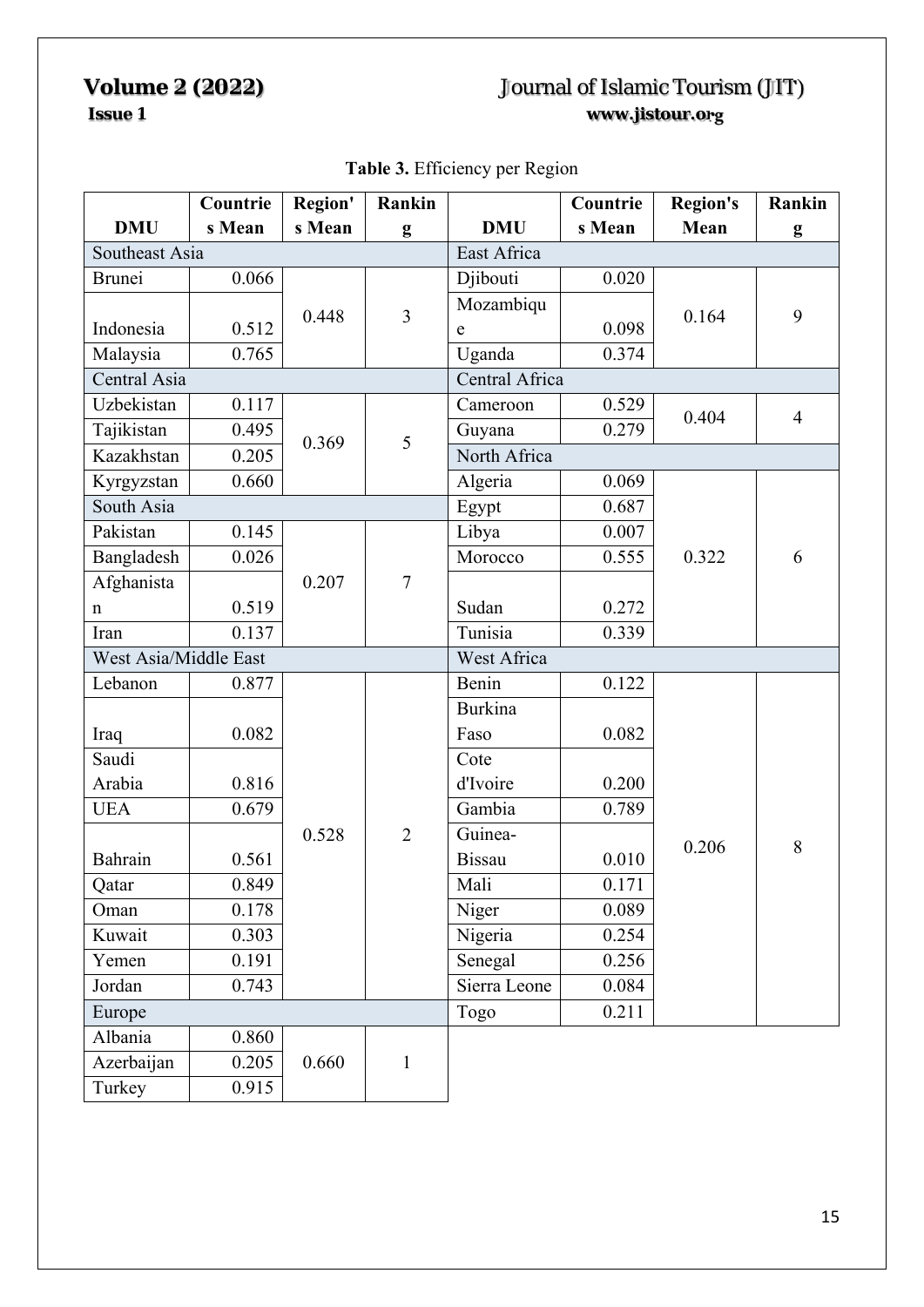Table 2 shows that the highest tourism efficiency level per region obtained by European OIC countries was then followed by West Asia and Southeast Asia in the second and third positions. The fourth position was Central Africa which was superior to other African regions. Then followed by Central Asia, North Africa, South Asia, West Africa, and East Africa. The efficiency value of tourism in each region has a diverse level. Muslim countries in Europe are the regions with the highest average efficiency level, although Azerbaijan received a low-efficiency level compared to others. Meanwhile, East Africa is a region that has the lowest tourism efficiency level among OIC countries.

## **Tourism Productivity Level of OIC Countries**

The productivity value of OIC countries will be measured using the Malmquist Index, with an output approach. The model used is the BCC (Banker, Charnes, Cooper) which assumes a Variable Return to Scale (VRS). It will also display Total Factor Productivity Change (tfpch), Technical Change (tehch), Efficiency Change (effch), Pure Efficiency Change (pech), and Scale Change (sech) in each country.

| <b>Region</b> | Effch techch pech sech tfpch              | <b>Region</b><br>Effch techch pech<br>sech tfpch           |  |  |  |
|---------------|-------------------------------------------|------------------------------------------------------------|--|--|--|
|               | Southeast Asia                            | East Africa                                                |  |  |  |
| <b>Brunei</b> | 1.112<br>1.489<br>1.477<br>1.008 1.656    | Djibouti<br>1.015<br>1.019<br>1.035<br>1.015<br>1.001      |  |  |  |
| Indonesia     | 1.198<br>0.982<br>0.992<br>1.207<br>1.176 | Mozambique<br>0.803<br>0.806<br>1.011<br>0.986<br>0.997    |  |  |  |
| Malaysia      | 1.097 1.032 0.985 1.115<br>1.017          | 1.113<br>1.602<br>Uganda<br>1.439<br>1.373<br>1.048        |  |  |  |
|               | Central Asia                              | Central Africa                                             |  |  |  |
| Uzbekistan    | 1.363 0.998 1.493<br>1.361<br>1.098       | 1.015<br>1.012<br>1.003<br>1.005<br>1.007<br>Cameroon      |  |  |  |
| Tajikistan    | 0.945<br>1.100<br>0.985<br>0.931<br>1.024 | 0.831<br>0.992<br>0.818<br>0.984<br>0.991<br>Guyana        |  |  |  |
| Kazakhstan    | 1.084 1.265<br>1.274<br>1.007 1.380       | North Africa                                               |  |  |  |
| Kyrgyzstan    | 1.200 0.985 1.331<br>1.182<br>1.126       | Algeria<br>1.086<br>0.984<br>0.973<br>1.012<br>1.069       |  |  |  |
|               | South Asia                                | 0.924<br>0.965<br>0.957<br>0.965<br>1.000<br>Egypt         |  |  |  |
| Pakistan      | 0.802 0.995 0.817 0.652<br>0.813          | Libya<br>1.232<br>1.128<br>1.092<br>1.175<br>0.960         |  |  |  |
| Bangladesh    | 1.084<br>1.139 0.968 1.195<br>1.102       | Morocco<br>0.988<br>0.903<br>0.979<br>0.923<br>0.991       |  |  |  |
| Afghanistan   | 1.031<br>1.044<br>1.015<br>1.016<br>1.077 | 0.990<br>Sudan<br>0.920<br>1.027<br>0.895<br>1.077         |  |  |  |
| Iran          | 1.058<br>1.086<br>1.149<br>0.951<br>1.093 | Tunisia<br>1.017<br>1.373<br>1.436<br>1.412<br>1.028       |  |  |  |
|               | West Asia/ Middle East                    | West Africa                                                |  |  |  |
| Lebanon       | 1.147<br>1.166 0.983 1.407<br>1.227       | Benin<br>1.328<br>1.094<br>1.189<br>1.021<br>1.214         |  |  |  |
| Iraq          | 1.042<br>1.172<br>1.104<br>1.125<br>1.294 | Burkina Faso<br>1.068<br>0.988<br>1.055<br>0.988<br>1.000  |  |  |  |
| Saudi         |                                           |                                                            |  |  |  |
| Arabia        | 0.960 1.033 0.872 0.865<br>0.901          | Cote d'Ivoire<br>1.068<br>1.006<br>1.007<br>1.061<br>1.001 |  |  |  |
| <b>UEA</b>    | 1.283<br>1.284<br>1.000 1.433<br>1.117    | Gambia<br>0.880<br>0.989<br>0.889<br>0.990<br>1.000        |  |  |  |
|               |                                           | Guinea-                                                    |  |  |  |
| Bahrain       | 1.044 1.114 1.086 0.961 1.162             | <b>Bissau</b><br>0.799<br>1.000<br>0.799<br>1.000<br>1.000 |  |  |  |

| Table 4. Total Factor Productivity by Country |  |  |  |
|-----------------------------------------------|--|--|--|
|                                               |  |  |  |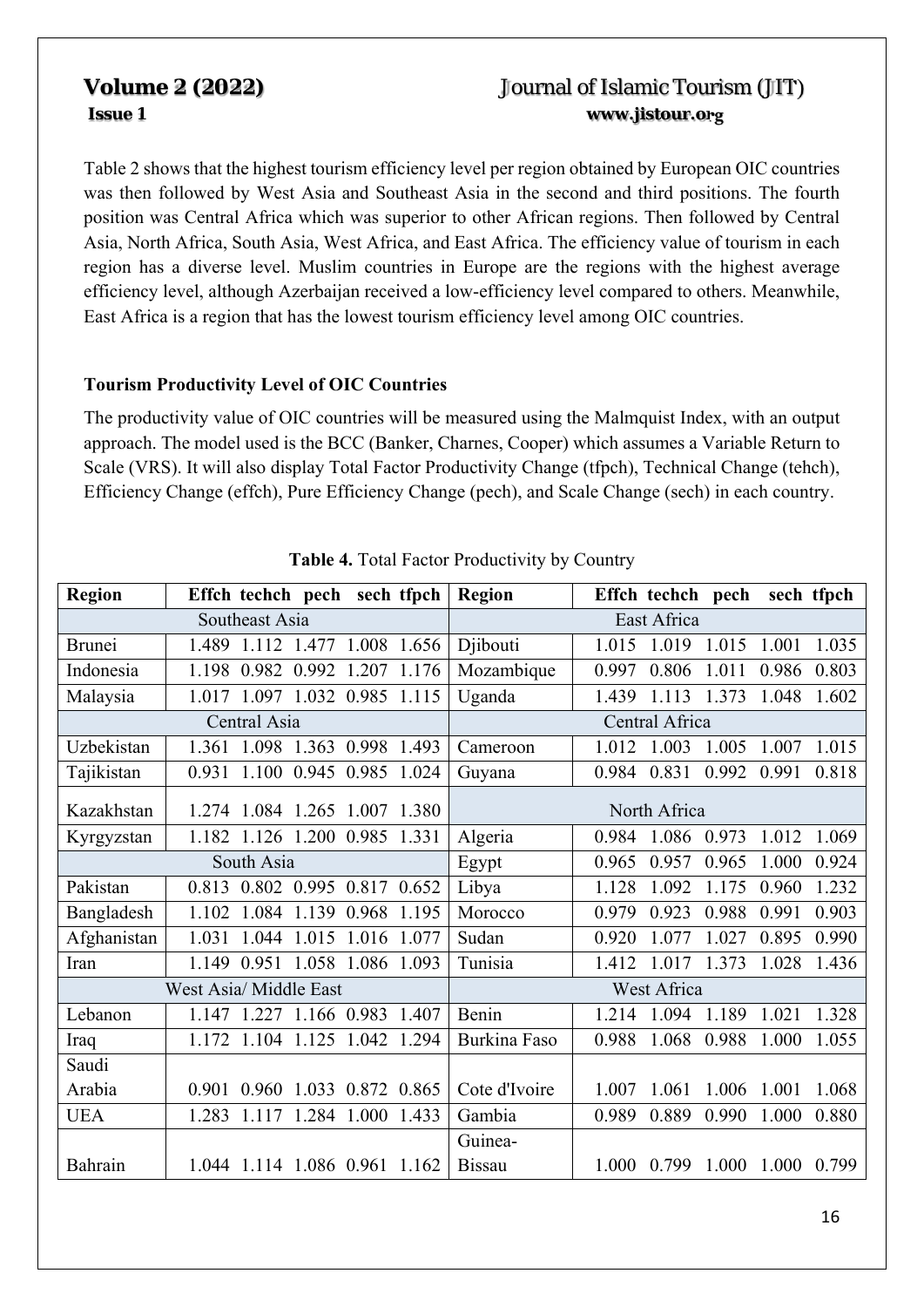| Qatar      | $0.892$ $0.867$ 1.036 0.861 0.774 Mali  |              | 0.964 0.879 1.013 0.951 0.847       |
|------------|-----------------------------------------|--------------|-------------------------------------|
| Oman       | $0.741$ $0.834$ $0.992$ $0.747$ $0.619$ | Niger        | 1.006 0.825 1.018 0.989 0.830       |
| Kuwait     | 1.294 1.033 1.319 0.981 1.336 Nigeria   |              | 0.725 0.842 1.014 0.715 0.610       |
| Yemen      | 1.337 1.062 1.327 1.008 1.420           | Senegal      | 0.905 1.021 1.030 0.879 0.925       |
| Jordan     | 1.213 1.065 1.219 0.996 1.293           | Sierra Leone | 0.996 0.884<br>0.881 1.119<br>0.985 |
|            | Europe                                  | Togo         | 0.872 1.094 0.882 0.988 0.954       |
| Albania    | $0.972$ 1.012 0.963 1.009 0.984         | Mean         | 1.058 1.007 1.088 0.972 1.065       |
| Azerbaijan | 0.976 1.050 0.993 0.983 1.025           |              |                                     |
| Turkey     | 1.023 1.552<br>1.417<br>1.071<br>1.450  |              |                                     |

Table 3 above shows that the Total Factor Productivity (TFP) of 28 countries experienced an increase in productivity or remained constant, while 21 countries experienced a decrease in productivity at the end of the period. The Table also shows that the average TFP experienced an increase in productivity with an average value of 1.065. The country that experienced the most increase in productivity was Turkey with a TFP value of 1.656 and the most decrease was Nigeria with a TFP value of 0.610. During the study period, the most significant source that contributes to increased productivity comes from the Efficiency change (effch), Pure efficiency change (pech), and technical change (tech), while the source of decline is from Scale change (sech).

OIC countries are grouped into four quadrants based on the technology change (tech) and efficiency change (effch) categories, with the high- and low-level categories. Tech and effch score above 1 indicates a higher category, while a score below 1 indicates a low category.

| Quadrant         | <b>Countries</b> | Quadrant         | <b>Countries</b>    |
|------------------|------------------|------------------|---------------------|
|                  | <b>Brunei</b>    |                  | Tajikistan          |
|                  | Malaysia         |                  | Albania             |
|                  | Uzbekistan       |                  | Azerbaijan          |
|                  | Kazakhstan       | Quadrant 2 (High | Algeria             |
|                  | Kyrgyzstan       | Technology, Low  | Sudan               |
| Quadrant 1 (High | Bangladesh       | Efficiency)      | <b>Burkina Faso</b> |
| Technology, High | Afghanistan      |                  | Senegal             |
| Efficiency)      | Iran             |                  | Sierra Leone        |
|                  | Lebanon          |                  | Togo                |
|                  | Iraq             | Quadrant 3 (Low  | Indonesia           |
|                  | <b>UEA</b>       | Technology, High | Guinea-Bissau       |
|                  | Bahrain          | Efficiency)      | Niger               |
|                  | Kuwait           |                  | Pakistan            |

**Table 5.** Country Quadrant Malmquist Index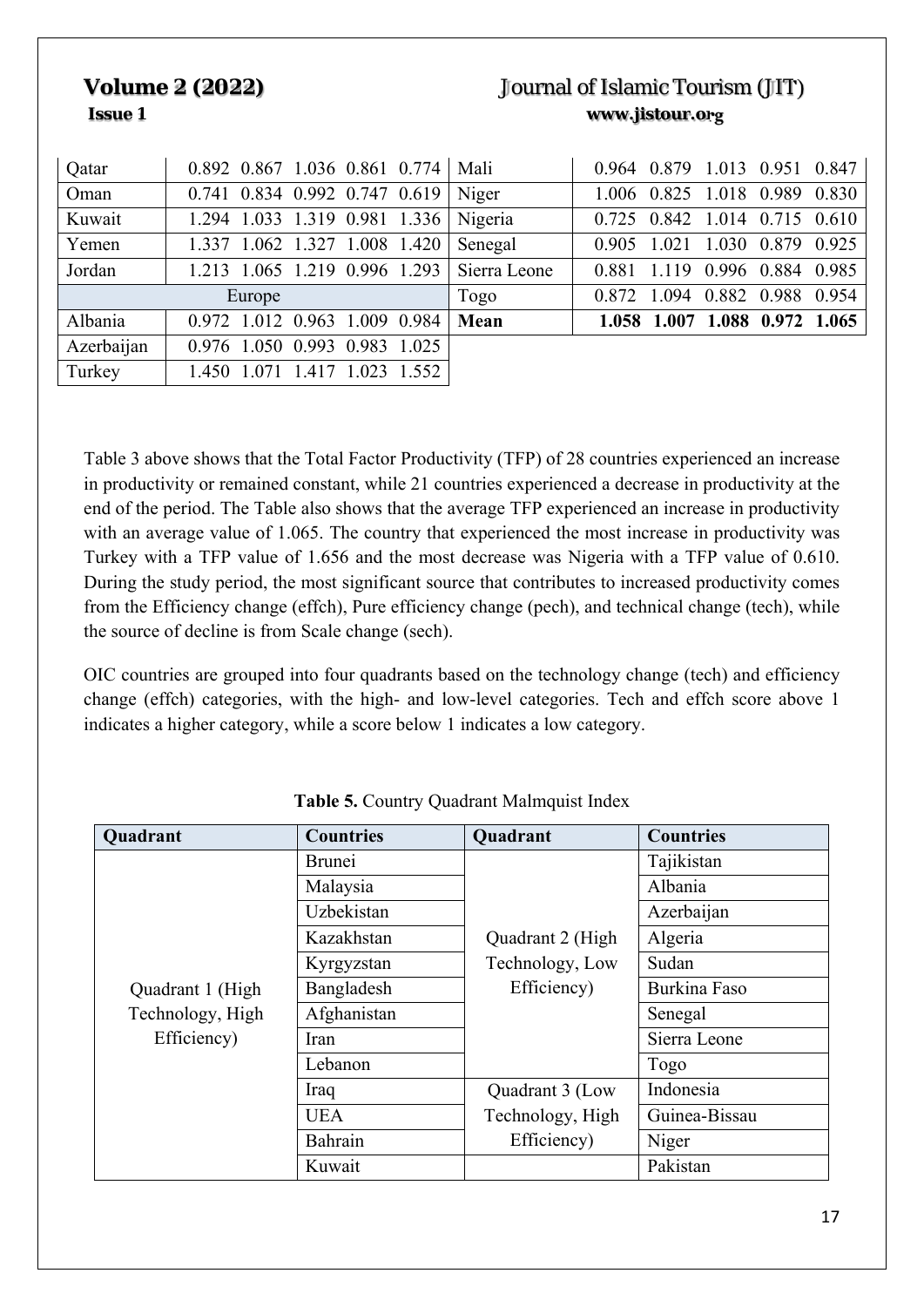| Yemen         |                                    | Saudi Arabia |
|---------------|------------------------------------|--------------|
| Jordan        |                                    | Qatar        |
| Turkey        |                                    | Oman         |
| Djibouti      |                                    | Mozambique   |
| Uganda        | Quadrant 1 (Low<br>Technology, Low | Guyana       |
| Cameroon      | Efficiency)                        | Egypt        |
| Libya         |                                    | Morocco      |
| Tunisia       |                                    | Gambia       |
| Benin         |                                    | Mali         |
| Cote d'Ivoire |                                    | Nigeria      |

Quadrant 1 includes countries that have high changes both in technology and efficiency. So they can be considered as countries with high productivity. This category is the most, with 23 countries or half of the observations that fall into this category.

Quadrant 2 includes countries that have high technological changes, but on the other hand, have lowefficiency changes. The collection of countries in this group can be considered as countries with low "catching up" abilities. The increase in the number of DMU countries in the second quadrant is a sign of the ineffectiveness of countries to produce efficiently (technical changes and the level of efficiency changes are classified into high and low categories based on their average values). The number of countries included in this quadrant is 9 countries.

Quadrant 3 includes groups of countries that have low technical changes, but on the other hand, have relatively high-efficiency changes. The collection of countries in quadrant 3 can be considered as a country with a low increase in production technology, but relatively able to achieve a relatively high increase in the value of efficiency. There were only3 countries included in this quadrant.

On the other hand, Quadrant 4 is a group of countries with low changes both in technology and efficiency. The group of countries in this group can be considered as countries whose productivity growth rates are relatively stagnant due to the small value of TECH and EFFCH. There are 11 countries included in this quadrant.

| Year      |       | Effch techch pech sech        |                   |                         | tfpch |
|-----------|-------|-------------------------------|-------------------|-------------------------|-------|
| 2010-2011 |       | 0.952 0.285 1.014 0.938 0.271 |                   |                         |       |
| 2011-2012 |       | 0.572 4.493 0.685 0.835 2.571 |                   |                         |       |
| 2012-2013 |       | 3.038 0.713 2.362 1.287 2.168 |                   |                         |       |
| 2013-2014 |       | 0.305 2.166 0.408 0.747       |                   |                         | 0.660 |
| 2014-2015 | 2.638 |                               |                   | 0.399 2.137 1.235 1.054 |       |
| 2015-2016 | 0.981 |                               |                   | 1.543 0.958 1.024 1.514 |       |
| 2016-2017 | 1.133 |                               | 0.863 1.317 0.860 |                         | 0.978 |
| mean      | 1.058 |                               |                   | 1.007 1.088 0.972 1.065 |       |

| Table 6. Total Factor Productivity by Year |  |  |  |
|--------------------------------------------|--|--|--|
|                                            |  |  |  |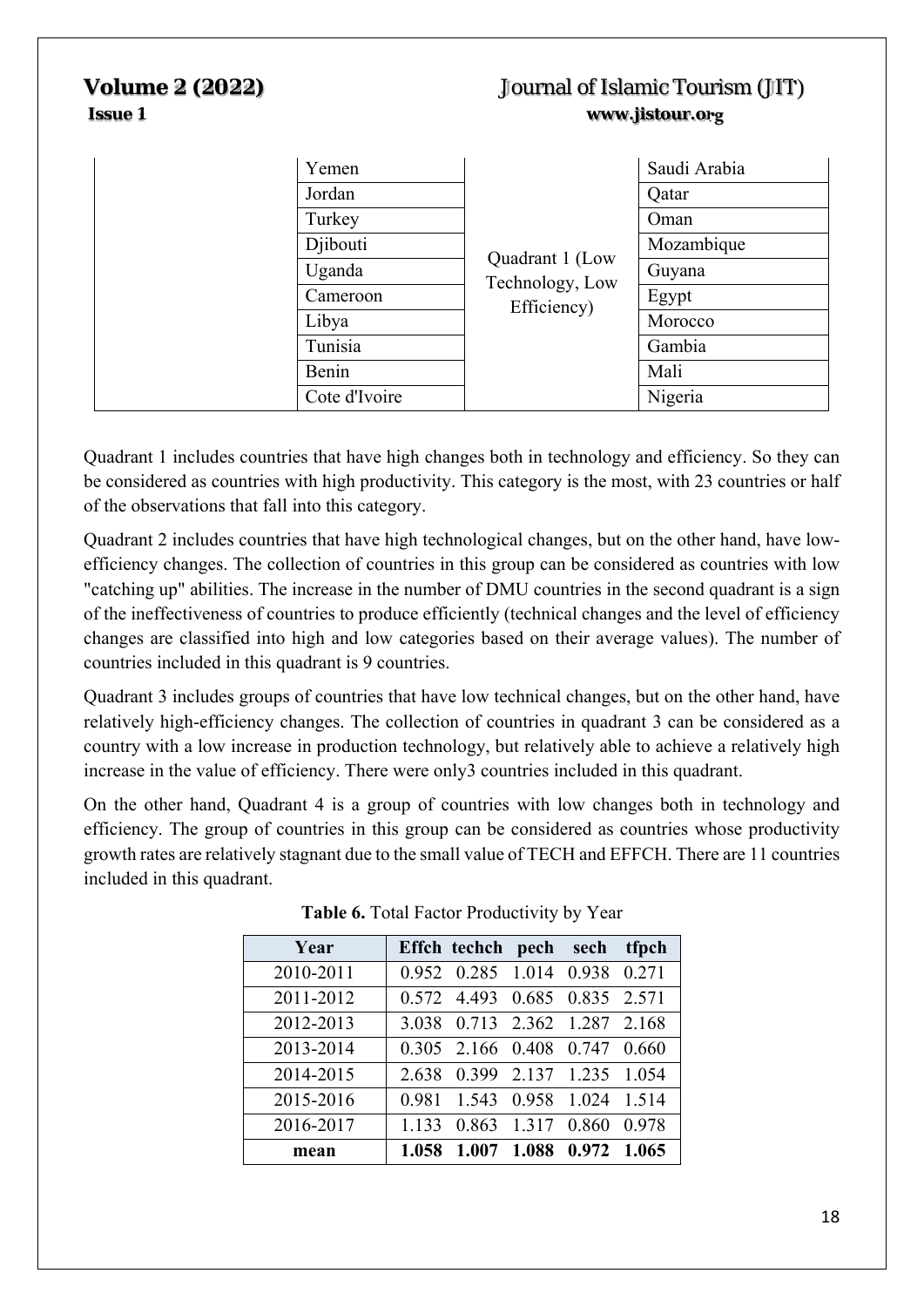Table 5 shows the level of productivity based on year to year. TFP scores above the number 1 explain an increase in productivity, while below one means a decrease. In the table above it is found that the average productivity of all OIC countries in each year experiences a fluctuating trend. The average TFP value of 1.065 means on average, OIC countries increase their achievement in the tourism sector. Furthermore, the table above also shows that the increase in productivity occurred in the 2011-2012, 2012-2013, 2014-2015, and 2015-2016 periods, while the rest has decreased. The highest increase in productivity occurred in the 2011-2012 period with a TFP value of 2.571, while the lowest was the 2010-2011 period with a TFP value of 0.271.

# **Conclusions and Policy Implications**

Tourism sectors play an important role in the global fight to reduce poverty and achieve the Sustainable Development Goals (SDG 8, 12, and 14). It has the potential to foster inclusion by reducing poverty and inequalities among vulnerable groups such as the poor, youth, and women. Over the past few decades, international tourism activity has shown substantial and sustained growth in terms of both the number of tourists and tourism receipts. This growth tends to happen in developing countries, including the OIC member countries. As a group, the OIC member countries have a high potential for the development of a sustainable international tourism sector. This is true given their rich and diverse natural, geographical, historical, and cultural heritage assets (Sesric, 2017)

The efficiency value of OIC countries fluctuates every year. The average efficiency value as a whole is 0.357. The most 5 efficient countries in tourism sectors are Turkey (0.92), Lebanon (0.88), Albania (0.87), Qatar (0.85), and Saudi Arabia (0.82). Meanwhile, the most 5 countries with the lowest efficiency scores are Brunei (0.06), Bangladesh (0.026), Djibouti (0.020), Guinea-Bissau (0.010), and Libya (0.007). The highest tourism efficiency level per region obtained by European OIC countries was then followed by West Asia and Southeast Asia in the second and third positions. The fourth position was Central Africa which was superior to other African regions. Then followed by Central Asia, North Africa, South Asia, West Africa, and East Africa in fifth to the ninth position.

The country that experienced the most increase in productivity was Turkey with a TFP value of 1.656 while the most decrease was Nigeria with a TFP value of 0.610. The Total Factor Productivity (TFP) of 28 countries experienced an increase in productivity or remained constant, while 21 countries experienced a decrease in productivity at the end of the period. Based on the technology change (tech) and efficiency change (effch) quadrant, there are 23 countries included in quadrant 1 (high technology and high efficiency), 9 countries in quadrant 2 (high technology and low efficiency), 3 countries in quadrant 3 (low technology and high efficiency) and 11 countries in quadrant 4 (low technology and low efficiency)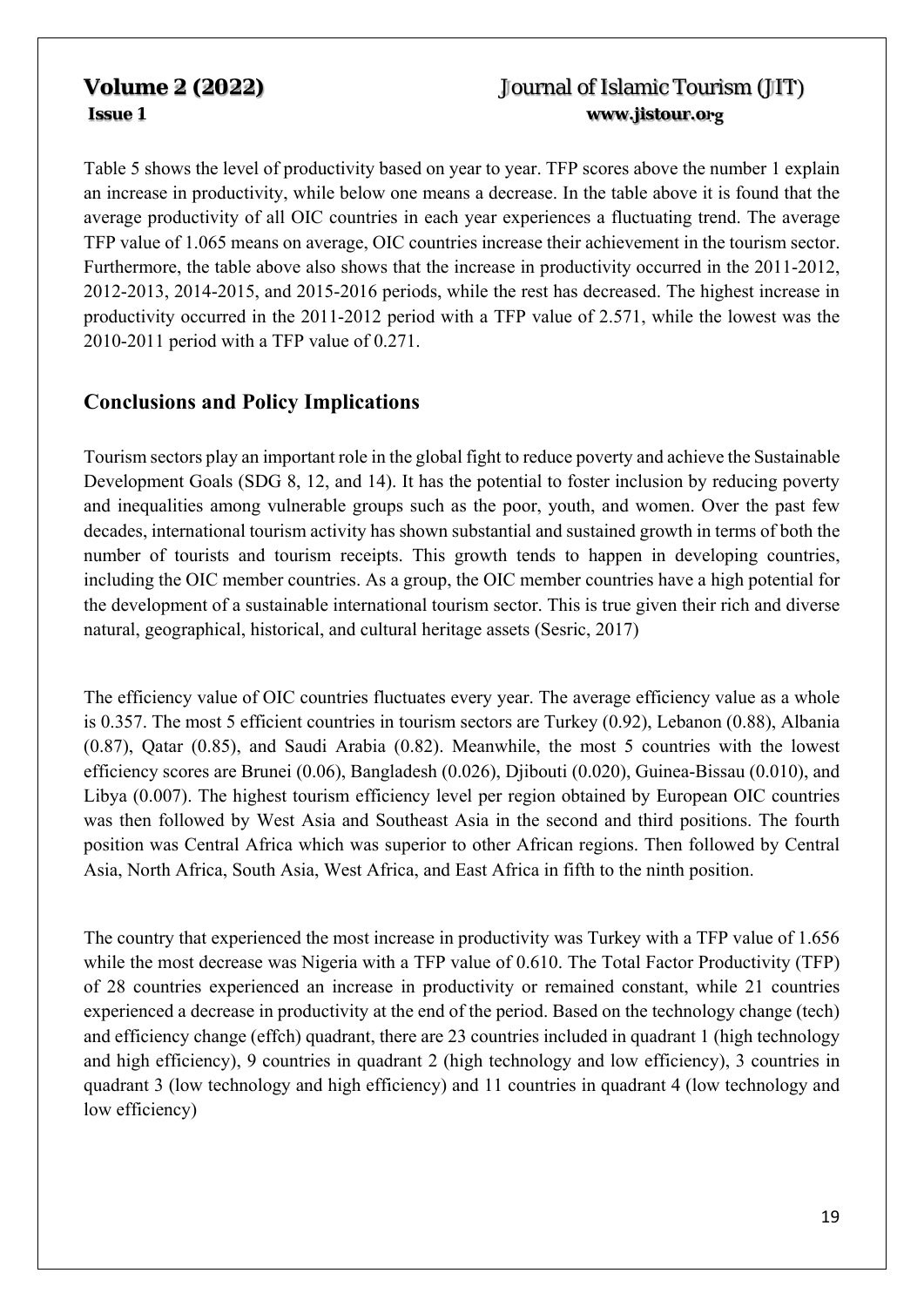Countries that have reached a maximum tourism efficiency level and high productivity are expected to be able to maintain government performance by maintaining the amount of input and continuing to work to increase output. So that the level of community welfare can be maintained, or even increased in the following year. As for countries that have not yet reached a good level of efficiency and productivity, they should be able to improve the performance of their governments by choosing the right strategy for better tourism achievement.

## **References**

Avenzora, Ahmad, Moeis, & Jossy P. (2008). Analisis Produktivitas dan Efisiensi Industri Tekstil dan Produk Tekstil di Indonesia tahun 2002-2004. Parallel Session IVB Industri dan Manufaktur, Hotel Nikko Jakarta

Ascarya & Yumanita. (2006). Analisis Efisiensi Perbankan Syariah di Indonesia dengan Data Envelopment Analysis. Tazkia Isalmic Finance and Business Review. 1(2)

Barisic, P., & Cvetkoska, V. (2020). Analyzing the Efficiency of Travel and Tourism in the Europan Union. Chapter

Baser, G. (2018). Turkeys' tourist profile: A document analysis for future implications. Article. DOI: 10.17265/2328-2169/2018.10.002

Buhalis D., Amaranggana, A. (2014). Smart Tourism Destinations. Journal Information and Technologies in Tourism

Chaabouni, S. (2019). China's Regional Tourism Efficiency: A Two-Stage Double Bootstap Data Envelopment Analysis. Journal of Destination Marketing and Management 11: 183-191

Chanin, O., Sriprasert, P., Rahman, H.A., Don, MS. (2015). Guidelines on Halal Tourism Management in the Andaman Sea Coast of Thailand. Journal of Economics, Business and Management. Vol 3 (8): 791-794

Charnes, A., Cooper, W.W., and Rhodes, E. (1978). Measuring the Efficiency of Decision Making Units. European Journal of Operation Research. Vol 2 (6): 429-44.

Coelli, T.J, Rao, D.S.P., Rao, Prasada O'Donnel, Christoper, J., & Battese, G.E. (2005). Introduction to Efficiency and Productivity Analysis, (Second Edition). Kluwer Academic Publishers, Boston. COMCEC (2013) Tourism Product Development and Marketing Strategies in the COMCEC Member Countries

Cooper, W., Seiford, L.M., Tone, K. (2002). Data Envelopment Analysis: a Comprehensive Text with Models, Aplications, References & DEA-Solver Software, 3<sup>rd</sup>ed. Boston: Kluwer Academi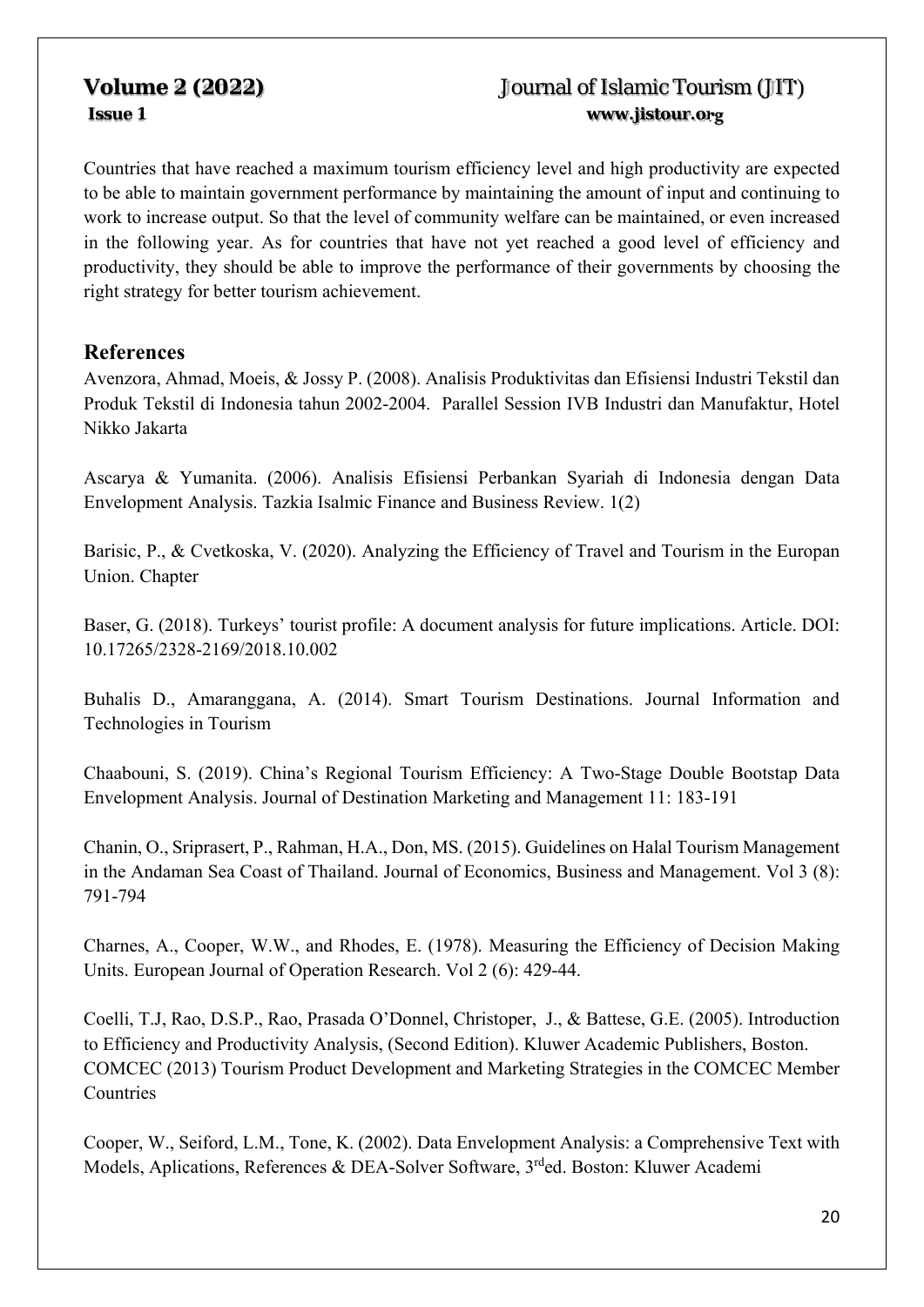Cooper WW, Seiford L.M, Tone K. (2006). Introduction to Data Envelopment Analysis and Its Uses. Texas : Springer

Cooper, William W., Seiford, Lawrence M., and Tone, Koru. (1999). A Comprehensive Text with Models, Application, References and DEA-Solver Software. Kluwer Academic Publisher, Boston USA

Diewert, Walter & Caves, Douglas & Christensen, Laurits. (1982). The Economic Theory of Index Numbers and the Measurement of Input, Output, and Productivity. Econometrica. 50. 1393-1414. 10.2307/1913388.

Ekin, Y., & Akbulut, O. (2015). Tourism destination competitiveness: The case of Dalyan–Turkey. International Journal of Business, Humanities and Technology, 3,60–66

Farrell, M.L. (1957). The Measurement of Productive Efficiency, Journal of The Royal Statistical Society, 120, p.253-281

Ferdiyansyah, H., Endyana, C., Rachmat, H., Khadijah, U.L.S. (2020). Pengembangan Pariwisata Halal di Indonesia melalui Konsep Smart Tourism. Journal of Sustainable Tourism Research. Vol 2(1): 30-34

Hadi, M.N., Siregar, H., Sasongko, H. (2012). Analisis Efisiensi Dana Masyarakat untuk Kegiatan Dharma Pendidikan di Institut Pertanian Bogor. Jurnal Ekonomi dan Keuangan. Vol 20 (1) : 72-93

Hadad, S., Hadad, Y., Malul, M., Roenboim, M. (2012). The Efficiency of the Tourism Industry: A Global Comparison. Tourism Economics. 18(5): 931-940

Hosseini, S.P., & Hosseini, S.M. (2021). Efficiency Assessment of Tourism Industry in Developing Countries in the Context of Infrastructure: A Two-Stage Super-Efficiency Slacks-Bases Measures. Open Journal of Social Sciences. 9: 346-372

IDAL. (2019). Tourism Sector in Lebanon. Factbook

Insukindro, Nopirin, Makhfatih, A., Ciptono, SM. (2000). Laporan Akhir: Pengukuran Efisiensi Relatif Pelayanan Kantor Cabang Pegadaian Yogyakarta. Yogyakarta: Penelitian dan Pengembangan Manajemen (PPM) Fakultas Ekonomi Universitas Gajah Mada

Oky, N. (2017). Smart Tourism and Culture. Slide Share Outputand Productivity. Econometrica. Vol 50 (6) :1393-1414

Pavihtra, K., Sharmilla, I., Sivapriya, S., Swathi, U., Sekar, .(2019). Future of Smart Tourism. International Research Journal of Engineering ang Technology (IRJET). Vol 6(2)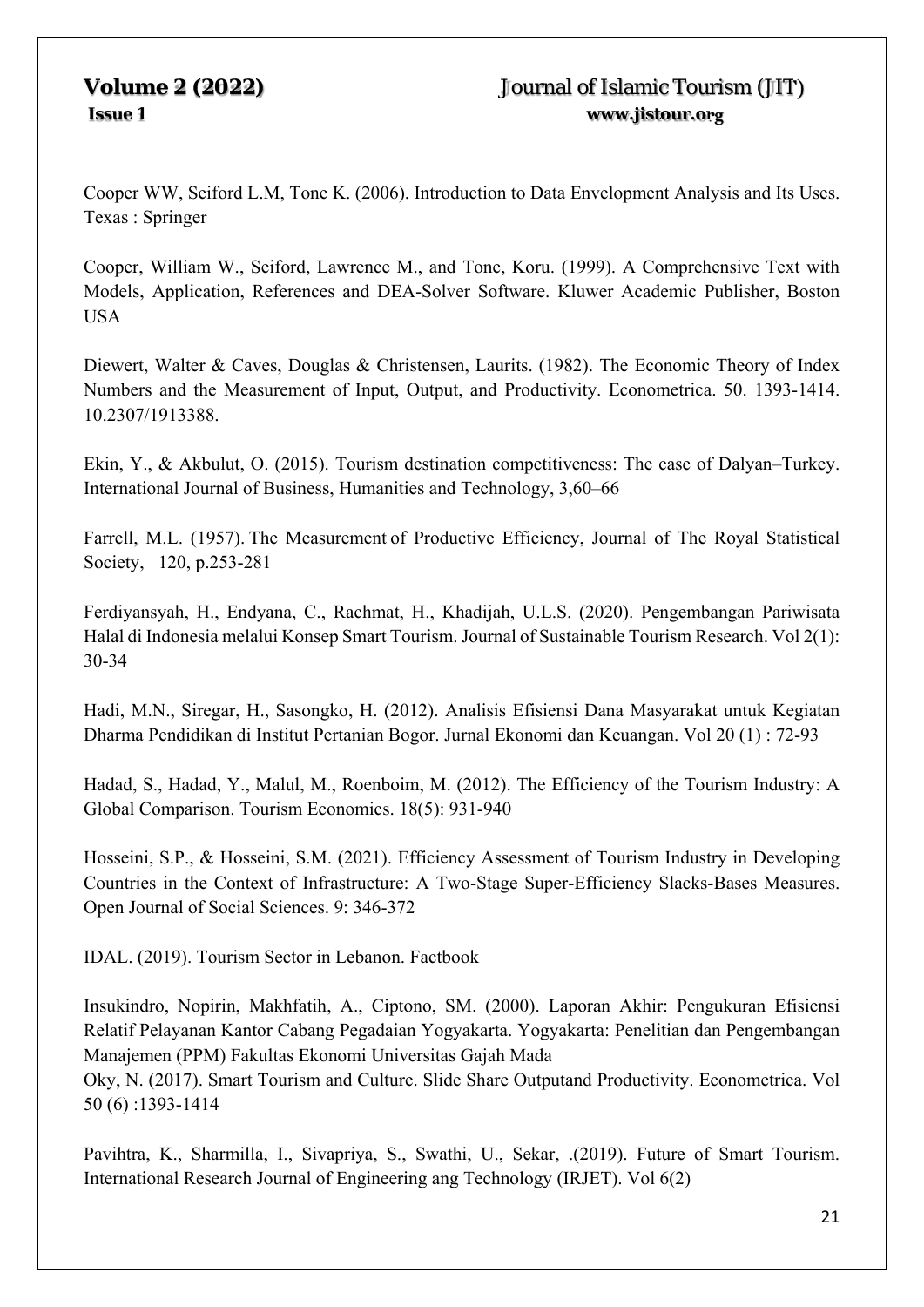Ramadhany, F., Ridlwan, A.A. (2018). Implikasi Pariwisata Syariah terhadap Peningkatan Pendapatan dan Kesejahteraan Masyarakat. Muslim Heritage. Vol 3 (1) : 147-164

Ratnan, DR. (2016). Pembangunan Destinasi Prioritas 2016-2019. Jakarta: Kementrian Pariwisata Republik Indonesia

Ritchie, J. R. B., & Crouch, G. I. (2003).The competitive destination, a sustainable tourism perspective. Wallingford: CABI

Rusydiana, A. (2018). Indeks Malmquist untuk Pengukuran Efisiensi Produktivitas Bank Syariah di Indonesia. Jurnal Ekonomi dan Pembangunan. Vol 26 (1) : 47-58

Sabon, V., Perdana, M.T.P., Koropit, P.C.S., Pierre, W.C.D. (2018). Strategi Peningkatan Kinerja Sektor Pariwisata Paa Asean Economic Community. Jurnal Bisnis dan Manajemen. Vol 8(2) : 163- 176

Sengupta, K. (2011). Scenes from the rolling-pin war. British Journalism Review. 2011;22(2):15-21. doi:10.1177/0956474810408526

Sesric (2017) International Tourism in the OIC countries: Prospect and Challenges

Sosyal-Kurt, H. (2017). Measuring Tourism Efficiency of European Countries by Using Data Envelopment Analysis. European Scientific Journal. 13(10): 1857-7431

Syafique, M.N., Ahmad, N., Ahmad, H., Adil, M.Y. (2015). A Comparative Study of the Efficiency of Takaful and Conventional Insurance in Pakistan. International Journal of Accounting Research. Vol 2(5)

Tsolas, Ioannis, E., & Giokas, Dimitris, I. (2012). Bank branch efficiency evaluation by means of leastabsolute deviations and DEA. Managerial Finance Vol 38 No. 8, 2012.

UNTWO (2019). International Tourism Highlight (p.9). Retrieved from https://www.eunwto.org/doi/pdf/10.18111/9789284421152

UNTWO (2019). New Tourism Strategy and Master Plan: Developing Tourism While Advancing Sustainable Development in Guinea-Bissau. Project Brief.

WEF (2012). The global competitiveness report: Libya. The world economic forum, Geneva, Switzerland. Switzerland: WEF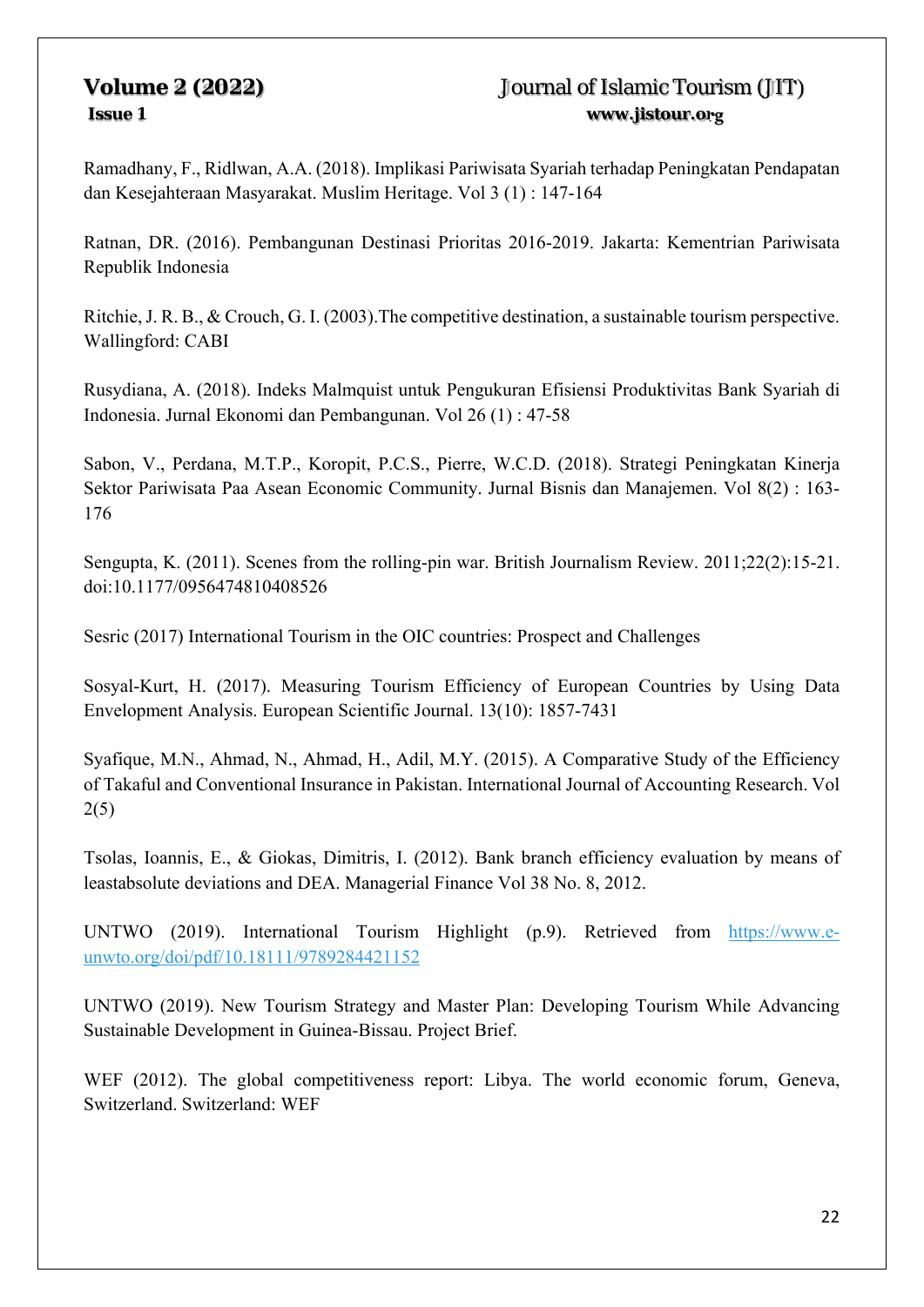# **COLLABORATIVE PLANNING FOR THE ENVIRONMENTAL SUSTAINABILITY OF THE HAJJ**

## **Abdullah Abonomi,**

Victoria University, abdullah.abonomi@live.vu.edu.au

**Terry De Lacy,**  Victoria University, Terry.DeLacy@vu.edu.au

**Joanne Pyke,**  Victoria University, joanne.pyke@vu.edu.au

# **Abstract**

Every year over two million Muslim worshippers from around 183 different countries visit Mecca in Saudi Arabia to perform Hajj which is the fifth and last pillar of Islam. Tourism, especially a religious tourism attraction such as the Hajj, is expected to boost the economy and create new job opportunities for Saudi youth in the services sector. Yet, despite the many benefits, the Hajj itself has suffered adverse environmental impacts.

The government of Saudi Arabia has set many strategies and policies in an effort reduce the significant impact of the Hajj activities on environmental sustainability. However, these environmental strategies have not achieved their goals due to the lack of stakeholder collaborations.

The overarching aim of this research is to investigate how the environmental sustainability of the Hajj can be improved. With particular focus on how stakeholder collaborations in planning can be improved to achieve sustainable goals. This study applies Gray's (1989) collaborative planning model to investigate the nature of the collaboration process between Hajj stakeholders. This model establishes a three-phase planning process necessary to successfully achieve stakeholder collaborations and the strategic goals.

To achieve the aim, a qualitative approach was adopted as the appropriate strategy to understand why things occur, as opposed to what things occur in the social world. The specific methodologies used include unstructured and semi-structured interviews with representatives of public and private sector stakeholders.

The results show that the level of collaboration between stakeholders in the Hajj is fragile and requires significant improvement. Thus, from an analysis of findings, ways to improve the collaborative network between Hajj stakeholders when planning for protecting the environmental sustainability of the destination are explored.

**Keywords**: Hajj, environmental sustainability, stakeholders' collaboration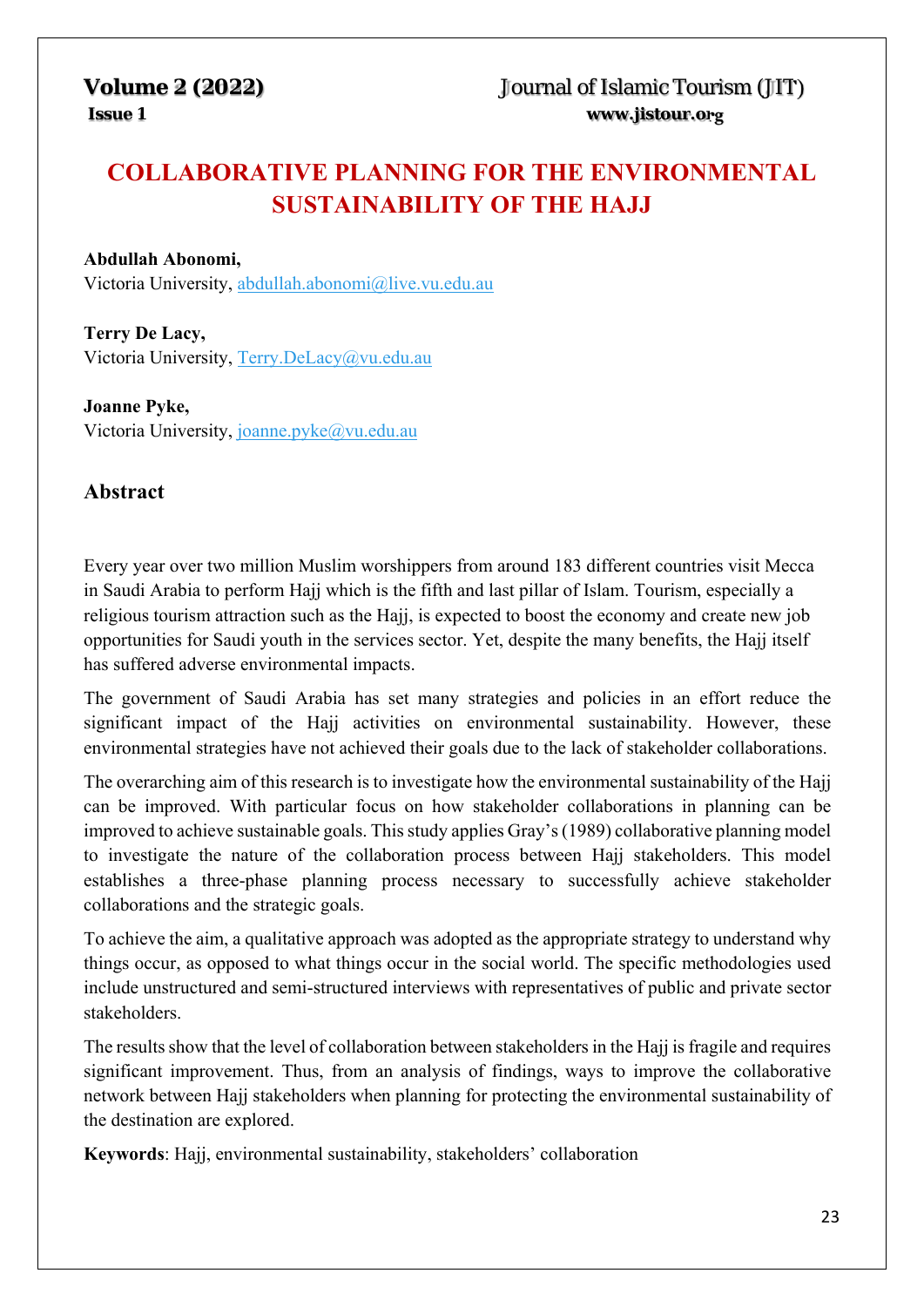# **Introduction**

Every year over two million Muslim worshippers visit Mecca in Saudi Arabia to perform Hajj, which is the fifth and last pillar of Islam. Muslims perform the rituals of the Hajj following the guidance and tradition of the Prophet of Islam Mohammed (peace be upon him). As the fifth pillar of Islam, the Hajj is an obligatory religious duty for adults who have the financial and physical ability to perform the rituals. The Hajj occurs annually on the twelfth month of the Islamic lunar calendar. Visitors from approximately 183 different countries and cultures visit Mecca to perform the Hajj in the specific place of Mecca, known as Al Mashaaer Al Mugaddassah and Al Kaaba Al Musharraf in AL Masjed Al Haram (Parker & Gaine 2019). The city of Mecca is the host city and according to the General Authority of Statistics in Saudi Arabia, in 2018, more than 2,300,000 pilgrims performed the Hajj (GASTAT 2018a). According to the objective of Vision 2030 of the Saudi Arabian government, the number of pilgrims was estimated to grow to 2.5 million in 2020 and that rate of increase would be 13% per year (Arabnews 2016). This goal, however, has not been achieved due to the COVID-19 pandemic. The pandemic compelled the government to severely reduce the number of pilgrims in 2020 to a maximum of 10,000. Muneeza and Mustapha (2021) investigated the impact the pandemic had on the Hajj stakeholders and found it had serious religious, economic, social and psychological effects. In the long run, it is reasonable to assume that this impact will not last and visitor numbers will increase again in future as the world recovers and learns to live with COVID-19.

The Hajj is an important event that attracts over two million people across the world to one specific place for a short period. It contributes to the Saudi Arabian economy, which is particularly important in the context of falling oil prices and the need for Saudi to diversify its economic base. In 2017, the revenue of the Hajj was approximately \$5.3 - \$6.7 billion and is expected to achieve more than \$10 billion by 2030 (Gridini 2018). From a social perspective, the Hajj brings together millions of people from different races, cultures, languages and strengthens the sense of unity and equality with others (Clingingsmith et al., 2009). However, the Hajj activities have a significant and damaging impact on the environment (El Hanandeh 2013; Hassan et al., 2016). For example, Butenhoff et al., (2015) emphasised that during the Hajj the environmental pollution level is at a low level in most Saudi Arabian sites, but in Mecca it is excessive owing to the gathering of over two million people.

Measures to manage and protect the environment in the Hajj have been implemented by the Saudi Arabian government (Al-Lahibi 2007; Suleiman & Aldelwai 2010; Al-Kanani 2011; Al-Zaharani 2013; Urton 2014; Al-Kanani 2018; Almadina 2019; Halabi 2019). Despite these efforts, there is poor compliance by Hajj stakeholders. This has been a source of friction. For example, several hospitality agencies did not adopt and implement the Prepared Meal project (Hossain 2019). In addition, many hospitality agencies did not collaborate in implementing the Green Hajj project (Al-Hakim 2019). This continued lack of collaboration between Hajj stakeholders is an important consideration in addressing the environmental impact created by the Hajj activities, especially as the government plans to increase the number of pilgrims in coming years (Arabnews 2016).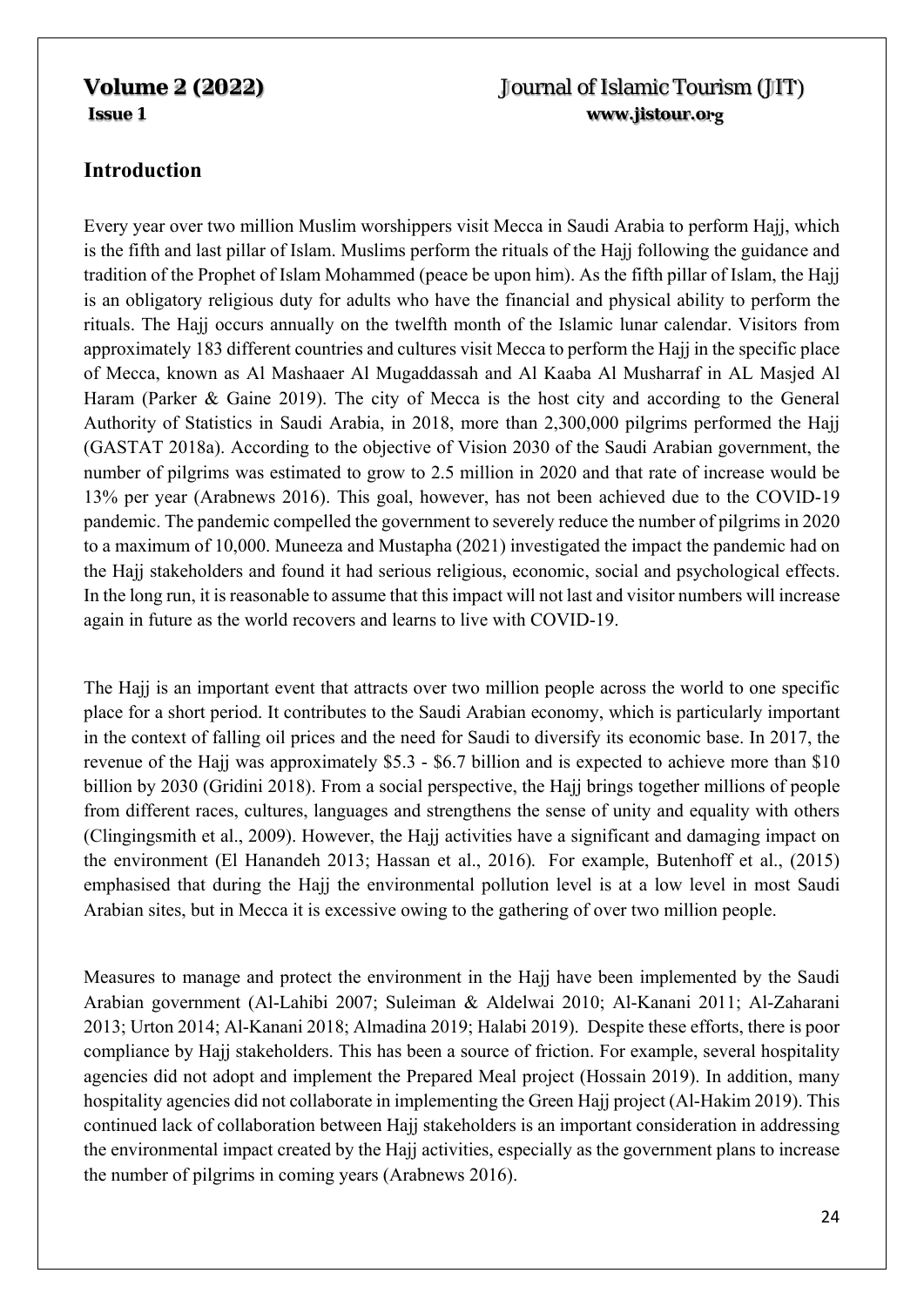The success of sustainability plans and projects in a tourism context requires collaboration between stakeholders from all sectors (Graci 2013; Li et al., 2021). Therefore, investigation of the nature of collaboration between Hajj stakeholders in the planning process may contribute to increasing the environmental sustainability of the area. To undertake this investigation this research applied Gray's (1989) collaborative planning model. This model establishes a three-phase planning process necessary to successfully achieve stakeholder collaborations and the strategic goals.

# **Literature Review Contextual Background**

## **Hajj Process**

The Hajj occurs in Mecca, Saudi Arabia annually from 8 to 12 (or sometimes 13th) of Dul-Hijja which is the last month of the Islamic calendar. Pilgrims from 183 countries gather in one place to perform the ritual of pilgrimage. The processes of the pilgrimage are as follow (Figure 1).



**Figure 1** The Hajj processes in Mecca.

Source: (Shambour & Gutub 2021).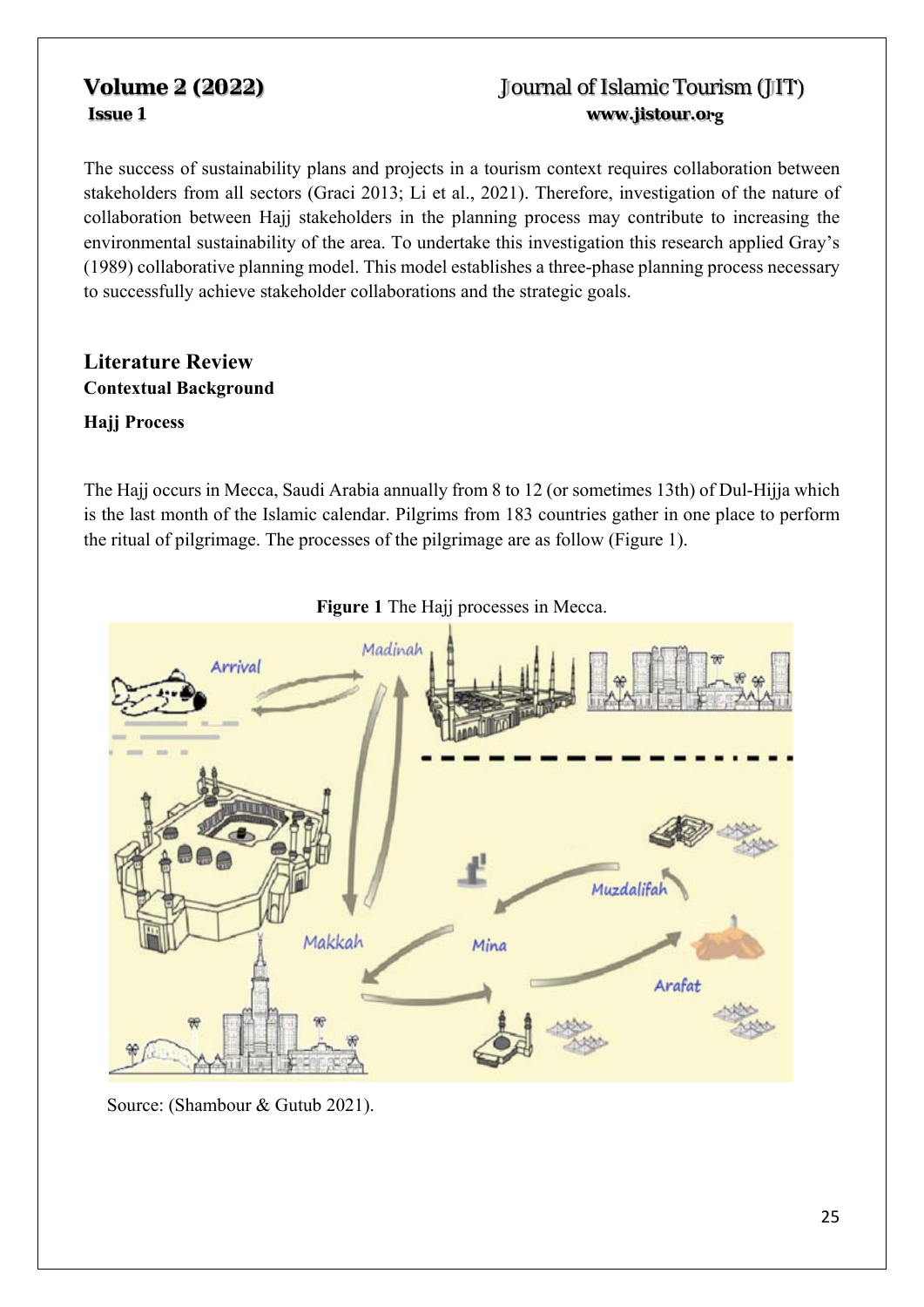*Day 1: Pilgrims travel from Mecca to Mina either on foot or by bus. It is an 8 km journey.* Pilgrims remain in Mina until dawn the next morning.

*Day 2:* Arafat's day is one of the most important days for pilgrims. On that day pilgrims move from Mina to Arafat, which is an additional place that each pilgrim should go and practice the ritual of pilgrimage. It is a 14.4 km journey. Pilgrims remain in Arafat until sunset, they then move to a place called Muzdalifa and remain there until the sun rise.

*Day 3-5:* On day 3 of the journey, pilgrims return to Mina to perform certain religious practices for 3–4 days. In this period, pilgrims remain in Mina inside the tents. On day 5 after completing rituals from Mina, pilgrims return to Mecca to perform the final ritual of the pilgrimage. Following the completion of the pilgrimage rituals, pilgrims visit other important places, such as Madinah, the second-holiest city in the Islamic faith, about 457 km north of Mecca.

# **The Hajj Planning Process**

The Kingdom of Saudi Arabia considers serving pilgrims during the Hajj season an honour. Every year, each governmental sector in Saudi Arabia outlines plans for the next Hajj after the end of the previous one (SPA 2017). Each sector is responsible for certain missions and tasks under the supervision of the Supreme Hajj Committee (see Figure 2). Regarding environmental management, the ministry of Environment, Water and Agriculture and the Ministry of Municipal and Rural Affairs are responsible for establishing environmental protection plans and strategies for the Hajj.

Key stakeholders from the private sector and non-governmental sectors have different roles and tasks. For example, there are seven hospitality organisations, known as Tawaf companies, which are responsible for providing transportation, housing, and other services. Each organisation serves certain countries from all over the world (MOHU 2021a). In addition, donation institutions have a role to distribute charitable goods to pilgrims such as food, water, etc. during the Hajj. Although these organisations have key roles in terms of serving pilgrims, they do not have the legitimacy to patriciate in the planning process.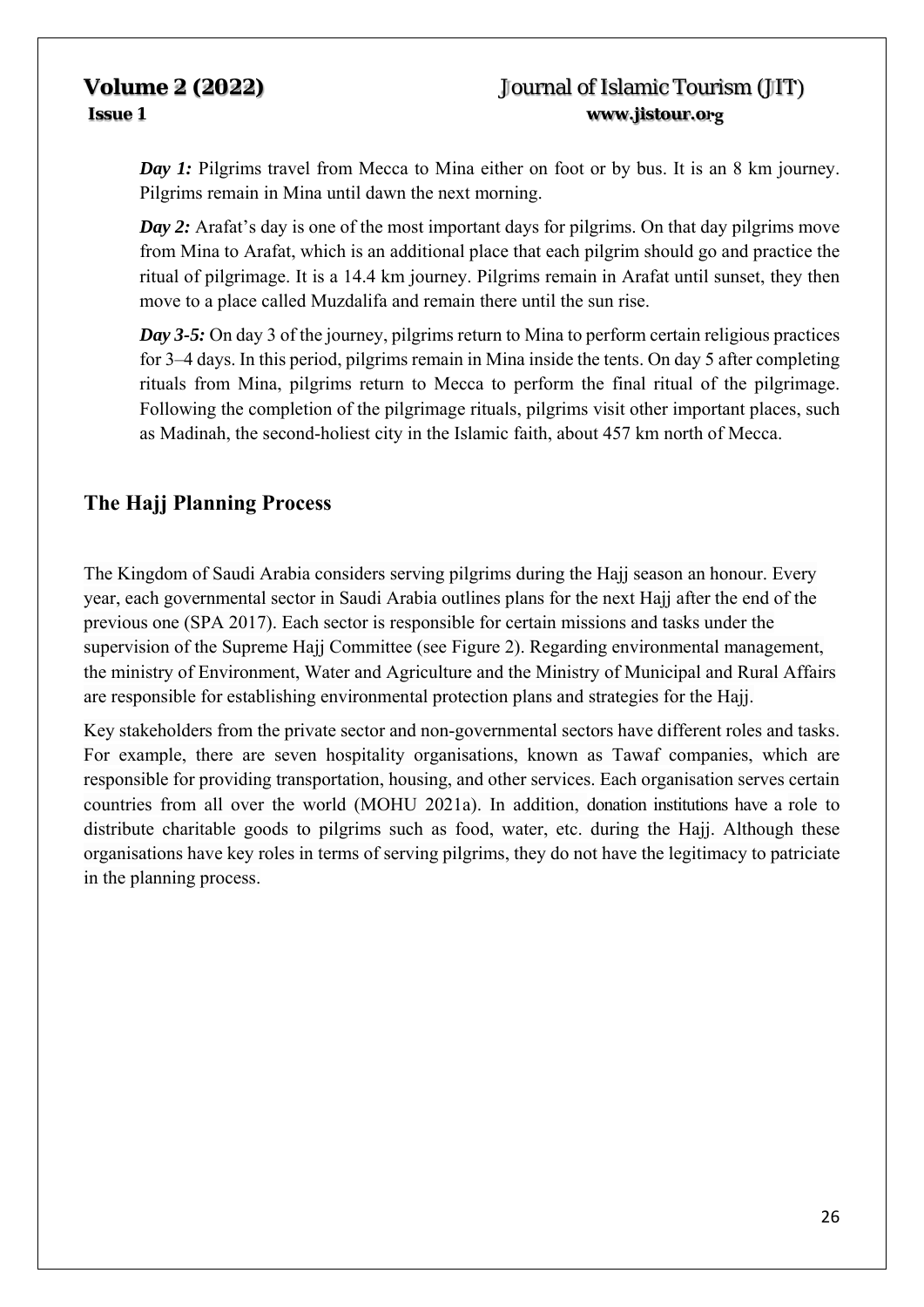**Figure 2** Visual diagram of the governmental and non-governmental sectors working in the Hajj.



Source: (MOHU 2021b).

## **Sustainable Development in Tourism**

In 1987 the World Commission on Environment and Development (WCED) also known as the Brundtland Commission, was the first to propose the concept of sustainable development. It was defined as 'development that meets the needs of the present without compromising the ability of future generations to meet their own needs' (WCED 1987 p. 43). Moreover, the Commission outlined sustainability principles, which included the need for better equilibrium of resources between nations, the need to conserve both human heritage and ecosystems, the need for strategic planning and strategymaking and the value of sustaining environmental processes (Scott et al., 2012). However, the Brundtland report did not address sustainable development in the tourism context (Burns & Novelli 2006).

The UN Conference on Environment and Development in 1992, the discussion on sustainable development was further elaborated and articulated in Agenda 21, including the negative environmental impacts of tourism (Giaoutzi & Nijkamp 2006). In the past 30 years, considerable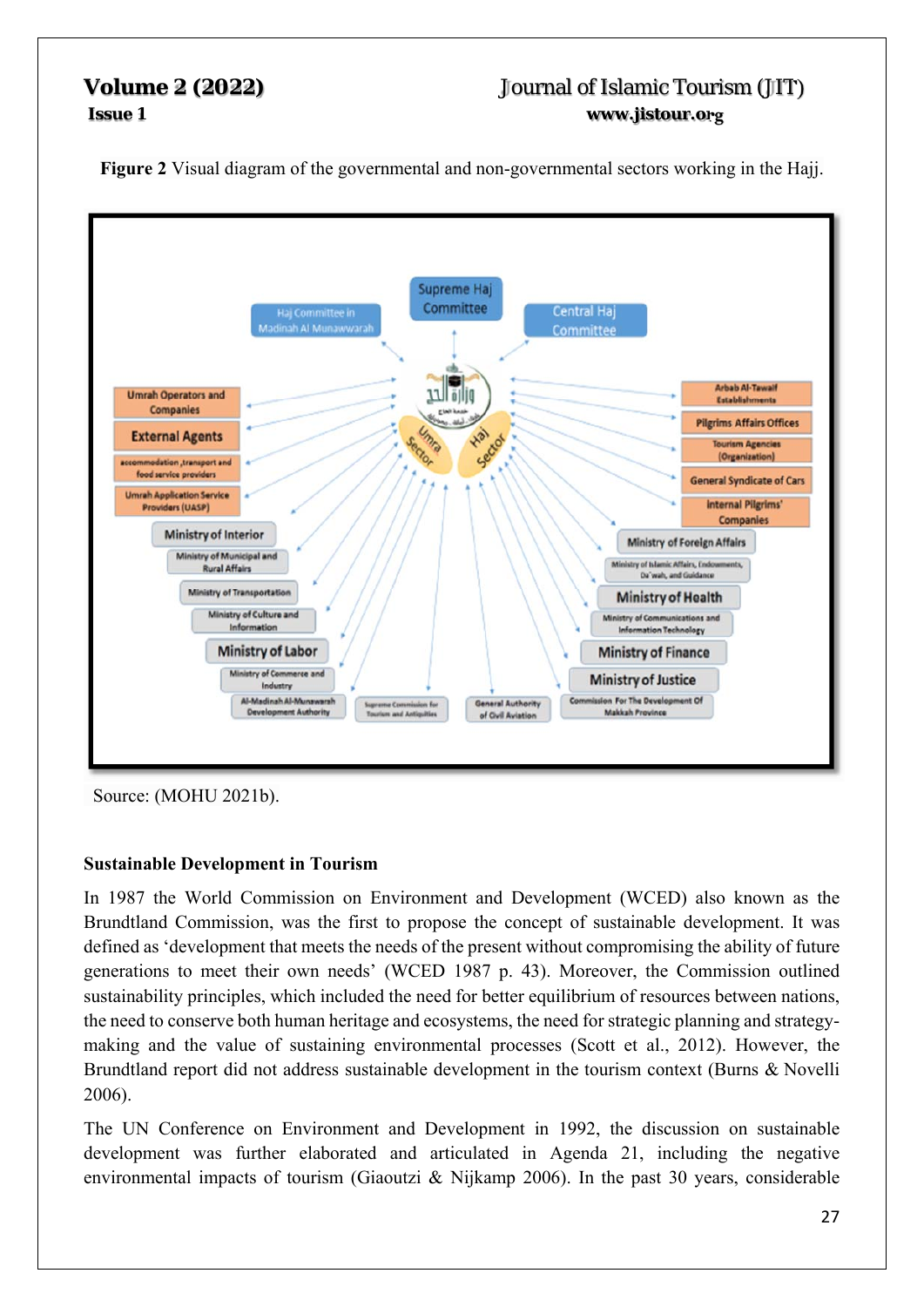research and practice has driven the tourism sector to become more sustainable (Gossling et al., 2015; Spenceley 2021). In this context, stakeholder engagement in tourism planning is fundamental to the achievement of sustainable tourism goals (UNWTO 2013; Wondirad et al., 2020).

## **Stakeholders Collaboration in Tourism**

Over the past few decades, the issue of multi-stakeholder collaboration has received increasing attention amongst tourism researchers and policymakers (Bramwell & Lane 2003; Bramwell 2013). Although, the term 'collaboration' in the context of planning has been defined several times (Gieseke 2019). Wood and Gray's definition has widely attributed:

"*Collaboration occurs when a group of autonomous stakeholders engage in an interactive process, using shared rules, norms, and structures to act or decide on issues related to a particular problem domain*" (Wood & Gray 1991 p. 146).

Two vital principles of collaboration can be extracted from the above definition. Firstly, collaboration involves relationships between independent stakeholders when they interact with each other in the problem domain. The problem domain refers to a condition in which problems are complex and demand multi-inter-organisational stakeholder engagement (Ritchie & Campiranon 2014). Hence, collaboration can be developed when the problem domain is identified and recognised by stakeholders (Gray 1989).

Secondly, the interactive process amongst stakeholders requires that they share common rules, norms and structures to solve problems for which power is distributed amongst them so that they share collective responsibility for their decisions, actions and subsequent consequences of those actions (Gray 1989). Through this process, stakeholders develop holistic approaches to improve the sustainability of tourism destinations. A lack of collaboration among stakeholders has been shown to be a reason many destinations have not been able to achieve sustainability goals (Ladkin & Bertramini 2002; Wondirad et al., 2020). In contrast, enhancing the collaborative stakeholder network has resulted in improved destination sustainability (Graci, 2013).

## **Collaborative Planning Barriers in Tourism**

Collaborative planning ("CP") has received considerable attention as a way of proactively managing development in tourism destinations (Byrd 2007). It has been considered a more comprehensive approach than other planning models in tourism as it encourages stakeholders to build consensus and define planning directions (Aicken et al., 2006). Yet, the CP approach to tourism planning can be complex as there is a need to incorporate multiple stakeholder perspectives and special interests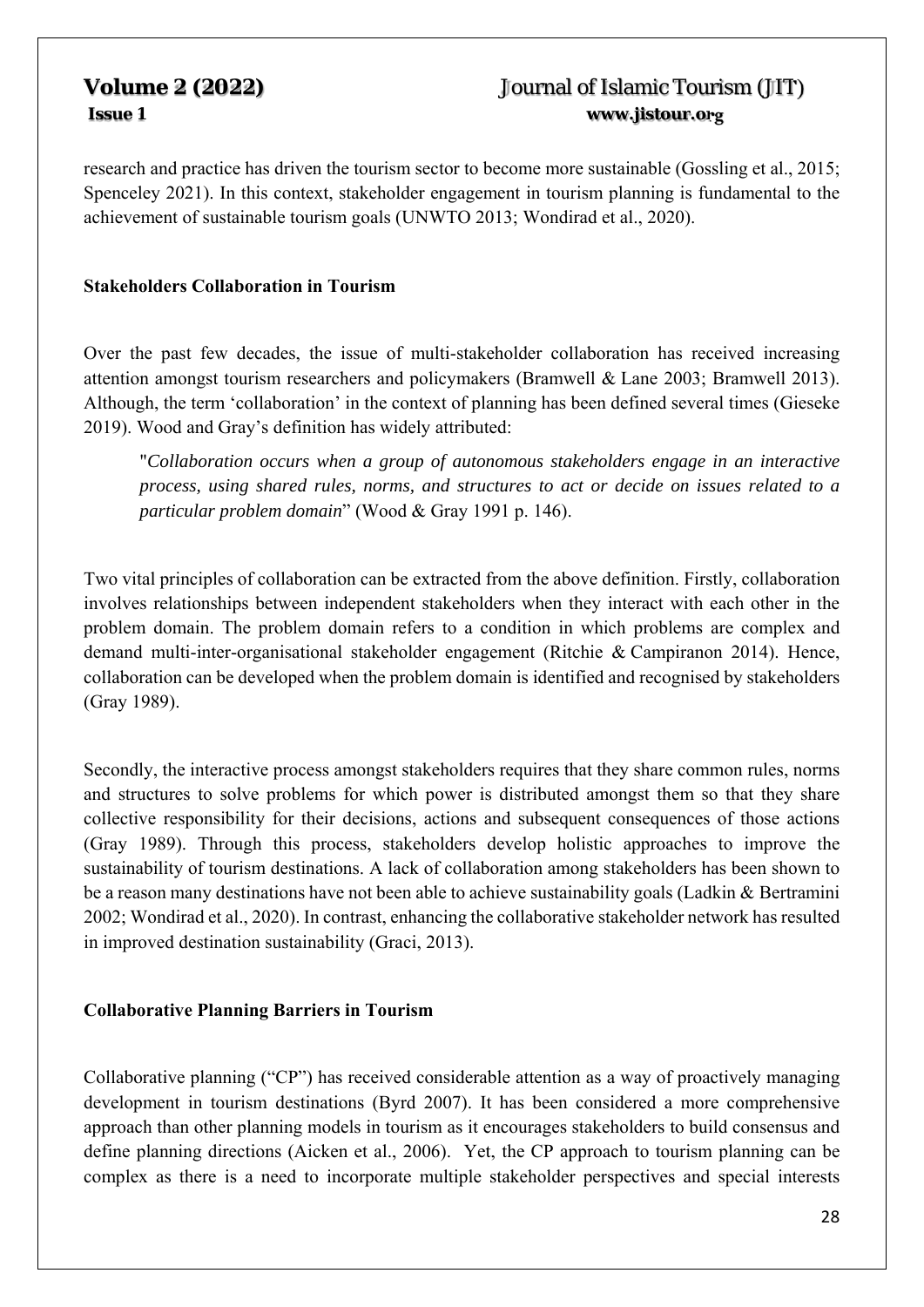(Ladkin & Bertramini 2002; Almeida et al., 2018). Since there are multiple different stakeholders involved in tourism, debate exists around which stakeholders should participate (Byrd 2007). In fact, identifying the right stakeholders is a critical first step in the stakeholder engagement process and not getting this correct has consequences for outcomes (Araujo & Bramwell 1999).

Once stakeholders have been identified and involved, the legitimacy and distribution of power amongst stakeholders is another challenge. The issue of legitimacy and power is crucial when selecting stakeholders for collaboration as they can affect the success of the CP process. For example, the exclusion of legitimate stakeholders from the CP process has been proven to hinder the implementation of the plans (Ladkin & Bertramini 2002; Adu-Ampong 2017). In addition, even when the legitimate stakeholders have been identified, an imbalance of power between stakeholders can compromise the effectiveness and success of the collaboration (Almeida et al., 2018). Hence, Gray (1985) argued that this issue needs to be resolved at an early stage in the CP process.

A further obstacle in the development of CP is the role and characteristics of the convener (Jamal & Getz 1995; Nardi et al., 2015). A convener, is an individual or organisation with the role to gather all legitimate stakeholders to work on common issues, increase transparency, integrate resources and enhance accountability (Gray 1985). An effective convener is necessary to facilitate collaboration, build trust and support stakeholders to agree on a shared vision and plan. This role requires advanced application of key attributes and skills.

The literature identifies a broad range of skills and attributes necessary to perform a convener's position effectively. For instance, it has been indicated that a successful convener should have the authority, legitimacy and skills to convene stakeholders to facilitate the exchange of suggestions that lead to a common vision and plan (Wood & Gray 1991; and Jamal & Getz 1995). Yet, despite the barriers and complexities of the development of collaborations, the advantages of collaborations between stakeholders in planning are many and are well documented (Bramwell & Lane 2003; Kark et al., 2015).

## **Collaborative Planning Models**

Numerous collaboration processes models have been reported in the literature (McCann 1983; Gray 1989; Jamal & Getz 1995; Selin & Chavez 1995) for application in a destination planning context (Parker 1999; Graci 2013). These collaborative models generally consist of several phases, from analysing the situation and key issues involved, moving to defining key objectives, a shared vision and a strategy to achieve the vision, goals and objectives, concluding with the monitoring and evaluation of the plan. Although these models can be useful, Gray's collaboration model is one of the extremely widely used and considered to be most effective (Fyall & Garrod 2005). Moreover, the model can be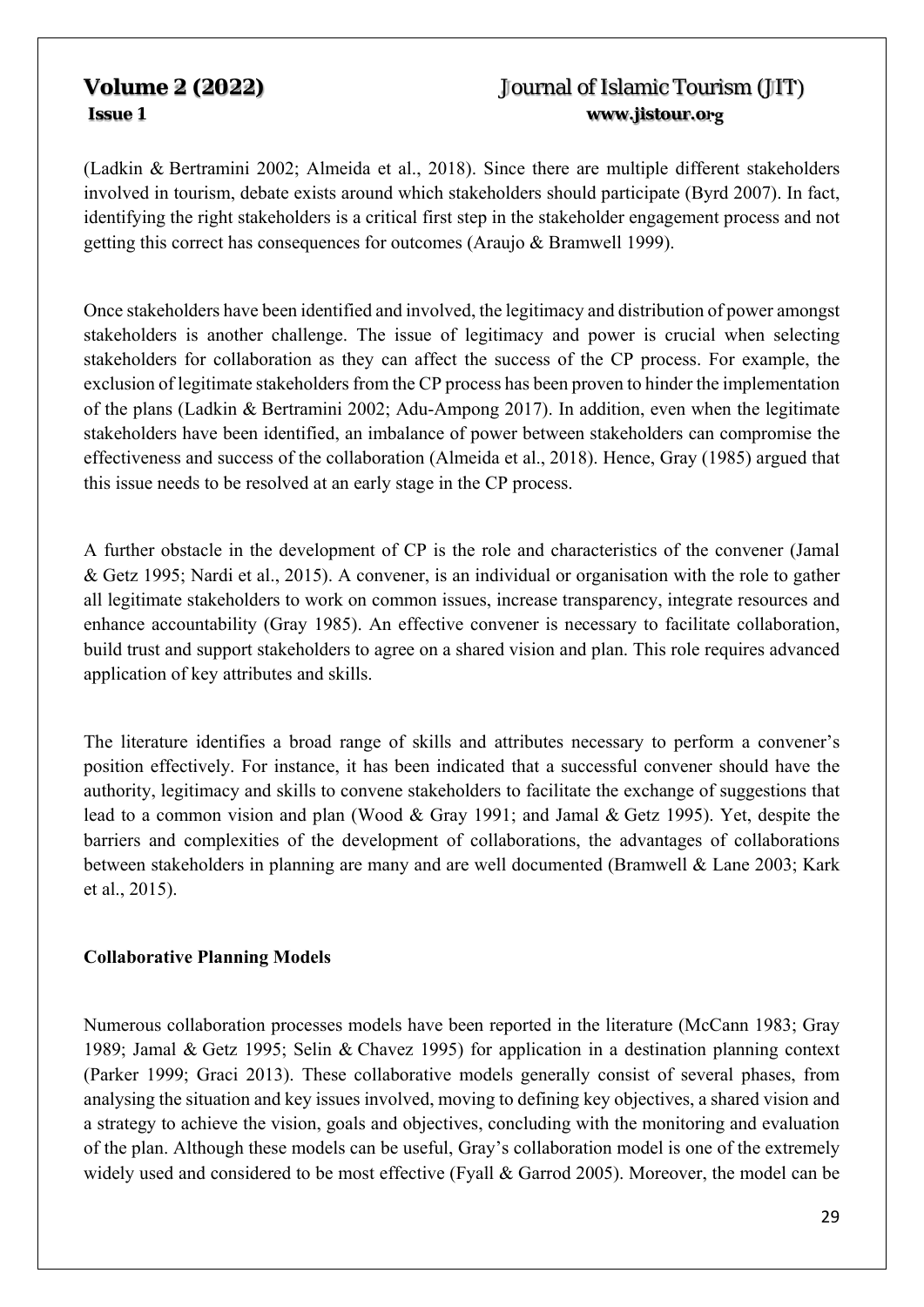applied to understand any form of collaboration. As Gray argues, "*while there is not a clearly prescribed pattern that characterised every collaboration, there appears to be some common issues that crop up repeatedly."* (1989 p. 55). Austin and Baldwin (1991) agreed that this theoretical model is one of the most useful to examine and understand the forms of collaboration between stakeholders. One of its key features is its practical applicability to many contexts, such as environmental dispute resolution and public policy making (Purdy et al., 2018). Thus, Gray's three-stage model is applied to understand the nature of collaboration in the Hajj context. The process of Gray's collaboration model is classified into three stages.

*Problem setting:* This phase is about identifying key stakeholders that should collaborate to establish plans to solve the key problems and build commitment between stakeholders. The six main issues that need to be addressed at this stage are: (1) stakeholders reach a shared understanding of the issues and problems, including acknowledgement of interdependence between them, (2) stakeholders build commitments to address the problems and issues, (3) stakeholders recognise and accept the legitimacy of other participants, (4) stakeholders identify other stakeholders whose involvement may be vital in the process, (5) stakeholders assign a convener who effectively guides them to collaborate and (6) stakeholders define the necessary resources needed to advance the CP.

*Direction setting:* This is the stage at which stakeholders discuss the issue in depth, define their priorities and interests and set common shared goals and solutions. This phase is characterised by six steps: (1) stakeholders set the rules, (2) set the agenda, (3) organise subgroups, especially when there are a large number of stakeholders, (4) stakeholders conduct a collective search of information and consider essential facts of the matter at issue, (5) stakeholders explore different options for future solutions by creating a consensus to achieve a shared vision or strategy and (6) stakeholders reach consensus on the course of action and the developed plans.

*Implementation*: this is the final phase of CP, which encompasses agreement between stakeholders to implement the plans. In this phase, the necessary four steps are: (1) stakeholders manage constituencies that are not directly participating in the planning process by informing them of the outcomes to gain support from them, (2) stakeholders collaboratively set structures for implementing the plans, (3) stakeholders ensure compliance by monitoring and measuring the plans and (4) stakeholders provide support to those mandated with implementing the plans.

## **Methodology**

This research employed a qualitative methodology to understand why, as opposed to what occurs in the social world (Jennings 2001). The primary collection of data was conducted in two phases. Stakeholder interviews were unstructured in the first phase and semi-structured in the second phase. Both phases were conducted in Mecca-Jeddah, Saudi Arabia because most Hajj stakeholders' offices and institutions are in those two regions.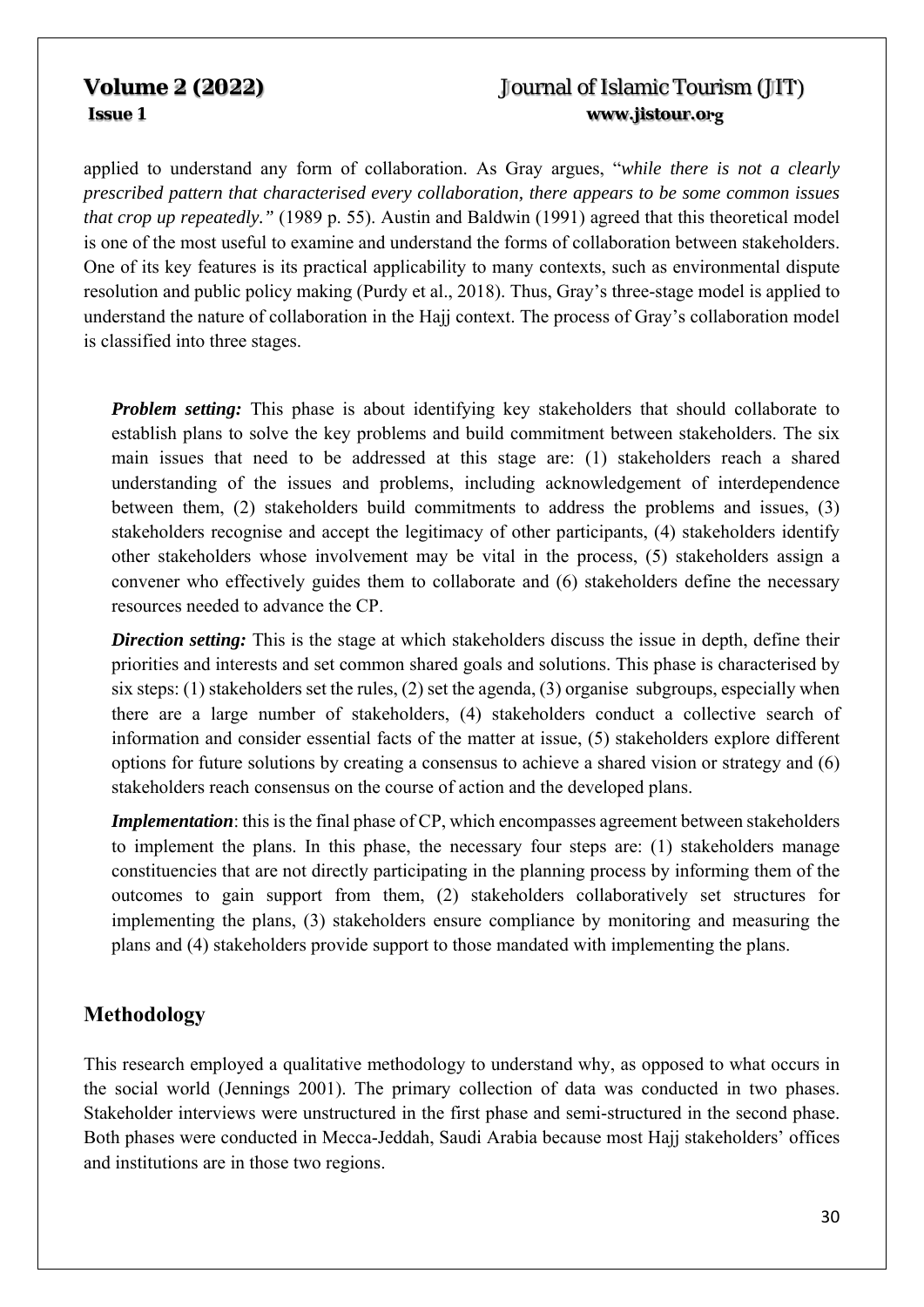In qualitative studies, there is no agreement regarding the ideal sample size. As an alternative, it has been argued that the concept of saturation is the suitable approach when considering sample size decisions in qualitative studies (Morse 2000; Guest et al., 2006). Data saturation refers to the point in the research process when new information is no longer being obtained. It can be reached when information is recurrent and when the feasibility of adding further coding is not possible (Faulkner & Trotter 2017).

In total 27 interviews were conducted in the two phases (see Table 1 and 2 below). All interviews with Hajj stakeholders were conducted with senior level officials. Interviews were stopped at 27 as data collected appeared to be 'saturated'.

In the first phase, 15 interviews were conducted during March 2019 – April 2019. Potential participants from private and public sectors were identified through a snowballing technique and contacted by telephone through Umm Al Qura University, Department of Business Administration of Hajj and Umrah. The aim of the first round of interviews was to gain a broad understanding of the issues relating to planning for environmental sustainability of the Hajj as, based on the researcher's knowledge no previous studies have investigated the Hajj planning process (e.g., Can you please tell me about the plans that have been set to protect the environmental sustainability of the Hajj?). All transcripts were read several times to gain a deep understanding of the key issues that are related to planning for environmental sustainability of the Hajj. After considering the data, it was found that most stakeholders' answers were revolved around the issue of collaboration between Hajj stakeholders. Hence, the theoretical framework that would guide this project was identified.

In the second phase, interview questions were developed based on Gray's collaboration model to understand the nature of collaboration between Hajj stakeholders (e.g., What is your opinion about the commitment of stakeholders in implementing the environmental plans? why?). In this phase, 20 interviews were conducted in Mecca and Jeddah with key stakeholders from both public and private sectors. Four interviews were conducted with seniors' managers from hospitality agencies. Sixteen interviews were conducted with senior officials from the public sector as they are the main stakeholders who have the power to participate and develop environmental plans. It should be noted that eight participants from the public sector who participated in the first phase also have participated in the second phase.

All interviews in the first and second phases were conducted in a face-to-face setting at the participants' preferred time and location. Interviews ranged from approximately 30 to 45 minutes. However, unlike participants from private sector all participants from the public sector preferred not to have their voices recorded and instead suggested to write their answers in both phases. Once all interviews had been completed, the recorded and written interviews were transcribed into Arabic and were translated by the researcher into English at the data analysis stage.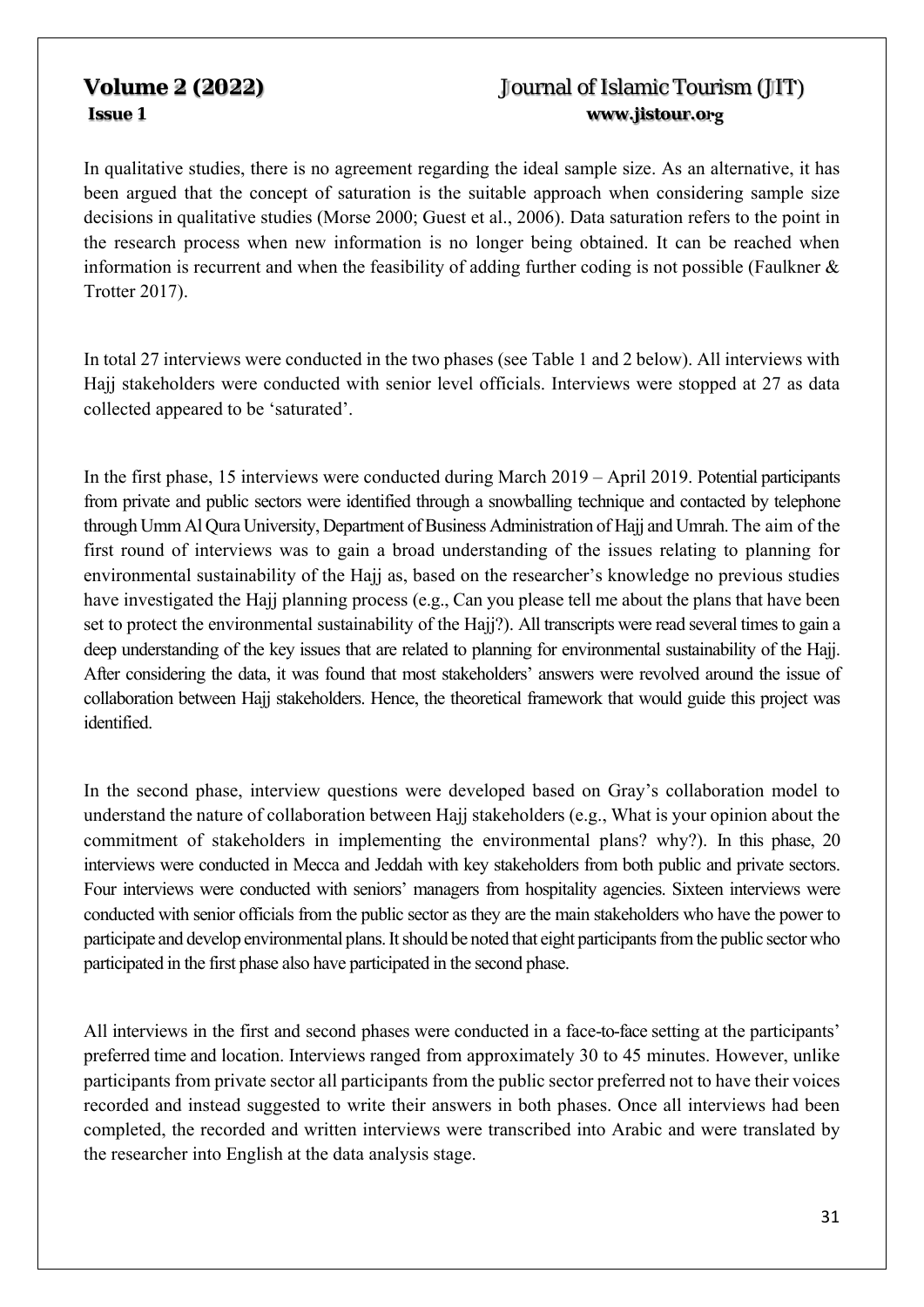The software package that was used in this study to analyse the data was ATLAS due to it is compatibility with Arabic (Friese 2015). To analyse collaboration among Hajj stakeholders in planning to enhance the environmental sustainability of the Hajj, the six-step thematic analysis framework that was developed by Braun & Clarke (2006) was followed for data analysis.

| Participant* | <b>Position level</b> | <b>Sector</b> | <b>Location</b> | <b>Phase</b>   |
|--------------|-----------------------|---------------|-----------------|----------------|
| PbS1         | Senior                | Government    | Mecca           | 1& 2           |
| PbS2         | Senior                | Government    | Mecca           | 1& 2           |
| PbS3         | Senior                | Government    | Mecca           | 1& 2           |
| PbS4         | Senior                | Government    | Mecca           | $\mathbf{1}$   |
| PbS5         | Senior                | Government    | Mecca           | 1& 2           |
| PbS6         | Senior                | Government    | Mecca           | 1& 2           |
| PbS7         | Senior                | Government    | Mecca           | 1& 2           |
| PbS8         | Senior                | Government    | Mecca           | 1& 2           |
| PbS9         | Senior                | Government    | Mecca           | 1& 2           |
| PbS10        | Senior                | Government    | Jeddah          | $\sqrt{2}$     |
| PbS11        | Senior                | Government    | Mecca           | $\overline{2}$ |
| PbS12        | Senior                | Government    | Mecca           | $\overline{2}$ |
| PbS13        | Senior                | Government    | Mecca           | $\overline{2}$ |
| PbS14        | Senior                | Government    | Mecca           | $\overline{2}$ |
| PbS15        | Senior                | Government    | Mecca           | $\overline{2}$ |
| PbS16        | Senior                | Government    | Mecca           | $\overline{2}$ |
| PbS17        | Senior                | Government    | Mecca           | $\overline{c}$ |

## **Table 1.** Key stakeholder 1: Governmental sector

\*Public Stakeholders ("PbS")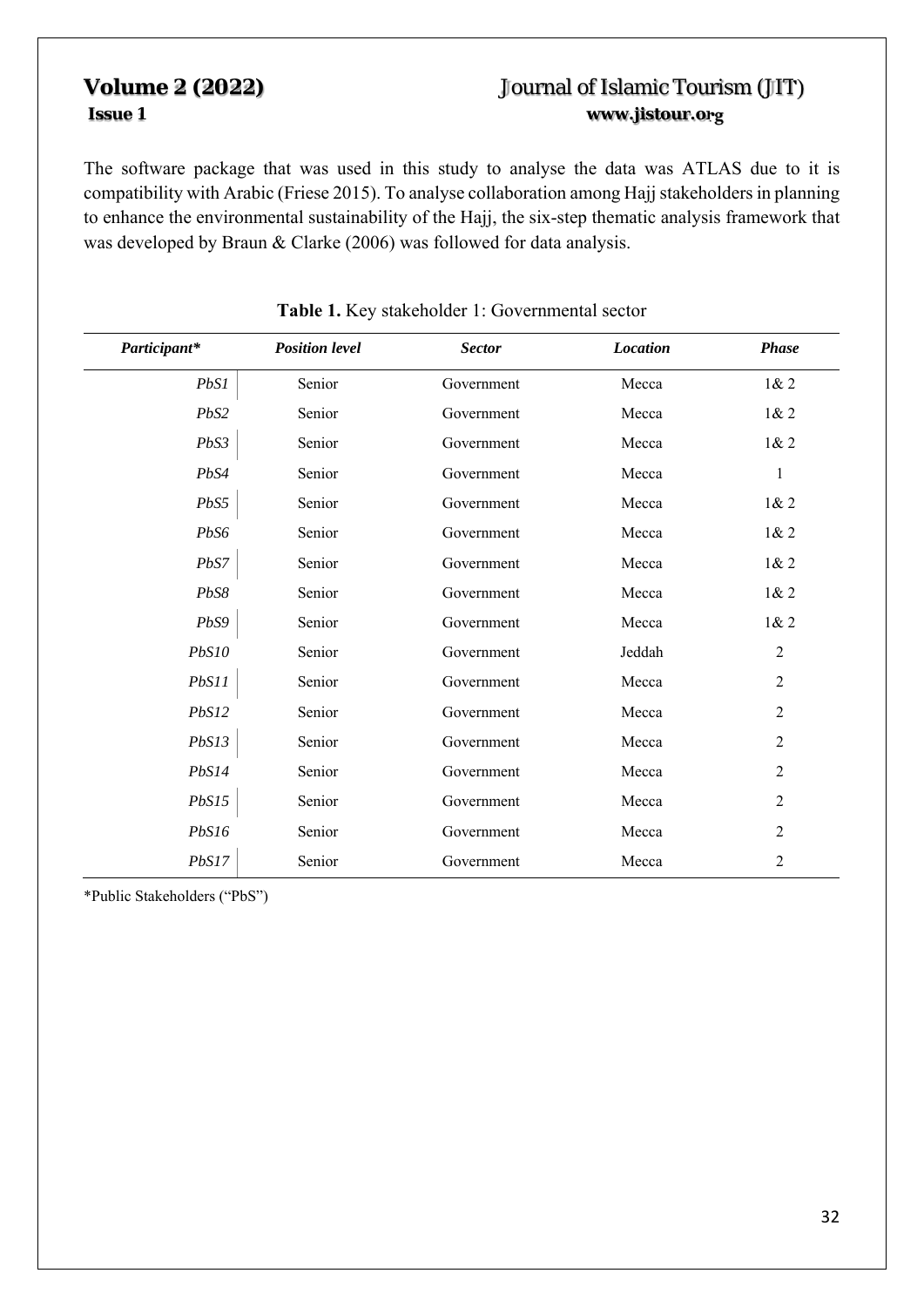| Participant* | <b>Position level</b> | <b>Sector</b>                             | <b>Location</b> | <b>Phase</b>   |
|--------------|-----------------------|-------------------------------------------|-----------------|----------------|
| PrSI         | Senior                | Catering agency                           | Mecca           |                |
| PrS2         | Senior                | Transportation company                    | Jeddah          | 1              |
| PrS3         | Senior                | Hospitality agency                        | Mecca           | 1              |
| PrS4         | Senior                | Hospitality agency                        | Mecca           | 1              |
| PrS5         | Senior                | Hospitality agency and<br>catering agency | Mecca           | 1              |
| PrS6         | Senior                | Hospitality agency                        | Jeddah          |                |
| PrS7         | Senior                | Hospitality agency                        | Mecca           | 2              |
| PrS8         | Senior                | Hospitality agency<br>representative      | Mecca           | 2              |
| PrS9         | Senior                | Hospitality agency                        | Mecca           | $\overline{2}$ |
| PrS10        | Senior                | Hospitality agency                        | Mecca           | 2              |

## **Table 2.** Key stakeholder 2: Private sector

\*Private Sector Stakeholders ("PrS")

## **Results**

The findings revealed multiple barriers to collaborative planning. Using Gray's (1989) model as a framework, each of the barriers to collaboration are discussed in relation to the three planning phases identified in the model (see literature review above). The discussion starts with the 'problem setting' phase.

## **Problem Setting Stage**

## *Lack of Private Stakeholders' Participation*

This study finds that the PbS plays a key role in developing environmental plans and making decisions and the level of participation by PrS is almost non-existent. Even when meetings are held to discuss challenges affecting hospitality agencies, such as the waste issues, they are not invited to attend meetings with public stakeholders:

*"No, hospitality agencies don't attend the meetings, the people who attend meetings to discuss the problem of waste are from the public sector and it is these people who make the decisions."* (PrS-11).

In addition, the PrS does not have the power or authority to reject any decisions or projects that are imposed on them by the PbS. This was asserted by one of the participants who works in the PbS and owns a hospitality agency: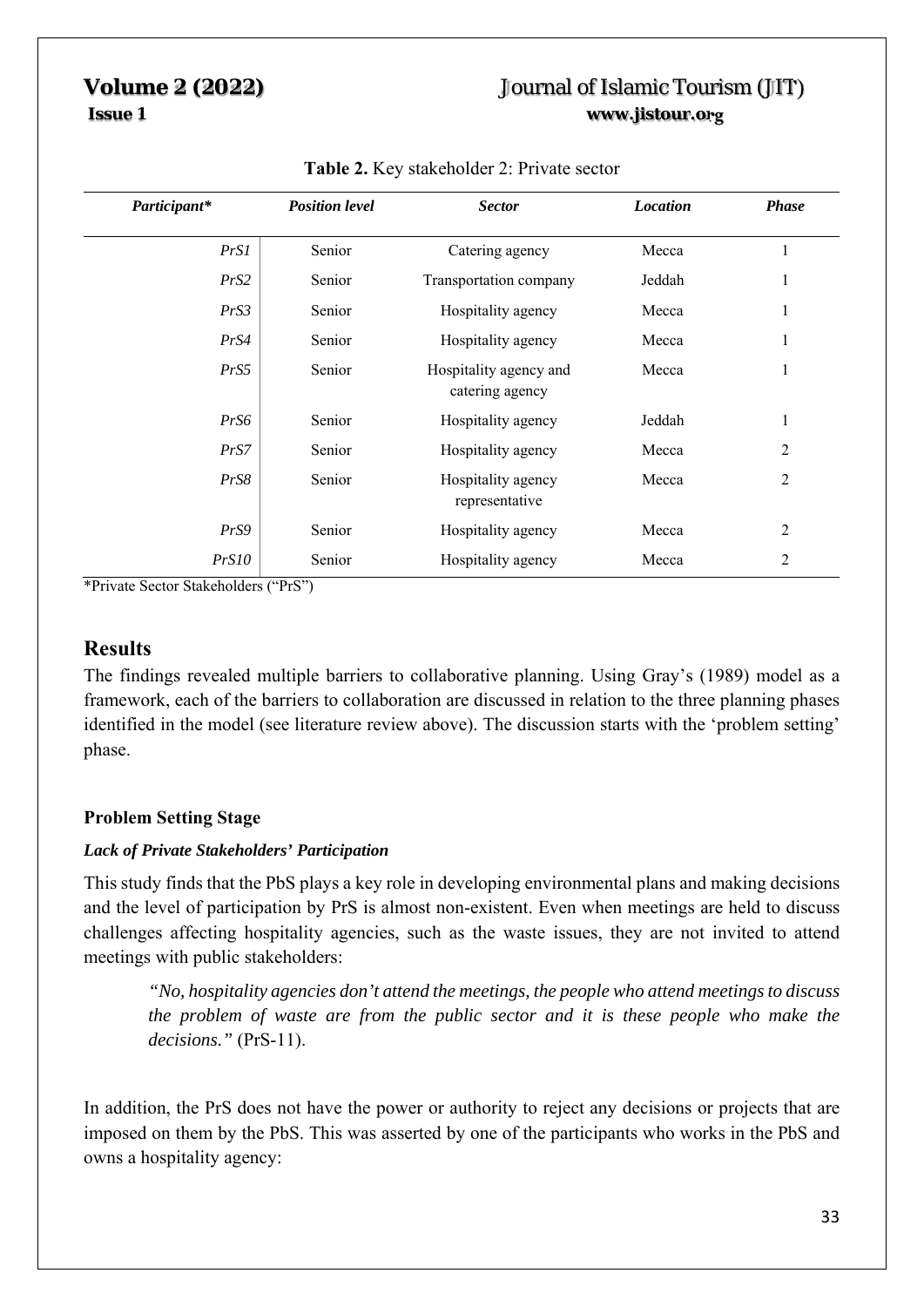*"You can say whatever you want but they will do whatever they want, and we, as the private sector, will implement their final decisions because we are the executive arm of the public sector." (*PrS-11).

Based on the response of the participants, it is evident that relations between PbS and PrS stakeholders are formed on a top-down approach and decisions are centralised in the hands of PbS stakeholders. Thus, it is not surprising to find that many plans and decisions made by the PbS did not satisfy the hospitality stakeholders, nor are their needs and interests considered:

*"No, they don't consider our interests. They (referring to the public sector) made a decision to implement the Prepared Meal program and it is expected that next year 45% of hospitality agencies will provide pilgrims with Prepared Meals, but the issue is that you cannot force pilgrims to eat such food."* (PrS-8).

Although some of the decisions made by the PbS were not compatible with the needs of the stakeholders of the hospitality agencies, they were obliged to implement them, especially if they were legislated by the government.

## *Lack of Environmental Awareness*

Findings showed that a lack of environmental awareness was a major factor impeding collaboration which, in turn influenced motivations to collaborate in developing plans to resolve the Haji environmental problems:

*"The lack of awareness is the primary reason that they (referring to some PbS stakeholders) have no interest in the environment." (*PbS-12).

The problem is exacerbated by decision makers who have little awareness or knowledge about the consequences of neglecting the environment:

*"The problem is that sometimes you need to look at who makes the decision. There are some decision-makers that don't have the environmental knowledge to make decisions."* (PbS-3).

Consequently, many environmental projects and plans were either rejected or took a long time to be implemented:

*"Look, many ideas and projects to reduce the wastes in the Haj were proposed. Although they did not cost high, but unfortunately, unfortunately, there are some decision-makers who have old mentality, they rejected these ideas."* (PbS-7).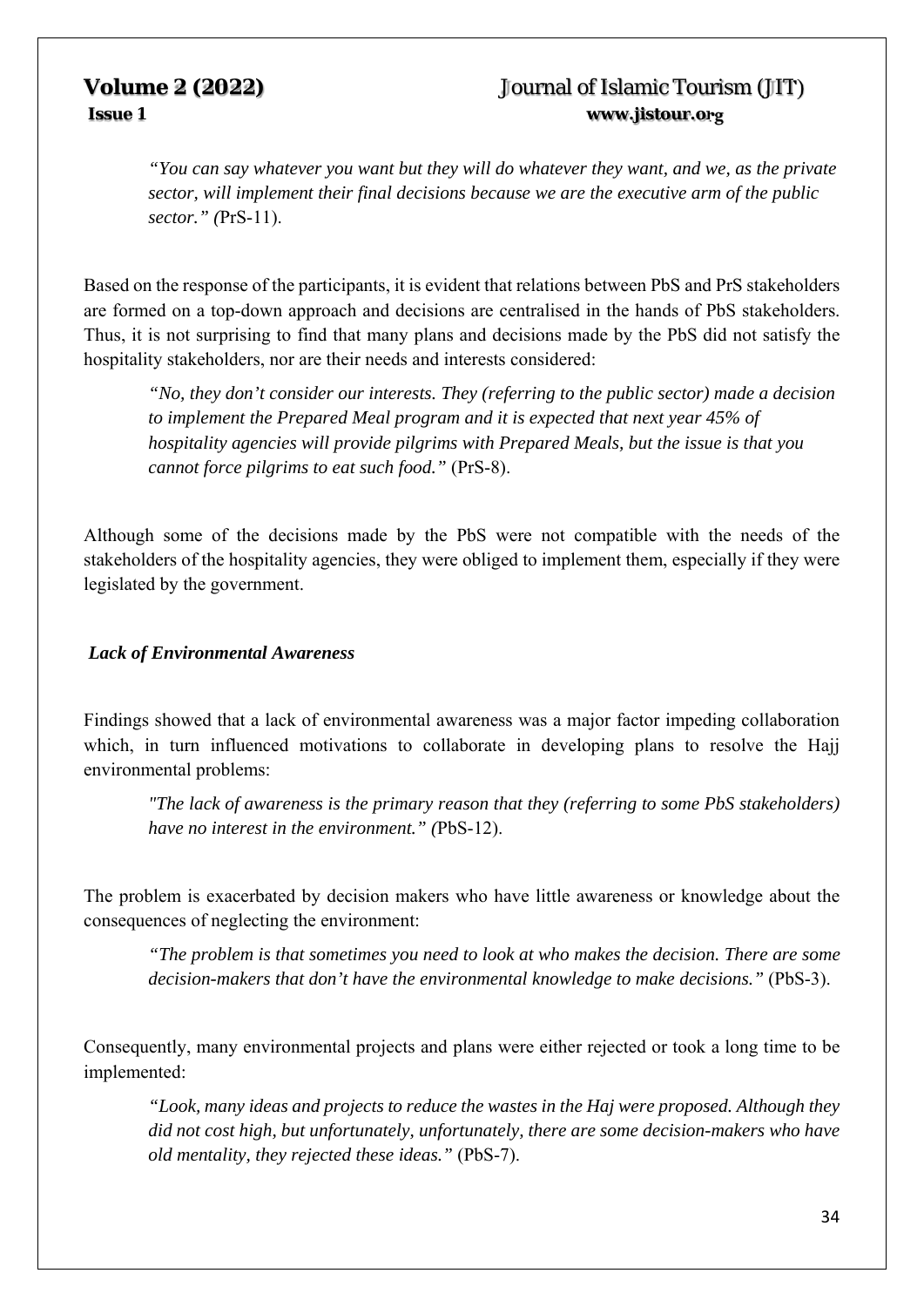Some participants believe that some decision-makers are not well prepared to make environmental decisions because they have not had any form of environmental education:

"*Unfortunately, many decision-makers have not attended environmental courses except those who are responsible for the environment. Thus, they (referring to stakeholders from environmental sector) are aware of the environmental aspect."* (PbS-1).

The main reason that they don't have the sufficient knowledge or awareness is because of the education system of the country:

*"We have a fundamental problem in the education program. There are no environmental subjects in our education program at school, so there is no environmental awareness."* (PrS-4).

Other participants indicated that the environmental sustainability affairs are a relatively new topic for the country. This may explain why many decision-makers and hospitality agencies did not obtain sufficient awareness about the importance of sustaining the environment of the Hajj:

*"Let us be realistic, the environmental subject is new in the country, they just started to considerer it few years ago."* (PbS-6).

Hence, it is logical to find that many of Hajj stakeholders from the PbS do not have sufficient awareness to understand all aspects of environmental sustainability except those who work in the environmental fields, which resulted in making them undervalue the potential negative impacts of neglecting the environmental sustainability dimension of tourism.

## **Public Stakeholders Lack of Commitment to Collaborate**

Commitment to the problem at hand is a crucial component in collaborative relationships to develop creative solutions to solve problems (Ramayah et al., 2011). in the case of Hajj, there is a lack of commitment by PbS stakeholders to collaborate to solve environmental issues. Participants noted that the lack of commitment occurs between stakeholders because each of them have differing priorities. As a result, some stakeholders were more reluctant to commit to environmental plans and projects because self-interest dominates the collective interest among Hajj stakeholders as each sector seeks its own benefit and priorities. This has led many stakeholders from the PbS to try either to evade or not commit to collaboration with stakeholders who work in the environmental sectors as the environmental plans may affect their priorities and goals: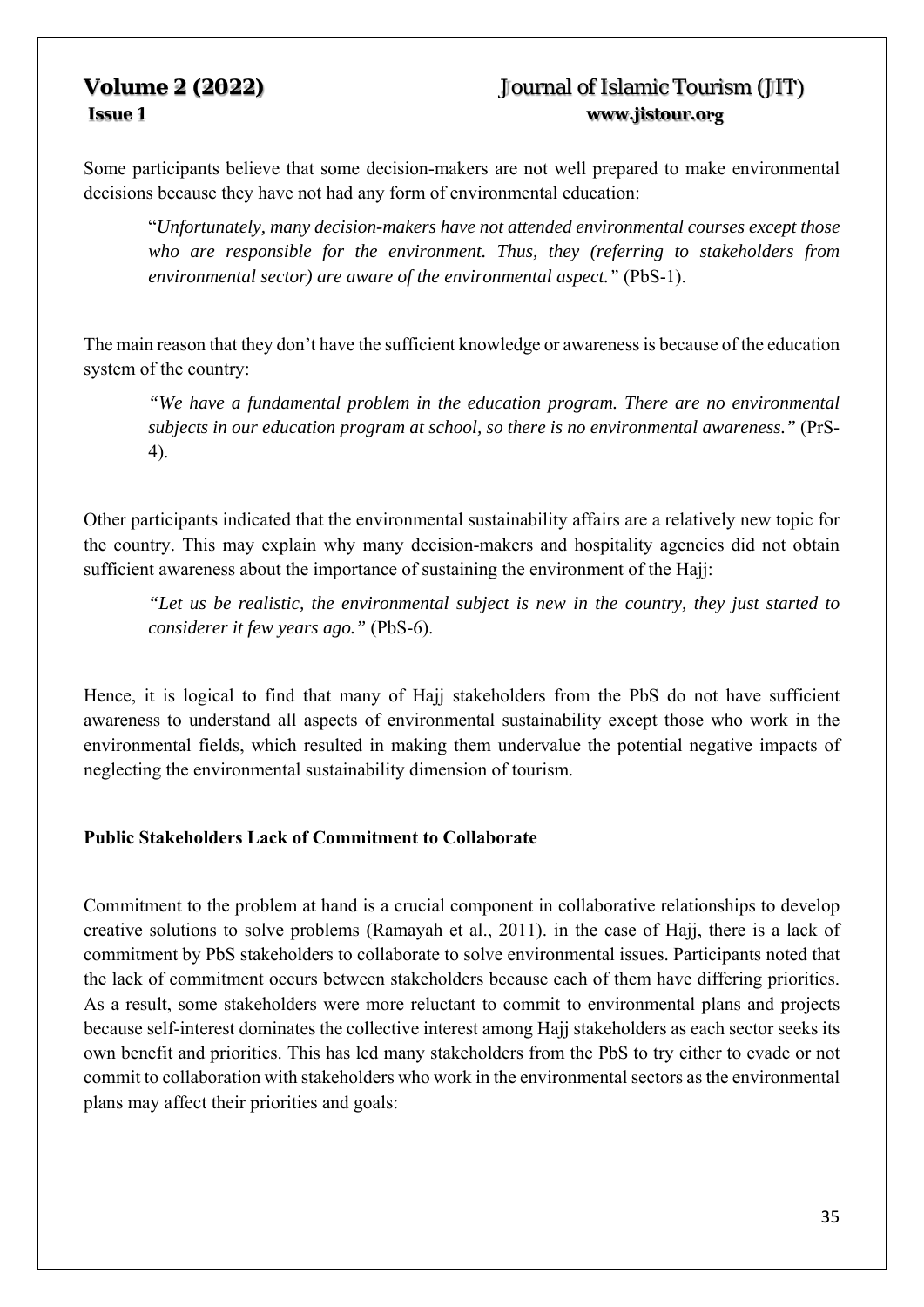*"They say we can support but there are limitations that we cannot exceed. Always, they (referring to stakeholders from public sector) try to ensure that environmental plans and projects don't impact their plans and priorities."* (PbS-14).

## **Lack of Convener Attributes**

This study found that the convener of the meetings between key stakeholders of Hajj does not have the sufficient attributes to convene the meeting between Hajj stakeholders. For instance, a convener who is assigned by AMA, which is a PbS that has authority in Mecca, shares equal power and authority with other stakeholders from the PbS:

*"The power is shared between us, but the convener roles are sending the outcomes of the meetings to AMA to identify our roles and missions in the meetings."* (PbS-14).

According to Wood and Gray (1991), one of the central attributes of the convener is having formal power to initiate collaboration between stakeholders. They argue that if the convener does not have formal power, the knowledge regarding the problem can be one of the keys to persuade stakeholders to participate and collaborate. However, in the context of the Hajj, all these attributes are lacking.

Coupled with low environmental awareness, the shared authority among stakeholders and the impression that the convener will not take coercive action if the environmental tasks were not implemented effectively have contributed to providing little incentive to act. This has resulted in some Hajj stakeholders either evading or rejecting the environmental missions and tasks:

*"AMA assigns the roles and missions, but stakeholders try to evade from them."* (PbS-11).

The development of collaboration between Hajj stakeholders to solve environmental issues will be difficult with the current convener. This was evident as one participant indicated that the issues of removing waste from the Hajj areas have not been solved:

*"The problem between us has not been resolved yet. Man, we have met with AMNH many times. For instance, last year we met with them with the present of a person from AMA and we finished the meeting without any agreements."* (PrS-8).

Until recently, the convener has not been able to facilitate collaboration between Hajj stakeholders in the planning process. Coupled with other barriers, solving the remaining issues are unlikely.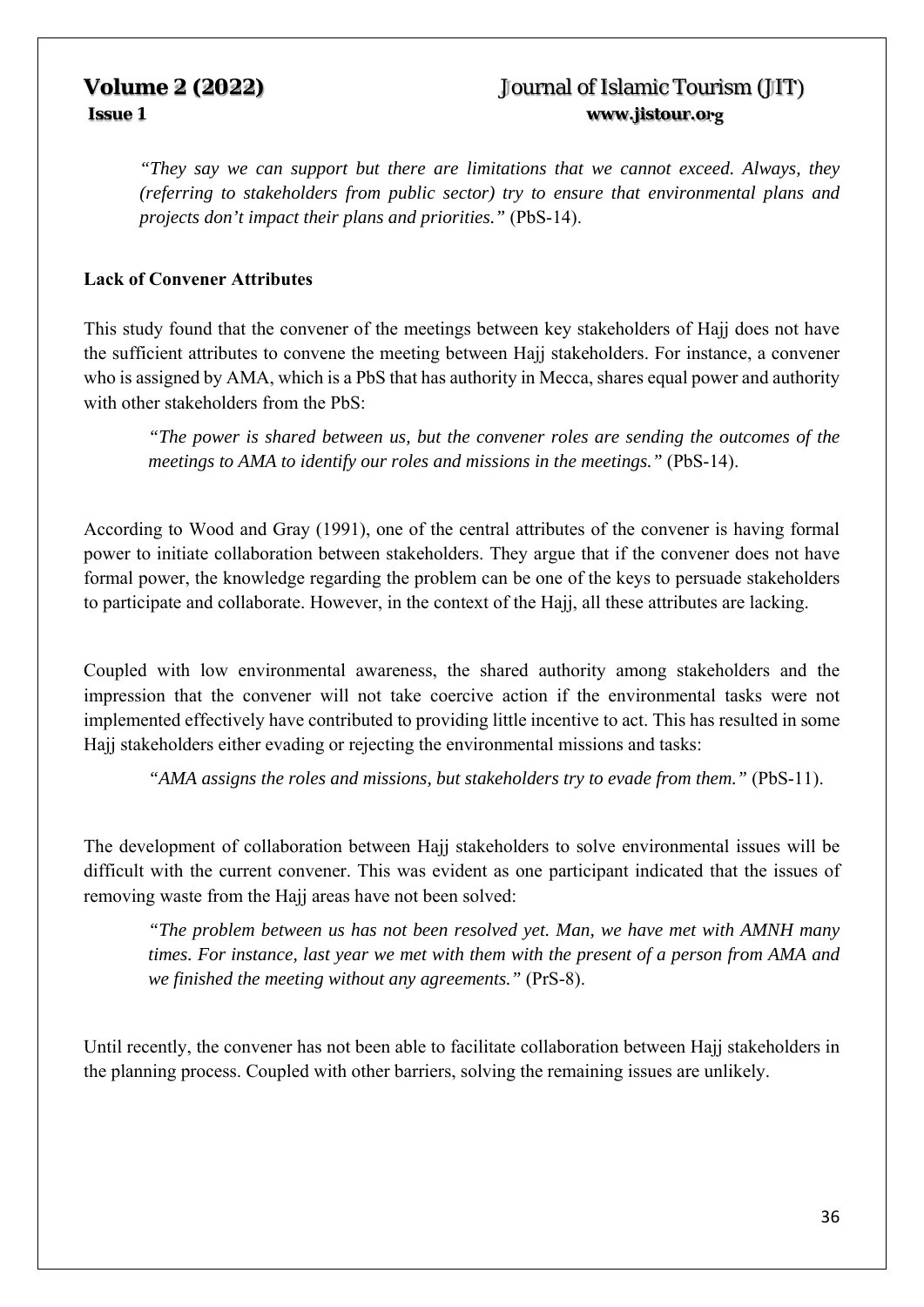# **Lack of Financial Support**

Interview responses revealed that one of the major barriers to collaboration between stakeholders is the lack of financial support. Most participants claimed that many environmental plans and projects were not adopted. This caused disagreement between public stakeholders in meetings about who should take the responsibility for adopting and executing the environmental plans and projects:

*"Everyone has a specific amount of budget and they work based on their budgets. So, when we talk to them to collaborate they say we cannot because we have certain budget."* (PbS-15).

In fact, the lack of financial support not only hinders collaboration between PbS agencies, but the private sector also encounters the same dilemma:

*"The idea of the Green Hajj project is to put recycling bins inside the tents during the Hajj. In the first stage, some hospitality agencies applied the project, but unfortunately in the second stage the project was intensely rejected because the project is very costly to them, so the project was discontinued."* (PbS-7).

## **Direction Setting Stage**

## *Silos Between Hajj Public Stakeholders*

The nature of work between public stakeholders in the planning stage relies heavily on centralisation and operational silos. Most participants indicated that each sector has the power and autonomy to design its plans and make decisions:

*"Each sector put its plans by its own self."* (PbS-17).

Although stakeholders share their plans with each other, it appears that similar to the situation mentioned between PbS and the private sector, the centralisation of authority dominates the nature of the relationship between Hajj stakeholders from the PbS. This was evident because although the PbS shares their plans with each other, it appears that they only share them to inform the other PbS of their plans:

*"They share (referring to the public sector) their plans with us to take our recommendations about them, but do they follow our recommendations?"* (PbS-17).

Consequently, many conflicts between Hajj stakeholders from environmental sector and PbS occur in terms of reaching joint environmental plans agreement: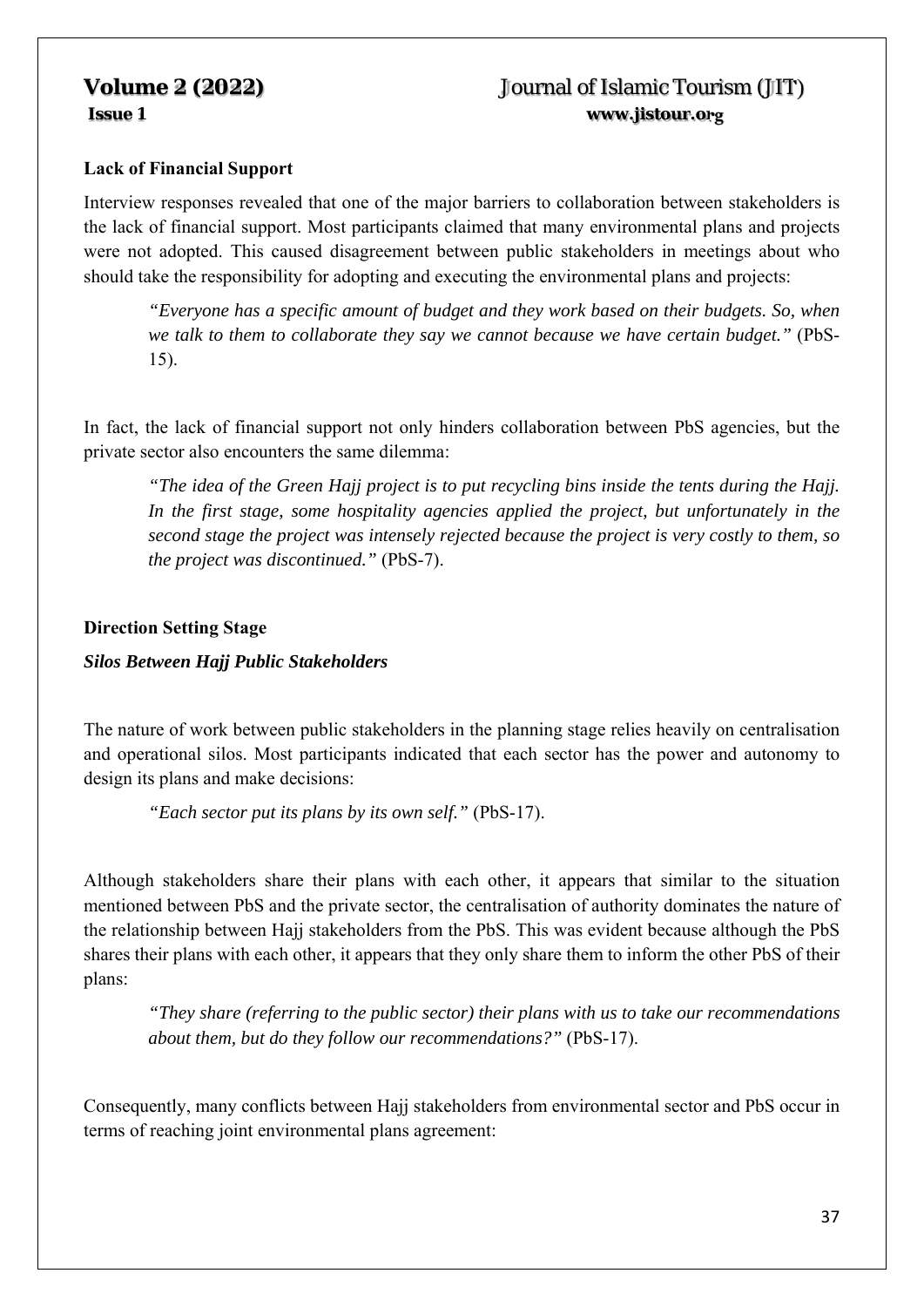*"Unfortunately, there is no holistic environmental plans. To put you in the picture, there is individual efforts to set plans for protecting the environment of the Hajj."* (PbS-8).

### *Lack of Transparency Between Public Stakeholders*

A lack of transparency between stakeholders emerged as a theme with participants claiming that there is very little exchange of information between Hajj public sector stakeholders:

*"No, not everyone is transparent when giving the information. Some of them try to hide some information they have."* (PbS-9).

One participant from environmental sector claimed that there is no transparency in sharing information between stakeholders from other environmental sectors:

*"No, they don't share their information with us (referring to the other environmental sectors)."* (PbS-17).

Another participant from the environment sector indicated that a lack of transparency in sharing environmental information and data is also present among stakeholders from the same sector. For instance, one environmental sector has two different branches (Jeddah and Mecca). Although the two branches fall under one sector, they do not share all environmental data with each other:

*"There is no transparency on sharing the environmental data. The sector in Jeddah does not share all environmental data with us even if we asked them to get the data."* (PbS-11).

It was noted that the absence of transparency is a result of the tendency of some decision-makers to gain full credit for the success of any environmental project:

*"Look, some of decision-makers don't disclose all they got because they want to show to the leader that he has done the whole work."* (PbS-9).

### **Environment is Not a Priority**

A further important theme emerging was that environmental sustainability is not one of the main priorities for the government:

*"It is not a priority. We have many other priorities that we consider. We have the safety of pilgrims, housing, transportation and other priorities."* (PbS-15).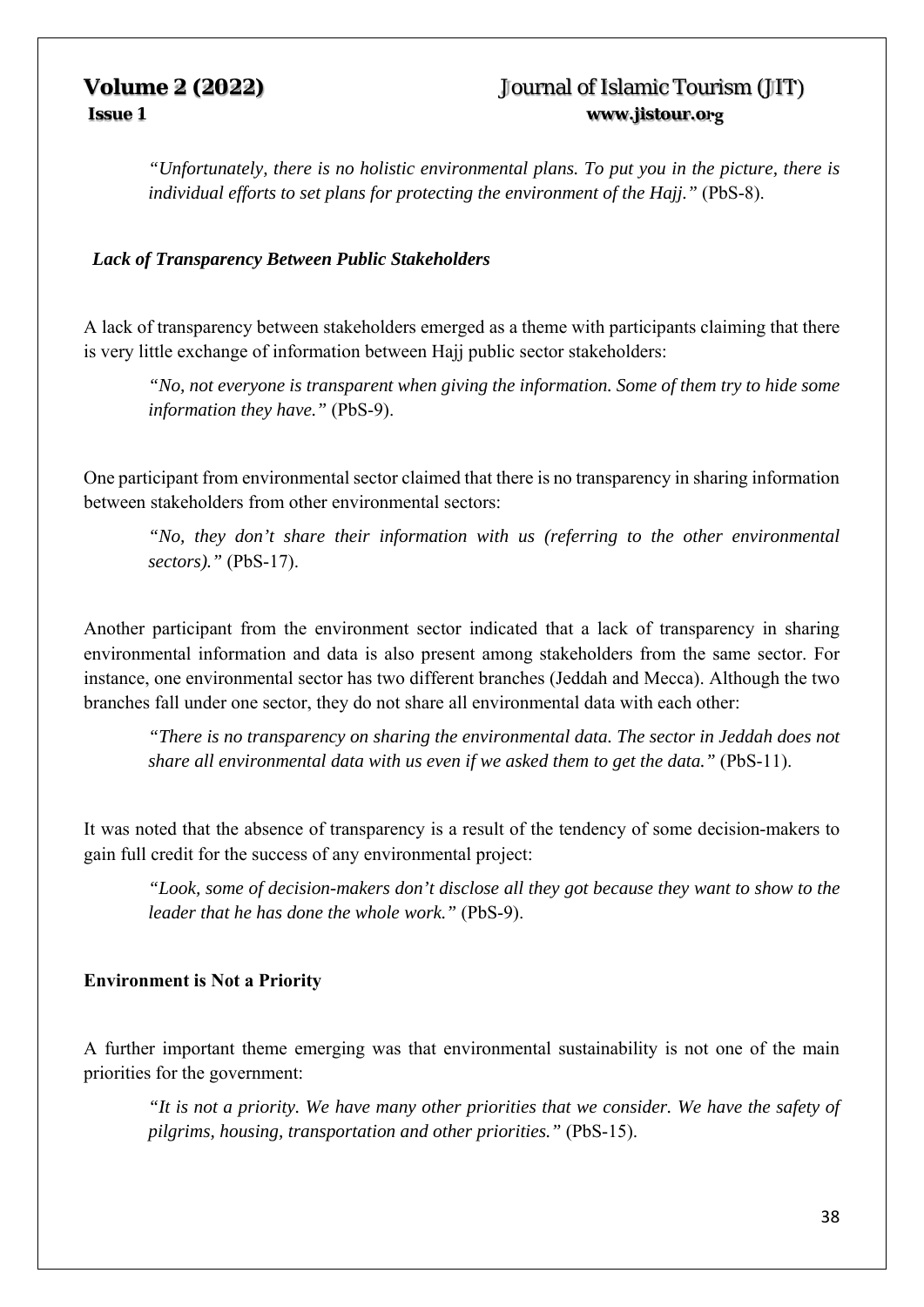Thus, it can be understood why many stakeholders are not concerned about environmental sustainability issues that occur during the Hajj given that public sectors concerns are driven by the government priorities. The key priority for the government is the safety of pilgrims and collaboration between Hajj stakeholders to improve the pilgrim's safety issue is very powerful:

*"We have a lot of buildings for pilgrims housing, but the most important thing for us is the safety only."* (PbS-5).

Environmental issues, however, are low on the agenda and planning to protect the environment of the Hajj is declining:

"*Look, in our meetings the percentage of environmental issues are considered let's say 10%. There are other problems that have higher percentage such as pilgrim's safety, housing, transportation. So, we put our attention to solve these issues first."* (PbS-15).

## **Lack of Shared Environmental Vision and Objective**

As mentioned previously, many environmental projects have been undertaken to reduce environmental issues during the Hajj, such as Green Hajj and the Prepared Meal projects. However, despite the approval of these projects to be implemented by stakeholders, this study found a conflict between Hajj stakeholders in understanding the goal of designing the environmental projects. This was evident because stakeholders from the environmental sector considered the Prepared Meal project objective as the increase in environmental sustainability of the Hajj by reducing the volume of food wastes. Conversely, stakeholders from hospitality agencies considered the objective of the project as to increase the safety of pilgrims' health:

*"The prepared meal plan is very environmentally idea. The idea behind it is to provide the food to pilgrims in sealed containers. By that we provide a high quality of food and protect the environment by reducing the number of food waste."* (PbS-8).

However, participants from hospitality agencies denied that the objective behind the Prepared Meal project was to increase or protect the environmental sustainability of the Hajj:

*"Who told you that this project was made to protect the environment? We and MnH (a public sector organisation) looked at the project from safety aspect and not from the environmental aspect."* (PrS-8).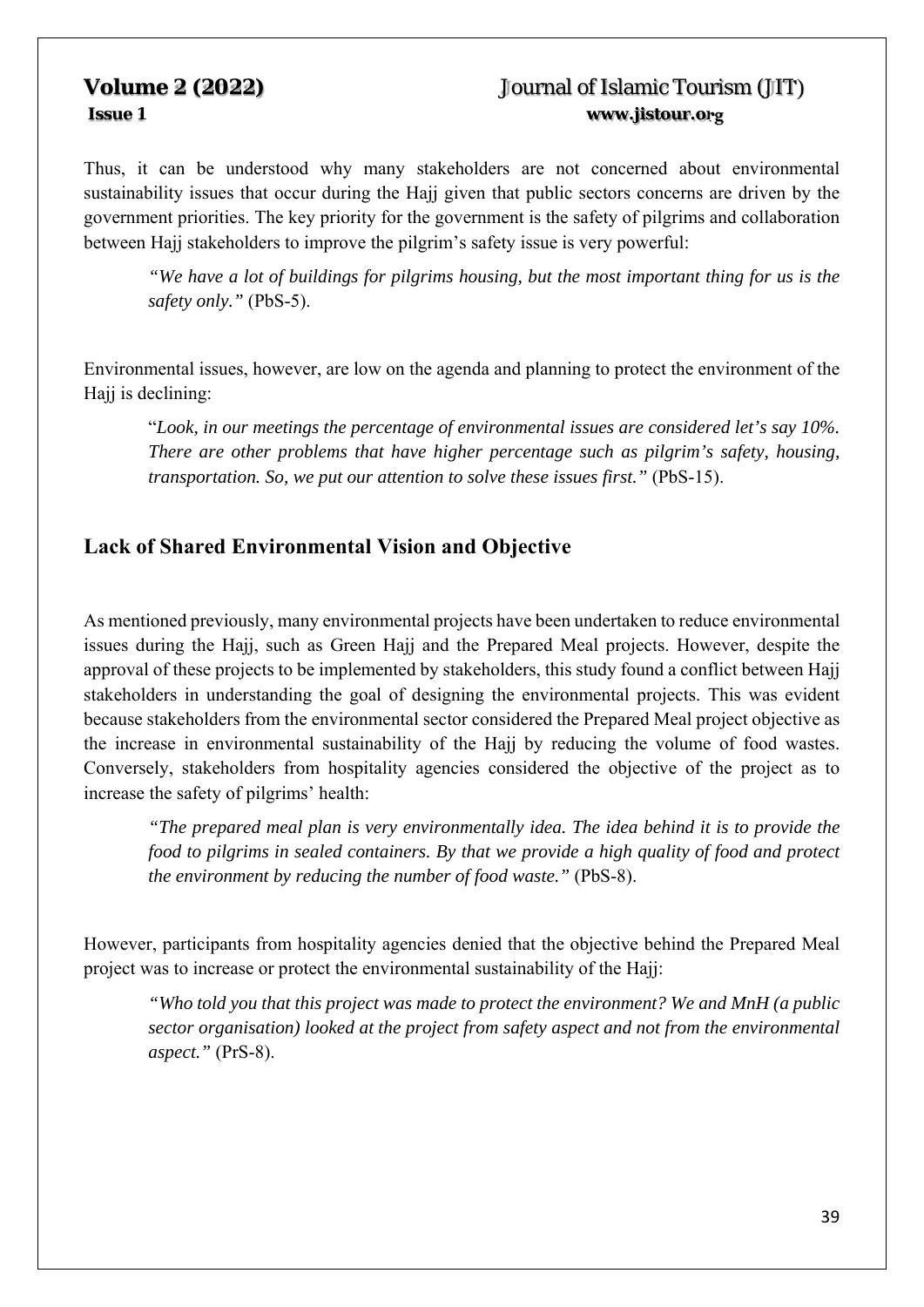# **Deficiencies in Environmental Roles and Responsibilities**

A theme arising from the interviews was that there was a lack of clarity around who is responsible for environmental management. This lack of clarity created confusion between stakeholders around roles and duties:

*"They want (referring to AMNH) us to dispose the waste during the Hajj and this is not our responsibility, this is their responsibility."* (PrS-10).

In fact, the issue of lack of understanding responsibilities between Hajj stakeholders is not only limited to the public and private sector, but also exists between stakeholders from public sector:

"*In determining the responsibilities phase, the problem usually revolves around specifying the responsibilities, duties and roles. So, you may find that one sector does the role of another sector." (PbS-16).*

This conflict has led to many disagreements between Hajj stakeholders in meetings about reaching consensus in determining responsibilities and roles, which impacted the level of coordination between Hajj stakeholders:

*"They say (referring to the public sector stakeholder) that the waste landfills are their responsibility, but they should take our approval first because we are the environmental department."* (PbS-17).

# **Implementation Stage**

*Lack of Environmental Regulation* 

Many participants from the public sector claimed that there was a lack of environmental regulation in the Hajj season. The only environmental regulation that is in place is that hospitality agencies stakeholders should throw the garbage in the bins and keep their tents clean during Hajj:

*"No, there is no regulation. The only rule is that we keep the tent clean from inside and throw the garbage in the bins."* (PrS-6).

This absence of holistic environmental regulation has affected the quality of environmental sustainability of the Hajj; many hospitality agencies provide food and beverages over and above what pilgrims need during the Hajj, resulting in food waste during the Hajj:

*"Many hospitality agencies bring tonnes of food to their pilgrims such as rice, meats, snacks … so you will find some of them (referring to hospitality agencies) produce too much waste."* (PbS-1).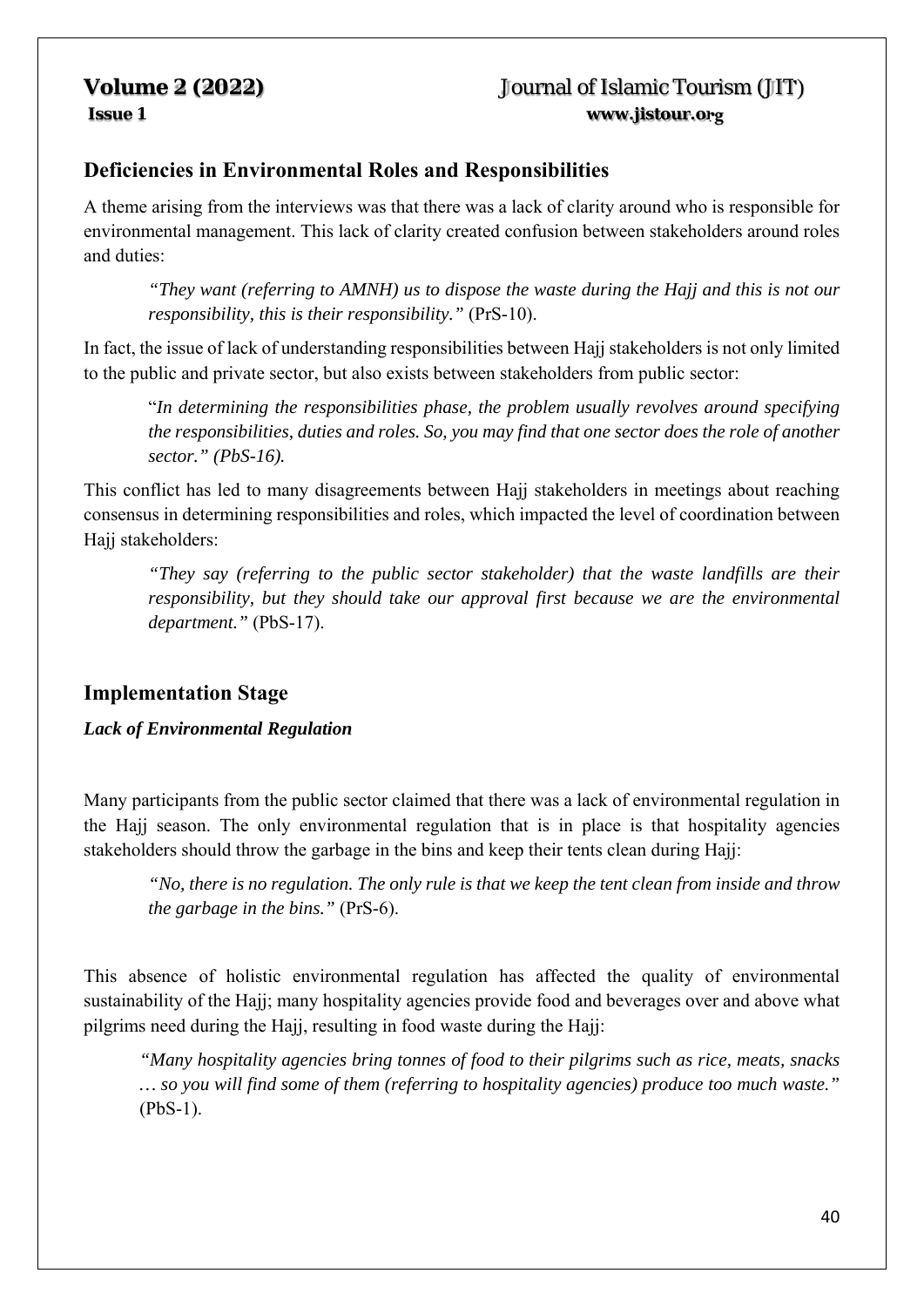Moreover, the existence of donation services contributes to even more waste. This is because they enter the Hajj areas with large trucks and distribute food to pilgrims in a random manner, which results in the production of tonnes of waste:

*"Once, I was informed by one of the managers that he went with some staff members to the Hajj areas at night with a truck and collected as much as he could from the charitable foods and drinks that untouched (meaning sealed and not used) and were thrown on the ground. Imaging, he spent 3 months to distribute all the foods and drinks to poor people.*" (PbS-2).

Thus, owing to the high volume of waste produced in the Hajj and lack of regulation, it is not surprising to find that the bins the government places in the Hajj areas are not enough to contain the amount of food waste produced:

*"We have placed around 40-50 thousand (size 240L) and 1100 waste compactors and 30 waste underground containers. All that can hold up to 40,000 tonnes for the five days of the Hajj. However, imagine that only in one day in Mina the quantity of food waste exceeds 30,000 tonnes. It means even if I increased the capacity 100% it would not be sufficient."* (PbS-2).

As mentioned previously, the waste issue is considered one of the major problems to occur during the Hajj. The conflict between Hajj stakeholders over the issue has been longstanding. Consequently, it is believed that because of the absence of regulation, the level of support and collaboration between private and public sector to solve the environmental problems will be minimal:

*"Look, if there is no regulation, they (referring to hospitality agencies) can collaborate and apply the project today but tomorrow they can withdraw. Did you get my point?"* (PbS-8).

### **Absence of E-Government**

E-government refers to "the use of information and communication technologies and particularly the internet, as a tool to achieve better government" (OECD 2003 p. 22).

In the Hajj, there is an absence of electronic systems to connect all stakeholders together. All stakeholders' work relies on old-fashioned (paper-based) methods. The way that stakeholders share information, data, reports and so on is either via email or by hand – there is no central system:

*"There is no electronic system, we either send the papers via email or by hand."* (PbS-11).

As a result, some participants argued that the absence of the electronic system has resulted in inconsistencies in coordination between stakeholders in monitoring the environmental procedures. This is particularly evident, as shown before in the overlapping of duties and roles between Hajj stakeholders: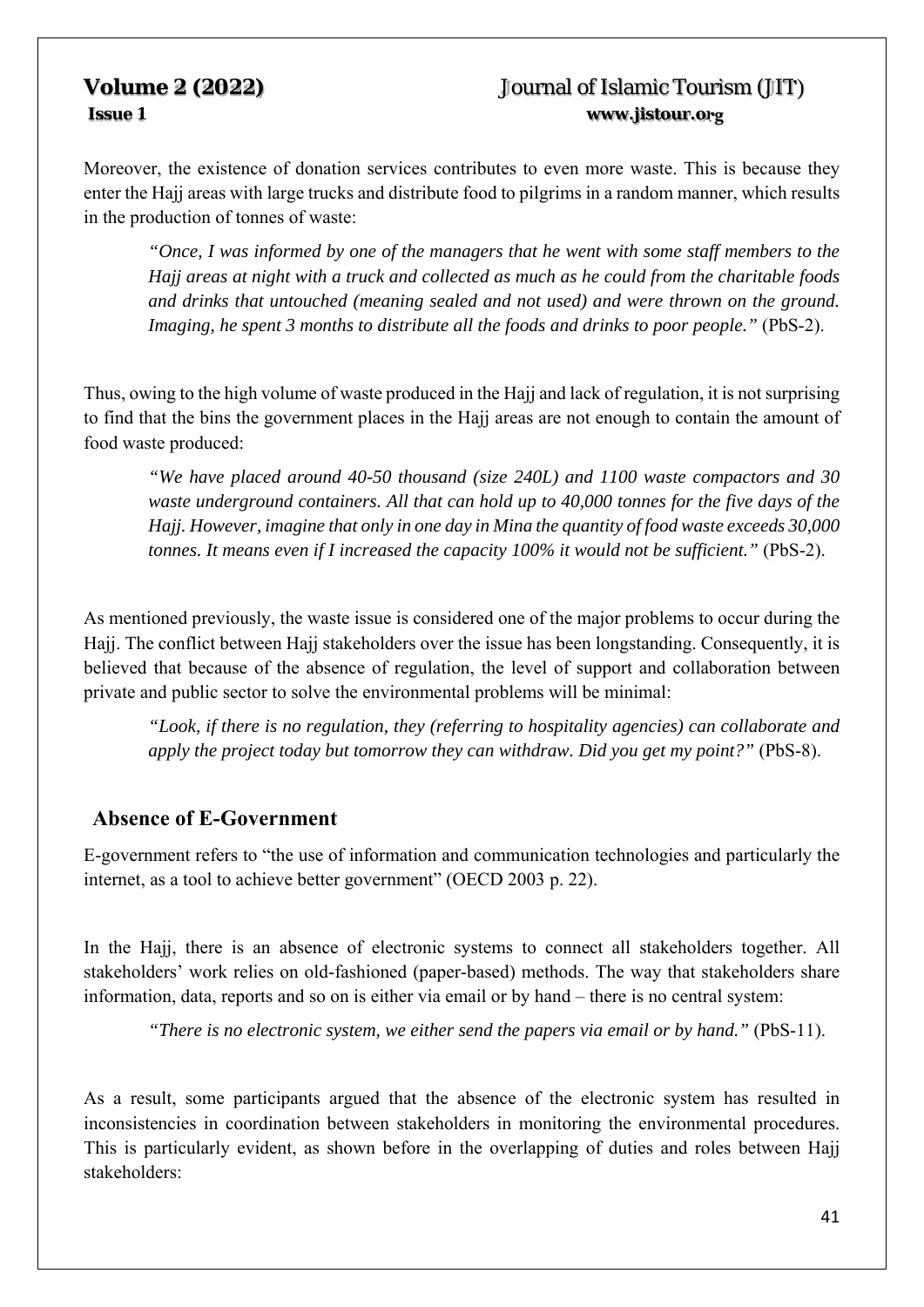*"In the Hajj, everyone gives fines. So, one sector could come to the tent and give a fine, then another sector gives you the same fine… there is no coordination because there is no stage that gather them to inform them about other actions."* (PrS-11).

### **Vision 2030 the Future of Change**

Vision 2030 is the country's long-term development plan to reform the economy and society. Through Vision 2030, Saudi Arabia has set an agenda for achieving more balanced growth in environmental development (Alsharif et al., 2021). Since the sectors priorities are driven by government priorities, many participants indicated that as a result of Vision 2030, environmental sustainability has become a priority for Hajj stakeholders:

*"Environmental issues were not important in the discussion in the past, but now they will be discussed vigorously. Environmental issues are mentioned in Vision 2030 document. So, you have to keep this in mind, since the government mentioned environmental issues in the vision, it means that it has become a fundamental issue and not a complement."* (PbS-13).

In fact, after the government outlined Vision 2030, many institutional structural changes have occurred. For example, the government has established new governmental sectors with specific clear missions, roles and responsibilities for protecting the environment:

*"Look, the government now has established new national centres that will take the role of environmental matters in more professional and effective way. In the past, HM was responsible for the environmental affairs but now the government has given the responsibility for the environment to those centres. The roles were clearly distributed so each centre has specific role for the environmental matters. For example, now we have one centre for forecasting and another centre for waste. These centres were established not only for the national scale but also for the Hajj and Haramin."* (PbS-13).

The institutions will also act as convener between Hajj stakeholders and ensure environmental compliance. Moreover, the government has established a new institution whose responsibility is to monitor the environmental aspects for all Hajj stakeholders:

*"The environmental police that the government is going to establish will take the role and power to monitor the environmental actions during Hajj and they will increase the environmental performance of all Hajj stakeholders."* (PbS-12).

More importantly, Vision 2030 has started to encourage and promote collaborative network between Hajj stakeholders: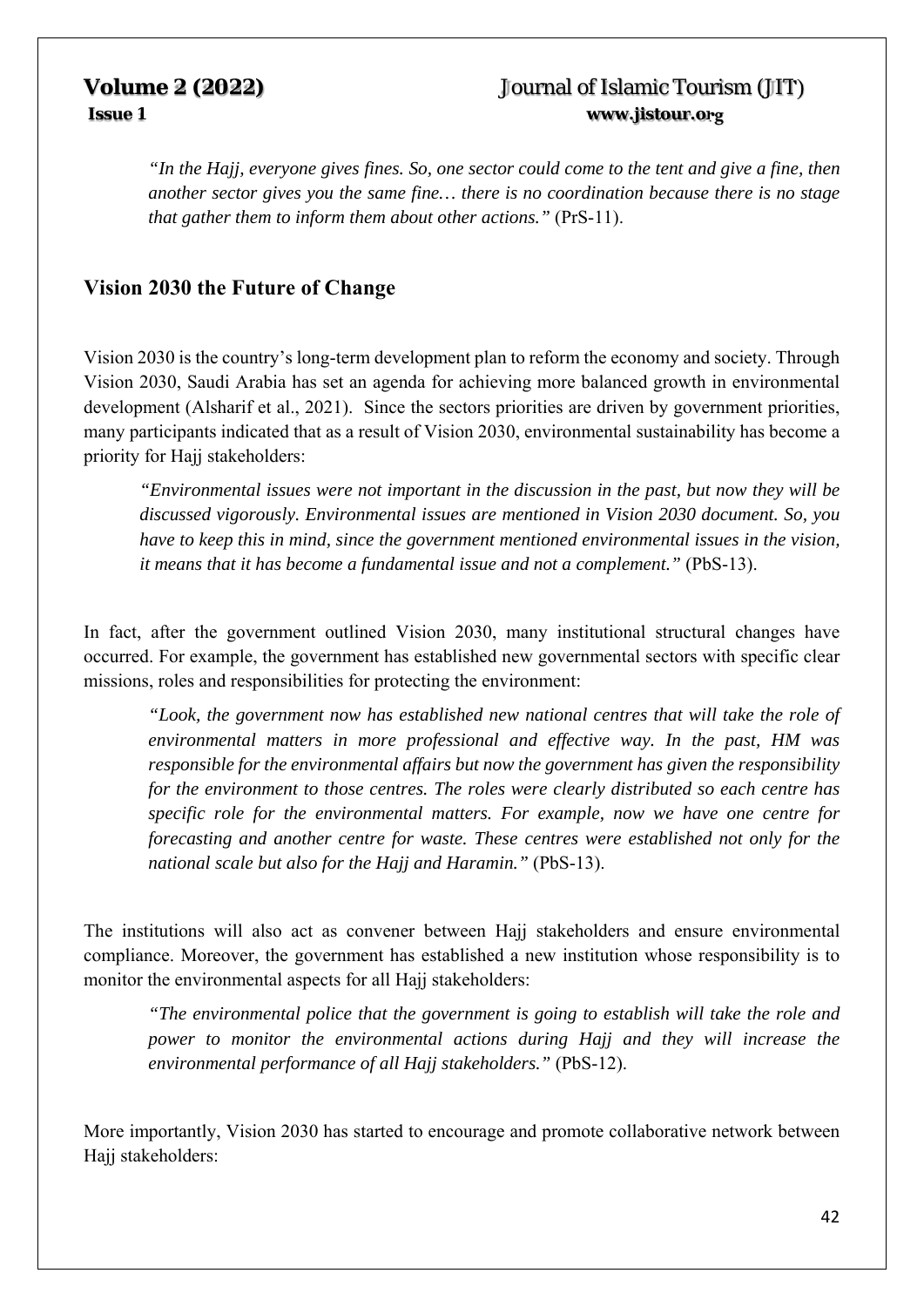*"Definitely, now the work and mentality has become more participatory to achieve one goal. It is not like before every manager acts individually and does whatever he wants … it has started from the beginning of the launch of the national programs. Now, the work is in this way. Let's sit with each other and discuss how we can support the private sectors. Many things have been improved."* (PbS-16).

### **Discussion**

### **Vision 2030: The Main Pillar Towards Achieving the Environmental Sustainability in the Hajj**

As discussed, the issue of environmental sustainability has only been recently recognised as a policy priority in Saudi Arabia. Before Vision 2030, the environmental sustainability of the Hajj was not on the government's list of priorities. This lack of governmental interest is reflected across Saudi institutions, such as education and public–private sectors, which make little effort towards contributing to environmental sustainability (Hashmi et al., 2015; Alkhayyal et al., 2019).

Similarly, there has been little interest in the environmental sustainability of the Hajj. The data show that during the planning process, Hajj stakeholders showed little interest in environmental sustainability; thus, it was a very low planning priority. This has created much conflict between Hajj stakeholders. This was illustrated as stakeholders from environmental sector were more concerned about discussing the environmental issues, while other stakeholders from different sectors were less interested in the environmental sustainability.

After launching the vision, the government has shifted its focus on sustaining not only the economy, but also the environment (Alsharif et al., 2021). This new vision of the country has resulted in requiring that all sectors in the country follow the government sustainability goals, which include environmental sustainability. Many participants emphasised that the government has begun to focus on solving environmental sustainability issues and many organisational and structural changes have taken place as a result.

Vision 2030 is evidence of increasing government interest in improving the environmental sustainability of Hajj and placing it on the national agenda. If successful, the main stakeholders in the Hajj from all sectors will consider environmental sustainability on their agendas and consider this issue a priority. Having a common vision and goals between Hajj stakeholders will make the collaborative work more effective owing to the acknowledgement of shared problems that need to be resolved (Werner et al., 2011). More importantly, it will drive them to work collectively to achieve the sustainability in the destination (Graci 2013).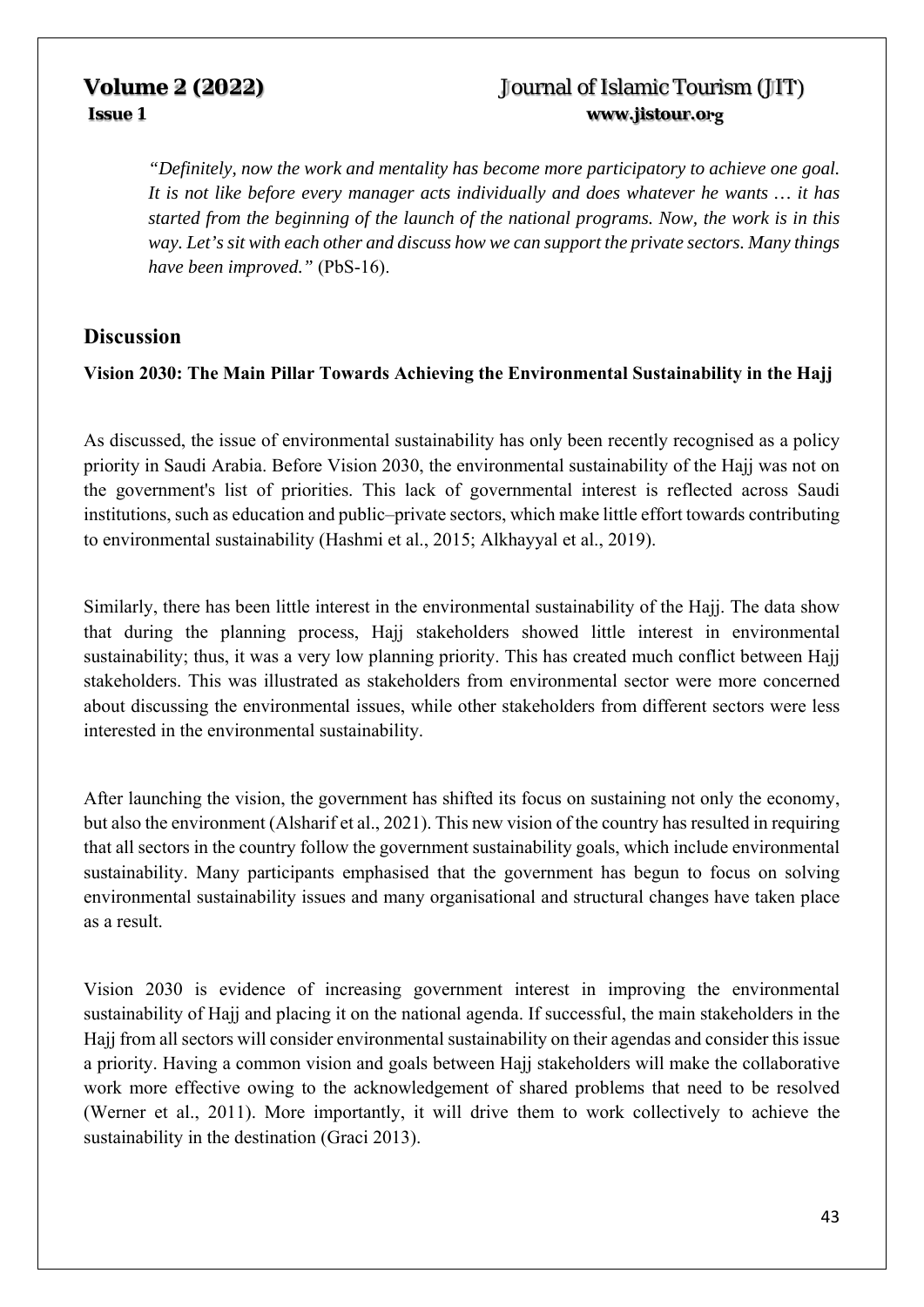However, despite the current positive changes, the findings of this study have several key barriers that need to be considered and addressed by Hajj stakeholders.

### **Implications for Achieving Environmental Sustainability in the Hajj**

The research findings reveal clear barriers to collaboration between Hajj stakeholders that undermine any efforts to protect the environmental sustainability of the destination. Hence, there are several key considerations for the improvement of environmental sustainability of the Hajj.

One of the critical barriers is the low level of environmental awareness, which is a common problem in developing countries (Lee et al., 2015). Given that there are inadequate environmental education and training systems in place, this issue will continue to dampen efforts to improve the sustainability of the destination. Thus, there is a need to develop and deliver adequate training relevant to environmental sustainability issues as a key to improve the quality of collaboration and effective planning (Ardoin et al., 2020; Graci et al., 2021). In addition, this training needs to be integrated into the education and training system to prepare a new generation with the relevant expertise (Hashmi et al., 2015).

Moreover, as discussed, the centralised system is a major barrier to stakeholder inclusion and many environmental plans in the Hajj have been designed without engaging legitimate Hajj stakeholders in the planning process. Failure to identify the right stakeholders would affect the success of the development of collaboration and the outcome of the project (Jamal & Stronza 2009), which is evident in the Hajj. Therefore, decentralising the planning process by engaging Hajj stakeholders from various sectors may minimise uncertainty and conflict, and increase the level of collaboration, which ultimately may reflect positively in the quality of plans and sustainability of the destination in the longer term. This has been achieved in comparable destinations such as in Gili Trawangan, Indonesia, where improved collaboration between tourism stakeholders has led to increased sustainability of the destination (Graci 2013).

Improvements in the regulation of environmental plans is also an important priority. As discussed, many plans and projects such as Green Hajj and others were developed to improve the environmental sustainability of the Hajj but were not implemented due to a lack of regulation to ensure compliance. Simultaneously, even though hospitality agencies were not satisfied with the Prepared Meal projected, it was implemented because it had been regulated. The current centralised approach that excludes Hajj stakeholders from setting environmental regulations will not solve existing conflict between public and private stakeholders. This is because regulations are devised centrally without considering the interests of other stakeholders (Tosun 2000). This was evident in the implementation of the Prepared Meal project where, although the scheme was regulated, and many stakeholders from hospitality agencies were forced to implement it, they were not satisfied with the project due to the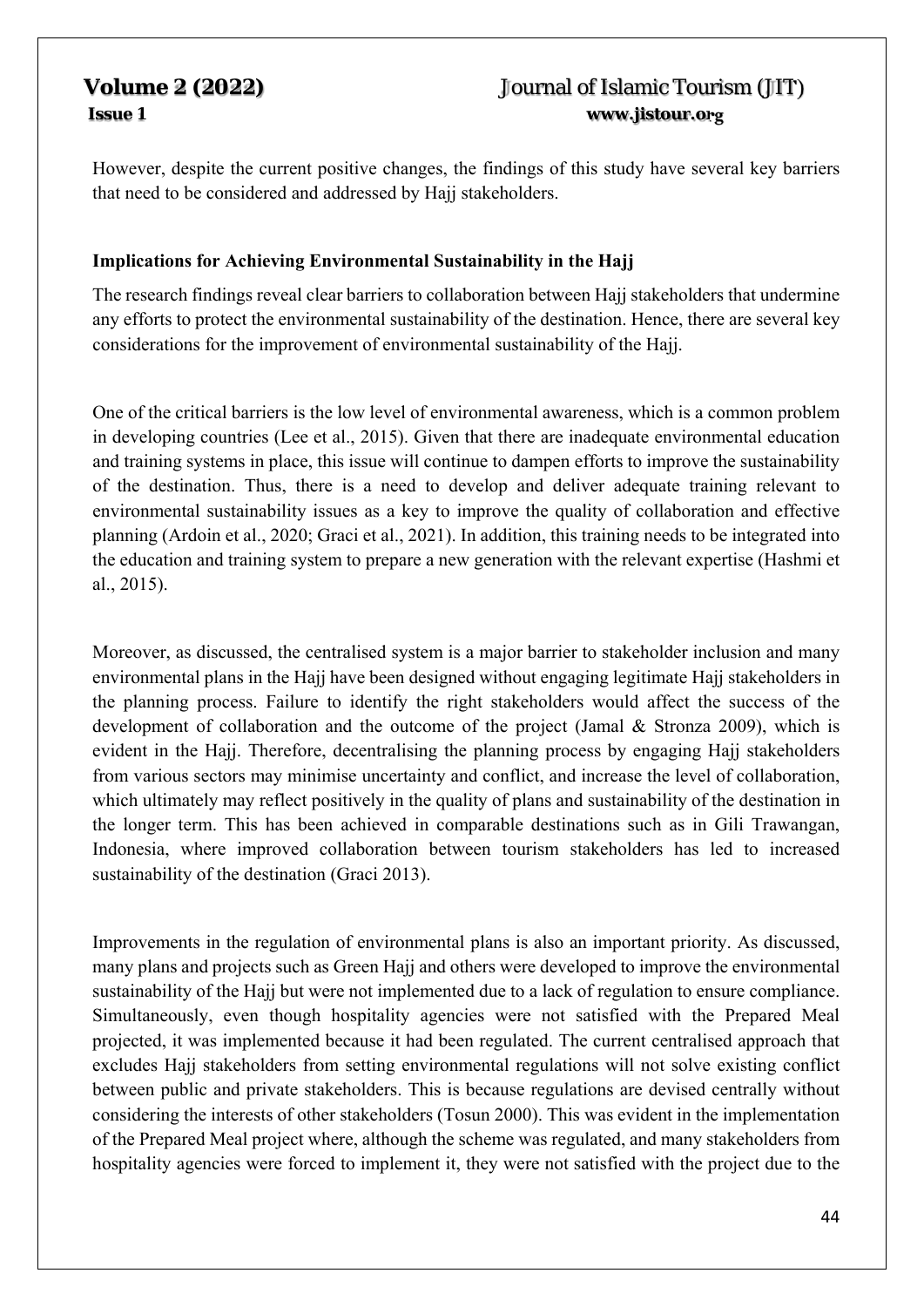conflicts of interests. Such a process will ultimately hinder government efforts towards full coordination and support from Hajj stakeholders as evident in many tourism destinations in developing countries (Tosun 2000). Thus, there is a need to decentralise decision-making by allowing key Hajj stakeholders from different sectors to participate in formulating regulations. Such a measure is likely to lead to greater commitment, compliance and collaborative synergies to achieve the environmental sustainability in the destination (Roxas et al., 2020).

Another critical priority is the need for strong leadership. The findings show that the nature of work among stakeholders in the Hajj takes place within silos, where each government sector designs their plans without any real collaboration to improve the environmental sustainability of the destination. Of course, every sector in the Hajj should have a certain level of autonomy, but consensus through collective strategies that transcend silos is essential for decision-making to constructively manage the differences between them (Cockburn-Wootten et al., 2018). The silo mentality that exists between Hajj stakeholders has contributed to the creation of a competitive rather than a collaborative environment in their relations, which has ultimately hindered the creation of solutions necessary to protect the environmental sustainability of the Hajj. This was evident as until recently, there was no holistic collaborative plan that shares Hajj stakeholders' objectives, priorities and visions. Thus, the presence of an effective leader is vital in this stage to break down the siloed structure that exists between them (Edmondson et al., 2019), bring different interests together (Selin & Chavez 1995) and induce collaboration to resolve the environmental issues. This was evident in the case of Victoria, Australia, where strong leadership played critical role in encouraging stakeholders including the community to preserve the environmental sustainability of the tourism destinations (Getz & Timur 2012).

Further, since the government now aims to redefine and redistribute environmental responsibilities among the Hajj stakeholders, it is expected in the beginning that some Hajj stakeholders may not be satisfied or may be confused about the new changes. An effective leader can address this issue by understanding their concerns and taking proactive measures to reduce them (Lin et al., 2018). Moreover, an effective leader plays a critical factor at this stage to clarify the new roles and responsibilities between Hajj stakeholders (Valente et al., 2014). This eventually will lead to successful collaborative initiatives between Hajj stakeholders in enhancing the environmental sustainability of the destination (Adu-Ampong 2017). Yet, having effective leaders without offering adequate resources is not sufficient to encourage collaboration for improving the sustainability of the destination.

The findings of this study showed that the lack of financial support has made some Hajj stakeholders from the public sector evade collaboration with stakeholders from the environmental sector to plan or implement environmental projects. This is unsurprising given that each public institution has different priorities and plans, and each sector in the Hajj spends their budgets implementing their own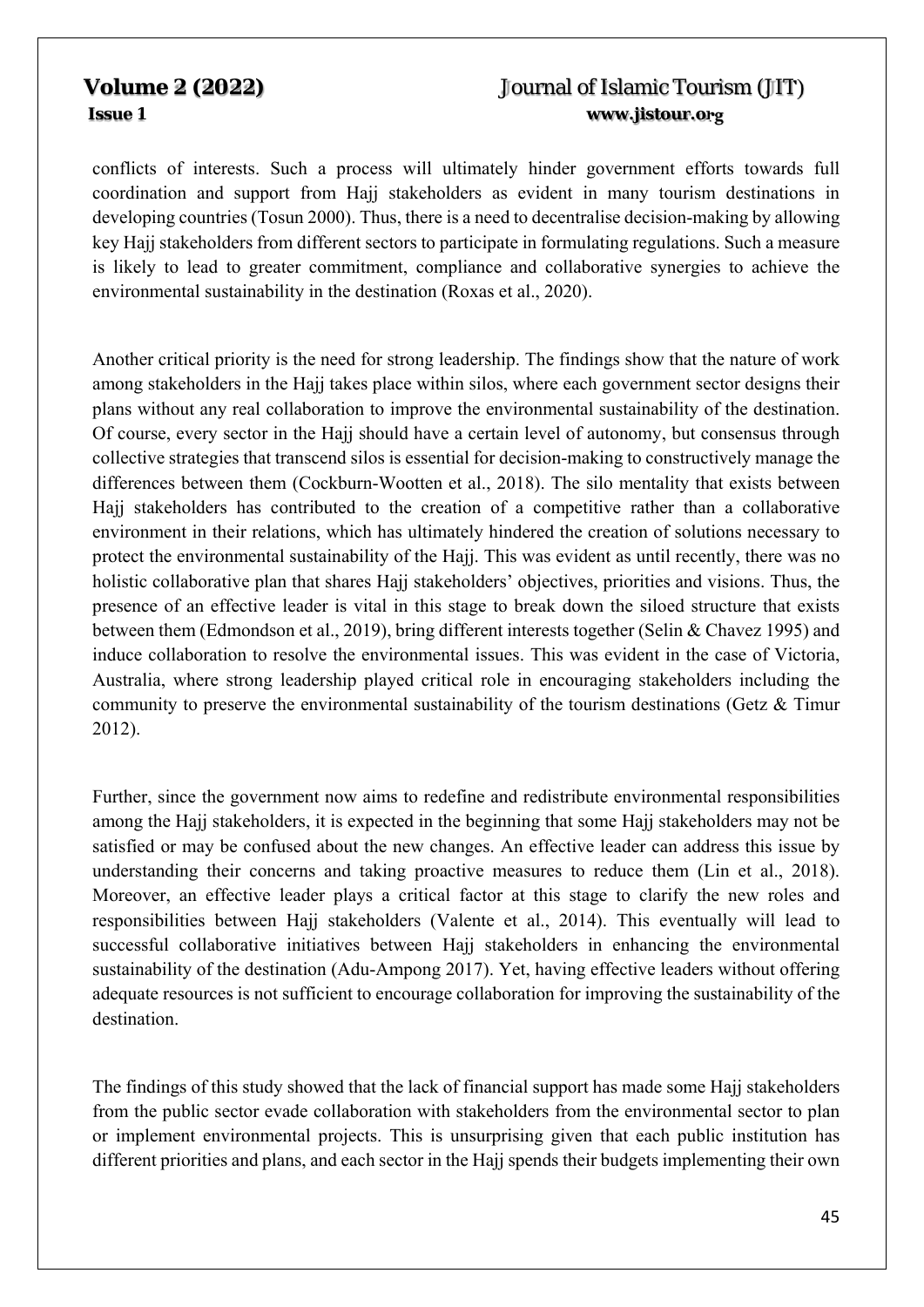plans and projects. Hence, the limited financial resources would logically make certain groups reluctant to collaborate with stakeholders from the environmental sector in designing or implementing the environmental plans and projects. This situation has also occurred in other tourism destinations, where lack of financial resources hindered the collaboration process between the stakeholders for improving the sustainability of the destination (Adu-Ampong 2017; Jamal & Stronza 2009). Therefore, the provision of adequate financial support is vital in stimulating collaboration between Hajj stakeholders to improve the sustainability of the destination.

Another change that is vital is the adoption of e-government. The result of this study shows that there are many barriers that hindered the development of collaborative network between Hajj stakeholders for improving the environmental sustainability in Mecca such as lack of transparency, lack of shared vision and lack of commitment. All these elements are necessary for inducing collaboration and achieving sustainability in the tourism destination (Wondirad et al., 2020). Implementing egovernment will enhance the collaborative process by bringing all legitimate Hajj stakeholders from various sectors into one digital platform. This may lead to raise the awareness of transparency, accountability, evaluation, measurement and communication between them (Kalbaska et al., 2017). Ultimately, this will reflect positively in improving the sustainability in the destination.

# **Conclusion**

The intention of this research was to contribute to the emerging efforts of the Saudi Arabian government to contribute to global efforts to address climate change, as mentioned in the national document of Vision 2030. It has done this through a focus on the Hajj, one of the world's largest religious events. The results of this study show that initiatives to reduce the adverse impact of the Hajj activities on the environment will not achieve their goals without stakeholder collaboration in the planning process from the outset. Hence, the results of this study are vital to Hajj stakeholders because this is one of the first studies to illustrate the barriers and drivers that affect their collaborative network in the planning process. These include improvements in education, governance and resources.

Indeed, this study is timely as it was revealed in a recent study conducted by the Massachusetts Institute of Technology that pilgrimages to the Hajj are under threat owing to global warming. The study found that the amount of heat and humidity during the Hajj will exceed the critical threshold by 20% in the period from 2045 to 2053, and by 42% between 2079 and 2086 (Kang et al., 2019), hence, the urgent need for Hajj stakeholder collaboration to reduce the greenhouse gases emissions of the activities to prevent this catastrophe.

In addition, since improving the sustainable development of all religious events requires key stakeholders' involvement and collaboration (Lin 2021), the findings may have some valuable insights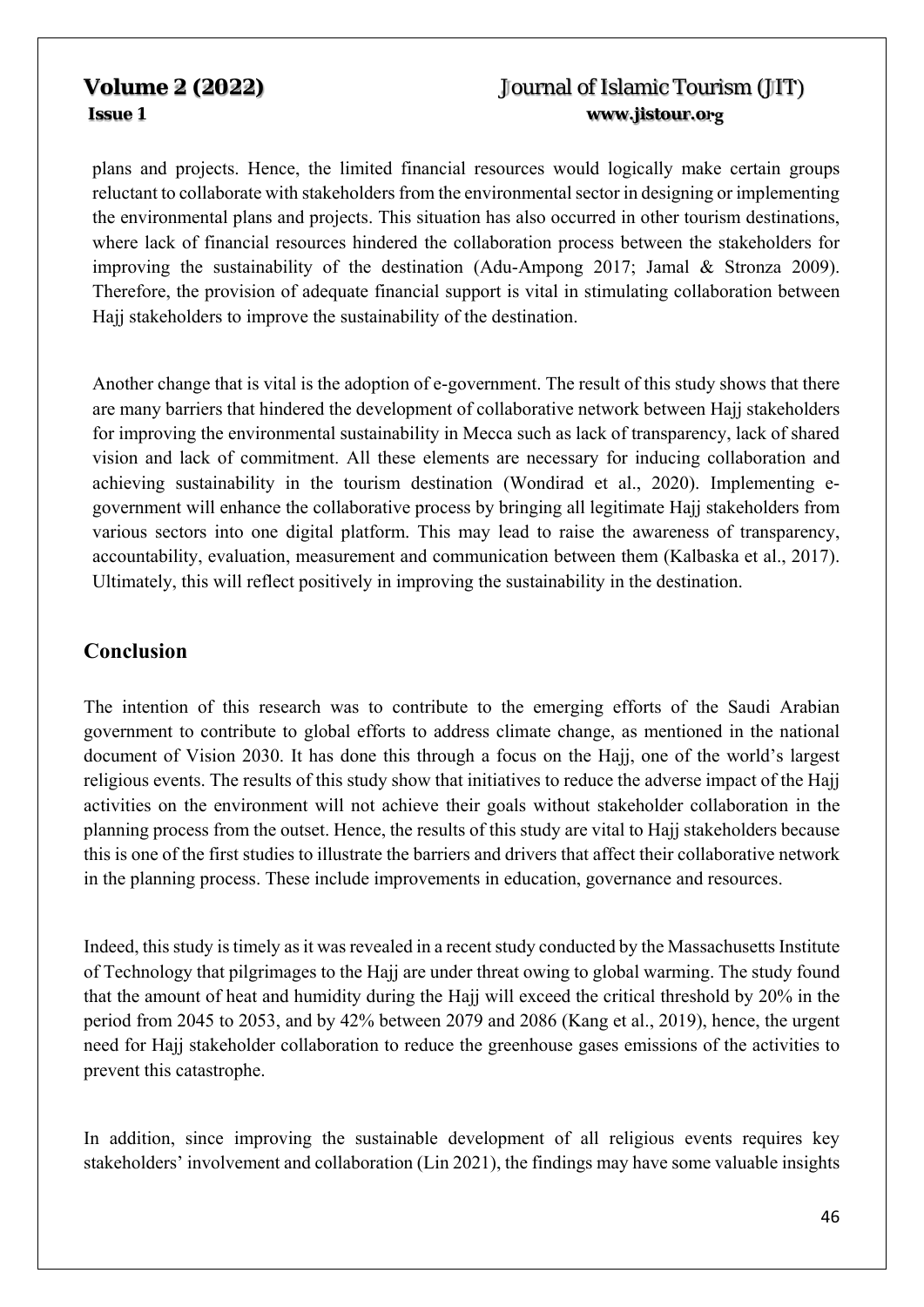for other developing countries that have similar events to the Hajj. For example, it has been found that one of the main reasons for the ongoing negative environmental impacts of the Kumbh Mela and the Arba'een religious events is the lack of coordination and collaboration between stakeholders (Singh & Bisht 2014; Abdulredha et al., 2020). Accordingly, the findings may contribute to enhancing the sustainability of religious tourism destinations by sensitising religious event stakeholders in developing countries to the main barriers and drivers that affect the success of collaboration.

### **Future Research**

This is the first study to have investigated the collaborative planning process in the Hajj context revealing opportunities for future research. Firstly, future research could focus on further clarifying the elements that this study identified in the development of collaboration between Hajj stakeholders. For example, it would be useful to focus on specific issues such as how Hajj stakeholders can set a plan to increase financial support in an effective way that does not impact other processes to build successful collaboration between them.

Secondly, this research and the few studies conducted in Mecca focused solely on the Hajj and neglected the Umrah, which is another religious ritual that contributes to harming the environmental sustainability of Mecca (Nizam et al., 2015). Hence, future studies could focus on the Umrah, which has attracted less interest from researchers. Such an investigation would contribute to the discussions about environmental sustainability and stakeholder collaboration in Saudi Arabia and other developing countries that also conduct major religious events.

Finally, given that this study was conducted in a developing country where there are limited studies available on stakeholder collaboration compared to those in developed countries (Adu-Ampong 2017), future research in other developing countries that conduct major religious events can draw on this study to reach a clearer understanding of the weakness that hinders the development of collaboration and of the drivers that may enhance collaboration between stakeholders in the planning stage of an event.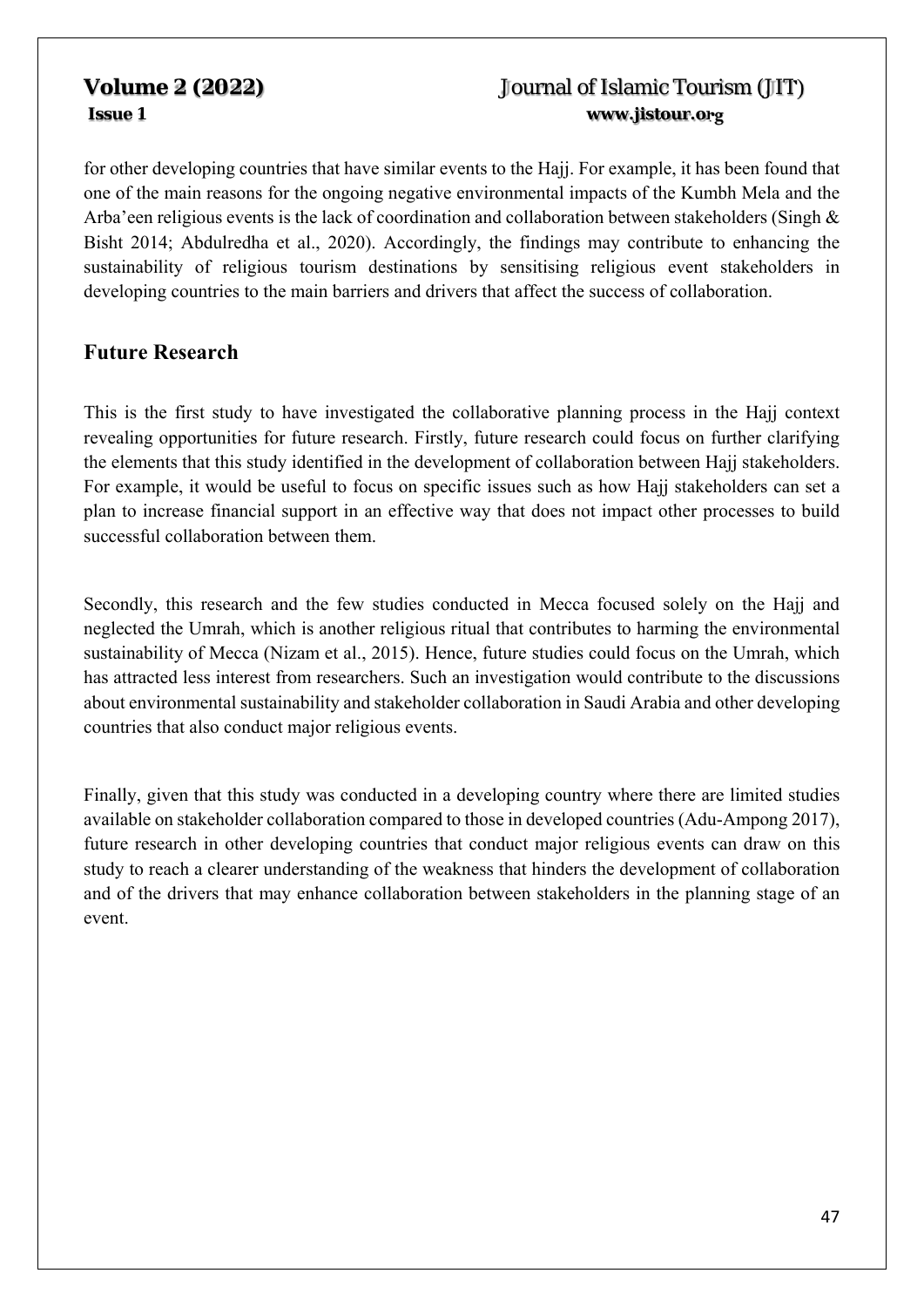# **References**

Abdulredha, M., Kot, P., Al Khaddar, R., Jordan, D. & Abdulridha, A. (2020). Investigating municipal solid waste management system performance during the Arba'een event in the city of Kerbala, Iraq. *Environment, Development and Sustainability*, 22(2), pp.1431-1454.

Adu-Ampong, E. (2017). Divided we stand: Institutional collaboration in tourism planning and development in the Central Region of Ghana. *Current Issues in Tourism*, 20(3), pp. 295-314. Aicken, M., Page, S. & Ryan, C. (2006). *Taking tourism to the limits*. London: Routledge.

Al-Hakim, N. (2019). *The "Green Hajj" is an initiative that is hindered by lack of awareness of the implementers and pilgrims*. Okaz, https://www.okaz.com.sa/local/na/1744012, [Accessed 10.10.2020].

Al-Kanani, J. (2011). *Director of the train project in the holy sites: The train is in it's second stage next is Ramadan*. Alriyadh, http://www.alriyadh.com/638462, [Accessed 10.6.2020].

Al-Kanani, M. (2018). *Hajj Ministry forks out on 'happy meals' for pilgrims*. Arab News, https://www.arabnews.com/node/1359096/saudi-arabia, [Accessed 10.6.2020].

Al-Lahibi, W. (2007). *Environmental pollution is considered an obsession in the next years*. Alriyadh, http://www.alriyadh.com/213895, [Accessed 10.6.2020].

Al-Zaharani, K. (2013). *Sophisticated mechanisms for cleaning the holy sites and disposing of waste*. Alarabiya, https://www.alarabiya.net/ar/hajj/2013/10/13/, [Accessed 10.6.2020].

Alkhayyal, B., Labib, W., Alsulaiman, T. & Abdelhadi, A. (2019). Analyzing sustainability awareness among higher education faculty members: A case study in Saudi Arabia. *Sustainability*, 11(23), p. 6837.

Almadina. (2019). *Al-Haj implements the fourth phase projects of Al-Mashaer Shuttle Buses*. Almadina, https://www.almadina.com/article/610036/, [Accessed 11.6.2020].

Almeida, J., Costa, C. and Da Silva, F. (2018). Collaborative approach for tourism conflict management: A Portuguese case study. *Land Use Policy*, 75, pp.166-179.

Alsharif, F., Altowairqi, L., Aljefri, R. & Brahimi, T. (2021). Sustainable development goal #7 and #11 in Saudi Arabia. *PalArch's Journal of Archaeology of Egypt/Egyptology*, 18(13), pp.1052-1059.

Arabnews. (2016). *30% increase in Umrah pilgrims wil be seen by 2020*. Arab News, https://www.arabnews.com/node/936801/saudi-arabia, [Accessed 2.5.2018].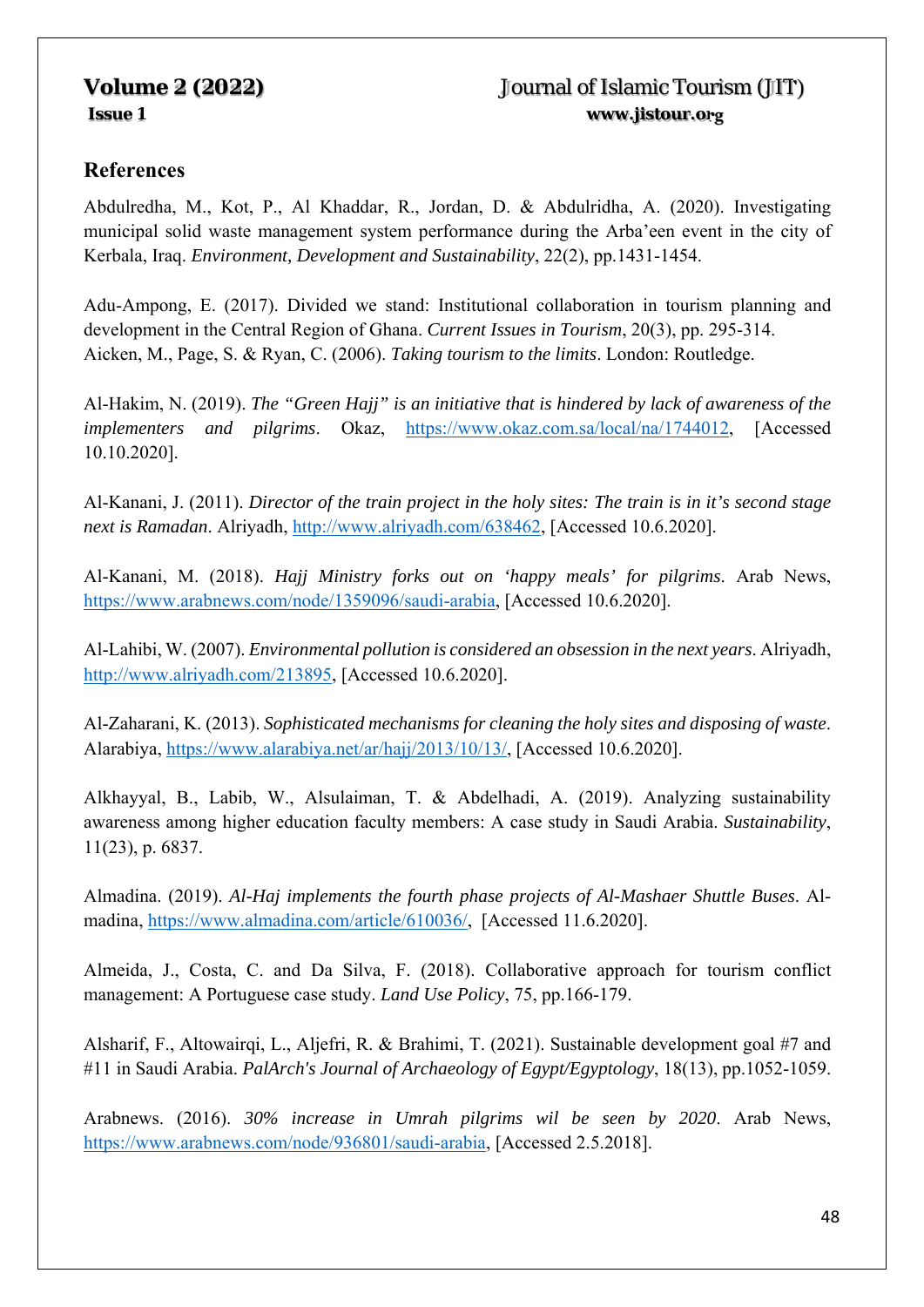Araujo, L. & Bramwell, B. (1999). Stakeholder assessment and collaborative tourism planning: The case of Brazil's Costa Dourada project. *Journal of Sustainable Tourism*, 7(3-4), pp. 356-378.

Ardoin, N., Bowers, A. & Gaillard, E. (2020). Environmental education outcomes for conservation: A systematic review. *Biological Conservation*, 241, p. 108224.

Austin, A. & Baldwin, R. (1991). *Faculty collaboration: Enhancing the quality of scholarship and teaching*. Washington D.C.: George Washington University School of Education and Human Development.

Bramwell, B. (2013). Governance, the state and sustainable tourism: A political economy approach. *Journal of Sustainable Tourism*, 19(4-5), pp. 459-477.

Bramwell, B. & Lane, B. (2003). *Tourism Collaboration and Partnerships: Politics, practice and sustainability*. Clevedon: Channel View Publications.

Braun, V. & Clarke, V. (2006). Using thematic analysis in psychology. *Qualitative Research in Psychology*, 3(2), pp. 77-101.

Burns, P. & Novelli, M. (2006). *Tourism and social identities*. Amsterdam: Elsevier.

Butenhoff, C., Khalil, M., Porter, W., Al-Sahafi, M., Almazroui, M. & Al-Khalaf, A. (2015). Evaluation of ozone, nitrogen dioxide, and carbon monoxide at nine sites in Saudi Arabia during 2007. *Journal of the Air & Waste Management Association*, 65(7), pp. 871-886.

Byrd, E. (2007). Stakeholders in sustainable tourism development and their roles: Applying stakeholder theory to sustainable tourism development. *Tourism Review*, 62(2), pp. 6-13.

Clingingsmith, D., Khwaja, A. & Kremer, M. (2009). Estimating the impact of the Hajj: Religion and tolerance in Islam's global gathering. *The Quarterly Journal of Economics*, 124(3), pp. 1133-1170.

Cockburn-Wootten, C., Mcintosh, A., Smith, K. & Jefferies, S. (2018). Communicating across tourism silos for inclusive sustainable partnerships. *Journal of Sustainable Tourism*, 26(9), pp. 1483- 1498.

Edmondson, A. , Casciaro, T. & Jang, S. (2019). Cross-Silo Leadership. *Harvard Business Review*, 97(3), pp. 130-139.

El Hanandeh, A. (2013). Quantifying the carbon footprint of religious tourism: The case of Hajj. *Renewable and Sustainable Energy Reviews*, 16(9), pp. 6566-6597.

Faulkner, S. & Trotter, S. (2017). Thoretical Saturation. In Matthes, J et al., (eds.) *The International Encyclopedia of Communication Research Methods*. Hoboken: Wiley Blackwell, pp1-2.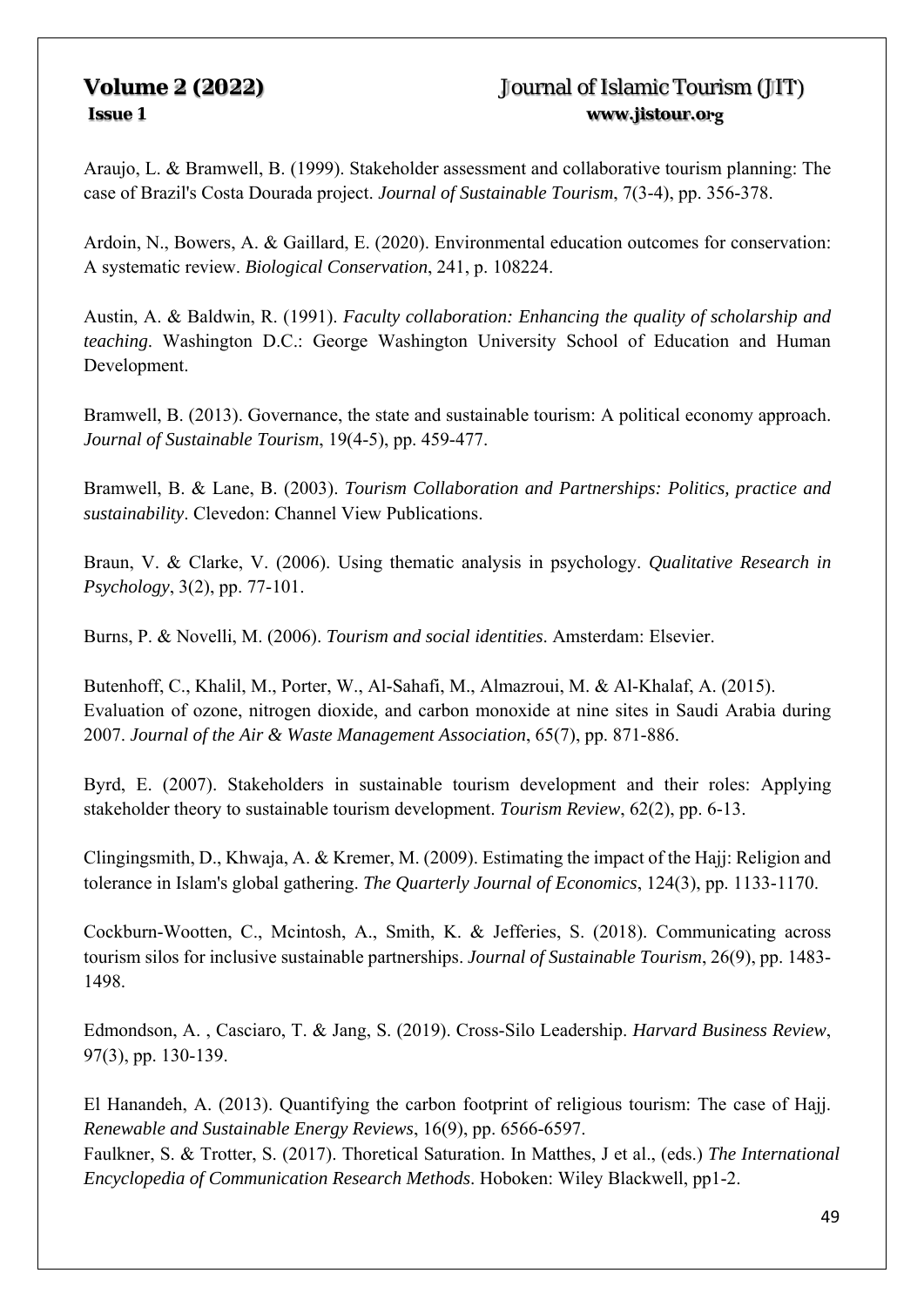Friese, S. (2015). *ATLAS.ti 7 user guide and reference*, http://downloads.atlasti.com/docs/manual/atlasti\_v7\_manual\_en.pdf, [Accessed 12.11.2018].

Fyall, A. & Garrod, B. (2005). *Tourism marketing: A collaborative approach*. Clevedon: Channel View Publications.

Gastat. (2018). *Hajj statistics 2018, General authority for statistics*, https://www.stats.gov.sa/sites/default/files/hajj\_1439\_ar.pdf, [Accessed 7.7.2019].

Getz, D. & Timur, S. (2012). 12 Stakeholder involvement in sustainable tourism: Balancing the voices. In Theobald, W. (eds.) *Global Tourism*. Maryland Heights: Butterworth-Heinemann, pp. 230- 247.

Giaoutzi, M. & Nijkamp, P. (2006). *Tourism and regional development: New pathways*. Burlington: Ashgate Publishing.

Gieseke, T. (2019). *Collaborative environmental governance frameworks: A practical guide*. Boca Raton: CRC Press.

Gossling, S., Hall, C., & Scott D. (2015). *Routledge handbook of tourism and sustainability*. London: Routledge.

Graci, S. (2013). Collaboration and partnership development for sustainable tourism. *Tourism Geographies*, 15(1), pp. 25-42.

Graci, S., Maher, P.T., Peterson, B., Hardy, A. & Vaugeois, N. (2021). Thoughts from the think tank: Lessons learned from the sustainable Indigenous tourism symposium. *Journal of Ecotourism,* 20(2), pp. 189-197.

Gray, B. (1985). Conditions facilitating interorganisational collaboration. *Human Relations*, 38(10), pp. 911-936.

Gray, B. (1989). *Collaborating: Finding common ground for multiparty problems.* San Francisco: Jossey-Bass.

Gridini, M. (2018). *50 billion riyals expected revenue from the Hajj 2030*. Alarabiya, https://www.alarabiya.net/aswaq/economy/2018/08/19/50, [Accessed 9.8.2019].

Guest, G., Bunce, A. & Johnson, L (2006). How many interviews are enough? An experiment with data saturation and variability. *Field Methods*, 18(1), pp. 59-82.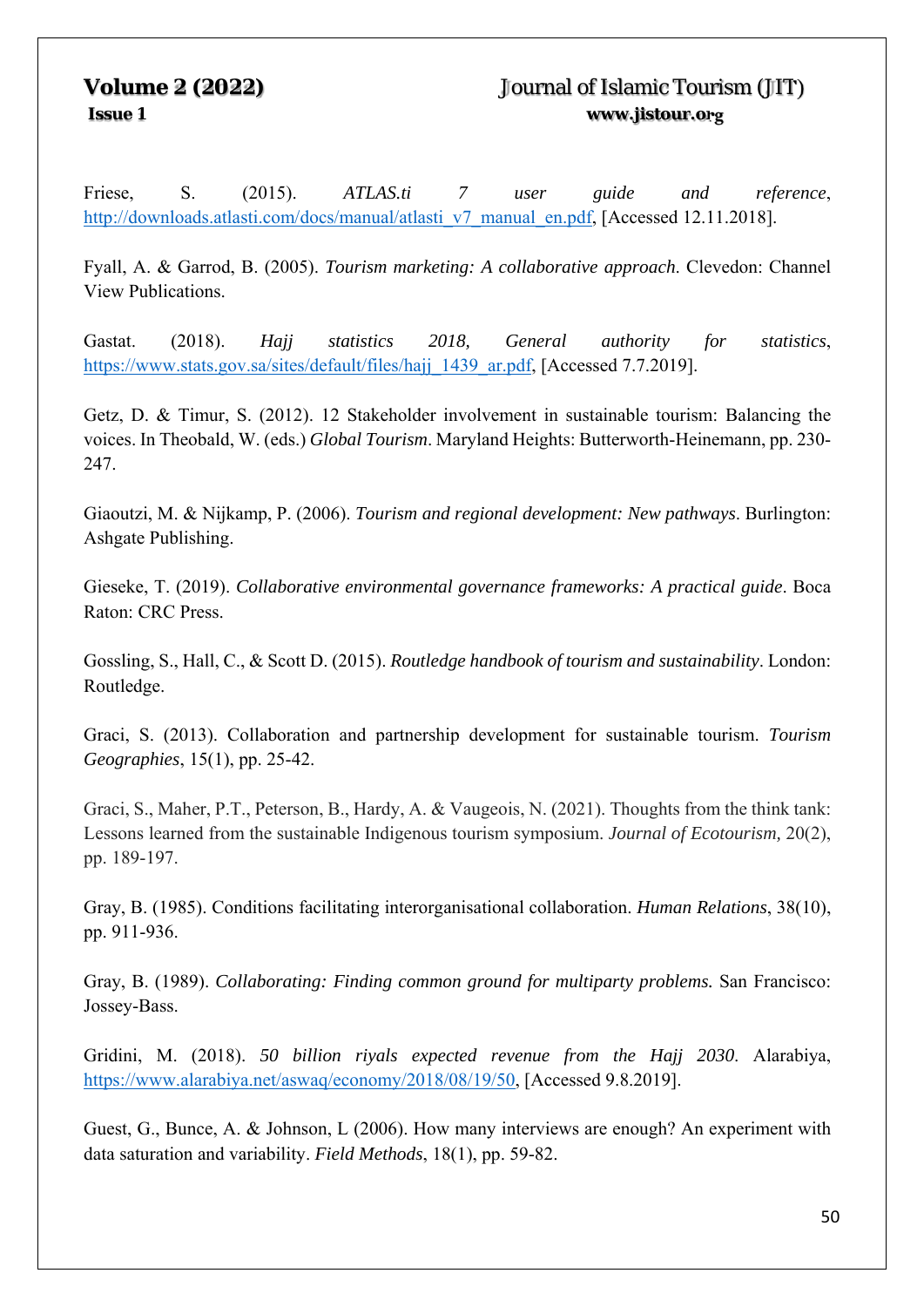Halabi, A. (2019). *Green Hajj*. Makkahnews, https://makkahnewspaper.com/article/1112904/, [Accessed 11.6.2020].

Hashmi, M., Abdulghaffar, N. & Edinat, I. (2015). Sustainability commitment in Saudi Arabia and need for educational reforms for the jobs of the future. *International Business & Economics Research Journal*, 14(1), pp. 47-54.

Hassan, I., Basahi, J., Ismail, I., Alghamdy, M., Khoder, M., Habeebullah, T., Munir, S. & Mohammed, A. (2016). *Emissions of greenhouse gases and total suspended particles (TSP) from slaughter house during Hajj season in Makkah, KSA.* Paper presented at scientific conference 16. Mecca.

Hossain, F. (2019). *Food during the Hajj, and adjusting Pre-prepared Meals*. Makkahnews, https://www.makkahnews.net/articles/5169747.html, [Accessed 5.10.2020].

Jamal, T. & Getz, D. (1995). Collaboration theory and community tourism planning. *Annals of Tourism Research*, 22(1), pp. 186-204.

Jamal, T. & Stronza, A. (2009). Collaboration theory and tourism practice in protected areas: Stakeholders, structuring and sustainability. *Journal of Sustainable tourism*, 17(2), pp. 169-189. Jennings, G. (2001). *Tourism research*. Milton: John Wiley & Sons.

Kalbaska, N., Janowski, T., Estevez, E. & Cantoni, L. (2017). When digital government matters for tourism: A stakeholder analysis. *Information Technology & Tourism*, 17(3), pp. 315-333.

Kang, S., Pal, J. & Eltahir, E. (2019). Future heat stress during Muslim pilgrimage (Hajj) projected to exceed "extreme danger" levels. *Geophysical Research Letters*, 46(16), pp. 10094-10100.

Kark, S., Tulloch, A., Gordon, A., Mazor, T., Bunnefeld, N. & Levin, N. (2015). Cross-boundary collaboration: Key to the conservation puzzle. *Current Opinion in Environmental Sustainability*, 12, pp.12-24.

Ladkin, A. & Bertramini, A. (2002). Collaborative tourism planning: A case study of Cusco, Peru. *Current Issues in Tourism*, 5(2), pp. 71-93.

Lee, T., Markowitz, E., Howe, P., Ko, C. & Leiserowitz, A. (2015). Predictors of public climate change awareness and risk perception around the world. *Nature Climate Change*, 5(11), pp. 1014- 1020.

Li, X., Kim, J.S. &Lee, T.J. (2021). Collaboration for community-based cultural sustainability in island tourism development: A case in Korea. *Sustainability*, 13(13), p.7306.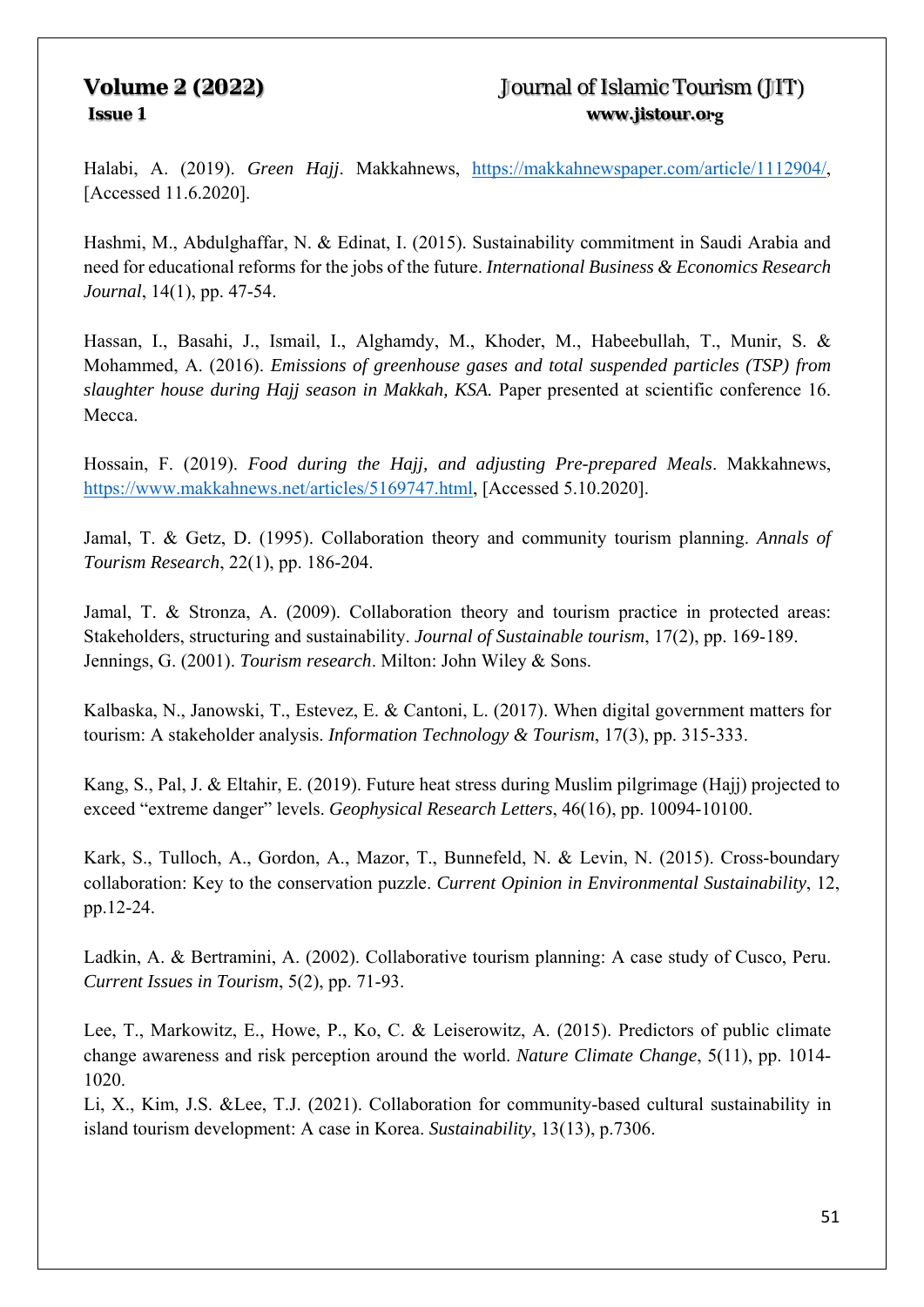Lin, C.P. (2021). The salience of stakeholders in religious tourism: A case study of the Dajia Mazu pilgrimage. *Annals of Tourism Research*, 86, p.103091.

Lin, X., Ho, M. & Shen, G. (2018). For the balance of stakeholders' power and responsibility: A collaborative framework for implementing social responsibility issues in construction projects. *Management Decision*, 56(3), pp. 550-569.

Mccann, J. (1983). Design guidelines for social problem-solving interventions. *The Journal of Applied Behavioral Science*, 19(2), pp. 177-189.

MOHU. (2021a). *Hajj service providers*. Ministry of Hajj and Umrah, http://www.hajinformation.com/main/n20.htm, [Accessed 5.1.2021].

MOHU.(2021b). *Organisation chart for the Hajj and Umrah*. Ministry of Hajj and Umrah, https://www.haj.gov.sa/en/InternalPages/Details/55, [Accessed 5.12.2021].

Morse, J. (2000). Determining sample size. *Qualitative Health Research*, 10(1), pp. 3-5. Muneeza,A. & Mustapha, Z. (2021). COVID-19: It's impact in Hajj and Umrah and a future direction. *Journal of Islamic Accounting and Business Research*, 12(5), pp. 661-679.

Nardi, C., Marzano, G., & Mendieta, G. (2015). Shaping collaboration in tourism: Thuggery in a destination branding process. In Kozak, M., & Kozak, N. (eds.) *Destination marketing : An international perspective*. London: Routledge, pp 61-66.

Nizam, A., Rehan, M., Ismail, I., Almeelbi, T. & Ouda, O. (2015). Waste biorefinery in Makkah: A solution to convert waste produced during Hajj and Umrah seasons into wealth. Paper presented at 15th Scientific Symposium for Hajj, Umrah and Madinah visit. Mecca.

OECD. (2003). *The E-government imperative, OECD E-government studies*. Paris: OECD Publishing.

Parker, S. (1999). Collaboration on tourism policy making: Environmental and commercial sustainability on Bonaire, NA. *Journal of Sustainable Tourism*, 7(3-4), pp. 240-259.

Parker, S. & Gaine, J. (2019). Saudi Arabia: Hajj/Umrah pilgrimage. Centers for Disease Control and Prevention, https://wwwnc.cdc.gov/travel/yellowbook/2020/popular-itineraries/saudi-arabiahajjumrah-pilgrimage, [Accessed 4.6.2020].

Purdy, J., Kish-Gephart, J., Labianca, G. & Ansari, S. (2018). Connections and collaboration: Celebrating the contributions of Barbara Gray. *Negotiation and Conflict Management Research*, 11(1), pp. 88-107.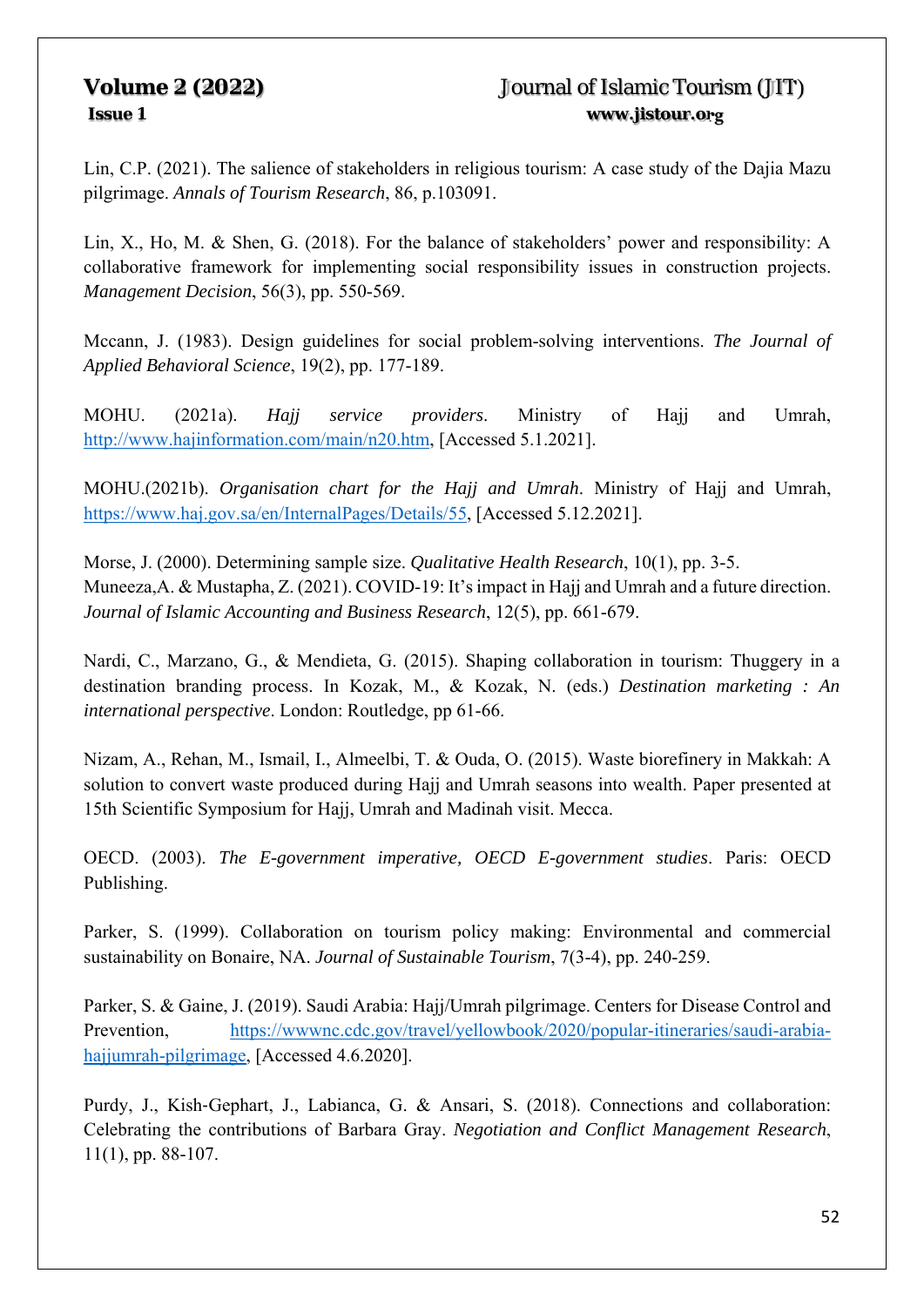Ramayah, T., Lee, J.W.C. & In, J.B.C. (2011). Network collaboration and performance in the tourism sector. *Service Business*, 5(4), pp. 411-428.

Ritchie, B. & Campiranon, K. (2014). *Tourism crisis and disaster management in the Asia-Pacific*. Wallingford: Cabi.

Roxas, M., Rivera, J. & Gutierrez, E. (2020). Mapping stakeholders' roles in governing sustainable tourism destinations. *Journal of Hospitality and Tourism Management*, 45(16), pp. 387-398.

Scott, D., Hall, M. & Stefan, G. (2012). *Tourism and climate change: Impacts, adaptation and mitigation*. London& New York: Routledge.

Selin, S. & Chavez, D. (1995). Developing an evolutionary tourism partnership model. *Annals of Tourism Research*, 22(4), pp. 844-856.

Shambour, M. & Gutub, A. (2021). Progress of IoT research technologies and applications serving Hajj and Umrah. *Arabian Journal for Science and Engineering*, pp.1-21.

Singh, S. & Bisht, A. (2014). Environmental management in mass gatherings: A case study of Maha Kumbh Mela 2013 at Prayag, India. *International Journal for Innovative Research in Science & Technology*, 1(7), pp. 107-155.

SPA. (2017) *The governmental sectors in Makkah are ready to serve the pilgrims.* Saudi Press Agency, https://www.spa.gov.sa/1657460, [Accessed 28.12.2021].

Spenceley, A. (2021). *Handbook for sustainable tourism practitioners: The essential toolbox*. Northampton: Edward Elgar Publishing.

Suleiman, M & Aldelwai, S. (2010). *Officials and experts are calling for an environmental charter to protect emotions from pollution and waste during Hajj*. Almadina, https://www.almadina.com/article/53811/ , [Accessed 10.6.2020].

Tosun, C. (2000). Limits to community participation in the tourism development process in developing countries. *Tourism Management*, 21(6), pp. 613-633.

UNWTO. (2013). *Sustainable tourism for development guidebook: Enhancing capacities for sustainable tourism for development in developing countries*. Madrid: World Tourism Organisation. Urton, J. (2014). High smog levels seen in Mecca during the annual pilgrimage. *Eos, Transactions American Geophysical Union*, 95(51), pp. 487-488.

Valente, F.J., Dredge, D. & Lohmann, G. (2014). Leadership capacity in two Brazilian regional tourism organisations. *Tourism Review*, 69(1), pp. 10-24.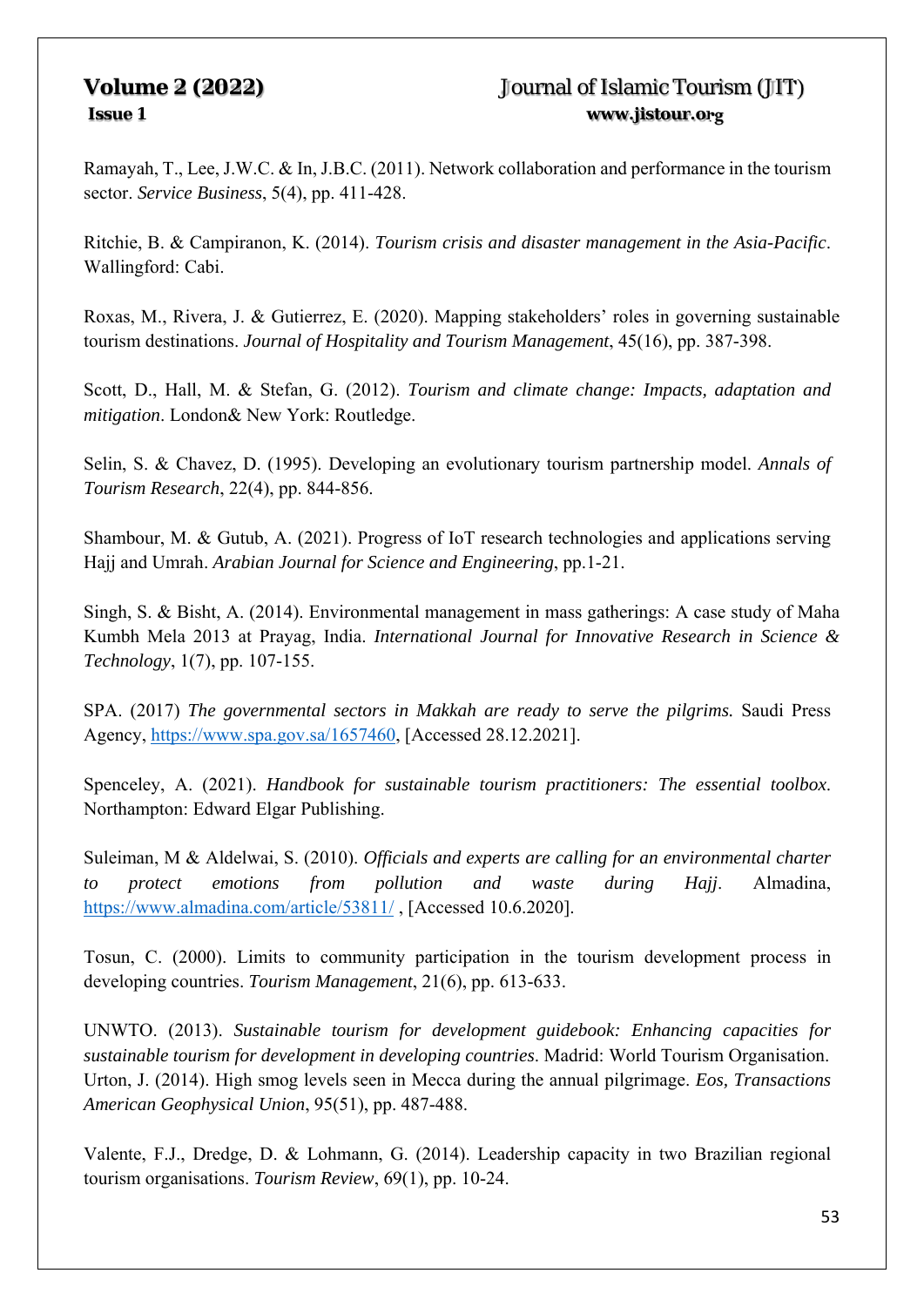WCED (1987). *Our common future*. Oxford: Oxford University Press.

Werner, K., Dickson, G. & Hyde, K.F. (2016). Mega-events and increased collaborative capacity of tourism destinations: The case of the 2011 Rugby World Cup. *Journal of Destination Marketing & Management*, 5(3), pp.227-238.

Wondirad, A., Tolkach, D. & King, B. (2020). Stakeholder collaboration as a major factor for sustainable ecotourism development in developing countries. *Tourism Management*, 78, p. 104024.

Wood, D. & Gray, B. (1991). Toward a comprehensive theory of collaboration. *The Journal of Applied Behavioral Science*, 27(2), pp. 139-162.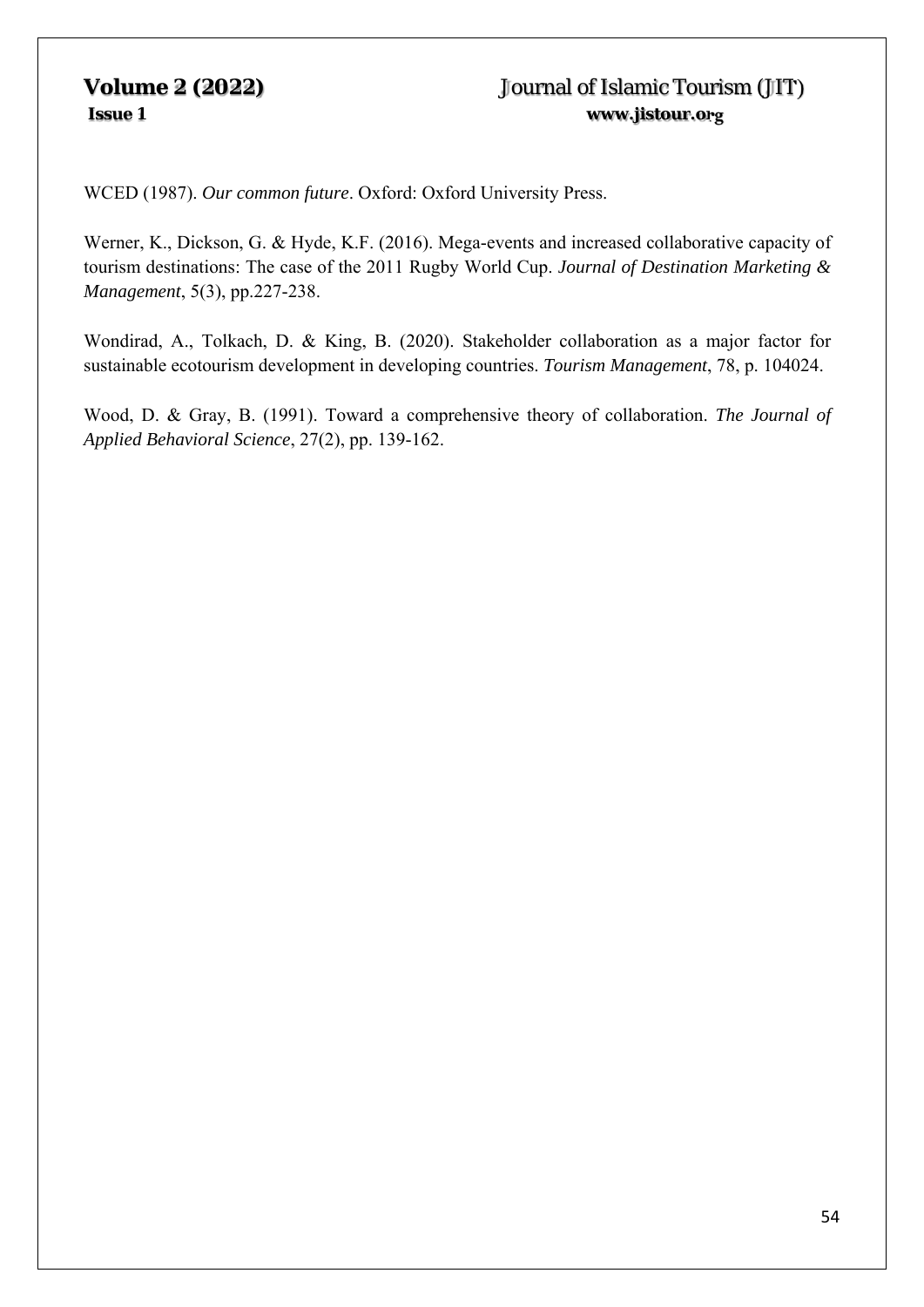# **AN ANALYSIS: HOW QURAN (THE HOLY BOOK OF ISLAM) TALKS ABOUT HALAL TOURISM**

### **Herman Supriadi**

Hamzanwadi University, hermansupriadi8@hamzanwadi.ac.id

**Irwan Rahadi** Hamzanwadi University, irwanrahadi@hamzanwadi.ac.id

**Mohamad Tamrin** Universitas Nadlatul Ulama, tamrinstat@gmail.com

### **Muh. Hilmi Pauzi**

Hamzanwadi University, hilmifauzi185@gmail.com

### **Abstract**

The purpose of this study is how to convince people that the holy book of Islam is not only discusses specific situation but also recommend its followers to travel. The holy book of Islam suggest its followers to travel to certain place as long as they follow the rule of Islam. This research is literature based, the data collection of this research was taken from the holy book of *Quran* (the primary data) then the secondary data was taken from *hadith*. The research question that was tried to answer is what the Quran perspective about halal tourism. Based on the research result of this research, Quran suggest its followers to do a journey. There are four reasons according to Quran why people should travel, firstly is to search for the omnipotence. Secondly is to elevate their knowledge and science so that by using their knowledge they can maintenance and explore the creatures of God wisely then address the values of Islam to another human (*da'wah*). Finally, the last one is most important for Muslim why God and His prophet had human being to have travelling is to worship Him.

**Keywords**: Halal Tourism, Tourism, Quran, Muslim, Travel

### **Introduction**

The Quran was revealed to the prophet Muhammad who is believed to be the last prophet and there is no prophet after him. The process of decreasing the Quran was carried out gradually according to the situation and human issues at that time for 22 years, 2 months and 22 days. Allah revealed the Quran to the Prophet Muhammad through the intermediary of the Angel Gabriel in a cave called Hiro Cave.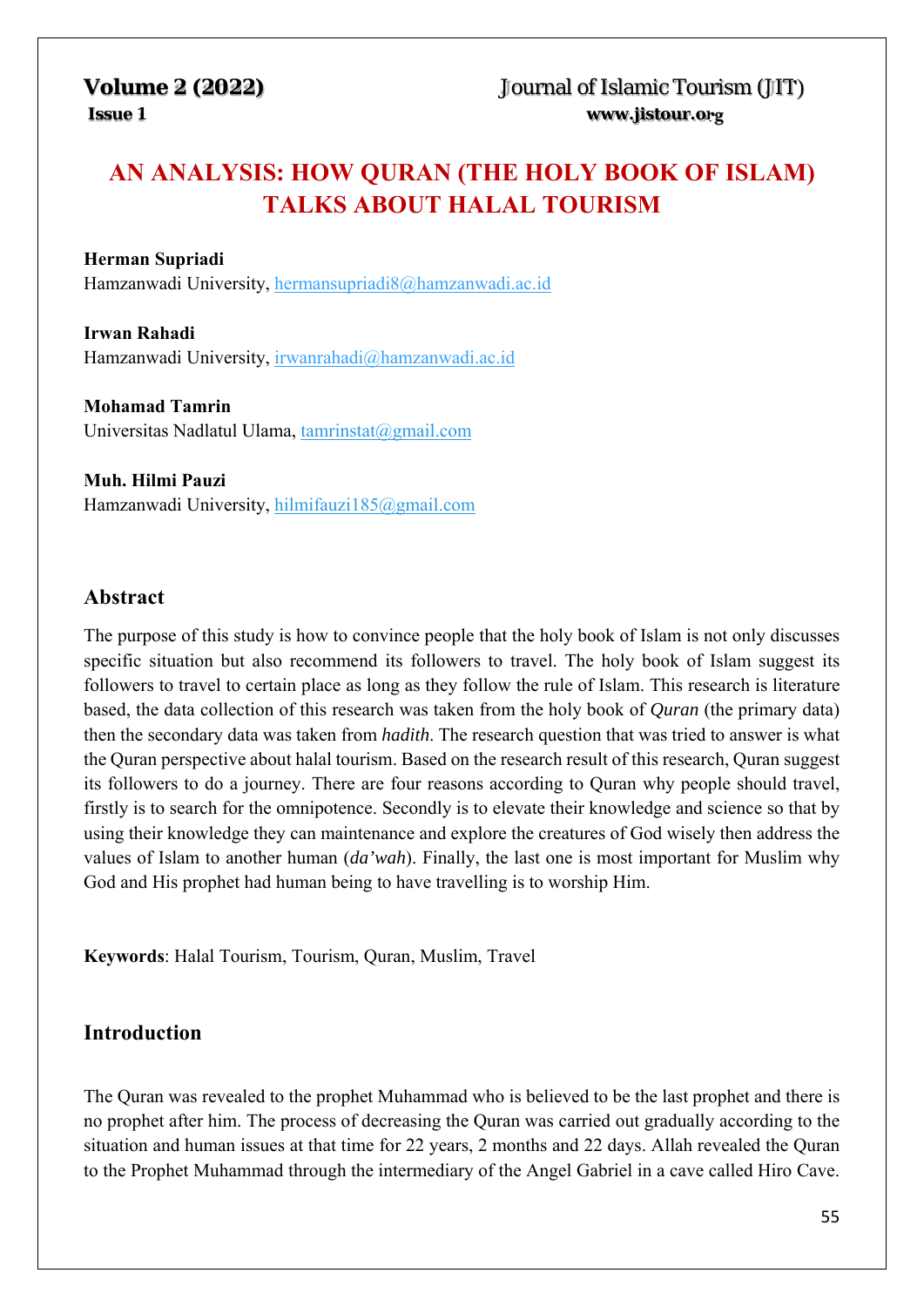Zuhdi (2018) states that the holy book of Islam consists of 30 chapters, 114 letters and thousands of words consisting of history, law, stories, threats and rewards.

Muslims believe that the Quran is the first and main source of law after the Quran. The content regulates how followers should behave and act such as eating, drinking, traveling, and talking and so on (Daulay, 2014). Often the interpretation of the Quran is different and causes different views of the scholars who are followed by thousands of followers. As a result, these differences of opinion often lead to the birth of extremism groups such as the Taliban, ISIS, Al Qaeda and others (Hutchin, 2017). This is due to a misinterpretation of meaning in the Quran due to the lack of study and research on the Quran. In addition, because of the many misinterpretations that gave birth of extremist organizational factions that were pinned as terrorists by the United Nations, this results a lot of pressure on Muslims (Handoko, 2019).

Irayani (2013) says as a source of Islamic law, the Quran is not a static holy book that teaches its followers to worship God but also commands their followers to travel and have fun. Many people think that religion and scriptures are unimportant and only as obstacles in doing things related to the world, thus encouraging many people to become atheists. In fact, if studied in depth, it turns out that the Quran is a dynamic and humanist holy book. God in the holy book revealed through Muhammad many commands Muslims to always be happy and act according to the limits of ability. Even tourism and leisure are widely discussed in the Quran (Battour & Ismail, 2015). In the Quran, traveling is almost a mandatory thing that must be done by every Muslim on condition that he follows the rules and conditions set forth in the Quran. Although traveling and leisure are God's recommendations in the holy book for every Muslim, there are firm and binding rules that must be obeyed by Muslims (Musa et al., 2016).

In the report of Doing Business in the Halal Market Products (2015) reports that Islam which is one of the fastest-growing religions in the world and increasingly stable is followed by the increasing of its consumption. Thus this increasing can bring benefits for the destination country. Tourism in Islam is also called halal tourism or Muslim friendly tourism, the Quran regulates its adherents, namely Muslims, to travel in accordance with the rules and regulations in the Quran (Irayani: 2013).

This research design develops qualitative research methods by exploring the verses of the Quran that discuss the human journey. These verses are then used as the main data source and interpreted in this study and then analyzed by the researcher (Creswell & Miller: 264). In addition, besides Quran as the main data source, the researcher cites hadith as a secondary data source to support the core data. In this qualitative research method, it is also called literature research where the researcher is the core in qualitative research (Creswell & Miller: 266).

### **History of Halal Tourism**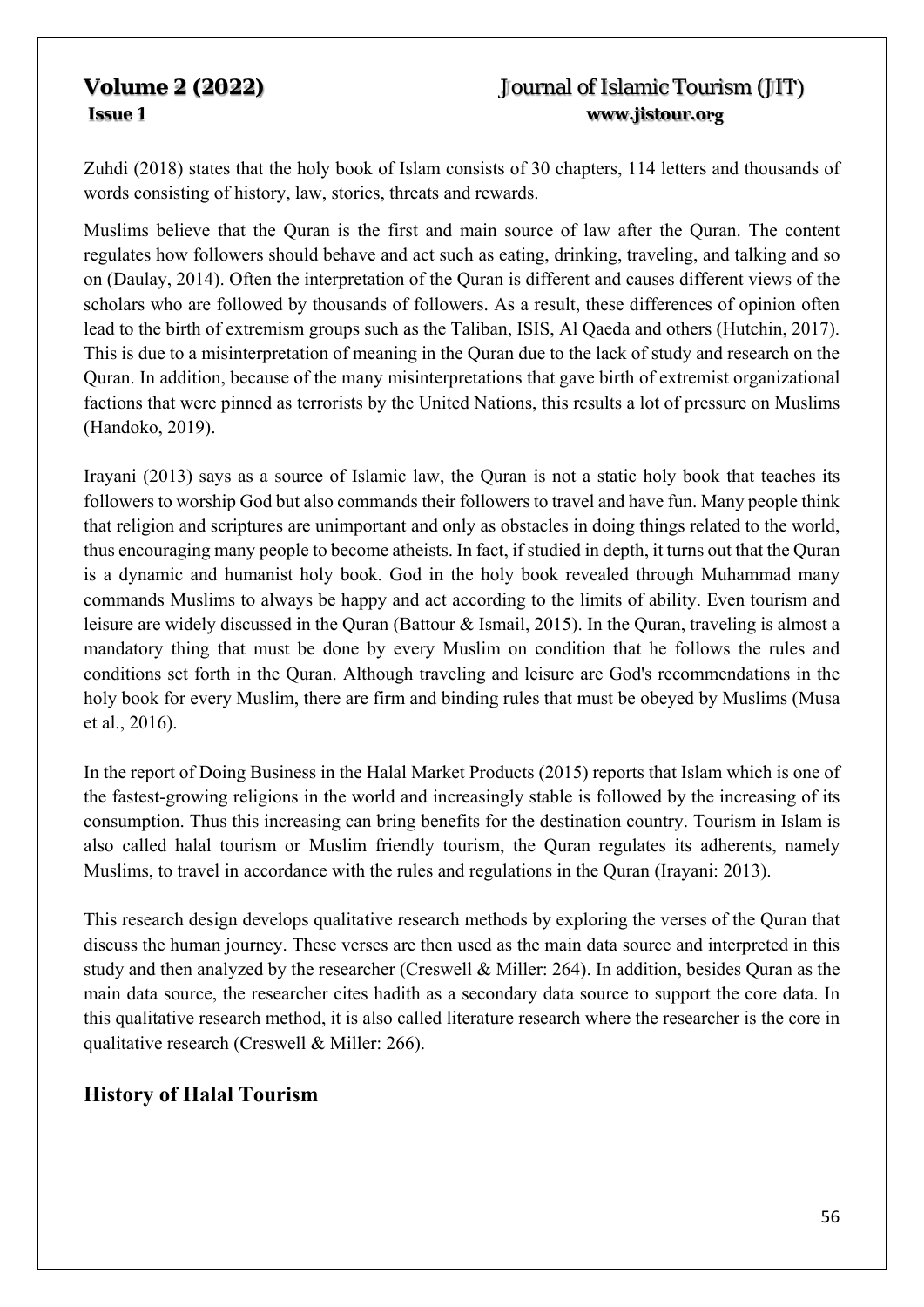Tourism in Islam is called *ar rihlah* means to travel, however, this meaning is a little bit specific in term of travel to find knowledge (*ar rihlah fi tallabal ilmi*) or trade (business) (Samori & Mahyuddin:2015).

Islam which is one of the fastest-growing religions in the world and increasingly stable is followed by the increasing of its consumption (Report, Doing Business in the Halal Market Products , Trends and growth opportunities 2015), has a holy book called the Quran. Thus all Muslims behaviors, speech and acts are Quran-based. As well as Halal tourism, its meaning and guidance is written on Quran. Therefore, Halal term originally taken from Arabic language means "permissible", or " allow" which is related to the Islamic faith (Samori & Mahyudin, 2015).

*Halal* tourism can be equated with religious tourism, but it must be remembered that does not mean *Halal* travel will limit conventional tourism. But there are also those who equate *Halal* tourism with cultural tourism. This statement may be true but actually between *Halal* tourism and cultural tourism is different. However, it must be remembered that with the existence of religious tourism such as *Halal* tourism is a way to keep and maintain the cultural heritages (Horak et al., 2015). Besides that religious tourism can provide a cultural reminder that can bring economic benefits, reduce socio-economic inequality between cities and villages (Karta, 2015).

Initially *Halal* tourism was a religious activity carried out by the prophet Ibrahim and Muhammad PBUH. Nowadays, yet, there is a tendency that *Halal* tourism is no longer closed to Islamic tourism. Islamic tourism is a term that closely to faith, worshipping (*hajj* and *umrah*) while *Halal* tourism is discussing wider topics. It is about how to practice the faith and fun (Battour  $\&$  Ismail, 2015)

There are two historical events that are very important in the birth of *Halal* tourism in Islam The first, the origin of *Halal* tourism was born when the almighty God's suggestion to the prophet Ibrahim (Abraham) to establish a building called the *Kaaba*. In the religion of Islam, the *Kaaba* was one of the first holy buildings erected by the prophet Ibrahim, the prophet Ibrahim himself was the forerunner of the prophet Muhammad PBUH (Mohsin & Noriah, 2016).

In the beginning, Ibrahim *Alaihissalam* returned home with his wife Sarah, from the land of Egypt to Sham. Sarah brought Hajar; which is a gift from a bad king. Sarah was so happy with Hajar and loving her. Sarah gave Hajar to prophet Ibrahim (to be married-ed). So Hajar gave birth to the son of Prophet Ibrahim *Alaihissalam*, namely Ismail.

Then, God ordered Prophet Ibrahim *Alaihissalam* to go out with Hajar and his son to Mecca and live with them there. Prophet Ibrahim *Alaihissalam* rushed to fulfill Allah's command. He went out and took two of his loved ones to Mecca, where there was no water; the land was barren and deserted (Katsir, 2007).

Because it was so dry, Hajar (mother of Ismail) went down the hill to look for water and then she jogged between the two hills of *Safa* and *Marwah* to find drinking water for her son. For Muslims, the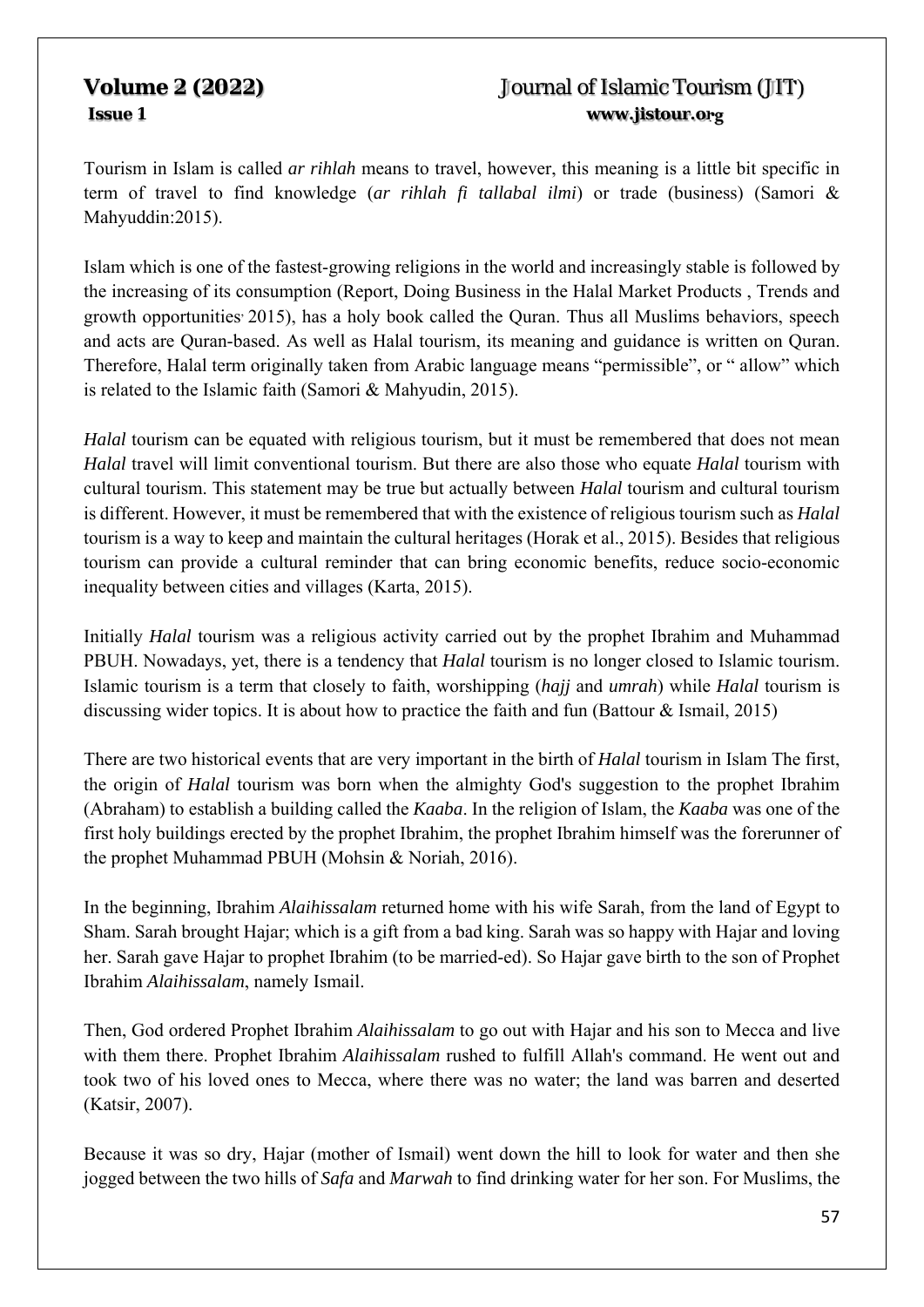# **Volume 2 (2022)** Journal of Islamic Tourism (JIT)  **Issue 1 www.jistour.org**

events of the Prophet Ibrahim and his family are very important events and also it is asked by God for all Muslims to do what prophet Ibrahim did once whole their life (Gabdrakhmanov et al., 2016). So that today many Muslims from all parts of the world visit Mecca to repeat the events experienced by the Prophet Ibrahim and his family and this event is known as the *hajj (pilgrimage)* and *umroh*<sup>1</sup> .

The second, a journey in Islam is not only for traveling but also to get a better life, alike what prophet Muhammad did fourteen centuries ago when Islam firstly was disseminated in Mecca by Prophet Muhammad PBUH. It was rejected since those who staying there worshipping statues for many years. Instead of worshipping statues, they are suggested to worship one God (Allah).

Several leaders of *Kafir* (people who refuse Islam) planned to kill Prophet Muhammad SAW and his followers because they thought that religion that Muhammad brings against slavery and surely threatened their position as the leaders of society because mostly the followers of Muhammad were mostly slaves, poor people and a few leaders of *kafir*. Because of this prophet, Muhammad and his loyalist experienced humiliation and underestimation from *kafir*, and the worst one is when, the event started *hijrah*, the trial of killing him failed because God commanded him to move (*hijrah*) from mecca to hasbi.

In term of *ar rihlah fi tallabal ilmi* (journey to elevate knowledge) and trade, there are some journeys that prophet Muhammad PBUH did as long as his life. The first is when he was going to sell some products from Mecca to other parts of Arab with his grandfather. Nowadays what prophet did as known as a business journey. Second when he had a journey that quite popular among Muslims people that is called *Hijrah* (move) from Mecca to Medina (Haidir, 2005).

Hijrah means that move or migrates or travel, it was done by the prophet because he had been threatened by the mecca society to kill that God asked him to move to Medina (another region of Uni Emirat Arab) (Jaelani, 2017). Recently Hijrah becomes a trend among Muslims as one way of their life, many Muslims move from one side to another side (*Hijrah*) in order to follow their prophet Muhammad PBUH. Many Muslims, moreover, translate Hijrah is purely not either moving or migrating from one side to other areas, but also changing from inhuman to humanity or in other words from badness to goodness.

Halal tourism specifically manages is driven by a will to have fun while religious tourism is driven by a will to worship to God. Thus, WTM (2007) in Battour states that Halal tourism is all activities (diet, eat, drink, walking, worshipping, and all Muslims life) of Islam followers by obeying Islamic rules (Battour &Ismail, 2015). Moreover, Mohsin explains that Halal tourism is providing all services and facilities to Muslim according to shariah (Quran and Hadith) (Mohsin et al, 2016).

Generally speaking religious tourism, Halal tourism and conventional tourism is different from each other from several elements: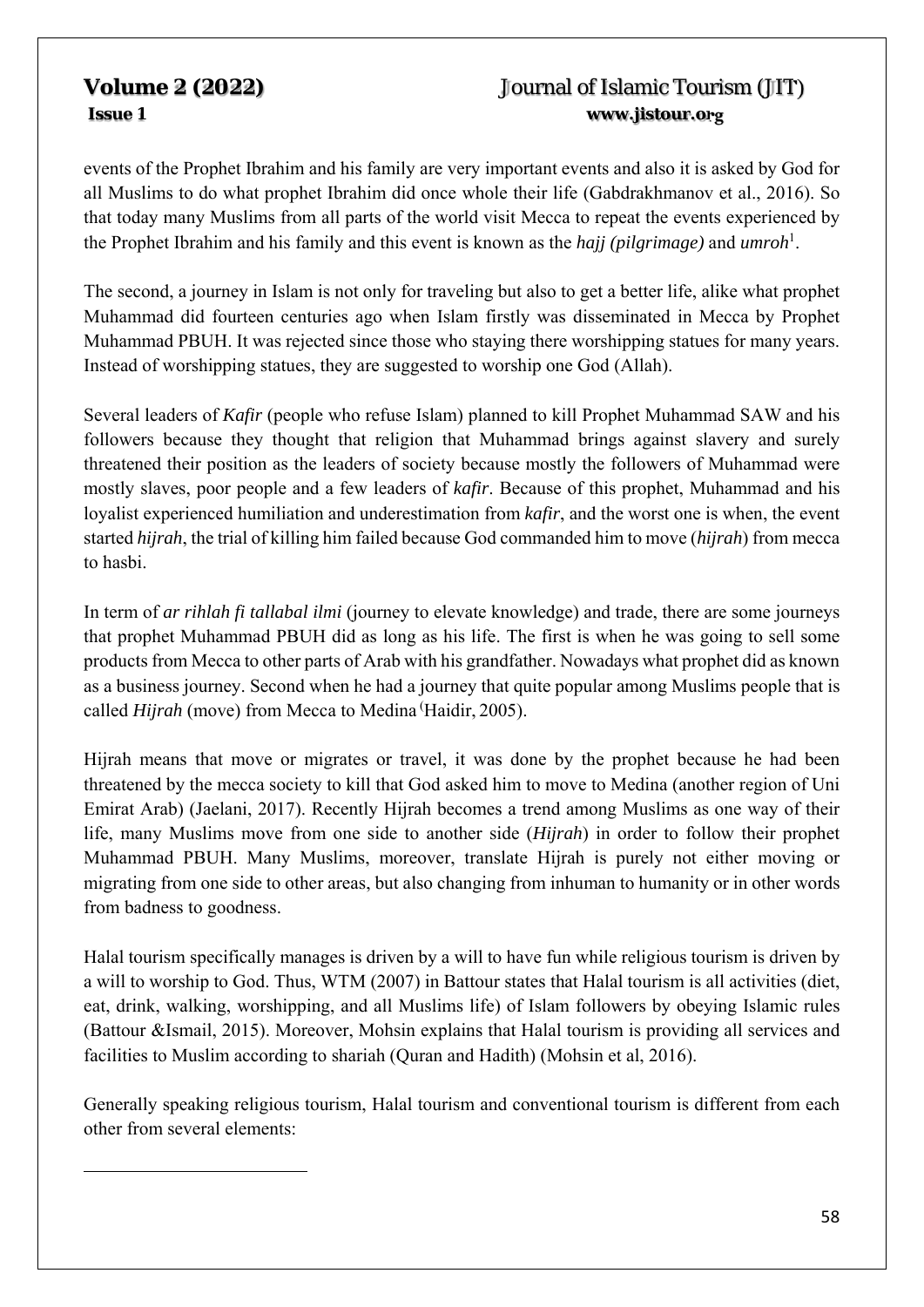| Aspects      | Conventional tourism                               | Religious tourism                          | Halal tourism                       |
|--------------|----------------------------------------------------|--------------------------------------------|-------------------------------------|
| Goal         | Satisfaction                                       | spiritual experiences                      | satisfaction abide by<br>sharia law |
| Objects      | nature, culinary, ancient worshipping,<br>heritage | sacred All<br>sites                        |                                     |
| <b>Rules</b> | managed by local rules                             | managed by certain<br>rules or local rules | managed by Islamic<br>law           |

Figure 1. The different among conventional tourism, religious tourism, and Halal tourism

Source: Strategic Roadmap for Development of Islamic Tourism in OIC Member Countries (2018)

### **Tourism and Quran**

*Quran* is believed by Muslims as the holy book which was given by God to his messenger the prophet Muhammad PBUH to guide human beings in the right way and to avoid the wrong one. Because the *Quran* is the revelation of God, the human is blessed in the coming of the messenger who gives an explanation more detail about the content of the *Quran*. The *Quran* is the first main source of Muslim law. As the main grip for Muslims, Quran is the central guidance for all Muslims to run their daily life (Mohsin & Noriah, 2016). Between Islam and their holy books are inseparable because Quran manages all parts of human life, Muslims believe in Islam means that what God asks and bans must be committed. As well as *Halal* life which is a very important part of every day of Muslim life that has to be practiced wherever those are having a journey (Agapour et al., 2019)

A destination is called *Halal* if it has *Halal* hotel, *Halal* food, *Halal* transportation, *Halal* finance, *Halal* cosmetics, *Halal* travel, *Halal* spa, etc (Chanin, 2015). Research conducted by Othman results that there are two components of *Halal* tourism, tangible attributes (real facilities such as: praying direction, food, the providence of holy book, etc.) and intangible attributes such as values of Islam, norms, entertainments, etc. (Othman and Jama, 2017). However, tourists either Muslim or non-Muslim are looking for convenience and what they need have to be met according to their belief and religion particularly for the hotel stakeholders (Majic et al., 2017).

The first and foremost important part of *Halal* tourism is accommodation. Hotels are called Muslim friendly tourism or *Halal* tourism if they are fulfilling the components (attributes) of *Halal* tourism (Samori et al., 2015). According to Battour in Samori et al (2015), a hotel is called *Halal* hotel if it is providing basic services based on *shariah* such as a place for praying (mosque), no alcohol for Muslim tourists, *Halal* hotel restaurants, and direction of *qibla* (direction for praying). Different from research conducted by Majic (2017) in Croatia which says that providence of prayer (mosque) is not so necessary, what the Muslim tourists need is the places are already certified by the authority.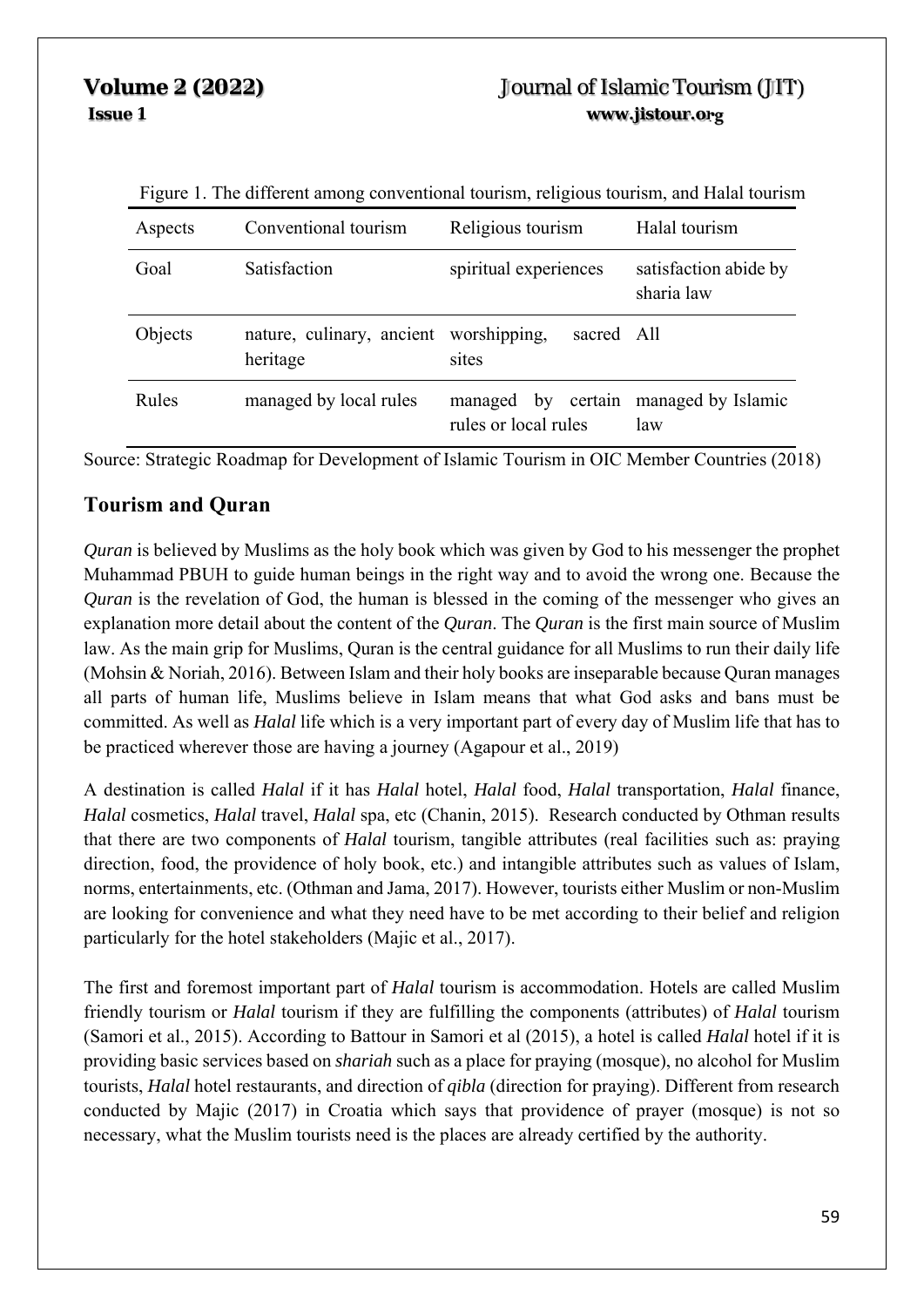Due to the hotel facilities for Muslim tourists, Battour says that what Muslim need is not only prayer room but also separated swimming pool with specific swimming pool outfit for females, and spa between man and women, special beaches for females only, beach for the family, and Muslim prayer room (Battour &Ismail, 2015).

There are several *surahs* (chapter) that encourage humans to take a vacation in the Quran such as:

Allah says in Surah Al-Ankabut chapter 20 ُ ْ قُلْ سِيرُوا فِي الْأَرْضِ فَانْظُرُوا كَيْفَ بَدَأَ الْخَلْقَ ۚ ثُمَّ اللَّهُ يُنْشِئُ النَّشْأَةَ الْآخِرَةَ ۚ إِنَّ اللَّهَ عَلَىٰ كُلِّ شَيْءٍ قَدِير ُ ֡֡**֞** ؚ<br>ا َأ ََ

Means: "Walk on (Surface) the earth, then pay attention to how Allah created (human) from its beginning, then Allah made it once again. Surely Allah has power over all things"<sup>2</sup>

Surah al-Rum chapter 42 **ٔ** َ قُلْ سِيرُوا فِي الْأَرْضِ فَانْظُرُوا كَيْفَ كَانَ عَاقِبَةُ الَّذِينَ مِنْ قَبْلُ ۚ كَانَ أَكْثَرُ هُمْ مُشْرِكِين َ

Means: Say: "Take a journey on earth and see how the end of those in the past. Most of them are people who worship another God besides Allah<sup>3</sup>"

Surah al-An'am chapter 11 َ قُلْ سِيرُوا فِي الْأَرْضِ ثُمَّ انْظُرُوا كَيْفَ كَانَ عَاقِبَةُ الْمُكَذِّبِين ֖֧֧֧֧֧ׅ֧֧֧֧֧֧֧֧֧֧֧֧֛֧֚֚֚֚֚֚֚֚֚֚֚֚֚֚֚֚֚֚֚֚֚֡֝֓֝֓֝֓֝֬֜֓֓֓֓֓֓֓֓֜֜֜֝֬ ا<br>ا ُ َ

Means: Say: "Walk on the earth, then pay attention to how the end of those who deny<sup>4</sup>".

Surah al-Hajj chapter 46 َ َل ِ أَفَلَمْ يَسِيرُوا فِي الْأَرْضِ فَتَكُونَ لَهُمْ قُلُوبٌ يَعْقِلُونَ بِهَا أَوْ آذَانٌ يَسْمَعُونَ بِهَا ۖفَإِنَّهَا لَا تَعْمَى الْأَبْصَارُ وَلَٰكِنْ تَعْمَى الْقُلُوبُ الَّتِي فِي الصُّدُور ؚ<br>ا ُُُل ََْ֧֧֧֦֧֧֧֦֧֧֦֧֧֦֧ׅ֧֛ׅ֧֛ׅ֧֛ׅ֧֛ׅ֧֛ׅ֧֛֛֪֪֪֪֪֪֪֪֪֪֪֪֪֪֪֪֪֪֚֚֚֚֚֚֚֚֚֚֚֚֕֩֩֩֩֓֓֓֓֓֓֓֓֓֓֓֟֓֩֩֓֓֓֓֓֓֓֟֓֓֜֓֓֜֓֓֜֓֜֓֜֓֜֓֜ ٔ<br>ا َ ֺَّ֖֖֪֪ׅ֦֧֧֚֚֚֚֚֚֚֚֚֚֚֚֚֚֚֚֚֚֚֚֚֚֚֚֚֚֚֚֚֝֟֓֡֟֓֟֓֞֟֓֞֟֓֞֟֟֓֝֬<br>֧֧֧֪֪֪֪֪֪֪֪֪֪֪֪֪֪֪֪֪֚֜֝֬֘֩֞֝֩֩֩ ِّ أ Means: "Do they not walk the earth, then they have hearts with it, they can understand or have ears with which they can hear? Because it really is not the eyes that are blind, but the blind one, is their heart in the chest<sup>5</sup>".

Surah al-Nisa' chapter 100 َوَمَنْ يُهَاجِرْ فِي سَبِيلِ اللَّهِ يَجِدْ فِي الْأَرْضِ مُرَاغَمًا كَثِيرًا وَسَعَةً ۚ وَمَنْ يَخْرُجْ مِنْ بَيْتِهِ مُهَاجِرًا إِلَى اللَّهِ وَرَسُولِهِ ثُمَّ يُدْرِكْهُ الْمَوْتُ فَقَدْ وَقَعَ ا<br>ا ُ  $\frac{1}{2}$ ֺ֖֖֖֚֚֚֚֚֝<u>֟</u> أَجْرُهُ عَلَى اللَّهِ ۗ وَكَانَ اللَّهُ غَفُورًا رَحِيمًا َ

Means: "Whoever migrates in the way of Allah, surely they find on this earth a place of extensive place and abundance of fortune. Anyone who comes out of his house with the intention of migrating to Allah and His Messenger, then he dies (before reaching the destination), then he truly has been rewarded in the sight of Allah. And Allah is most forgiving, most Merciful".

In other parts of Quran, Allah explains how important for Muslims to help the travelers, in other words, Islam does not suggest travelling but also help the travelers as Allah says in Quran surah At Taubah chapter 60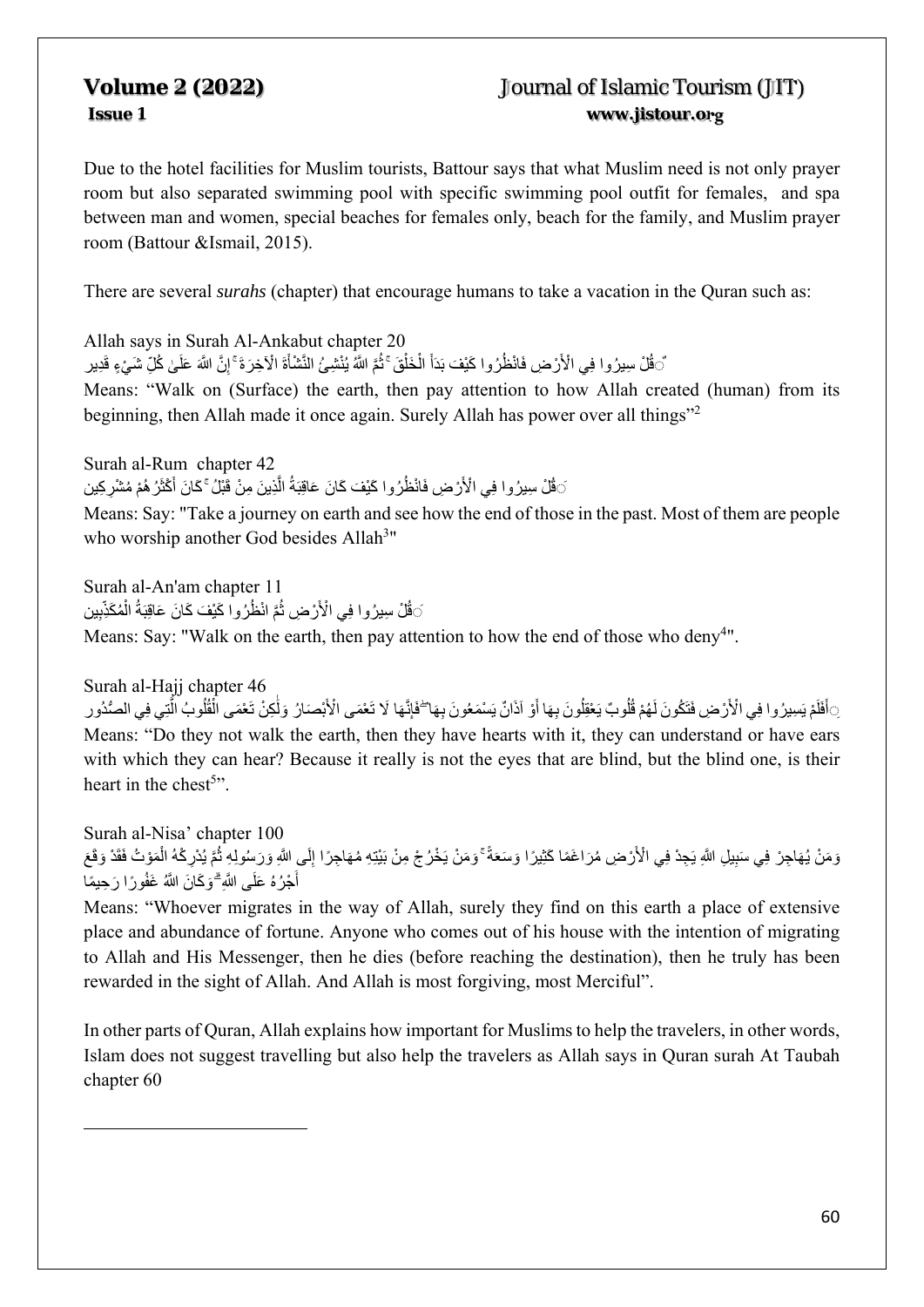إِنَّمَا الصَّدَقَاتُ لِلْفُقَرَاءِ وَالْمَسَاكِينِ وَالْعَامِلِينَ عَلَيْهَا وَالْمُؤَلَّفَةِ قُلُوبُهُمْ وَفِي الرِّقَابِ وَالْغَارِمِينَ وَفِي سَبِيلِ اللَّهِ وَابْنِ السَّبِيلِ ۖفَرِيضَةً مِنَ اللَّهِ ۖ ُل ا<br>ا ْ َ**َ** َّوَ اللَّهُ عَلِيمٌ حَكِيم ٌ

Means: "Verily, *zakat* is only for the need it, the poor, the administrators of *zakat*, *muallaf* (people who just convert to Islam) who are persuaded by their hearts, to free (liberate) slaves, those who borrow money, to the way of Allah and for those who are on their way (travelers), as a decree required by Allah, and Allah is All-Knowing.

Due to traveling in Islam is an activity that really God suggest doing because by traveling those who do traveling can see what God created, however, the travelers have to notice what should and should not do while traveling such as worshipping, disturbing others, consuming food that allowed, killing other creatures, make damage to the environment. Related to the consuming *Halal* food and drink God almighty says in Quran surah Al Araf chapter 31

تُسْرِفُوا وَلَا وَاشْرَبُوا وَكُلُوا ُMeans: "eat drink and don't overdo it<sup>6</sup>".

Surah Al-Baqarah chapter 168 ِ خُطُوَاتِ الشَّيْطَان تَتَّبِعُوا وَلَا …. ݣْلُوا "Eat ... and do not follow the steps of Satan"

Clearly Quran as the first then *Hadith* the second manage how the Muslim people eat and also God through literally the Quran ban all Muslim to consume alcoholic drinks, pork (Suid et al., 2017), blood animals that slaughtered without mentioning the name of God and some foods, Surah al-Baqarah: 172- 173

حَرَّمَ عَلَيْكُمُ الْمَيْتَةَ وَالدَّمَ وَلَحْمَ الْخِنْزِيرِ وَمَا لِلَّهِ إِنْ كُنْتُمْ إِيَّاهُ تَعْبُدُونَ (172) إِنَّمَا رَزَقْنَاكُمْ وَاشْكُرُوا مِنْ طَيِّبَاتِ مَا كُلُوا الَّذِينَ آمَنُوا أَيُّهَا يَا ؙؚ<br>ا َُؚّ<br>ا ا<br>ا ُ (173) ْ۞إِنُّمَ عَلَيْهِ إِنَّ اللَّهَ غَفُونٌ رَحِيمٍ عَادٍ فَلَا أُهِلَّ بِهِ لِغَيْرِ اللَّهِ فَمَنِ اضْطُرَّ غَيْرَ بَاغٍ وَلَا ؚ<br>ا

Means: O you who believe, eat among what We have given you and thanks to Allah if you really worship Him. Verily Allah only forbids you carcasses, blood, pork, and animals that (when slaughtered) are called (names) other than Allah [108]. But whoever is compelled to (eat it) while he does not want it and does not (too) exceed the limits, then there is no sin for him. Surely Allah is Forgiving, Most Merciful.

This *ayah* (part) of the Quran as the main reason why Muslims have to keep themselves from consuming a certain food. Then God has said that as devout Muslims, they must obey him, otherwise, the vengeance and hell that will be received for those who refuse to obey it (Khan & Callanan, 2017).

It may be difficult to understand by people outside of Islam because Islam regulates all aspects of human life specifically someone's privacy. They can say that creatures on the grounds are created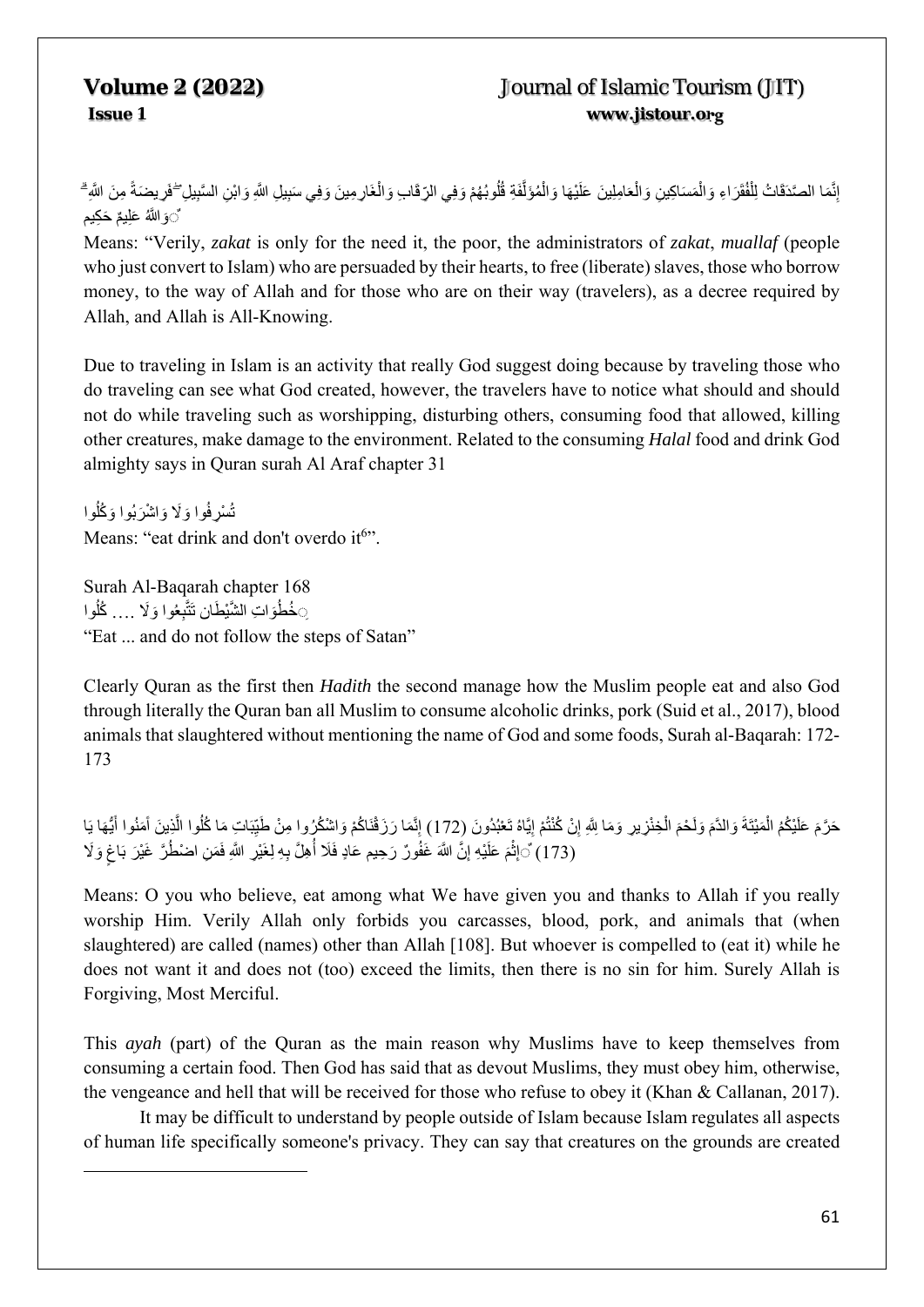to be consumed but it must be remembered that what Muslims do is to maintain what they believe in and that is their basic right to be respected by followers of other religions.

# **Results**

According to the analysis *ayah* provided on Quran, Therefore there are four reasons why Muslims should travel to other parts of the world the first is to seek and see the omnipotence of God who created the world and other creatures on the earth so that human being can live together in harmony respectful. It is expected that Muslims who do travelling can elevate his faith and awareness that all creatures are created by god also the traveler can take *Ibrah* (teaching) from their journey.

The second, Muslims are suggested to travel to elevate their knowledge and science so that by using their knowledge they can maintenance and explore the creatures of God wisely then address the values of Islam to another human (*da'wah*). Muslims believe that those are having knowledge and faith are occupied a high position in the eyes of God and humans because they can

The third, the prophet Muhammad PBUH is an icon according to Muslims so what he did in the past is guidance for Muslims who live after him. As it is stated before he had traded to another parts Mecca with his grandfather. Thus nowadays there are many Muslims are traveling to do business and leisure at the same time. The increase of the Islamic population in Islamic and non-Islamic countries contributes to a significant amount of entrepreneurship in the Middle East and other Asian countries (Jaelani, 2017).

The fourth, the prophet Muhammad PBUH did not travel for business only, but he travelled to follow his predecessor prophet Ibrahim, a prophet who built *Kaba* a place located in Mecca where millions of Muslim walk around it for seven times (pilgrimage).

The last one which is most important for Muslim why God and His prophet had human being to have travelling is to worship Him, according to Quran human being is created for worshipping to Him. Worshipping does not mean worship in the narrow sense but worship in a general sense such as seeing and paying attention to God's creations, in order after seeing them we can ponder how great and mighty the god has created the world and everything in it.

# **Conclusion and Policy Implications**

There are many Muslims like to travel in the destination which fit in their belief or accordance their holy book (Quran) and they are very obedience. Islam is one the fastest religion development. Its development is in tandem with the increasing of their consumption. Islam is not only more than a way of life but also the fundamental ruler for Muslim, but also as the grip from almost more than one million followers, Quran manages all aspects of Muslim's life including tourism. Muslim will visit certain destination if there, what they need according to the Quran is provided. As the way of life, in Quran it is stated that tourism is well known as halal tourism.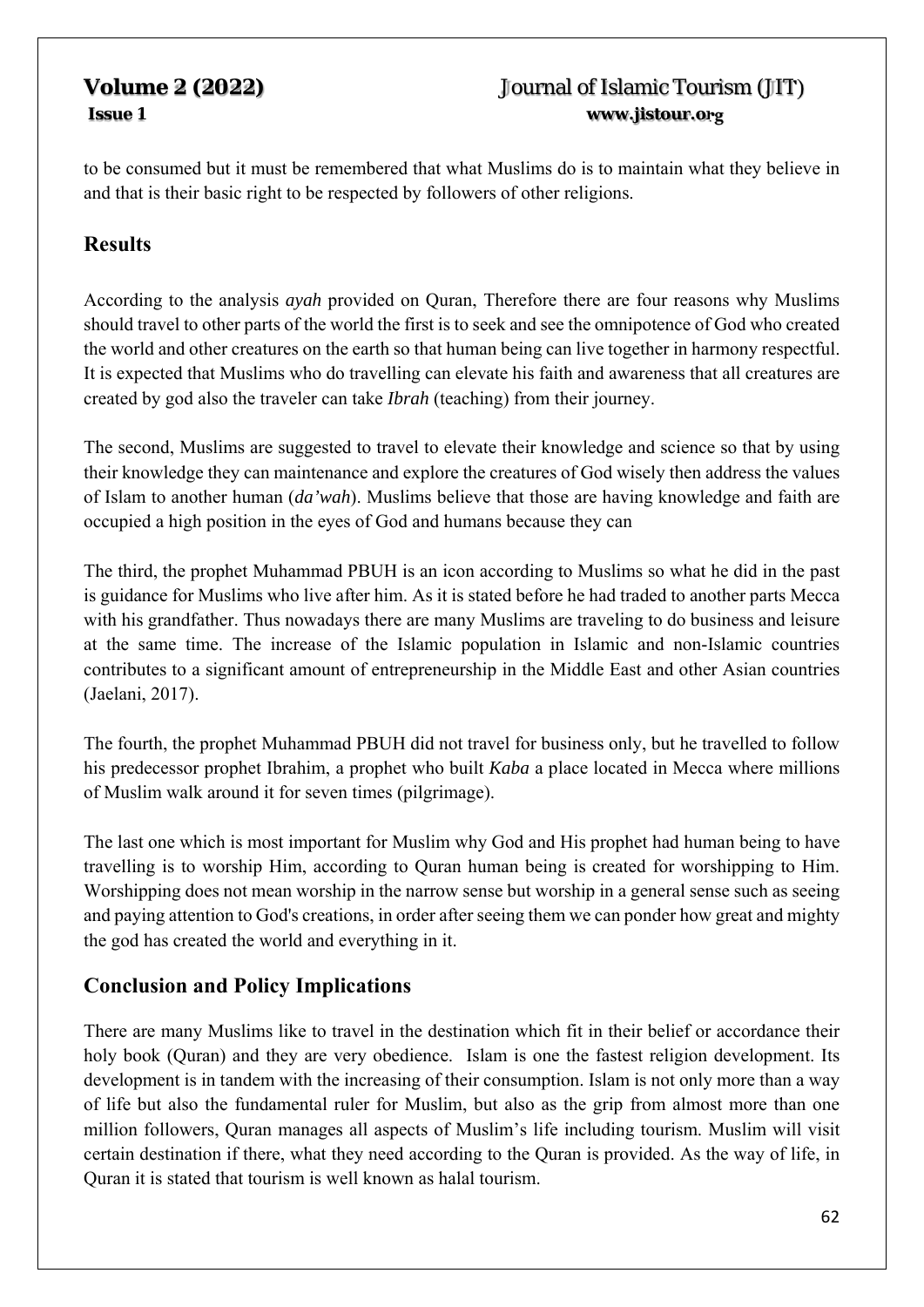In Quran it is clearly suggest its followers to do a journey. A journey which fit with the Quran that called halal. According to the Quran the purposes of doing halal tourism is classified into several motives. Those motives such as first is how the human get closer to the almighty creator because there is one huge will of Muslim is how to close to the God and enter the heaven. Second Muslim do a journey to seek of knowledge. Islam believe that by conducting a journey to search for knowledge will give better understanding about certain situation and lead the knowledge seekers become more rationally and scientifically. The third is travelling to do a business and follow the action of the predecessor such as Prophet Muhammad PBUH and Ibrahim. Because of journey of predecessor, the followers have an obligation to follow what previous Prophet did particularly the last prophet Muhammad PBUH and this revealed in Quran. At least there are two that literally action now that Muslim practicing days. Those are business and pilgrimage.

Taking into account, how the Islamic community is one of the religions whose followers are very obedient. It is very important for policy makers in certain countries that have tourist destinations that can be a source of state income to prepare facilities that support the needs of the Muslim community. Thus, if all the physical and spiritual needs of Muslims are met, the impact will have an impact on the increasing number of Muslim tourist visits to these destinations.

### **References**

Aqapour, Reza, et al. 2018, Studying Status of Leisure Times and Tourism in Quran and Hadiths with emphasis on Spirituality, faculty member, Quran and Hadith Division. Department of Theology and Islamic Teachings. University of Mazandaran, Mazandaran, Iran. 10 November 2018.

Battour Mohamed, Ismail, Mohd Nazari. 2015. Halal tourism: Concepts, practices, challenges and future. University of Malaya. Malaysia

Creswell, J.W., & Miller, D. (2000). Determining validity in qualitative inquiry. Theory into Practice, 39(3).

Daulay, Muhammad Roihan. 2014. Studi Pendekatan Alquran. Jurnal Thariqah Ilmiah Vol. 01, No. 01 Januari

Doing Business in the Halal Market Products. 2015. Trends and growth opportunities, Euromonitor International. London.

Haidir, Abdullah. 2005. Sejarah Hidup Perjuangan Rasulullah, Al-Maktabah At-Tadmuriah, Al-Mamlakah Al-Arabiah, As-Su'udiyah, Kantor Da'wah dan Bimbingan bagi Pendatang Al-Sulay, Riyadh KSA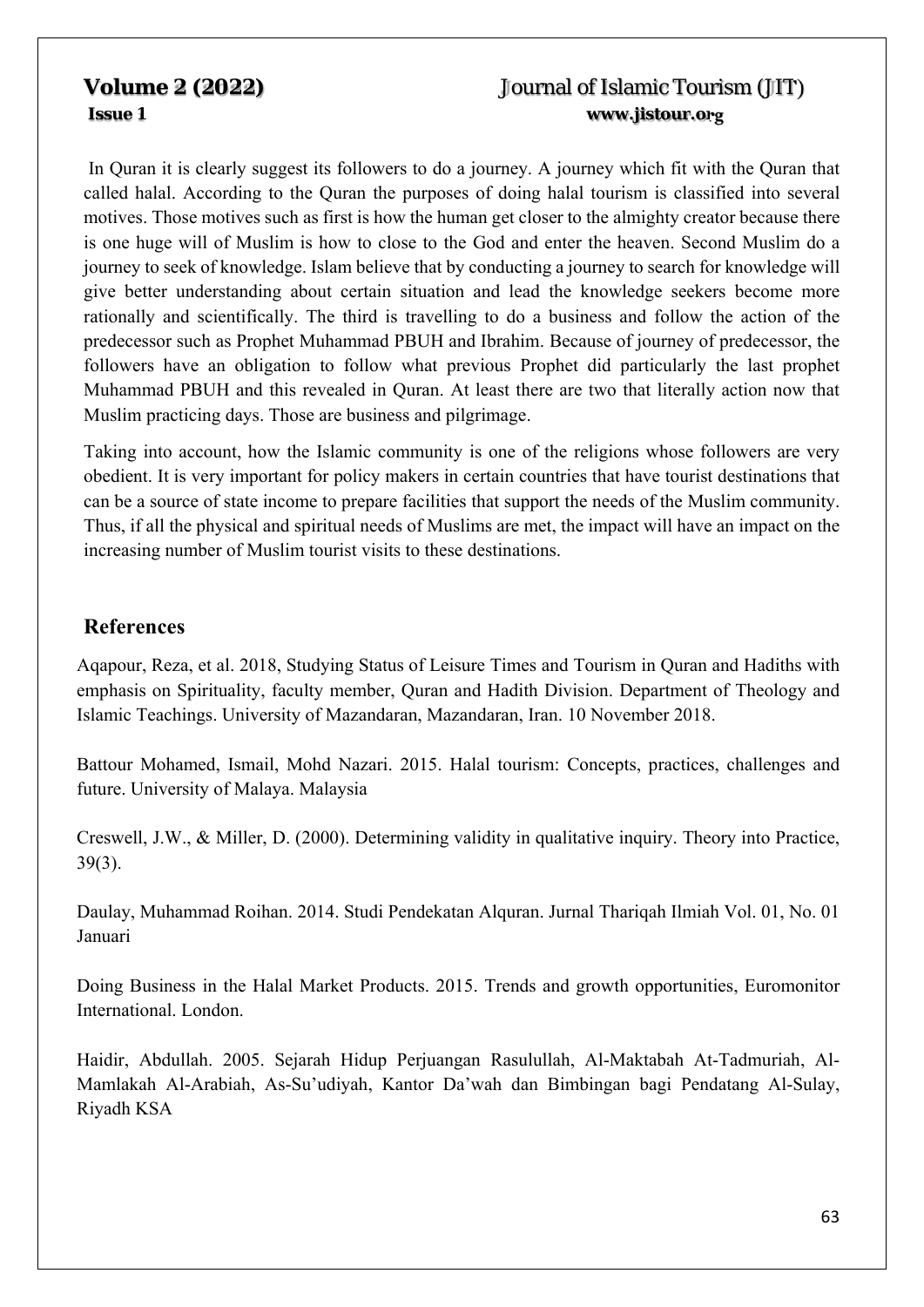Handoko, Agus. 2019. Analisis Kejahatan Terorisme Berkedok Agama (Analysis of Terrorism Crimes Impersonating Religion) Ilmu Dakwah (PTDI) Jakarta, Indonesia. Jurnal Sosial & Budaya Syar-I FSH UIN Syarif Hidayatullah Jakarta Vol. 6 No. 2

Horák, Miroslav at al, 2015, Religious Tourism in the South-Moravian and Zlin Regions: Proposal for Three New Pilgrimage Routes, The Gruyter, Czech

Gabdrakhmanov N.K. et al. 2016. Features of Islamic Tourism. Kazan federal university , Volume 20. Special Issue 1

Hutchins, Reid. 2017. Islam and Suicide Terrorism: Separating Fact from Fiction. Counter Terrorist Trends and Analyses, International Centre for Political Violence and Terrorism Research Vol. 9. No. 11

Iravani, Mohammad Reza et al. 2013. Review The Status of Tourism from the Perspective of The Quran International Journal of Basic and Applied Science Vol. 01. No. 03.

Jaelani, Aan, 2017, Halal Tourism Industry in Indonesia: Potential and Prospects, econjournals State Islamic Institute Syekh Nurjati (IAIN Syekh Nurjati), Cirebon, Indonesia, 2017.

Kastir, ibnu Al Hafiz. 2007. Kisah Para Nabi dan Rasul, Pustaka Assunah. Jakarta.

Khan, Faiza, Callanan, Michelle. 2015. The "Halalification" of tourism, Journal of Islamic Marketing Birmingham (United Kingdom) of Manisa, Turkey with a marketing perspective. Emerald Group Publishing Limited. Turkey.

Mohsin, Asad, Ramli et al. 2016. Halal tourism: Emerging opportunities. Elsevier. Malaysia

Musa, Ghazali, et al. 2016. Understanding Islamic (Halal) Tourism Through Leiper's Tourism System. papers.ssrn 2016.

Nabi Ibrahim Alaihissalam Hijrah Ke Mekkah Dan Membangun Ka'bah, Homepage https://almanhaj.or.id/9814-nabi-ibrahim-alaihissalam-hijrah-ke-mekkah-dan-membangunkabah.html, November 2019.

Samori, Zakiah, Za, Nor, Mahyuddin, Mohammad. 2015. Current trends on Halal tourism: Cases on selected Asian countries. Elsevier. Malaysia.

Suid, Intan Shafina, etal. 2017. A Review on Islamic Tourism and the Practical of Islamic Attributes of Destination in Tourism Business, International Journal of Academic Research in Business and Social Sciences. Malaysia.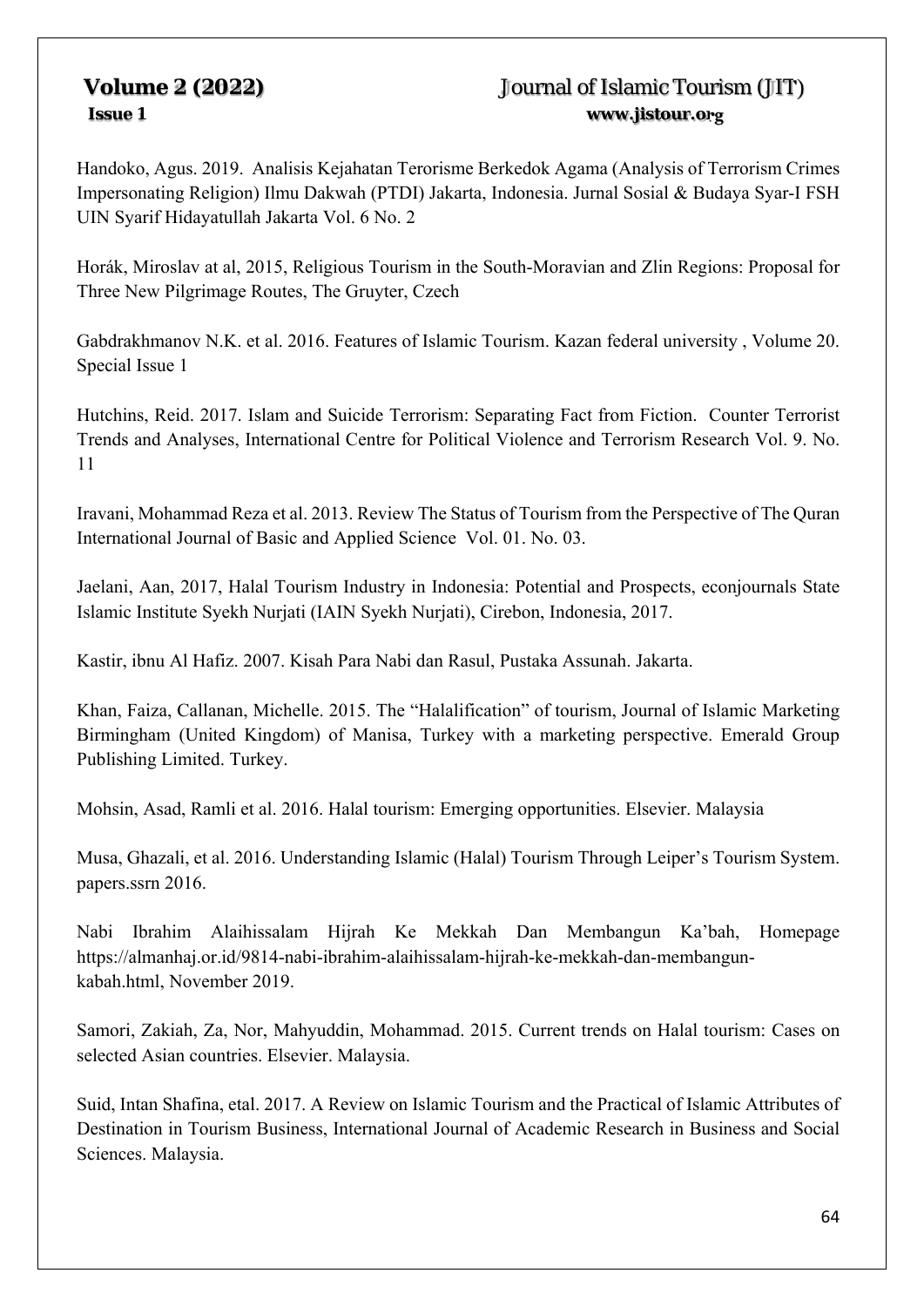Wahyuddin dan Saifulloh, M Ulum. 2013. Al-Quran, Sejarah Dan Perkembangannya jurnal Sosial Humaniora, Vol 6 No.1, Juni https://id.wikipedia.org/wiki/Al-Qur%27an.

Zuhdi, Achmad et al. 2018. Bahan Ajar Studi Al-Quran, Surabaya: UIN SA Press.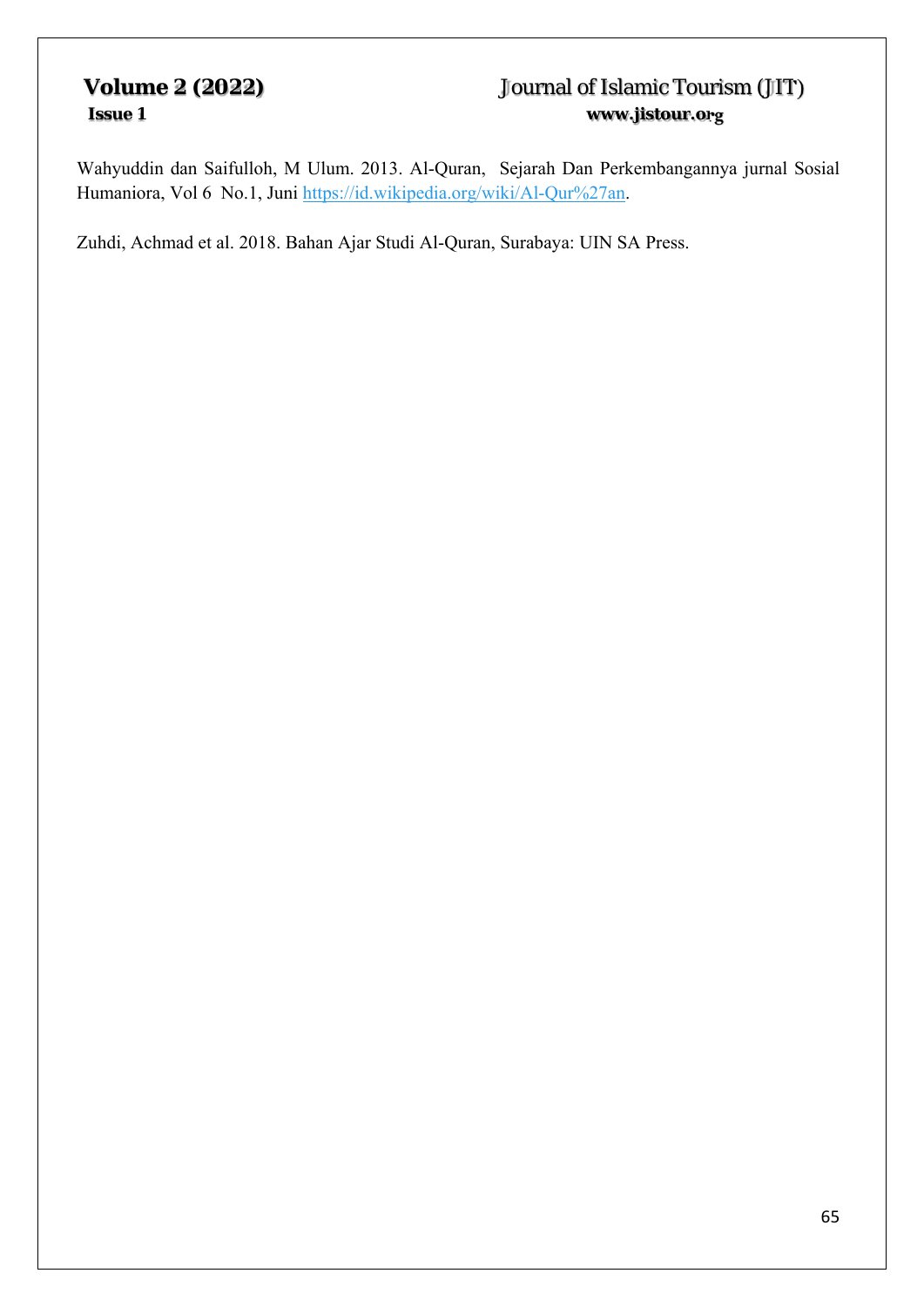# **CAN HALAL TOURISM VILLAGE BOOST THE ECONOMY IN LAKBOK DISTRICT, CIAMIS REGENCY, INDONESIA?**

### **Hisam Ahyani**

STAI Miftahul Huda Al Azhar Banjar, hisamahyani@gmail.com

**Haris Maiza Putra**  STAI Al-Falah Cicalengka Bandung, harismaiza@staialfalah.ac.id

**Muharir**  STAI Miftahul Huda Al Azhar Banjar, muharirstima1@gmail.com

**Muntaha Mahfud**  STAI Miftahul Huda Al Azhar Banjar, muntahamahfud7@gmail.com

**Naeli Mutmainah**  STAI Miftahul Huda Al Azhar Banjar, naelimutmainah77@gmail.com

**Memet Slamet**  STAI Miftahul Huda Al Azhar Banjar, memetslamet534@gmail.com

### **Abstract**

The existence of Halal Tourism Villages in Indonesia, such as in Tambakreja Village, Lakbok District, Ciamis Regency, West Java Province needs to be developed, especially during the COVID-19 pandemic. The goal is to improve the community's economy through the Tourism Industry sector. Halal tourism village is a culture-based village that puts forward the values and norms of Islamic law as its basic foundation. This research is included in the type of field research, which was carried out in Tambakreja Village, Lakbok District, Ciamis Regency. Research data obtained from interviews and documentation studies. The results show that halal tourism villages are a type of tourism that is starting to develop in Indonesia at this time and is becoming a trend and can meet the lifestyle of the people of Tambakreja Village, Lakbok District. The uniqueness of this Halal Tourism Village is evidenced by the presence of halal food (halal food) in the village such as (cimplung, growol, tempe mendoan, brown sugar) which in other villages are not necessarily owned. Tambakreja village also owns land (rice fields, culinary and traditional arts). In addition, this halal tourism village is able to boost the economy of the local village community through various tourism sectors.

**Keywords:** Halal Tourism Village, Sharia Economy, Sharia Tourism.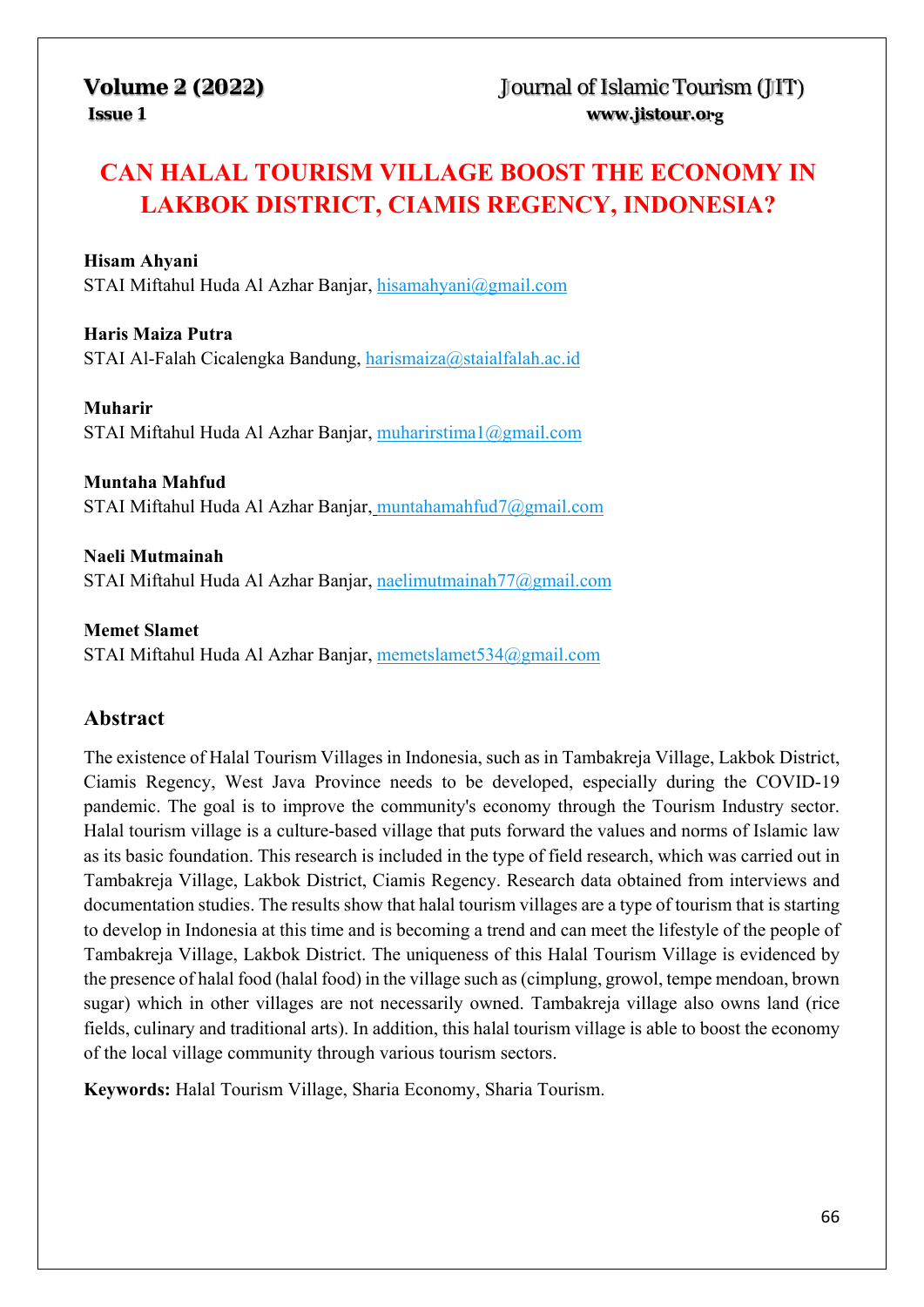# **Introduction**

Nowadays, in terms of halal tourism or halal tourism villages, especially in the East Priangan area, it is necessary to develop this, as expressed by (Adji and Murdaningsih, 2019) , that the concept of halal tourism is not only devoted to Muslim tourists. The Tasikmalaya branch of the Islamic Economic Community (MES), which recently held a halal tourism workshop for stakeholders in the East Priangan region, West Java, (Kartawan, 2019) said, the workshop was conducted to equip stakeholders with the concept of halal tourism. According to Kartawan, the East Priangan region has the potential for halal tourism. This is because the conditions here are relatively Islamic (the majority of Muslims). We have many pesantren and historical places. For example (1) Ar-Rohman Islamic Boarding School, Tambakreja Village, districts Lakbok Kab. Ciamis (Hisam et al. 2021); (2) Roudlotul Huda Kalapagada Islamic Boarding School, Kalapasawit Kec. Lakbok Kab. Nice; (3) Mamba'us Sholihin Islamic Boarding School, Cintaratu Village, Lakbok District, Ciamis Regency (https://mambaussholihinciamis.com, 2021); (4) Al Fatah Islamic Boarding School, Karangmalang, village Puloerang, Lakbok District, Ciamis Regency, West Java (http://emispendis.kemenag.go.id/dashboard, 2021). In addition, in the Banjar City area of West Java, there is the Miftahul Huda Al Azhar Citangkolo Islamic Boarding School (YaMAC) in Banjar City, West Java. In addition to the usual objects, with sharia services and products, the four Islamic boarding schools in Lakbok District, Ciamis Regency, are visited by many congregations for religious tours. In this regard, Kartawan revealed that this concept/agenda has not been worked out optimally with good service. In fact, Kartawan said that the tourism sector can boost the regional economy. Where the concept of halal tourism is not only devoted to Muslim tourists, but also non-Muslims.

The world community has started to consume all things that are halal because it is considered as a healthy lifestyle (https://isef.co.id, 2021). Apart from that, Kartawan added, his party has also communicated with the Indonesian Hotel and Restaurant Association (PHRI) in East Priangan to develop a sharia hotel. It will start from the hotel has not been starred. In addition, PHRI in order to provide halal food certification in hotels. MES will also coordinate with Bank Indonesia (BI) to follow up the development of halal tourism in East Priangan. The same thing as research conducted by (Ahyani et al. 2021) that in the Lakbok sub-district regarding halal food (halal food) there is a need for halal certification to boost the local community's economy. This is as expressed by (Syarifuddin et al., 2019) that the impact of consuming halal food is not only tested in terms of physical, but also tested from things that are metaphysical (lifestyle), such as easy depression, bad behavior, and stress, this is due to consuming non-halal food. This is also as expressed by (Haqqoni et al., 2020) in his research that there is an increase in awareness of halal labels and a tendency to consume halal food after the onset of COVID-19.

This is because the local event held by MES is a follow-up to the establishment of integrated tourism in East Priangan, which was initiated by Bank Indonesia. As the Head of the BI Tasikmalaya Representative Office, (Heru Saptaji, 2020), said that the concept of halal tourism was very strategic to be developed in East Priangan (Adji and Murdaningsih, 2019). The region which includes Garut, Tasikmalaya, Banjar, Ciamis, to Pangandaran, already has a strong base in Islamic culture. This is evidenced by the fact that the East Priangan area is rich with the image of a santri city, Islamic boarding school, and Islamic culture. But the opportunity to get there has not been exploited properly. For example, in the city of Tasikmalaya, for example, there has not been a single sharia hotel established. In fact, sharia hotels are a high business opportunity as a place to stay for Muslim tourists. Heru, as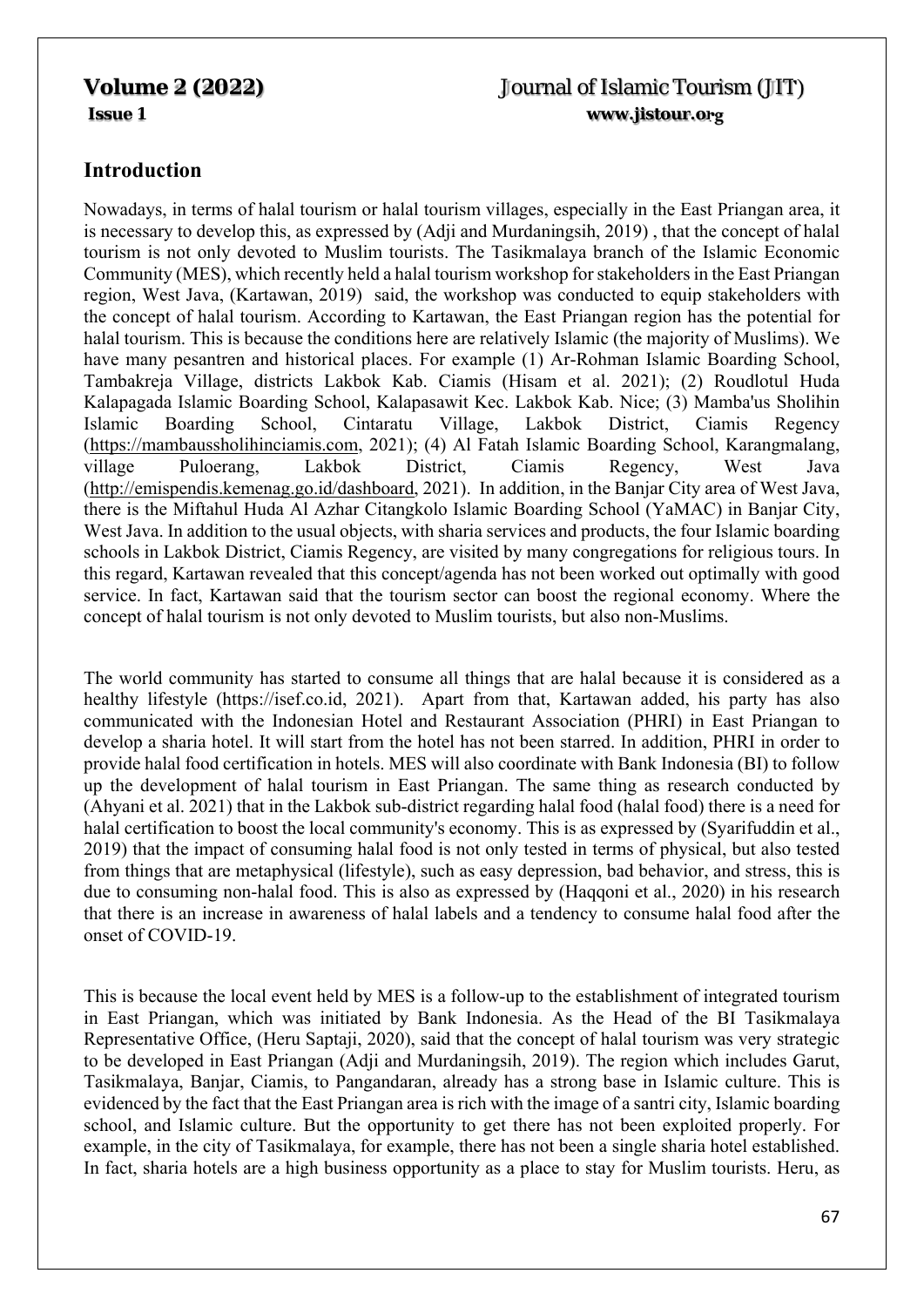reported by (Adji and Murdaningsih, 2019) is committed to continuously promoting the East Priangan area to attract investors to build sharia hotels. This is because there are several segments of society that require Sharia hotels. The concept of halal tourism is not only synonymous with destinations that must have Islamic nuances. But also, services to tourists must be implemented according to halal standards. The current trend is halal lifestyle. Not only tourism, but all of them are looking for items that are labeled halal and that has become a culture. Therefore, I believe halal tourism will develop.

The existence of Halal Tourism Villages in Indonesia needs to be developed, especially during the COVID-19 pandemic. The goal is to improve the community's economy, especially through the tourism industry sector. The importance of the study of this halal tourism village as revealed by (Gautama et al., 2020), (Kuncoro & Chusmeru, 2021), (Fitari & Ma'rif, 2017), (Sumantri, 2019), (Utomo & Satriawan, 2017), (Saepudin et al., 2019), (Prihasta & Suswanta, 2020), (Komariah et al., 2018), (Masitah, 2019) the goal is to boost the economy of the Indonesian people through the tourism sector in Indonesian villages. With the existence of halal tourism villages in Indonesia, this will provide positive benefits for improving the welfare of the Indonesian people through rural areas (Adinugraha et al., 2020). In addition, with the existence of the halal tourism industry, what is superior is comfort based on the values of trust held by tourists (Nurozi, 2021). In addition, with the concept of sharia tourism, tourists from abroad also attract foreign tourists to visit Indonesia, especially to visit the Tourism Village (Carollina & Triyawan, 2019), where the tourism sector is one of the most important sectors for the Indonesian economy. Halal tourism village is a culture-based village that puts forward the values and norms of Islamic law as its basic foundation (Adinugraha, 2018). Another thing is the great interest and encouragement from tourists, especially Muslim tourists, to visit sharia tourism industry products such as halal tourism villages (Zarkasyi, Kurniawan, et al., 2021).

In Indonesia, there is a lot of potential for Halal Tourism Villages, one of which is in Tambakreja Village, Lakbok District, Ciamis Regency, West Java Province, Indonesia. The aims of this study are 1) to describe a halal tourism village that has the opportunity to become a village that is able to boost the economy of the community in Lakbok District, Ciamis Regency; 2) What are the Supporting and Inhibiting Factors for the Establishment of a Halal Tourism Village in Tambakreja Village, Lakbok District?. So the importance of the study of this halal tourism village is in order to serve the needs of Muslim tourists through products and services that need to be improved, of course, in accordance with Islamic values (Khairawati, 2021). Furthermore (Iskandar et al., 2020) in his research revealed that the industry that made a significant contribution to the structure of the economy in Indonesia, especially in the area of Central Java Province was halal tourism. And what is no less important is that halal tourism can be used as a medium of socialization between tourists and villagers in Indonesia (Jazadi & Widari, 2019). However, there are indeed some areas that make halal tourism villages, such as what happened in Lombok where halal tourism villages are a preservation of local culture and customs, and make very high income but only seasonal (Muaini, 2018). Therefore, the study of halal tourism villages in Ciamis Regency, Lakbok District, Tambakreja Village needs to be studied in depth in relation to halal tourism villages as a booster for the local community's economy.

### **Literature Review**

The existence of Halal Tourism Villages in Indonesia needs to be developed, especially during the COVID-19 pandemic. The goal is to improve the community's economy, especially through the tourism industry sector. The importance of the study of this halal tourism village as revealed by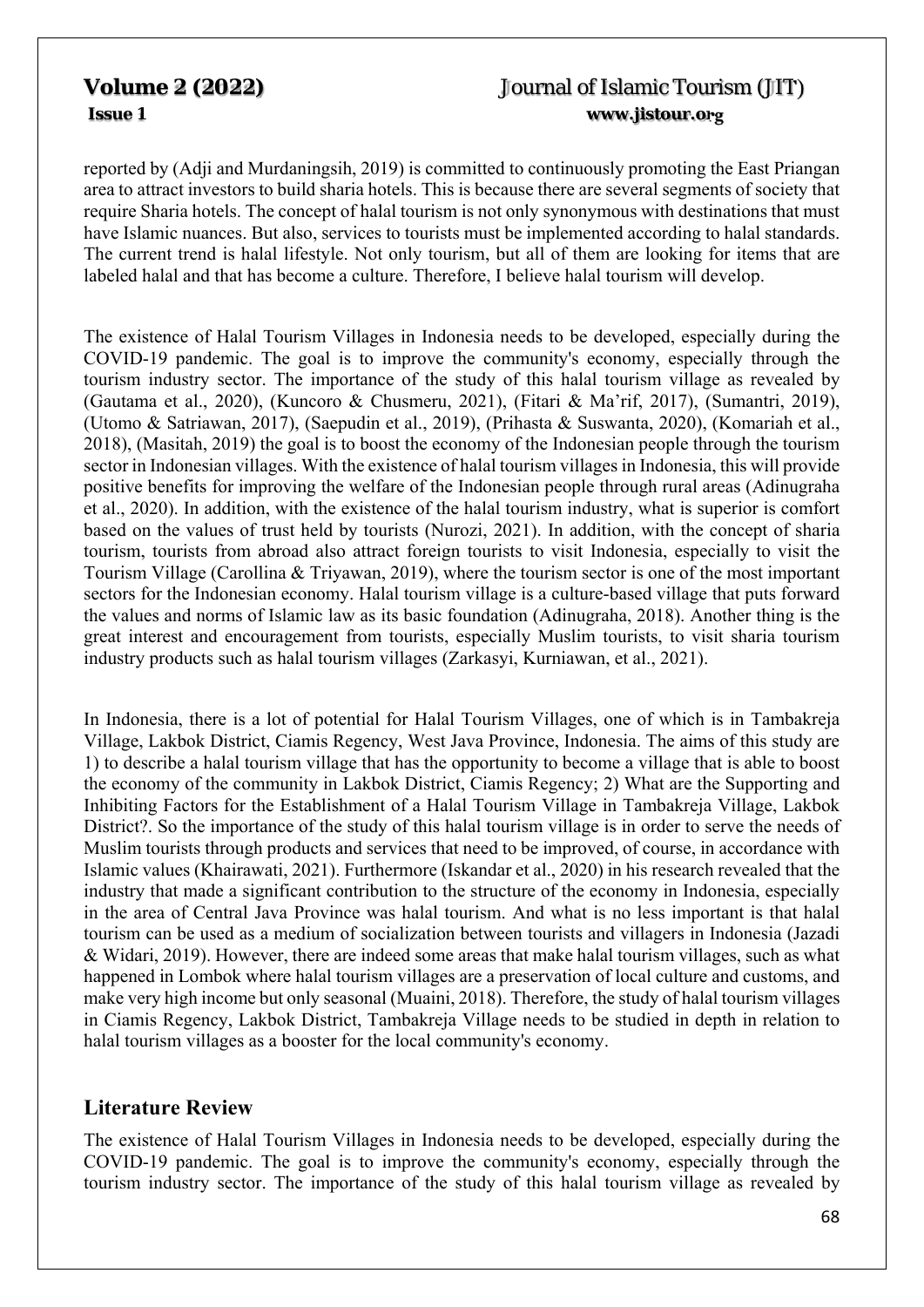(Gautama et al., 2020), (Kuncoro & Chusmeru, 2021), (Fitari & Ma'rif, 2017), (Sumantri, 2019), (Utomo & Satriawan, 2017), (Saepudin et al., 2019), (Prihasta & Suswanta, 2020), (Komariah et al., 2018), (Masitah, 2019) the goal is to boost the economy of the Indonesian people through the tourism sector in Indonesian villages. So then in this case it is important to uncover and explore the potential of Tourism Villages that exist in Indonesia. With the existence of halal tourism villages in Indonesia, this will provide positive benefits for improving the welfare of the Indonesian people through rural areas (Adinugraha et al., 2020). In addition, with the existence of the halal tourism industry, what is superior is comfort based on the values of trust held by tourists (Nurozi, 2021). In addition, with the concept of sharia tourism, tourists from abroad also attract foreign tourists to visit Indonesia, especially to visit Tourism Villages (Carollina & Triyawan, 2019), where the tourism sector is one of the most important sectors for the Indonesian economy.

Community Welfare Through the Tourism Sector, one of which is the need for Halal labeling and certification of halal food products, some say it is important, some say it is not important (more concerned with quality products). Halal products but poor quality will be less attractive to customers. Meanwhile, the legal power of LPOM MUI regarding Halal Food, the tourism industry, is only at the management stage, meaning that the Minister of Tourism cannot mix things up with the halal tourism industry, halal tourism, and halal food. Then in PMA Number 33 of 2016 concerning Academic Degrees for Religious Higher Education that the degree given by institutions under the auspices of the ministry of religion is in the foundation of economics both (Islamic economics, sharia banking, sharia insurance, Sharia Financial Management, Hajj and Umrah Management , Sharia Business Management, Zakat and Waqf Management, Sharia Tourism) all of which were awarded with a Bachelor of Economics, Master of Economics, Doctor of Economics (SE, ME, and Dr. (Economics). This is a form of Community Welfare Through the Tourism Sector which is an opportunity for human resources for sharia tourism users in Indonesia who now have a nursery for sharia tourism users with a clear orientation, namely to produce reliable human resources in the field of sharia tourism (https://kemenparekraf.go.id, 2021).

Today, regarding halal tourism villages that exist in Indonesia, regulations and more concrete need to be made (Rahmadian & Anam, 2021, p. 290). Research conducted by (Ramlan and Nahrowi, 2014), that halal certification can be used as a form of application of Islamic business ethics in order to protect Muslim consumers. So that the halal label itself provides benefits for business actors such as increasing consumer confidence, reaching the global halal food market, increasing product marketability in the market and low-cost investment. Muslim consumers must be smart before buying a product or service for the sake of security and safety. However, this context only applies to Muslim consumers. In the author's opinion, the theory of products labeled as halal that can increase the marketability of these products does not apply to Muslim consumers. Where there is no halal labeling and halal certification for non-Muslim consumers. Facts in the field Without halal labeling and certification in Indonesia, the selling value and results continue to increase even though non-halal products for non-Muslims are only as a complement (Maulana, 2016 ).

Harahap's view (2016) in his research explains that from Micro, Small and Medium Enterprises (MSMEs) which are business sectors that have enormous potential in absorbing labor and contributing to GRDP. MSMEs also have tremendous potential in alleviating poverty, increasing income and community welfare. However, to maximize this potential, MSMEs face a number of problems.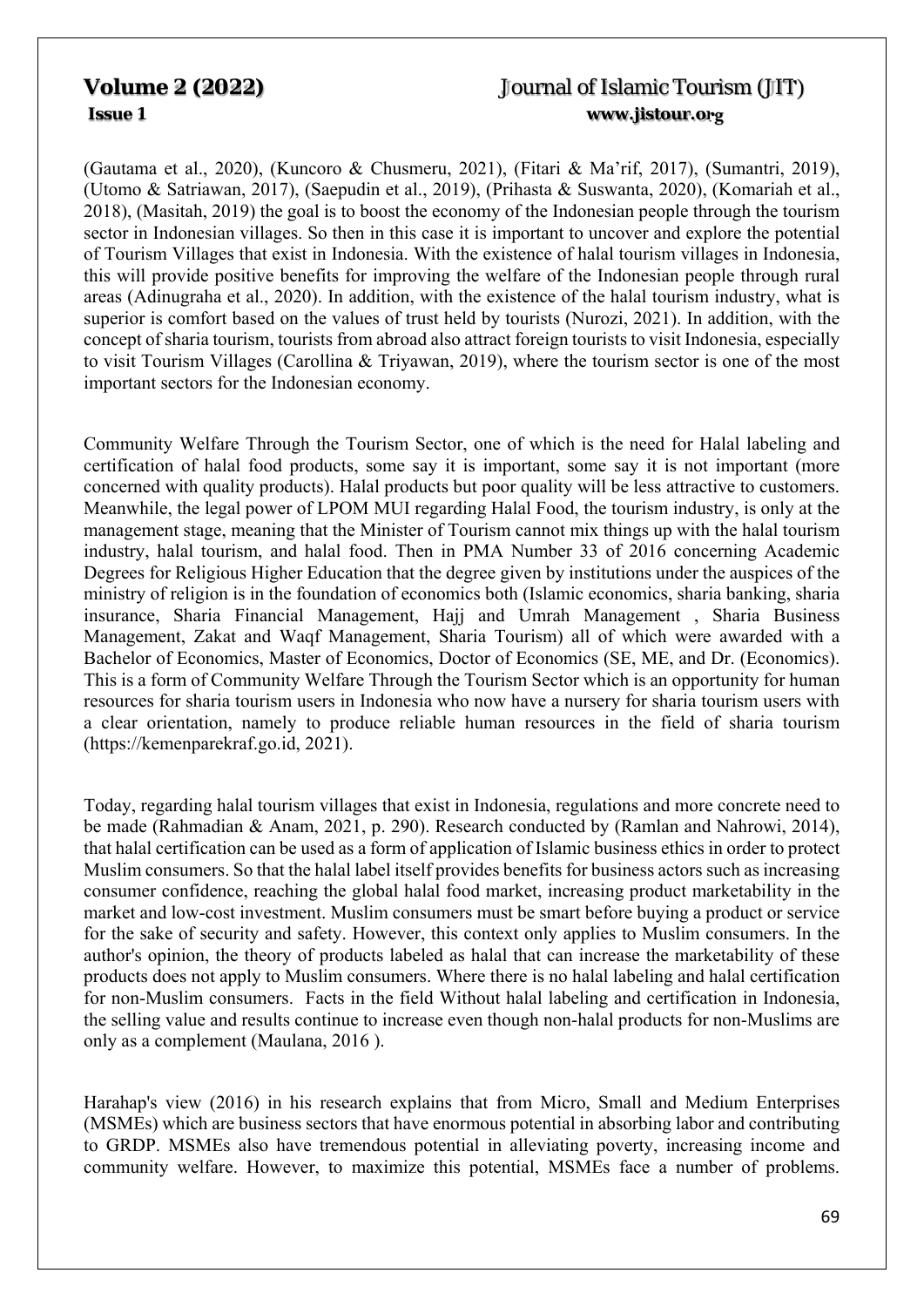According to a survey conducted by the Asian Development Bank, only one in five MSMEs borrows from banks, the rest take financing from the informal sector from family, friends, or moneylenders. In addition to capital, MSMEs are also constrained by the quality of human resources (HR), which causes the low competitiveness of MSMEs. estimated to affect the quality of human resources (labor) are educational and mental/religious issues. So in terms of sharia financing, sharia profit sharing, education and workforce levels as well as religiosity have a positive and significant impact on. So, in order to transfer capital by the community in starting their business, the Indonesian government needs to make a kind of business breakthrough, one of which is by developing a halal tourism village to boost the community's economy through the establishment of this halal tourism village.

Further research as conducted by (Kristiana et al., 2018) which explains that nowadays, culinary tourism is one of the attractions for tourists to visit an area, this phenomenon can also be seen in Tangerang City. The great potential in Tangerang City has not been supported by adequate information about the culinary riches of Tangerang. Furthermore (Harsana & Triwidayati, 2020) revealed that interest in the development of culinary tourism in Yogyakarta, which has diverse potential, abundant raw materials, unique ways of making traditional food, and a promising market share, however, in fact the development is still very local. In addition, some of them do not meet the standards as souvenirs, and seem to have been neglected by people who actually choose foreign food products that are marketed en masse. The ethnic diversity in Indonesia which is reflected in its multicultural culinary is not seen by the public as something special. In addition, cultural heritage and natural resources are the most popular tourist attractions offered by the government, but the promotion of traditional food on government tourism sites is still not given much attention. These are the reasons why this research should be carried out.

Furthermore (Adinugraha, 2018) in his research explained that now it has become a lifestyle for most of the Indonesian population with the formation of a halal tourism village. View (Hakim et al., 2019) explained that Halal Tourism in Indonesia has now become a brand for interesting types of tourism to be developed. Halal tourism is an effort to flexibility Islamic law in the practical context of today's lifestyle that integrates halal and thoyyib (good) values in the tourism sector in order to improve the community's economy. The same thing was also expressed by (Rosidah, 2021) that the Maparo system in business is on goat farming which can improve the community's economy, especially the Muslim community in Sadabumi Village, Majenang District, Cilacap Regency. In Tambakreja Village, Lakbok District, Ciamis Regency, in this case, they are also trying to develop a halal tourism village as a medium/tool in boosting the community's economy through the rural tourism sector that puts forward sharia principles. This means that Tambakreja Village in developing its economy is carried out through the potential of culture, art, culinary tourism and so on. Research conducted by (Rasyifa et al., 2021) revealed that Indonesian halal tourism was ranked first in global halal tourism in 2019. As one of the largest Muslim countries in the world, the development of halal tourism will certainly have a positive impact on the socio-economic conditions of the Indonesian people. The difference from previous research with tourist villages in Tambakreja Village with tourist villages that already exist in other areas is that Tambakreja village has its own uniqueness in developing a halal tourism village. So that the study of the potential of halal tourism villages in Tambakreja Village needs to be studied more deeply. Other research is (Islamy et al., 2020) which revealed that sharia tourism is an activity that is supported by various facilities and services provided by the community, business people, government, and local governments that meet sharia requirements. This was also expressed by (Yanma & Zaenuri, 2021) that the halal tourism village is an innovation in developing tourist villages by prioritizing services to Muslim tourists. So that the halal tourism village does prioritize the unique potential and superior characteristics of certain villages. This is as explained by (Zarkasyi, Kuniawan, et al., 2021)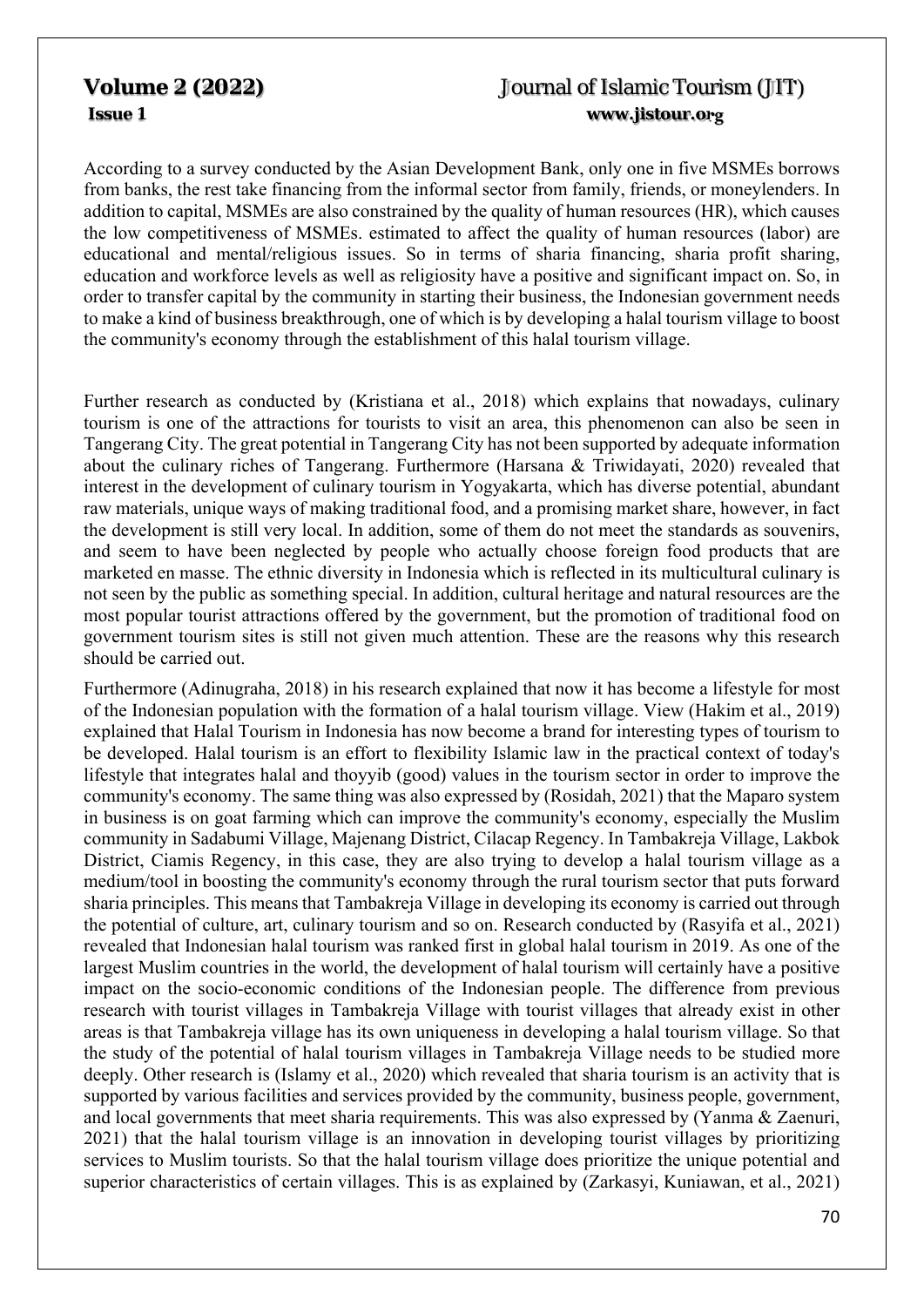that tourism is a prima donna sector that has a major contribution to the community's economy and Indonesian state income.

### **Research Methods**

This research is included in the type of normative Islamic law research. The focus of the research is a Field Research study, which was carried out in Tambakreja Village, Lakbok District, Ciamis Regency. The data sources are Law Number 10 of 2009 concerning Tourism, and Law Number 33 of 2014 concerning Guarantee of Halal Products; Government Regulation of the Republic of Indonesia Number 31 of 2019 concerning Implementing Regulations of Law Number 33 of 2014 concerning Guarantee of Halal Products. Other sources of literature are books and books on tourism. Data from these sources were extracted by literature review. The main sources in this research are the results of interviews with 1) Mr. Head of Tambakreja Village, namely (Nur Sidik), where Mr. Sidik as the government will explain the importance of the benefits of Halal Tourism Village to be developed as a means of boosting the economy of the local village community. 2) In addition, in this study the researchers conducted interviews with Mr. Naiman and Fauzan (Kesepuhan in Tambakreja Village), where in this case the researchers tried to reveal the potential that could be developed in Tambakreja Village. 3) Mr. Kiyai Sunhaji and Kiyai Mu'in, Tugiran, Solihun, Kiyai Hayyun as (Community Leader) Tambakreja Village, Lakbok District, so that the presence of these 5 religious leaders will reveal about a qualified Halal Tourism Village supported by Islamic concepts. The data from primary and secondary sources were obtained through interviews and documentation studies. Furthermore, the approach used in this research is a normative philosophical approach. Analysis of the data in this study used descriptive analysis, where the aim was to describe the potential of a halal tourism village, the supporting and inhibiting factors for the formation of a religious tourism village in Tambakreja Village, Lakbok District, Ciamis Regency, West Java Province.

### **Results and Discussion**

### **Halal Tourism as a Change in Religious Behaviour**

In its development, halal tourism must be able to shape changes in human behaviour that are dignified, religious, and have positive religious values. This is as research conducted by Effendi et al. (2021) that is related to regulations in terms of halal tourism and how this can strengthen the Indonesian economy. For this reason, Halal Tourism as a Change in Religious Behaviour for Indonesian citizens needs to be carried out in order to strengthen the Indonesian economy, especially in the tourism sector. The development of the Islamic economy in the world, as research launched in the last few decades, does not only have an impact on the financial sector, but also on Islamic banking. But it also affects the tourism market activity. Sharia tourism, which initially referred more to the pilgrimage and umrah pilgrimage, has now undergone a lot of paradigm shifts. So that religious goals in sharia tourism are no longer the main essence, therefore halal tourism as a travel process must be integrated with sharia principles in accordance with the demands of the times (Surur 2020, 2).

This is proven by the achievement of our beloved country Indonesia, which in 2019 won the world's best halal destination award, with Lombok being the best halal destination in Indonesia from the Global Muslim Travel Index (Ferdiansyah 2020). This potential is supported by various government policies in maximizing all the potential for halal tourism destinations that are developed domestically. In the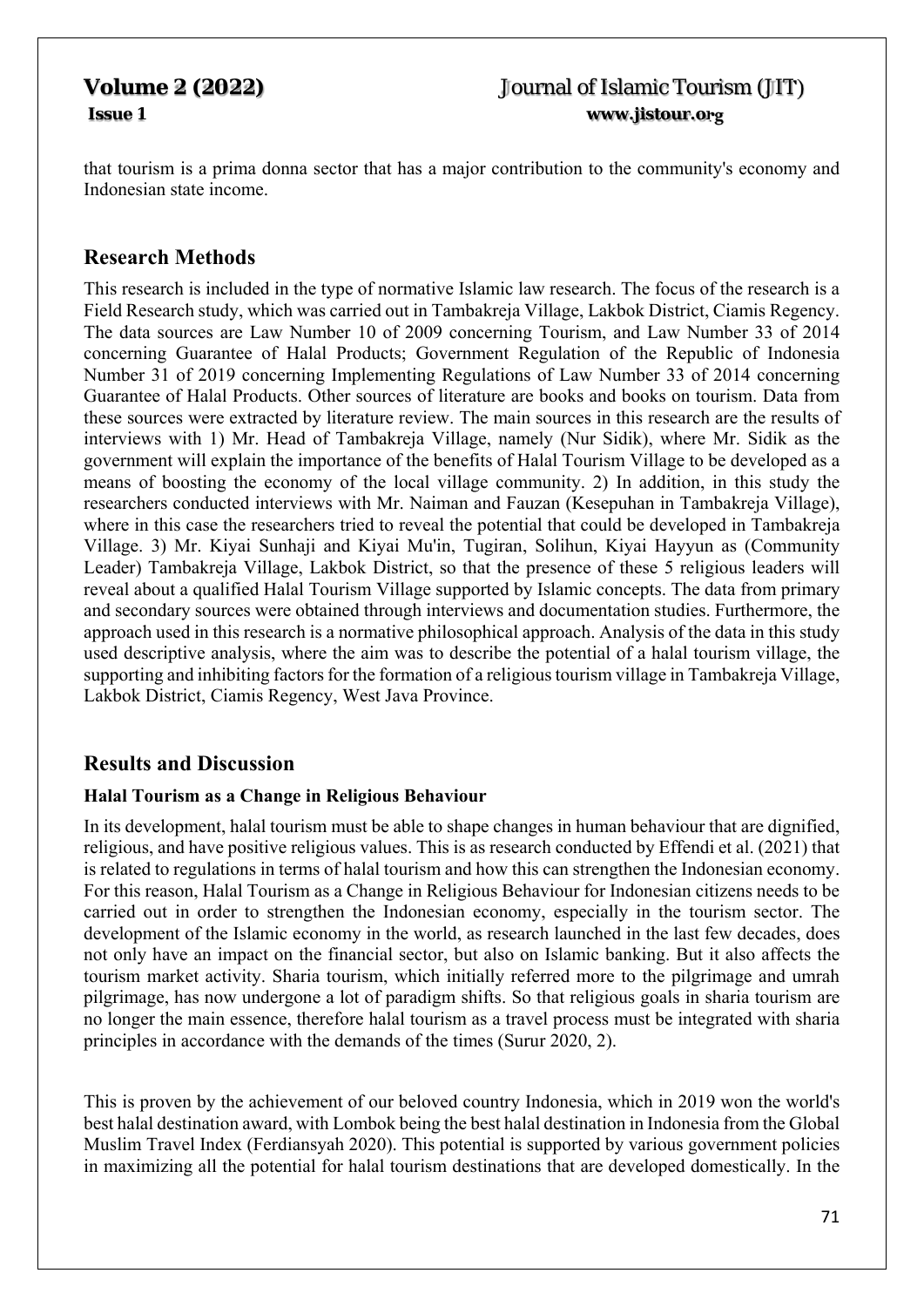future, the Indonesian economy and tourism will develop without forgetting the values of Islamic symbols. Likewise, the opinion (Ahyani, Muharir, and Ulya 2021) in their research that West Java in this case the city of Banjar as the easternmost city (East Priangan) West Java has the potential for halal tourism, meaning that tourist villages in Banjar City have the opportunity to achieve achievements in the field of destinations. Furthermore Effendi et al. (2021) in their research on Islamic economics, some scholars argue that there is still no fixed (clear) definition of halal tourism (Mahamood, Fikri, and Muhamad Nor 2018). The opinion (Satriana and Faridah 2018) explains about Islam which means that halal tourism is tourism that is based on Islam from Islamic values and includes the following things: first, namely culture, which consists of planting Islamic culture and spreading Islamic values; 2) economy, in the form of economic benefits for the Islamic community, and; 3) self-confidence, as a form of strengthening self-confidence that shows Muslim identity and confidence in dealing with negative stereotypes when compared to other cultures and lifestyles (Al-Hamarneh 2011; Effendi et al. 2021, 59).

Talking about halal which is something that if used does not result in getting tormented (sin). So that Halal can be interpreted with everything that is allowed by the Shari'ah to be consumed (used). Meanwhile, haram itself is something that Allah has forbidden to do, which this prohibition is expressly intended for people who violate it, so that person is threatened with punishment by Allah in the hereafter. So halal tourism can be defined as a tourist place which when visited does not result in mudhorot (sin). Because, according to the Prophet Muhammad SAW. Consuming what is unlawful causes the sins that are offered will not be accepted and all the deeds of worship that are performed will not be accepted by Allah. On that basis, for Muslims, in line with Islamic teachings, they want all products to be used to be guaranteed halal and pure. According to Islam, consuming what is lawful, holy and good (Thayyib) is a religious commandment and the law is obligatory (Amin 2011, 43). In addition, Halal Tourism in Indonesia is becoming a brandmark for interesting types of tourism to be developed. Halal tourism is an effort to flexibility in Islamic law in the practical context of a contemporary lifestyle that integrates halal and thayyib (good) values in the tourism sector in order to improve the community's economy. Halal Tourism Village is a tourist village that offers nuances of religiosity which is included in the mu'amalah aspect of tourism life based on sharia principles (Hakim, Huda, and Aziz 2019).

### **Halal Tourism as a Strategy to Improve the Community's Economy**

Through the development of tourism, especially halal tourism, it is hoped that this nation can become an independent nation. Not being a slave to other nations and raising the economy of the community. This is in the view of the Minister of Tourism Arief Yahya as in (Murdaningsih 2017) appreciating the existence of the Pesona Pesantren performance which was successfully held. He is optimistic that Indonesia can be ranked first as a halal tourist destination. The growth of tourists for halal destinations continues to increase. Research launched by (Nurhajati 2017) that various potentials and tourist attractions are developed by both the central and local governments and even villages that are developed so that the community can benefit from the potential of the existing village by making it a tourist village area. Tourism village is one form of implementing sustainable community-based tourism development. The development of a local-based tourism village requires the community's own concern and participation to always innovate and be creative in developing their village.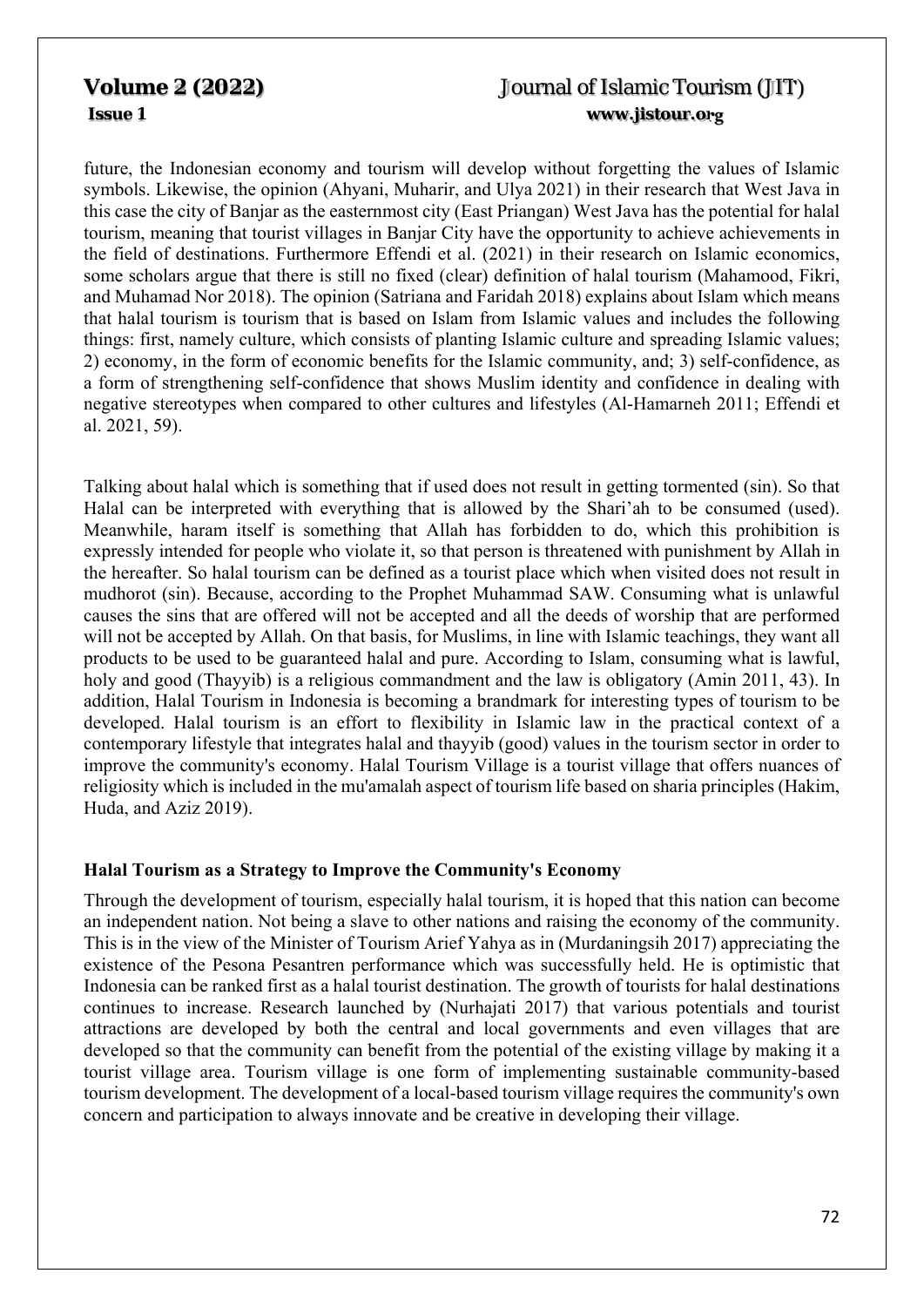Sequentially the theory of concepts comes from the phenomenon-concept-theology-law. Food security uses customary law and Islamic law in national law. Halal Food Industry as contained in Chapter I Article 1 Point 2, Law of the Republic of Indonesia Number 33 of 2014 concerning Halal Product Guarantee. The halal food industry is an alternative in meeting food needs during a pandemic like now. Halal Products are Products that have been declared halal in accordance with Islamic law (Chapter I Article 1 Point 3, Law of the Republic of Indonesia Number 33 of 2014 concerning Guaranteed Halal Products). Halal Product Processing, hereinafter abbreviated as PPH, is a series of activities to ensure the Halalness of Products including the provision of materials, processing, storage, packaging, distribution, sales, and presentation of Products (Chapter I Article 1 Point 3, Law of the Republic of Indonesia Number 33 of 2014 concerning Product Guarantees). Halal). Materials are elements used to make or produce Products (Chapter I Article 1 Point 4, Law of the Republic of Indonesia Number 33 of 2014 concerning Guaranteed Halal Products). Halal Product Guarantee, hereinafter abbreviated as JPH, is legal certainty regarding the halalness of a Product as evidenced by a Halal Certificate (Chapter I Article 1 Point 5, Law of the Republic of Indonesia Number 33 of 2014 concerning Halal Product Guarantee). The organizer is the Halal Product Guarantee Agency (BPJPH) (Chapter I Article 1 Point 6, Law of the Republic of Indonesia Number 33 of 2014 concerning Halal Product Guarantee). The originator of the halal industry, namely the government needs to arrange for the management of halal industrial areas to meet the needs of industrial companies and have a management office that specifically manages the halal industrial area (Pryanka (Rep) and Alamsyah (Red) 2018).

About the World Halal Industry and Its Opportunities for Indonesia Apart from being applied to countries with a majority Muslim population, it turns out that the development of the halal industry is quite fast in non-Muslim majority countries. This is due to the growing demand for halal products worldwide. In fact, there are several sectors of the halal lifestyle that make a major contribution to the world economy, including food, finance, travel, cosmetics, education, fashion, recreational media, and arts and culture (Aliyya 2016). The economic value of the halal industry in 2015 according to the Global Islamic Economic Report reached US\$1.8 trillion. 18 Bidin, CEO of Halal Development Corporation (HDC) Malaysia, explained that all Muslims must fulfil their basic needs for halal. If the halal industry is only run by a few countries, the world's need for halal products will not be met. In Indonesia, the halal industry has not been implemented optimally. In fact, Indonesia is the country with the largest consumer of halal food products in the world with an economic value of 197 billion US dollars, followed by Turkey which reached 100 billion US dollars. Ironically, Indonesia itself is still ranked 10th in the world halal industry market. The first rank is held by Malaysia which is currently developing its halal industry massively. Then the next ranking is the Arab Emirates, Bahrain, Saudi Arabia, Pakistan, Oman, Kuwait, Qatar, and Jordan. In fact, if properly mobilized, Indonesia has the potential to rank first in the world's halal industry market, considering that Indonesia is one of the countries with the largest Muslim population in the world, with a population of 85.2 percent or as many as 200 million of Indonesia's total population of 235. million souls. This figure is equivalent to the number of Muslims in six Islamic countries, namely Saudi Arabia, Kuwait, United Arab Emirates, Qatar, Malaysia and Turkey. In addition to Muslim-majority countries, Islamic minority countries such as Thailand, South Korea, Russia, Mexico, Japan, and Spain already have halal industrial activities in their countries. This is due to the large number of conferences and seminars on halal-based industries. Seeing the growth of Muslims and the demand for halal products that continues to increase significantly, these countries consider that the halal industry is a promising business opportunity. Even Indonesia has become a bone of contention for the target market for halal products because of the large number of Muslims. Therefore, it would be a shame if Indonesia did not immediately develop the halal industry and reach that market (Aliyya 2016).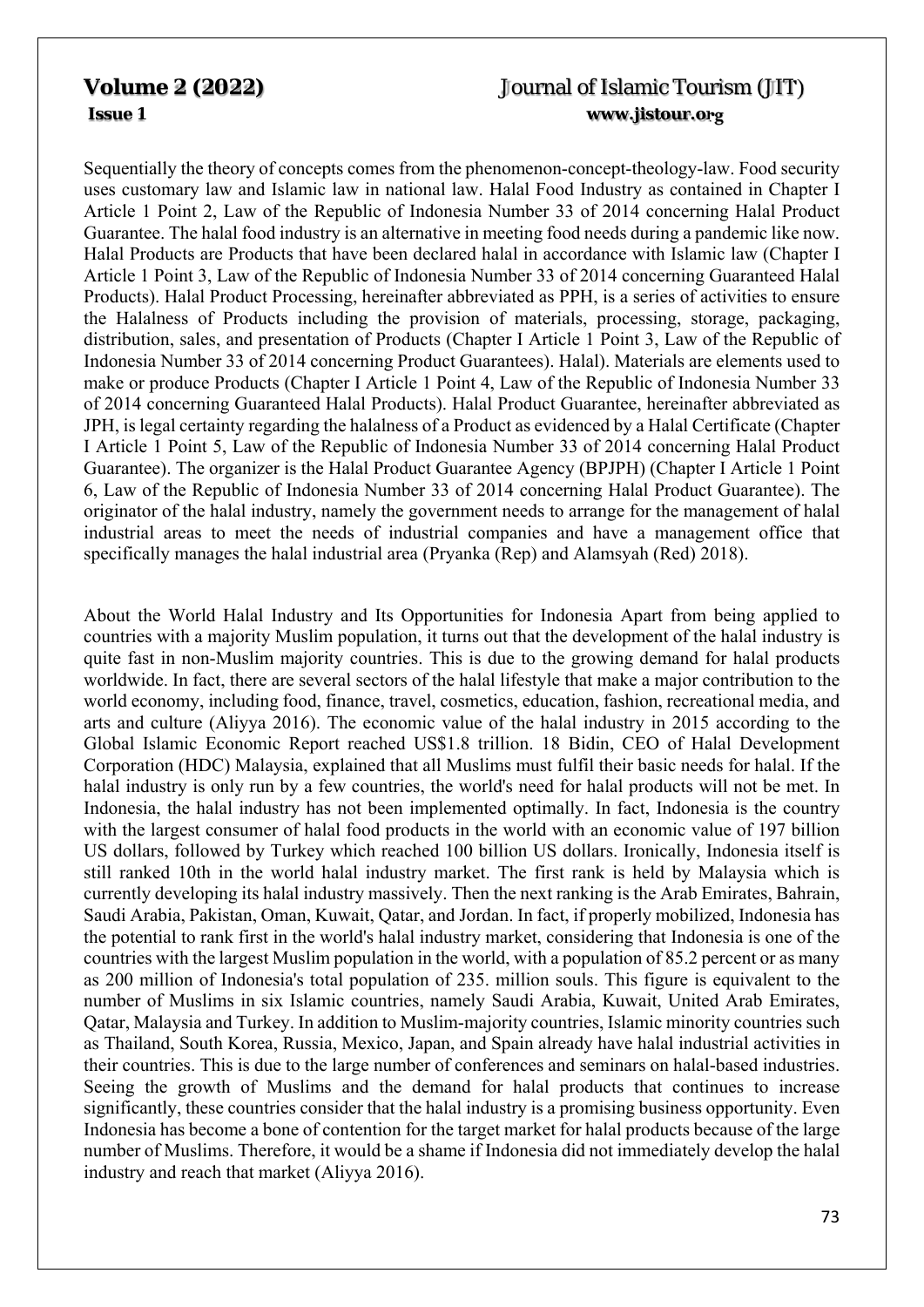The importance of Standardization and Certification of Halal Products as research launched by (Gustina, Yenida, and Novadilastri 2019), (Abrori 2018), (Ramadhany and Ridlwan 2018), (Ahyani, Muharir, and Ulya 2021, 0), (Ahyani et al. 2021 , 0), (L. Santoso and Cahyani 2020), (Monika 2020), (Noviantoro and Zurohman 2020, 0), (Nuraini, Saputra, and Kholisiah 2019), (Rimet 2019), (H. Santoso and Argubi 2019) , (Yuliaty 2020), (Haerisma 2018), (Lutfiyah 2017), (Ayu Kunthi P 2018), (Winarti 2017), (Hariyanto 2016), (Suradin 2018), (Samsuduha 2020), it is explained that halal tourism if developed can improve the welfare of the Indonesian people. Furthermore, Ma'ruf Amin explained regarding halal tourism, namely the purpose of halal tourism is not to make sharia tourism destinations, but rather to be Muslim friendly (Kustiani 2020). Economists such as (Jensen 1994) stated that the conception of Self-Interest and Rationality would exist in the term "every human creation" when viewed from an economic point of view (Athoillah 2015, 24).

Halal Certificate when viewed from a detailed regulatory system, for the first-time halal products are contained in Law Number 33 of 2014 concerning Halal Product Guarantee (UU JPH). In the law, what is called a halal product guarantee (JPH) is legal certainty about the halalness of a product as evidenced by a halal certificate (UUJPH Article 1 Point 5). Products themselves are defined as goods and/or services related to food, beverages, drugs, cosmetics, chemical products, biological products, genetically engineered products, as well as goods that are used, used, or utilized by the public (UUJPH Article 1 Point 1). Furthermore, regarding halal certificates, where the explicit definition is an acknowledgment of the halalness of a product issued by the Halal Product Assurance Agency (BPJPH), where the reference is a written halal fatwa issued by the Indonesian Ulema Council (UUJPH Article 1 Point 10). So that products traded in the territory of Indonesia must be halal certified. This is in accordance with Article 4 of the JPH Law which reads: Products that enter, circulate, and are traded in the territory of Indonesia must be certified halal.

If the business actors concerned have obtained a halal certificate for the products they produce. Furthermore, in the event that the halal certificate is given after a series of activities to ensure the halalness of the product including the supply of materials, processing, storage, packaging, distribution, sale, and presentation of the product, it is called the halal product process (PPH) (UUJPH Article 1 Point 3). Then, after the halal certificate was obtained, it turned out that non-halal content was found in the product. Furthermore, in terms of obligations for a business actor who has obtained a halal certificate. As a result, after the business actor has held the halal certificate that he has obtained, he is obliged to keep the halalness of the product he issued is guaranteed. This is because it concerns the obligations of business actors as stated in Article 25 of the JPH Law that Business Actors who have obtained Halal Certificates are required to include their Halal Label on Products that have obtained Halal Certificates. Furthermore, business actors are required to maintain the halalness of the Products that have obtained the Halal Certificate; business actors are required to separate the location, place and slaughter, processing equipment, storage, packaging, distribution, sale, and presentation between Halal and non-halal Products. Entrepreneurs are required to renew the Halal Certificate if the validity period of the Halal Certificate expires. Business actors report changes in the composition of materials to BPJPH (Halal Product Assurance Organizing Agency).

Halal Product Guarantee Supervision, in reality many products circulating in the community are not all guaranteed halal, for that on May 3, 2019 Government Regulation Number 31 of 2019 has been promulgated on the Implementing Regulations of Law Number 33 of 2014 concerning Halal Product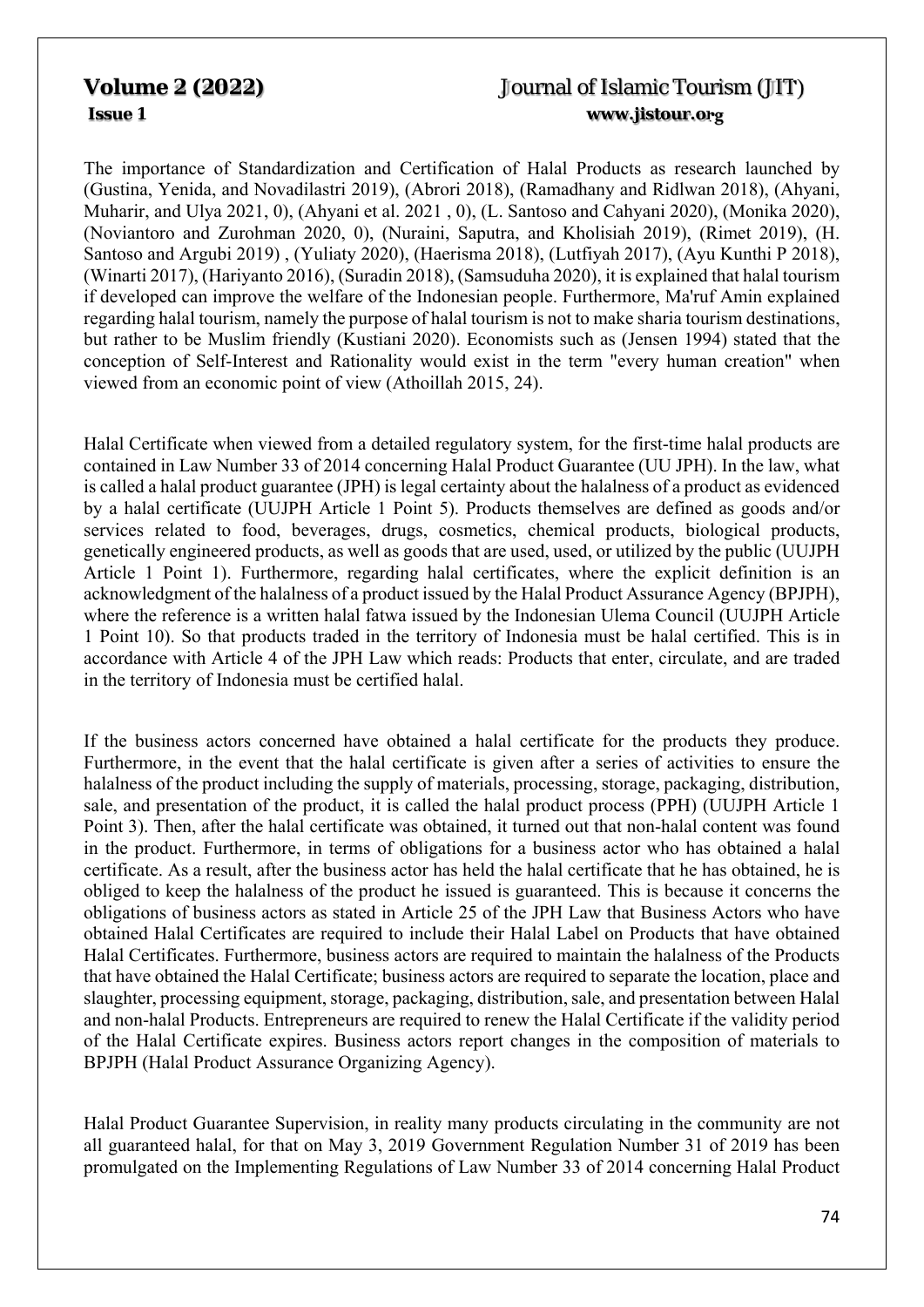Guarantee (PP 31 /2019) in order to provide legal certainty for the Muslim community over JPH (General Explanation of the 2nd Paragraph of PP 31/2019 concerning Halal Product Guarantee).

In addition to issuing halal certificates, BPJPH also supervises JPH which can be carried out by BPJPH individually or together with relevant ministries, related institutions, and/or local governments in accordance with their duties and functions. Furthermore, in Article 77 paragraph (1) of PP 31/2019 it is explained as follows: JPH supervision is carried out on: a) LPH; b) Halal Certificate validity period; c) Product halalness; d) the inclusion of Halal Label; e) inclusion of non-halal information; f) separation of location, place, and means of slaughter, processing, storage, packaging, distribution, sale, and presentation between Halal and non-halal Products; g) presence of a Halal Supervisor; and/or h) other activities related to JPH. So it can be understood that the halalness of a product is the focus of JPH supervision carried out by BPJPH. Sanctions If Business Actors Do Not Maintain Halal Products That Have Been Certified Halal If later evidence is found that the previously certified halal product contains non-halal/haram content in it, it means that the business actor concerned has violated his obligations. For this violation, according to article 27 paragraph (1) jo. Article 25 of the Law concerning Halal Product Guarantee, business actors are subject to administrative sanctions in the form of: written warning; administrative fines; or revocation of Halal Certificate. Not only that, but business actors also who do not maintain the halalness of products that have obtained a halal certificate, can be punished with a maximum of five years in prison or a maximum fine of IDR 2 billion (Article 56 of the Law on Halal Product Guarantee).

NTB Province received 3 (three) awards at The World Halal Tourism Awards 2016. The government then appointed NTB as one of the national halal tourism destinations and as one of the 10 (ten) priority destinations that have the vision of "World's Best Halal Tourism and Cruise Destination. " The Regional Government took steps to ratify the Regional Regulation no. 2 of 2016 concerning Halal Tourism. This research is empirical legal research, with a statutory approach, a conceptual approach, and a sociological approach. Based on the results of the study, the implementation of standardization of halal tourism services in NTB at destinations is carried out by the NTB Culture and Tourism Office through the fulfilment of public facilities according to halal tourism. Standardization in the halal tourism industry is carried out by the Department of Culture and Tourism, the Department of Industry and Trade and the Department of Health, as well as MUI-NTB as a non-governmental institution authorized to issue halal certificates. The factors that influence the standardization of halal tourism services in NTB are legal factors (statutory regulations), legal structures (law enforcement), supporting facilities or facilities, community factors and cultural factors (Hamzana 2018).

West Nusa Tenggara Province received 3 (three) awards in The World Halal Tourism Awards 2016. The government then appointed West Nusa Tenggara as one of the national halal tourism destinations and as one of the 10 priority destinations that have the vision of "World's Best Halal Tourism and Cruise. Destinations". The Regional Government took steps by issuing Regional Regulation Number 2 of 2016 concerning Halal Tourism. This study is an empirical legal study, with a statutory approach, a conceptual approach, and a sociological approach. Based on the results of the study, the implementation of standardization of halal tourism services in West Nusa Tenggara at destinations is carried out by the Department of Culture and Tourism through the fulfilment of public facilities according to halal tourism. The standardization of the halal tourism industry is carried out by the Department of Culture and Tourism, the Department of Industry and Trade and the Department of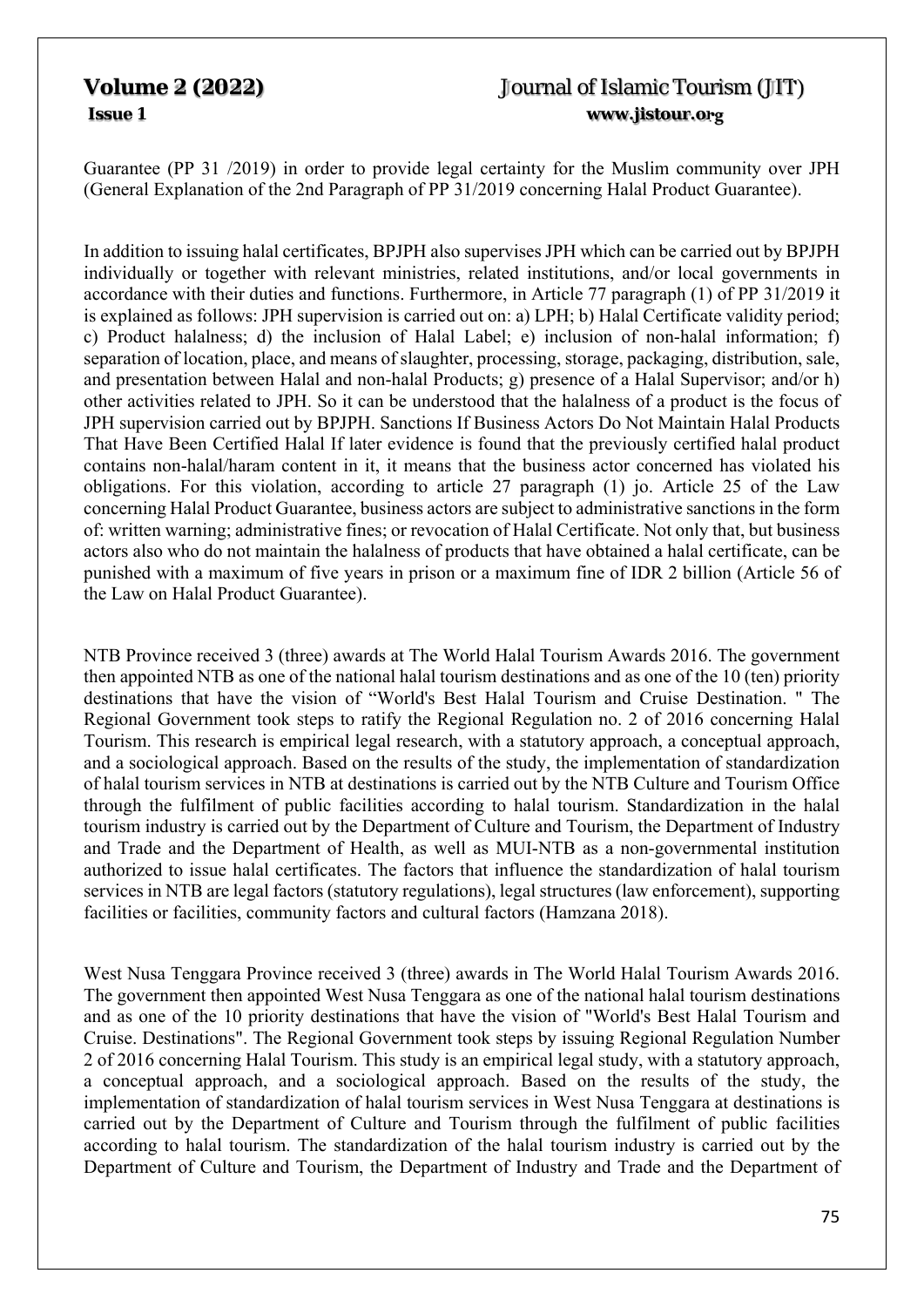Health, as well as the Indonesian-West Nusa Tenggara Ulama Council as institutions authorized to issue halal certificates. Factors that influence the standardization of halal tourism services are legal factors (laws), legal structures (law enforcement), facilities or supporting factors, community factors and cultural factors (Hamzana 2018).

The halal product consumption industry in Indonesia has great potential to be developed, because Indonesia is a Muslim-majority country. In recent years, the trend of halal food consumption has increased significantly, not only in Muslim-majority countries but also in Muslim-minority countries. The market demand for halal food encourages food producers to obtain halal certification from local authorities. This study aims to compare the mechanism and application of halal certification in Indonesia and Malaysia. This study uses a qualitative descriptive approach and the type of research used in this study is a literature study that collects information relevant to the research objectives. The conclusion of this study is that both Indonesia and Malaysia apply almost the same principles, authorities and mechanisms for halal certification. One of them is that every producer who will apply for halal certification is required to go through a series of tests where the test results will be submitted to the Fatwa Commission which is authorized to decide whether a product is halal or not (Atiah and Fatoni 2019).

Halal tourism is one of the new phenomena that emerged from the growth of the halal industry. As halal matters advance the tourism industry, many Muslim and non-Muslim countries are preparing to capture the Muslim tourist market by providing tourism products, facilities and infrastructure to meet their needs. While confirming this new phenomenon, there is still a lack of theoretical publications and research in this field. In addition, when it comes to the actual concept of halal tourism and its trends, there is still a lack of research in providing and determining what the concept is called. Research by Zakiah Samori, Nor Zafir Md. Salleh, and Mohammad Mahyuddin found that the current development of the concept of halal tourism and the comparison of cases of halal tourism in Asia. In addition, it will also find opportunities and potential for Muslim and non-Muslim countries to embark on the same journey (Samori, Md. Salleh, and Khalid 2016).

There are several letters in the Quran that discuss tourism related to Islamic teachings. Discussions related to tourism that are allowed in Islam can be found in Surah al-Hajj verse 46, Surah al-Maidah verse 3, Surah At-Taubah verse 60, Surah an-Nisa verse 100, Surah al-Quraish verse 2, Surah al-Ankabut verse 20, surah al-An'am verse 11, surah Muhammad verse 10 and surah al-Saba 'verse 18. Translation of surah al-Hajj verse 46 which reads "Then do they not walk on the earth, then they have a heart that with which they can understand or have ears with which they can hear? For verily it is not the eye that is blind, but that which is blind, is the heart that is in the chest." Surah al-Maidah verse 3 "It is forbidden for you (to eat) carrion, blood, pork, (animal meat) that is slaughtered in the name of other than Allah, those who are strangled, those who are struck, those that fall, those that go on the horns, and are torn by wild animals, except those you slaughtered it, and (forbidden to you) that which was slaughtered for idols. And (it is also forbidden) to draw fate with arrows, (to draw fate with arrows) is wickedness. Today the disbelievers have given up hope of (overcoming) your religion, so do not fear them and fear Me. This day I have perfected for you your religion, and have completed My favours upon you, and have approved Islam as a religion for you. So whoever is compelled by hunger to commit a sin, verily, Allah is Most Forgiving, Most Merciful (Fatkurrohman 2018).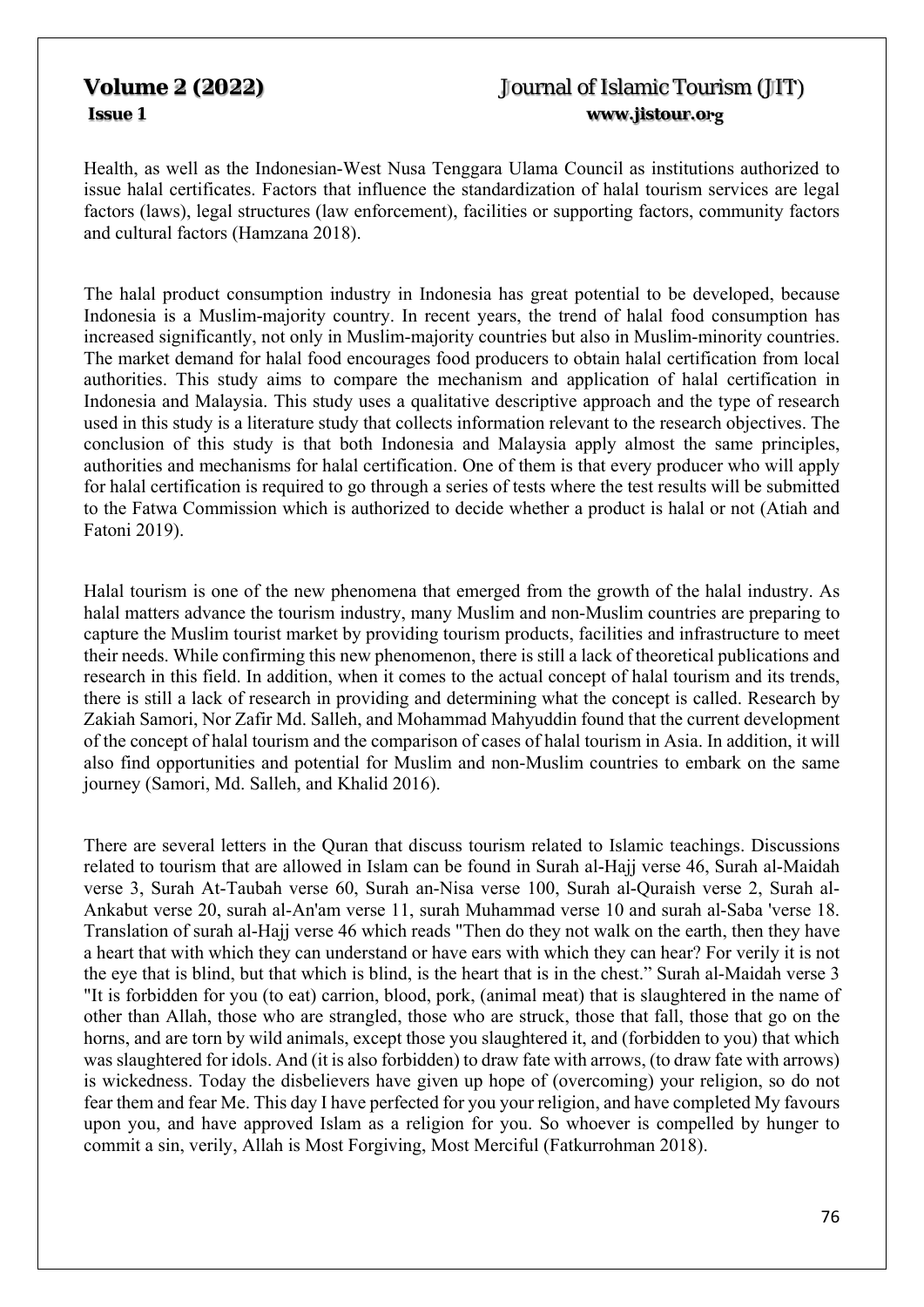Yogyakarta is one of the famous tourism cities in Indonesia. This city offers a variety of cultures, unique nature and a very valuable cultural heritage. The uniqueness and beauty of Yogyakarta encourage domestic and foreign tourists to come to this city to enjoy the Yogyakarta race. Foreign tourists from Malaysia make a high contribution to Yogyakarta tourism. In 2014, about 25,280 Malaysian tourists came to Yogyakarta, which is the third largest foreign tourist after the Netherlands and Japan. This study aims to develop the great potential of Yogyakarta as a halal tourism destination to strengthen the sharia economy in Indonesia. The great potential of Yogyakarta as a halal tourism destination can be seen from two aspects. First, the large number of Malaysian tourists to Yogyakarta is an opportunity to implement halal tourism. Second, in general, halal tourism will encourage the growth of the Islamic economy in Indonesia. I used the document analysis method to conduct this research. The results show that Yogyakarta has the opportunity to be developed as one of the halal tourist destinations in Indonesia. In conclusion, the great potential of Yogyakarta as a halal tourism destination must be developed to realize sustainable halal tourism in Yogyakarta (Fatkurrohman 2017).

The development of the tourism industry in the 4.0 Industrial Revolution Era can provide opportunities for the development of tourism products, including culinary delights in Banjar City, West Java. The high development of the tourism industry provides a very large opportunity for the community to participate in tourism development, especially culinary tourism which is currently still very limited in number.

Research proves that by referring to Law Number 10 of 2009 concerning Tourism contained in Article 5 explicitly in point (a) it states, "Tourism is carried out with the principle of upholding religious norms and cultural values as the embodiment of the concept of life in a balanced relationship. between humans and God Almighty, the relationship between humans and fellow humans, and the relationship between humans and the environment (Misno 2018). Based on this article, tourism development policies in Indonesia must be based on religious values. Islam as the majority religion in Indonesia is automatically a strong consideration in the implementation of sharia tourism in Indonesia. The data was collected through the search for sharia tourism variables in Indonesian legislation. The data analysis uses the maqashid theory taken from the book of Al-Mustasyfa by Imam Al-Ghazali and the wisdom of tasyri' wa falsafatuhu by Al-Jurjawi. The results of the study indicate that the existence of sharia tourism in Islam is legally permissible, it will change according to the needs of each human being. Sharia tourism in Indonesian legislation has become a new product based on Law Number 10 of 2009, and Regulation of the Minister of Tourism of the Republic of Indonesia Number 1 of 2016 concerning the Implementation of Tourism Business Certification. The maqashid sharia analysis shows that sharia tourism is included in the needs / haajiah so that the law is allowed to do so. Imam Al-Ghazali's analysis of maqashid shows that its implementation must pay attention to; Hifdz ad-din, Hifdz al-'aql, Hifdz an-nafs, Hifdz al-nasb and Hifdz al-maal. Maqashid Al-Jurjawi's analysis shows that sharia tourism; know Allah, the means of worship, amar ma'ruf nahi munkar and do not hinder the implementation of Islamic law.

Thus, tourism is one of the sectors that contribute to improving the economy of a country. Currently, tourism that is becoming a trend is sharia tourism, which operates in accordance with Islamic sharia. The existence of a new sector, namely sharia tourism, is expected to have implications for increasing people's income and welfare. The level of community welfare is measured by how much income is obtained. In order to find out the implications of the existence of sharia tourism on increasing income and community welfare in Banjar City, West Java, this opportunity or potential for halal tourism in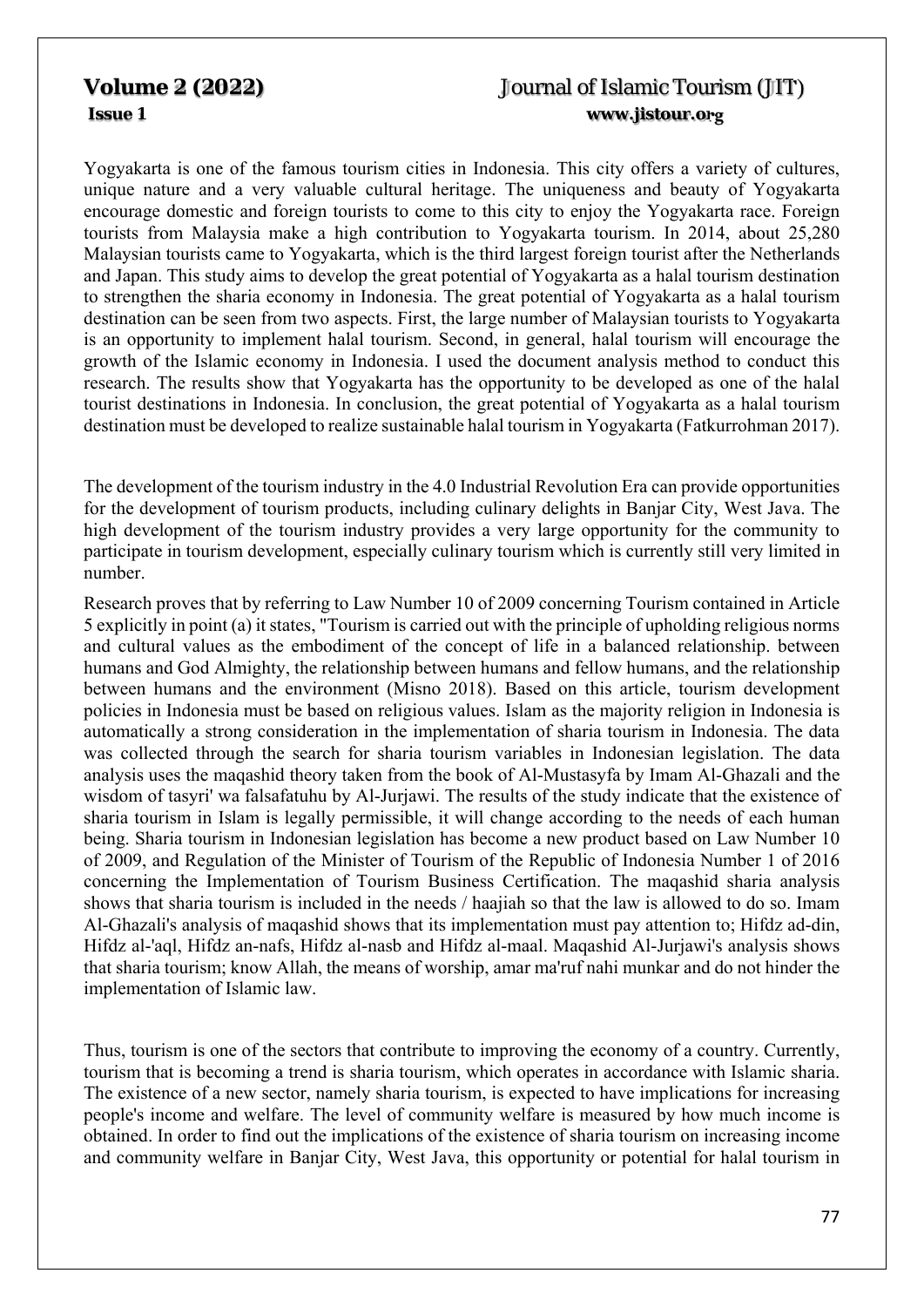Banjar City is expected to boost the level of Regional Original Income (PAD) in Banjar City in particular and generally intended in West Java through the tourism route. .

Tourism is one sector with great potential in contributing to improving the economy of a country. In Law No. 10 of 2009 stipulates on tourism, tourism is an activity that aims to provide tourism services, provide tourist objects and attractions. tourism facilities business and other businesses related to tourism. Indonesia is an archipelagic country that has a diversity of tribes, races, cultures, and ethnicities as well as natural and cultural richness that characterizes Indonesia to attract visiting tourists. In addition, supported by the tropics, 17508 islands 6000 of which are not inhabited (Suyitno 2016; Ramadhany and Ridlwan 2018, 148). Deputy Regent of West Java, Mr. H. Uu Ruzhanul Ulum, S.E, he hoped that this city (Banjar City) would not only be a tourism crossing towards Pangandaran (Kusmawan 2019). From the potential that exists in Banjar City, West Java, the need for standardization and certification of halal products in Indonesia, one of which is in terms of the inclusion of the halal logo on food and beverage products is to protect consumers regarding the rights of Muslim consumers against non-halal products. Provide legal certainty to Muslim consumers, that the products produced are truly halal (guaranteed halal) and in accordance with Islamic sharia. In addition, the benefits that can be drawn from halal labelling are to prevent Muslim consumers from consuming, using halal products such as halal food and drinks. In this case as research by Daharmi Astuti et al, it is emphasized that for business actors who do not register or administer halal certification on their products, they are obliged to give non-halal marks on certain products, for this reason it is important to include halal logos on certain products (food and beverages) exist in all MSMEs in an effort to meet the LPPOM MUI eligibility standards (Astuti et al. 2020).

## **Potential of Halal Tourism Village in Lakbok District, Ciamis Regency**

The era of regional autonomy has opened up opportunities to improve governance, equitable development, and improve public services. In addition, in the field of economic development, there are differences in each region. This is caused by differences in Regional Original Income in each region. Likewise in Ciamis Regency, after Pangandaran Regency officially became the New Autonomous Region. One that can increase Regional Original Income from the tourism sector, namely tourist villages which will become the object of a new levy from the tourism sector (Nursetiawan and Garis 2019).

Tambakreja Lakbok District is a village that has the potential of complex natural and cultural resources. Sukahurip Village is located in the Lakbok District, Ciamis Regency with a total area of 63, 245 people with an area of 57.85 km<sup>2</sup> and there are 10 villages/kelurahan. The existing culture of the Tambakreja Village community, including the Mitoni Tradition (Seven Months Hajat Tradition), Ngupati (Four Months Hajat Tradition), Pilgrimage Tradition, Suran Tradition (the tradition of welcoming the arrival of the month of Suro). In Sukahurip Village there are also cultural heritages, one of which is the Tomb of Mbah Bandi bin Mbah Sa'id. For the potential for halal tourism in Tambakreja Village, which is included in the Halal Food category, including cassava ingredients (Ciu, Tape, Kripik, Cimplung / Kulub), from soybeans (Tempe Mendoan, and Sule), from coconut sap / (legend in Javanese) can be used (Brown Sugar/Javanese Sugar and Apem Mixture) (Ahyani et al. 2021). In addition, Islamic boarding schools are located right in Panjalu District, where boarding schools offer nuances and tourism potential that are intended for the millennial generation. This relatively new concept is an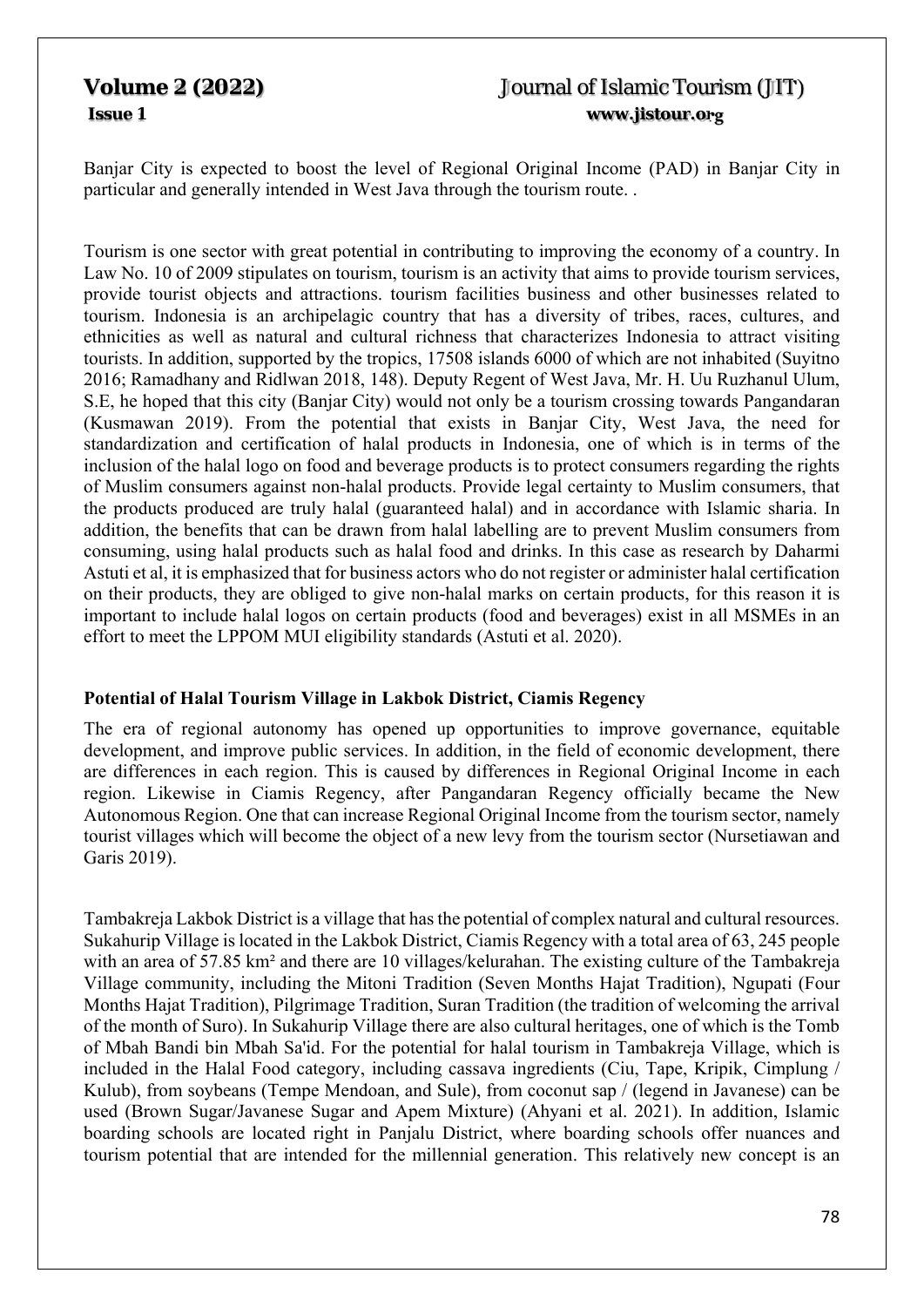effort to raise the potential for halal tourism in the southern region of West Java, including in Ciamis itself.

The beautiful land in the lakbok area, namely the nature of rice fields, culinary and traditional arts, makes its own uniqueness for the lakbok sub-district, ciamis district. This makes at the time of the opening thousands of people from various regions come to the festival. At the festival location in the middle of the rice field area, there are various interesting photo spots with the theme of rice fields with typical straw and farmers. There are dozens of booths that display and sell superior MSME products (Hermansyah 2019). In addition, there are other unique and interesting tourism potentials such as the D'i Jimat Swimming Pool, Family Tourism Destinations in Lakbok Ciamis (www.kodesjabar.com 2021). In addition, there is also Srawung Gayem where this place is a Traditional Culinary Tour for the Lakbok Community which aims to defend the community's economy from the Covid-19 Pandemic Attack (Muhlison 2020). For example, what is included in the field tourism group (halal food) or traditional food is Wedang Uwuh. This makes culinary tourism in the Lakbok district unique and interesting. In addition, there are also puppet arts such as the Kila puppets typical of Lakbok, Ciamis district (https://id.wikipedia.org/wiki/Lakbok, 2021).

Today's halal tourism, if we associate it with business, is in the category of Islamic business, where according to Islam, business is something that is lawful and highly recommended by Islamic teachings, even business was also carried out by the Prophet and the Companions of the Prophet in ancient times. There are so many companions of the Prophet who are businessmen and from their wealth they can provide enormous benefits for the development of Islam. Therefore, Islam also expects that the business carried out by a Muslim will not only have benefits for himself but also can provide many benefits to many people (Sakirah et al. 2021). This is in accordance with the Islamic principle of rahmatan lil alamin (Ahyani, Slamet, and Tobroni 2021). Likewise, if we search for sharia companies where the opinion (Ahyani and Slamet 2021) is that an understanding of the Islamic company and business environment today is very necessary for Muslim business actors to support their understanding of companies and the Islamic business environment in accordance with Islamic principles including values. noble morals such as traits (fair, honest, trustworthy, professional, transparent, al-amin / trustworthy, avoiding the words "haram" and dzalim). An example is the distribution of zakat funds through digitalization and transparency at BAZNAS institutions in Indonesia, which is done to prevent uneven distribution of funds (Ahyani et al, 2022). Where Zakat, infaq, shadaqah is also one of the forms of helping in Islam, and this is recommended (Naisabur and Putra 2021). Usually digitization can also make doing business easier (Abduroman, Putra, and Nurdin 2020). In addition, by living in a way of tolerance, mutual aid, solidarity, and community spirit, it will produce peace as well as the Islamic concept of Rahmatan Lil 'Alamin (Kurniati et al. 2021).

## **Supporting and Inhibiting Factors in Halal Tourism Village in Tambakreja Village, Lakbok District**

One of the supporting factors for the existence of a halal tourism village according to (Sina and Zaenuri 2021) is Human Resources. Likewise, the opinion (Naiman 2021; Faozan 2021) that human resources in Tambakreja Village to improve the economy through the establishment of a Halal Tourism Village is still minimal, this is evidenced by the lack of public awareness of the development of village potential which is quite abundant. Unlike in Banjar City, West Java, which is a neighbour of Tambakreja Village, there is a lot of halal tourism potential in Banjar City. Likewise, there are still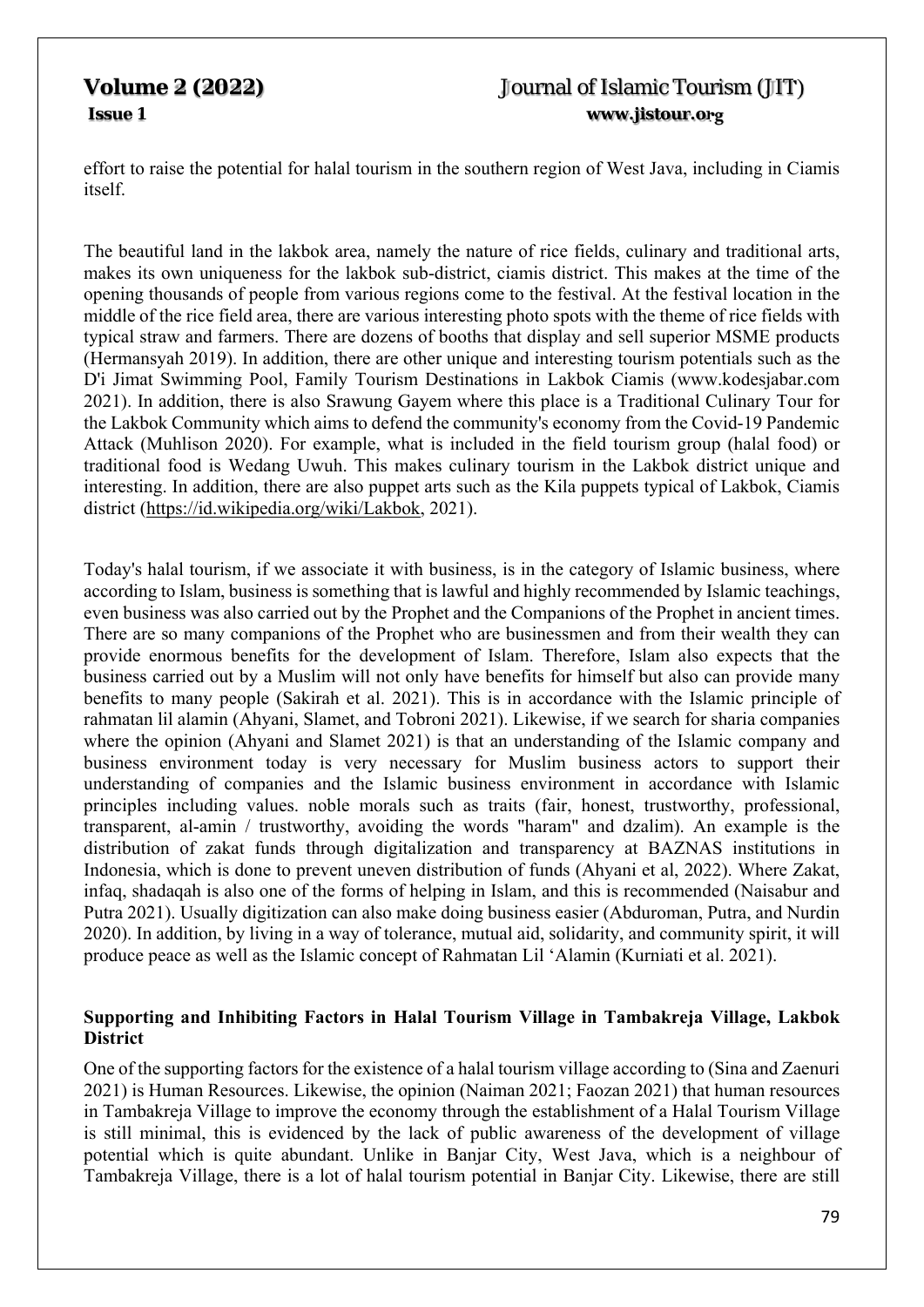minimal human resources and Sharia hotels in order to develop potential in Banjar Village/City West Java (Ahyani, Muharir, and Ulya 2021). Likewise opinion (Khairunnisah 2019) that the participation of Pokdarwis in Sesaot Village is very large. Starting from the initiative to form Pokdarwis, destination management, empowerment and community participation. There are several supporting and inhibiting factors including: a) the inhibiting factors, namely the lack of understanding and knowledge of Pokdarwis members about tourism and the lack of funds that have prevented members from participating optimally. b.) supporting factors, namely external support and motivation factors such as natural resources, government support and role, involvement of organizations such as the sustainable tourism observatory (STO), also being the driving force and support for Pokdarwis members to continue to race to develop and utilize tourism potential in sesaot villages. So that Sesaot tourism has now reached the stage of utilizing the results. c) The obstacle to the formation of a tourist village in the tambakreja village of the Lakbok sub-district is Human Resources, this is according to the opinion (Sidik 2021) as the head of the tambakreja village kec. Lakbok Kab. Ciamis, where human resources are very important to support the establishment of a tourist village in our village. However, the potential for tourist sites is very supportive, as exemplified by Maqom Mbah Bandi bin Sa'id which is visited by pilgrims every year. In addition, the magnificent mosque, namely the Baiturrahman maskid, is also a distinctive feature in supporting the establishment of a halal tourism village (religious tourism) in the Lakbok district.

Sri Mulyani said that the Halal Industry had become the Economic Backbone in the Midst of the Pandemic. The halal industry is one of the most important forms of the COVID-19 pandemic. This is because the halal industry, especially food and beverages, pharmaceuticals, and cosmetics, is the backbone that still has quite a high activity in the conditions of Covid (Liputan6.com 2021). Likewise, the Halal Industry where the halal tourism village aims to increase local revenue (PAD). One of them is the tourism sector. Halal tourism, such as various halal foods from traditional ingredients, is now increasingly spreading in the market share, and needs to be preserved in order to make Indonesia the largest halal food industry in the world. This is the importance of strengthening the halal food industry in Indonesia where the majority of the population is Muslim. BPJPH or the Halal Product Guarantee Agency which is located under the minister of religion and is responsible to the minister of Religion realizes Government Regulation Number 31 of 2019 concerning Halal Product Guarantee through the Religious Research Agency and the Office of the Ministry of Religion of Banyumas Regency to conduct a survey of Halal Products in the Banjar City area in particular and generally nationally from Sabang to Merauke.

The development of the halal industry globally has progressed very rapidly starting from the financial industry, reaching to other industries such as the halal food industry, cosmetics, tourism, and so on. Many countries make the prospect of the halal industry a business-line for the future. In the Global Islamic Economy Indicator (GIEI), Indonesia currently ranks 4th out of 73 countries that support entrepreneurs in carrying out Islamic economic principles (www.wartatani.co 2021). This halal product certification in the halal industry line in Indonesia aims to provide comfort, security, safety, and certainty of the availability of halal products for the public in consuming and using the product. In addition, it can increase added value for business actors to produce and sell halal products. Business products, micro, small and medium enterprises (MSMEs) for processed food and beverages are increasingly being loved. As a guarantee that the product will be consumed, the materials used are guaranteed. And of course what consumers need today is the existence of a halal label. "It's no longer Muslim communities who prioritize halal food, non-Muslim communities do the same," said Head of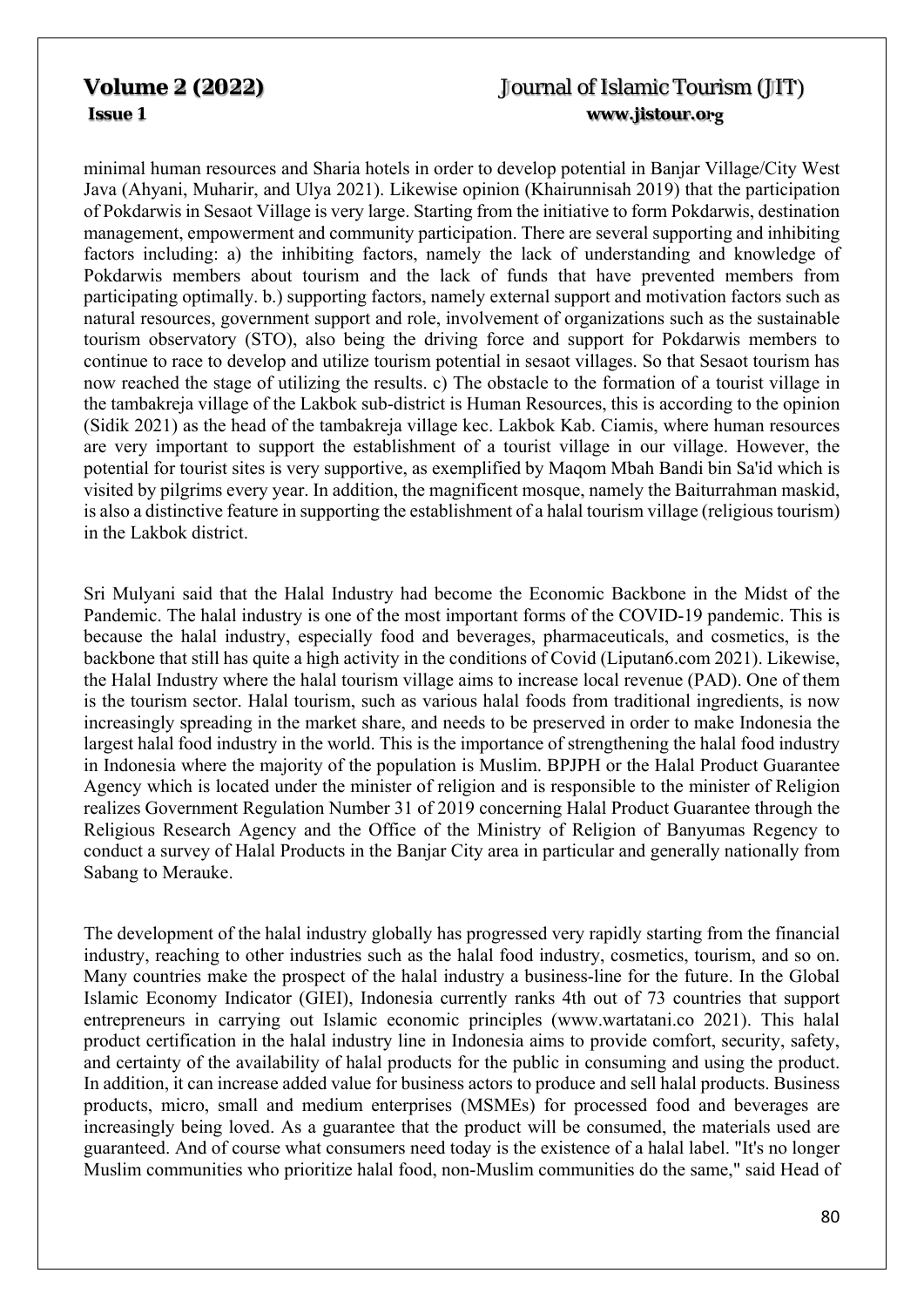the Business Restructuring Section of the Central Java Provincial Cooperative Service, Eni Purbowati at the Halal Assurance System Training and Facilitation of Halal Certification Management (radarbanyumas.co.id 2021).

Supporting and inhibiting factors for the formation of a halal tourism village in Tambakreja Village as stated by Mr. Naiman and Fauzan as (Kesepuhan Tambakreja Village) explained that the main supporting factor was human resources, while the location in Tambakreja village was sufficient to meet the criteria for a halal tourism village, similar thing also expressed by Mr. Kiyai Sunhaji and Kiyai Mu'in, Tugiran, Solihun, Kiyai Hayyun as (Community Leader) Tambakreja village, Lakbok sub-district that human resources in Tambakreja Village in order to develop the potential that exists in Tambakreja village related to halal tourism villages are human resources. The inhibiting factor is the lack of human resources and the understanding of the Tambakreja village community is still minimal regarding halal tourism (Mu'in, Sunhaji, and Hayyun 2021). View (Adinugraha 2018) explains that the tourism sector has a positive contribution in improving the economy of a region or country. Halal tourism is an implementation of the embodiment of the nuances of religiosity which is included in the mu'amalah aspect as the embodiment of aspects of socio-cultural and socio-economic life based on sharia principles. Tourism practice in the sharia perspective is always based on the realization of goodness (maslahah) for the community, both in the world and in the hereafter (fi ad-daraini) in aggregate and simultaneously. Therefore, the existence of this Halal Tourism Village should be one proof of the flexibility of Islamic sharia in the practical level of today's lifestyle (current lifestyle) through the integration of halal and thayyib values in the tourism sector to support a blessed regional economy. In addition, another inhibiting factor, namely in supporting the formation of a Tourism Village in Tambakreja Village, is the absence of regional regulations in the Ciamis Regency environment, especially in the field of Tourism Implementation in the Ciamis area (Fikri 2021). Furthermore (Sidik 2021) the surrounding cultural factor in maintaining the arts and culture of the Tambakreja village is the art of chanting Shlawatan by the youth of Tambakreja village accompanied by tambourine music. The same thing as the opinion (Fadly and Ismail 2019) in their article that the cultural factor of the community environment is one of the supporting and inhibiting factors for the formation of a halal tourism village.

## **Conclusion**

Tourism is one of the drivers of the country's foreign exchange. This sector is also the lightest sector in creating job opportunities. Halal tourism is a type of tourism that is starting to develop in Indonesia today, but it has become a trend and has become one of the fulfillment of lifestyle in this era. So that the potential of halal tourism villages in Tambakreja village today is quite capable, this is due to the large number of tourist groups (halal food and beautiful tourist sites). Halal food (halal food) in the village has its own uniqueness, such as cimplung, Growol, tempe mendoan, brown sugar which in other areas is not necessarily owned by each region. The beautiful land in the Lakbok area is the nature of rice fields, culinary and traditional arts. As a result, the potential for tourism villages in Tambakreja, Lakbok sub-district is expected to be able to boost the community's economy through various tourism sectors. There are various factors supporting the existence of a halal tourism village including the presence of 1) many tourist groups such as the Maqam for Pilgrims, mosques that are unique with their own peculiarities. In addition, other supporting factors, namely 2) socio-economic, where in order to improve the economy of the Tambakreja village community, one of them is by forming a halal (religious) tourism village where later the source of income will be easily enjoyed by the community.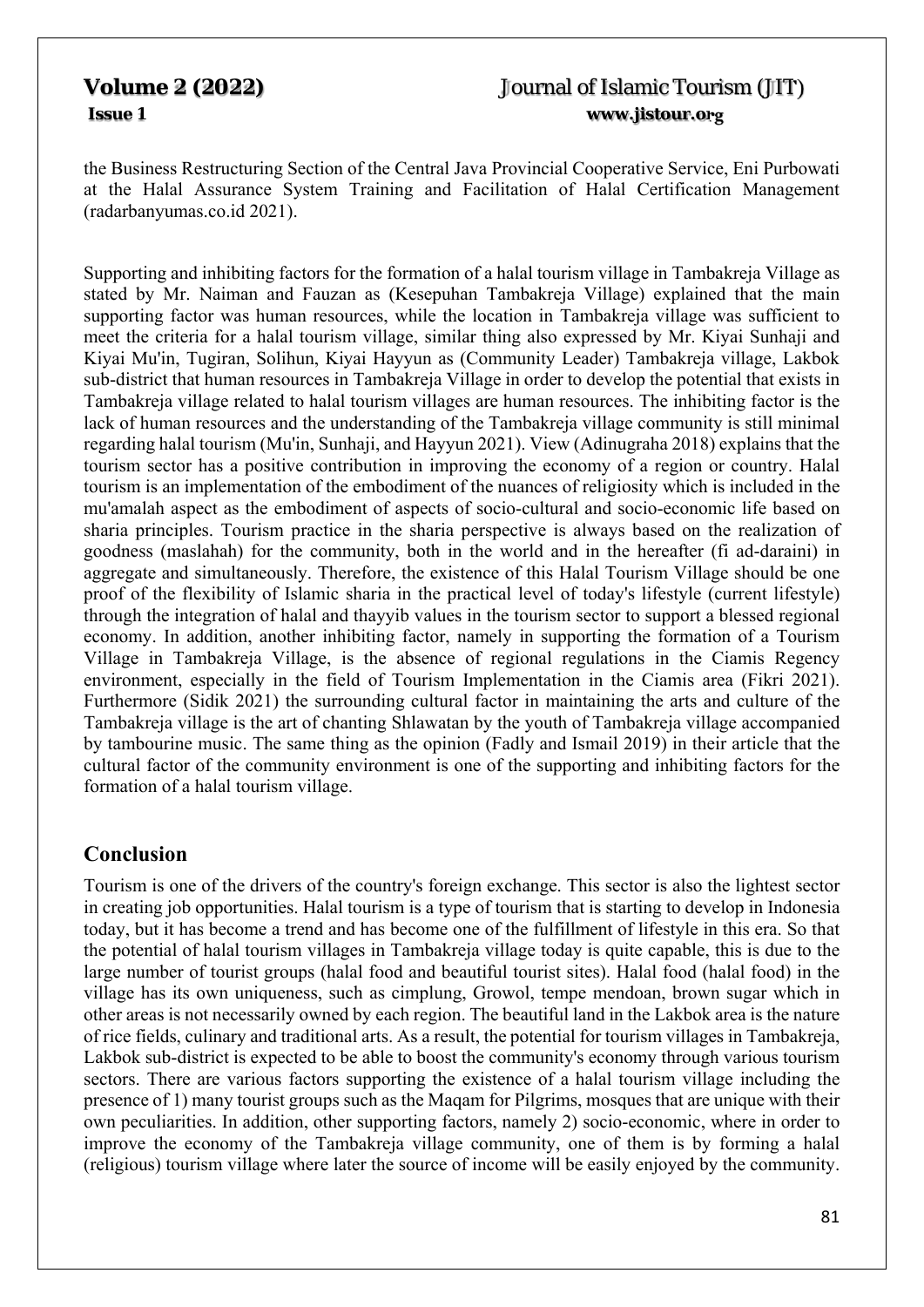3) Other supporting factors are the surrounding culture, and public knowledge of halal tourism villages, where the Tambakreja village community about halal tourism is still minimal. 4) Another supporting factor is the adequacy of human resources in managing a halal tourism village in the Tambakreja village.

## **References**

Abduroman, Dede, Haris Maiza Putra, dan Iwan Nurdin (2020). "Tinjauan Fiqih Muamalah Terhadap Jual Beli Online." Ecopreneur : Jurnal Program Studi Ekonomi Syariah 1 (2): 35–48.

Abrori, Faizul. 2018. "Wisata Halal Dalam Meningkatkan Kesejahteraan Masyarakat Perspektif Maqâṣid al-syari'ah: Studi Kasus Di Pantai Syariah Pulau Santen Karangrejo Banyuwangi." Masters, Universitas Islam Negeri Maulana Malik Ibrahim.

Adinugraha, H. H. (2018). Desa Wisata Halal: Konsep Dan Implementasinya Di Indonesia. Human Falah: Jurnal Ekonomi Dan Bisnis Islam, 0, Article 0. http://jurnal.uinsu.ac.id/index.php/humanfalah/article/view/1336

Adinugraha, H. H., Nasarruddin, R. B., Rofiq, A., Ulama'i, A. H. A., Mujaddid, A. Y., & Sartika, M. (2020). Community-Based Halal Tourism Village: Insight from Setanggor Village. Economica: Jurnal Ekonomi Islam, 11(1), 129–154. https://doi.org/10.21580/economica.2020.11.1.6819

Adji P (Rep), Bayu, dan Dwi Murdaningsih (Red). 2019. "Potensi Wisata Halal Priangan Timur Dikembangkan." Republika Online. 17 September 2019. https://republika.co.id/share/pxyy92368.

Ahyani, Hisam, Muntaha Mahfud, Waluyo Rohmat, Ulya Widadatul, dan Muharir. 2021. "The Potential Of Halal Food On The Economy Of The Community In The Era Of Industrial Revolution 4.0." Indonesia Journal of Halal 3 (2): 112–28. https://doi.org/10.14710/halal.v3i2.10244.

Ahyani, Hisam, Muharir, dan Widadatul Ulya. 2021. "Potensi Wisata Halal Kota Banjar, Jawa Barat di Era Revolusi Industri 4.0." Tornare: Journal of Sustainable and Research 3 (1): 4–12. https://doi.org/10.24198/tornare.v3i1.31511.

Ahyani, Hisam, dan Memet Slamet. 2021. "Pengantar Bisnis Islam. Bab 3 Perusahaan Dan Lingkungan Bisnis Islami, Bandung. Penerbit :Widina Bhakti Persada Bandung." 2021. https://scholar.google.co.id/citations?view\_op=view\_citation&hl=id&user=hSmlYWYAAAAJ&csta rt=20&pagesize=80&citation\_for\_view=hSmlYWYAAAAJ:m4fbC6XIj1kC.

Ahyani, Hisam, Memet Slamet, dan Tobroni. 2021. "Building the Values of Rahmatan Lil 'Alamin for Indonesian Economic Development at 4.0 Era from the Perspective of Philosophy and Islamic Economic Law." AL-IHKAM: Jurnal Hukum & Pranata Sosial 16 (1): 121–51. https://doi.org/10.19105/al-lhkam.v16i1.4550.

Ahyani, Hisam, Fera Yuliani, Khodwi Parciska, dan Melania Martianingrum. 2022. "Management of Zakat at the National Amil Zakat Agency (BAZNAS) Banjar City, West Java through Data-Based Digitalization in Era 4.0." Jurnal Pengabdian Dan Pemberdayaan Masyarakat Indonesia 2 (1): 17–25.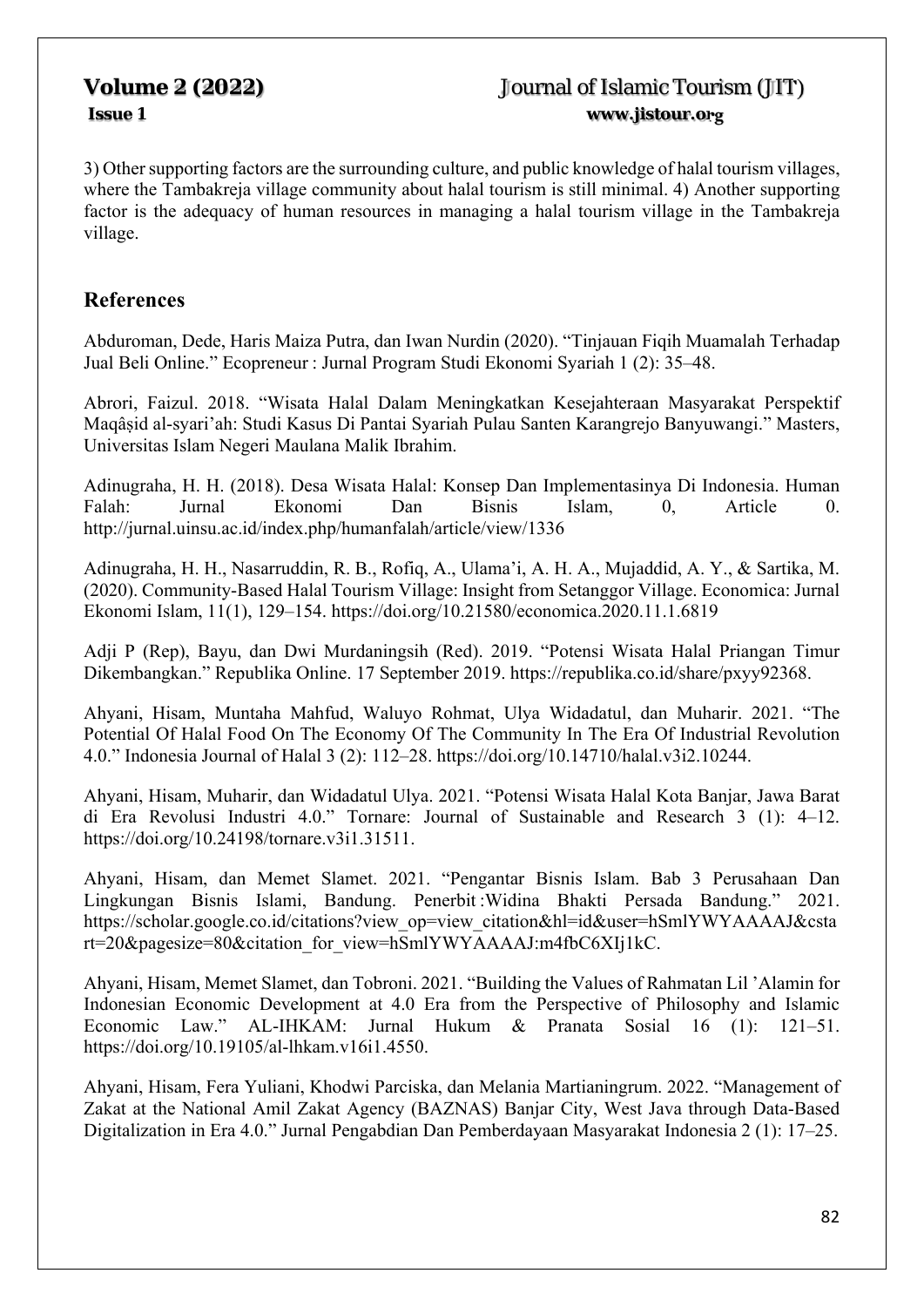Al-Hamarneh, Al-Hamarneh. 2011. Islamic Tourism' - A Long Term Strategy of Tourist Industries in the Arab World After 9/11? Mainz: Center for Research on the Arab World CERAW Institute of Geography University of Mainz. http://www.staff.uni-mainz.de/alhamarn.

Aliyya, Yuza Yasya. 2016. "IBEC FEB UI | Industri Halal Di Dunia Serta Potensi Dan Perkembangannya Di Indonesia." 2016.

https://www.ibec-febui.com/industri-halal-di-dunia-serta-potensi-dan-perkembangannya-diindonesia/.

Amin, Ma'ruf. 2011. Fatwa dalam Sistem Hukum Islam. Jakarta: Elsas.

antaranews.com. 2021a. "Pariwisata halal potensial dikembangkan di tengah pandemi." Antara News. 25 Maret 2021. https://www.antaranews.com/berita/2063610/pariwisata-halal-potensialdikembangkan-di-tengah-pandemi.

antaranews.com 2021b. "Industri halal catatkan kinerja positif di tengah pandemi." Antara News. 8 April 2021. https://www.antaranews.com/berita/2089038/industri-halal-catatkan-kinerja-positif-ditengah-pandemi.

Astuti, Daharmi, Boy Syamsul Bakhri, Marina Zulfa, dan Sri Wahyuni. 2020. "Sosialisasi Standarisasi & Sertifikasi Produk Halal Di Kota Pekanbaru." BERDAYA: Jurnal Pendidikan Dan Pengabdian Kepada Masyarakat 2 (1): 23–32.

Athoillah, Mohamad Anton. 2015. "Zakat dan Kemiskinan: Analisis Data Panel pada Enam Provinsi di Pulau Jawa." Disertasi : Pascasarjana, Bandung: Universitas Padjadjaran.

Atiah, Isti Nuzulul, dan Ahmad Fatoni. 2019. "Sistem Jaminan Halal: Studi Komparatif Indonesia dan Malaysia." Syi`ar Iqtishadi : Journal of Islamic Economics, Finance and Banking 3 (2): 37–50. https://doi.org/10.35448/jiec.v3i2.6585.

Ayu Kunthi P, Dyah. 2018. "Pengaruh Atribut Wisata Halal Terhadap Loyalitas Destinasi Dengan Kepuasan Wisatawan Sebagai Variabel Pemediasi (Studi Di Pantai Syariah Banyuwangi)." Universitas Gadjah Mada.

Carollina, R., & Triyawan, A. (2019). Analysis of Halal Tourism Development Strategy in East Java Province. Journal of Islamic Economics Lariba, 4(1), 27–35.

Damayanti, Damayanti, Susiana Dwi Aprilia Kartini, dan Anisa Rizqi Artanti. 2022. "Empowerment in Business Development through Marketing Expansion and Business Legality in Batik Anugrah Art Rembang MSMEs." Jurnal Pengabdian Dan Pemberdayaan Masyarakat Indonesia 2 (1): 26–33.

Effendi, Deden, Aden Rosadi, Yoyok Prasetyo, Cucu Susilawati, dan Mohamad Athoillah. 2021. "Preparing Halal Tourism Regulations in Indonesia." International Journal of Religious Tourism and Pilgrimage 9 (1). https://doi.org/10.21427/gt5w-sy51.

emispendis.kemenag.go.id, 2021. "EMIS-PONPES Pondok Pesantren AL FATAH." 2021. http://emispendis.kemenag.go.id/emis\_pdpontren/ponpes/detailLembaga/21bf9ca9-de99-40aa-87fe-5ba548dcc3b8/2019-2020;Genap.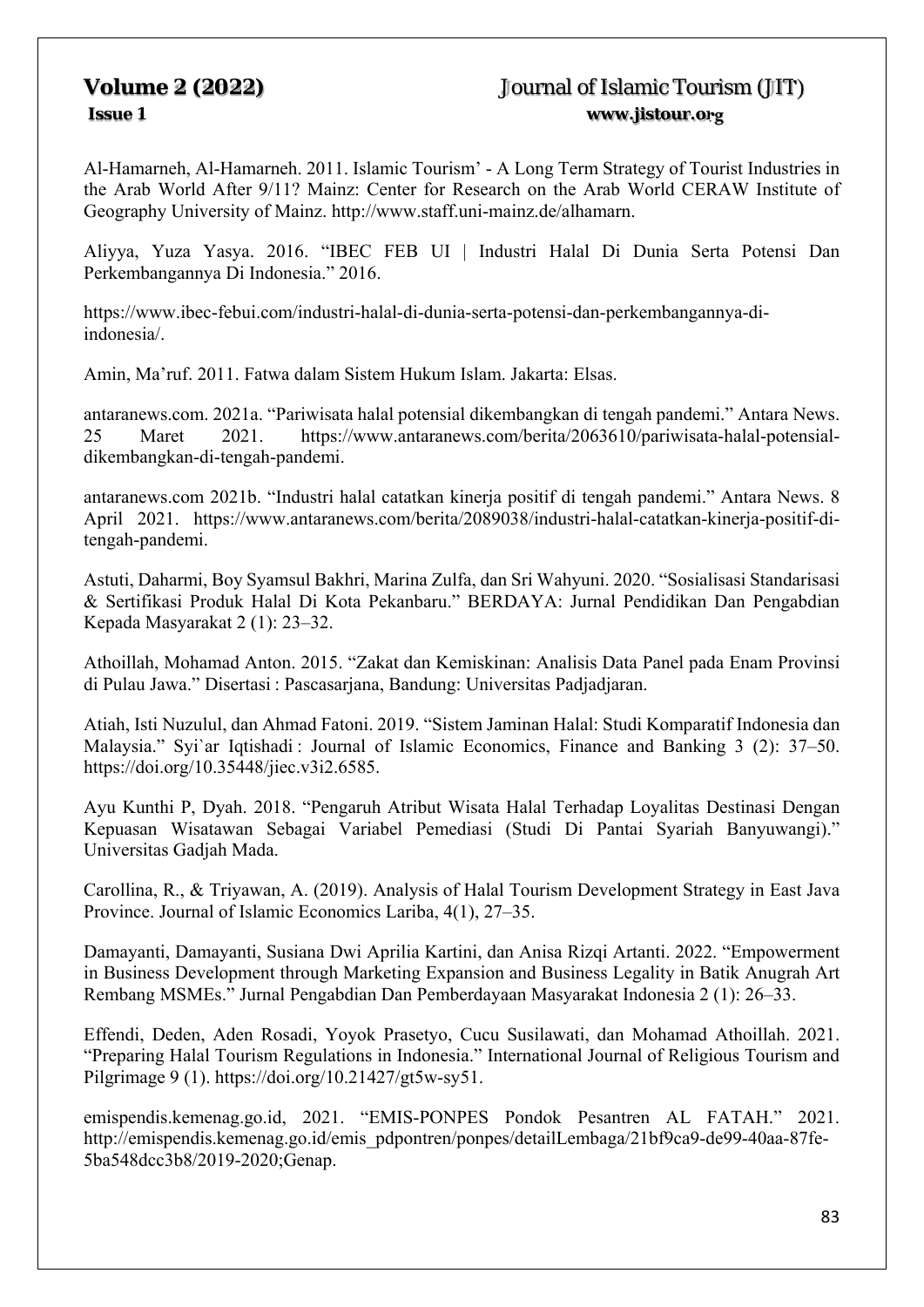Fadly, M., dan Yunita Ismail. 2019. "Analisis Faktor-Faktor Dalam Pengembangan Wisata Halal Di Kabupaten Solok." Altasia Jurnal Pariwisata Indonesia 1 (1). https://doi.org/10.37253/altasia.v1i1.484.

Faozan, Faozan. 2021. Wawancara dengan Kiyai Faozan (Putra Kiyai Naiman keluarga dari Kiai Bandi), Rabu, 22 September 2021).

Fatkurrohman. 2017. "Developing Yogyakarta's Halal Tourism Potential for Strengthening Islamic Economy in Indonesia." Afkaruna: Indonesian Interdisciplinary Journal of Islamic Studies 13 (1): 1– 16. https://doi.org/10.18196/afkaruna.v13i1.4200.

Fatkurrohman 2018. "Wisata Halal dalam Perspektif Al-Quran dan Hadist – Wisata Halal." 2018. https://wisatahalal.sv.ugm.ac.id/2018/09/05/wisata-halal-dalam-perspektif-al-quran-dan-hadist/.

Fatoni, Nur. 2015. "Analisis Normatif-Filosofis Hukum Islam Atas Fatwa Dewan Syari'ah Nasional Majelis Ulama' Indonesia (DSN-MUI) Tentang Transaksi Jual Beli Pada Bank Syari'ah." Phd, UIN Walisongo.

Ferdiansyah, Hendry. 2020. "Pengembangan Pariwisata Halal Di Indonesia Melalui Konsep Smart Tourism." Tornare: Journal of Sustainable and Research 2 (1): 30–34. https://doi.org/10.24198/tornare.v2i1.25831.

Fikri, Solihun. 2021. Wawancara dengan Kiai Solihun Fikri (Tokoh Masyakarat di Desa Tambakreja Kec. Lakbok), Rabu, 22 September 2021).

Fitari, Y., & Ma'rif, S. (2017). Manfaat Pengembangan Desa Wisata Wonolopo terhadap Kondisi Sosial, Ekonomi dan Lingkungan Masyarakat Lokal. Jurnal Wilayah dan Lingkungan, 5(1), 29–44. https://doi.org/10.14710/jwl.5.1.29-44

Gautama, B. P., Yuliawati, A. K., Nurhayati, N. S., Fitriyani, E., & Pratiwi, I. I. (2020). Pengembangan Desa Wisata Melalui Pendekatan Pemberdayaan Masyarakat. BERNAS: Jurnal Pengabdian Kepada Masyarakat, 1(4), 355–369. https://doi.org/10.31949/jb.v1i4.414

Gustina, Yenida, dan Novadilastri. 2019. "Potensi Wisata Halal Dalam Meningkatkan Kesejahteraan Masyarakat." Jurnal Ilmiah Poli Bisnis, November, 121–32. https://doi.org/10.30630/jipb.11.No.

Haerisma, Alvien Septian. 2018. "Pengembangan Pariwisata Halal Di Indonesia Tinjauan Etika Bisnis Islam." Al-Mustashfa: Jurnal Penelitian Hukum Ekonomi Syariah 3 (2): 153–68. https://doi.org/10.24235/jm.v3i2.3679.

Hakim, A. A., Huda, U. N., & Aziz, R. (2019). Model Wisata Halal Berbasis Komunitas. Al-Khidmat, 2(1), 14–23. https://doi.org/10.15575/jak.v2i1.4819

Haqqoni, N. S., Aprilia, F. P., & Maulina, I. N. (2020). Awareness Level of Halal Food Products and Healthy Lifestyles for Realizing SDGS (comparative Study Before and When Covid- 19). Airlangga International Journal of Islamic Economics and Finance, 3(2), 111–130. https://doi.org/10.20473/aijief.v3i2.23876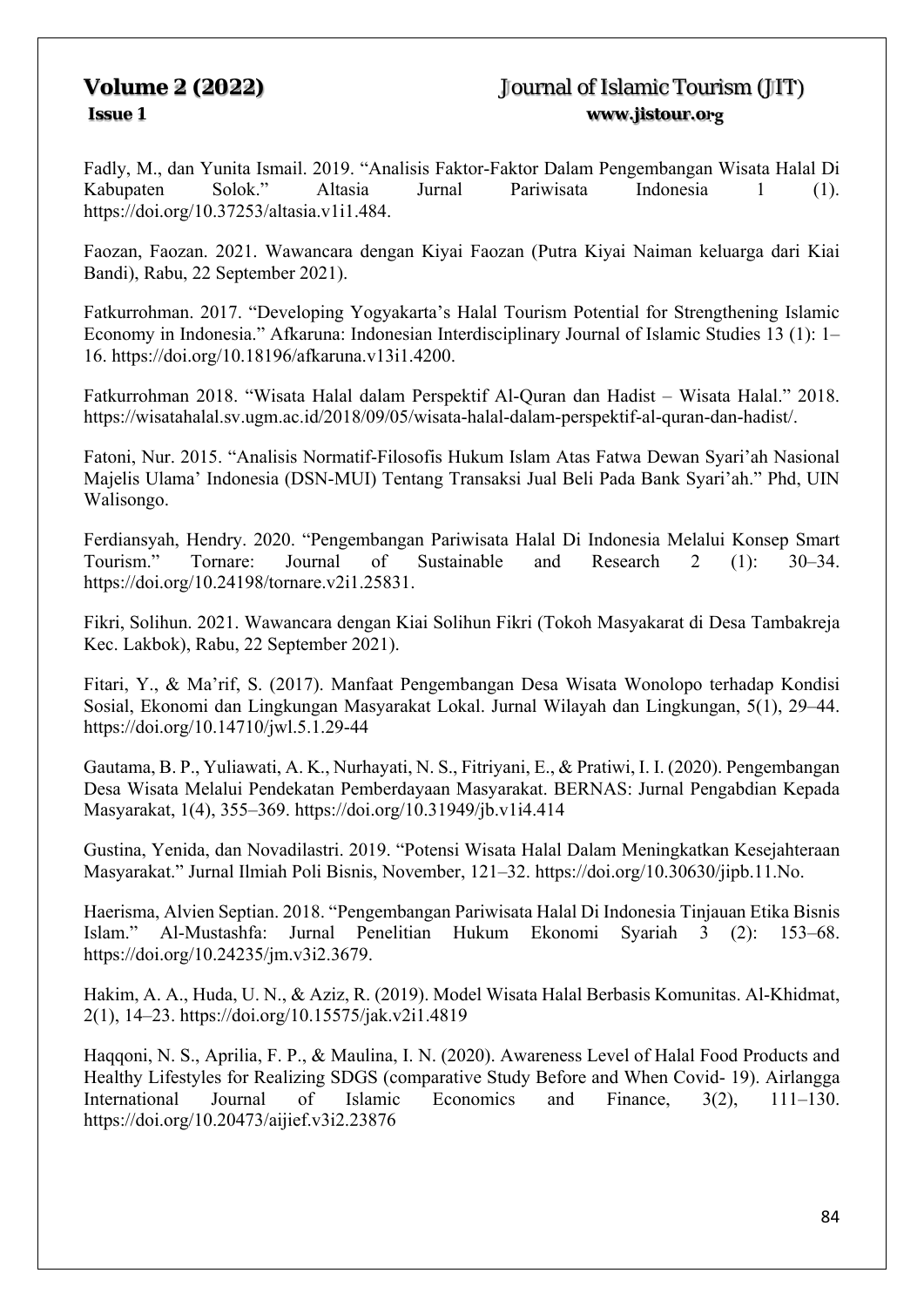Hamzana, Adrian Adi. 2018. "Pelaksanaan Standarisasi Pelayanan Pariwisata Halal Dalam Pengembangan Pariwisata Di Nusa Tenggara Barat." Pena Justisia: Media Komunikasi Dan Kajian Hukum 17 (2). https://doi.org/10.31941/pj.v17i2.545.

Harahap, Isnaini. 2016. "Analisis Dampak Penerapan Perbankan Syariah Terhadap Sektor UMKM Di Sumatera Utara." Doctoral, Universitas Islam Negeri Sumatea Utara Medan. http://repository.uinsu.ac.id/2399/.

Hariyanto, Oda Ignatius Besar. 2016. "Destinasi Wisata Budaya Dan Religi Di Cirebon." Jurnal Ecodemica: Jurnal Ekonomi, Manajemen, dan Bisnis 4 (2): 214–22. https://doi.org/10.31294/jeco.v4i2.830.

Harsana, Minta, Muhammad Baiquni, Eni Harmayani, dan Yulia Arisnani Widyaningsih. 2018. "Potensi Makanan Tradisional Kue Kolombeng Sebagai Daya Tarik Wisata Di Daerah Istimewa Yogyakarta." Home Economics Journal 2 (2): 40–47. https://doi.org/10.21831/hej.v2i2.23291.

Harsana, M., & Triwidayati, M. (2020). Potensi Makanan Tradisional sebagai Daya Tarik Wisata Kuliner di D.I. Yogyakarta. Prosiding Pendidikan Teknik Boga Busana, 15(1), Article 1. https://journal.uny.ac.id/index.php/ptbb/article/view/36472

Hermansyah, Dadang. 2019. "Kemeriahan Festival Layang Lakbok Art & Culture di Ciamis." detiknews. 2019. https://news.detik.com/berita-jawa-barat/d-4725477/kemeriahan-festival-layanglakbok-art--culture-di-ciamis.

Hisam, Ahyani, Bandi Bin, Mbah Lakbok, Ciamis, dan Hisam Ahyani. 2021. "Biografi Mbah Bandi Bin Mbah Sa'id Lakbok, Ciamis Part 1," September.

https://id.wikipedia.org/wiki/Lakbok,\_Ciamis, https://id.wikipedia.org/wiki/Lakbok, \_Ciamis. 2021. "Lakbok, Ciamis." Dalam Wikipedia bahasa Indonesia, ensiklopedia bebas.

https://id.wikipedia.org/w/index.php?title=Lakbok, Ciamis&oldid=18355132.

https://isef.co.id, https://isef. co. id. (2021, September 16). Halal Lifestyle, for A Better Quality of Life. Indonesia Sharia Economic Festival. https://isef.co.id/blog-en/halal-lifestyle-for-a-betterquality-of-life/

https://kemenparekraf.go.id, https://kemenparekraf. go. id. (2021). Potensi Pengembangan Wisata Halal di Indonesia. Kemenparekraf. https://www.kemenparekraf.id

Iskandar, I., Waridin, W., & Ratnasari, E. D. (2020). The Political Economic Perspective of Halal Tourism in Central Java. ICoReSH: International Conference on Religion, Spirituality and Humanity, 1(December). https://pps.iainsalatiga.ac.id/?s=Iskandar

Islamy, D. I., NurAnnisa, M., & Harahap, I. N. (2020). Potential and Prospects of Halal Tourism in Improving Regional Economy (case Study: Ciletuh Geopark, Sukabumi-West Java). TSARWATICA (Islamic Economic, Accounting, and Management Journal), 1(2), 1–9. https://doi.org/10.35310/tsarwatica.v1i2.383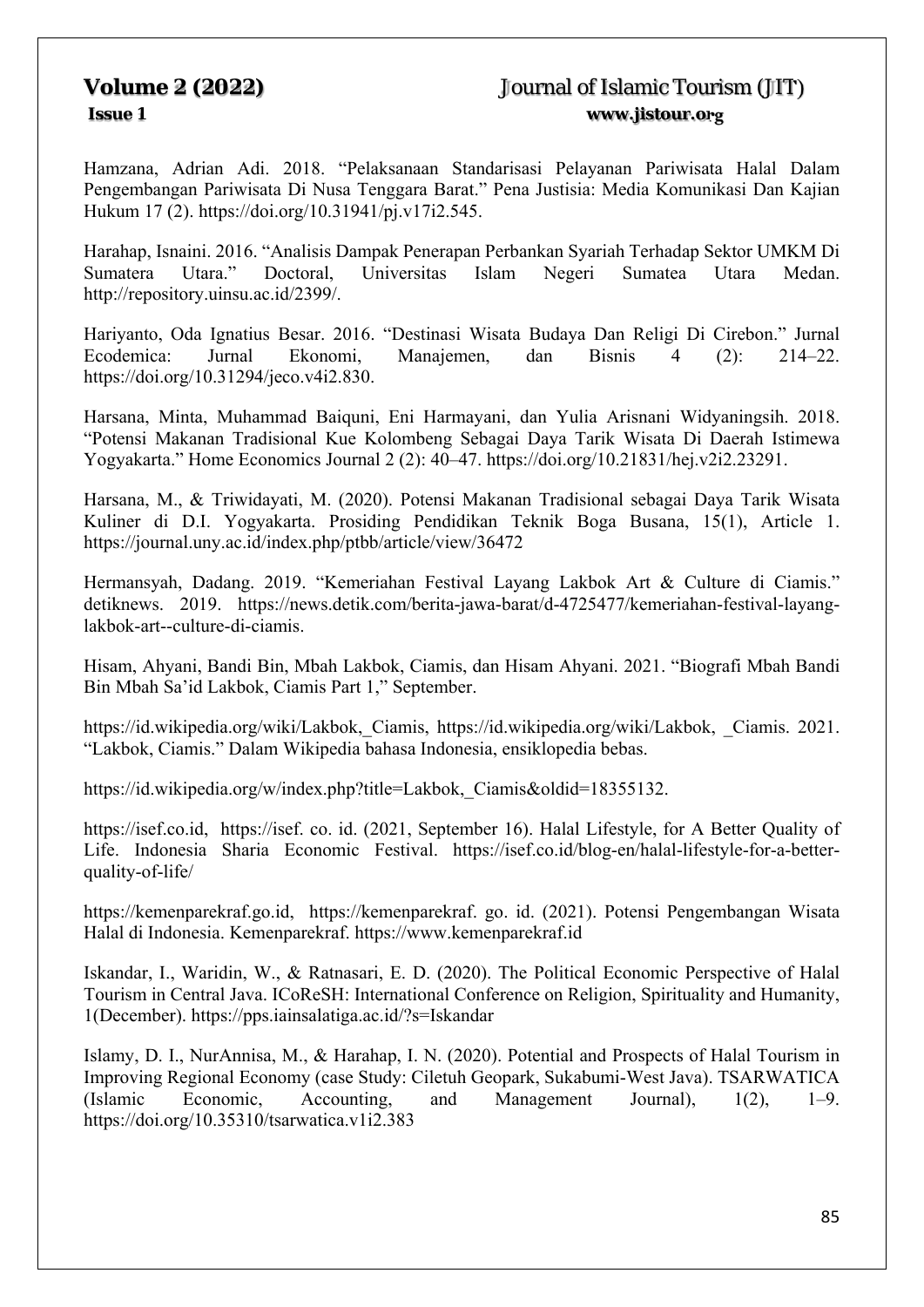Jazadi, I., & Widari, I. (2019). The Concerns, Roots, and Challenges of Islamic Culture in Sumbawa and Their Implications for Implementing Halal Tourism. Karsa: Jurnal Sosial Dan Budaya Keislaman, 27(1), 52–74. https://doi.org/10.19105/karsa.v27i1.2299

Jensen, Michael C. 1994. "Self Interest, Altruism, Incentives, and Agency Theory." SSRN Scholarly Paper ID 5566. Rochester, NY: Social Science Research Network. https://doi.org/10.2139/ssrn.5566.

Khairawati, S. (2021). Halal Tourism In Islamic Business Perspective. Youth & Islamic Economic, 2(01s), 7–16.

Khairunnisah, Noni Antika. 2019. "Partisipasi Pokdarwis Dalam Pengembangan Wisata Halal Di Desa Sesaot." JISIP (Jurnal Ilmu Sosial Dan Pendidikan) 3 (3). https://doi.org/10.36312/jisip.v3i3.1394.

Komariah, N., Saepudin, E., & Yusup, P. M. (2018). Pengembangan Desa Wisata Berbasis Kearifan Lokal. Jurnal Pariwisata Pesona, 3(2), 158–174. https://doi.org/10.26905/jpp.v3i2.2340

Kristiana, Yustisia, Michael Thomas Suryadi, dan Samuel Riyandi Sunarya. 2018. "Eksplorasi Potensi Wisata Kuliner Untuk Pengembangan Pariwisata Di Kota Tangerang." Khasanah Ilmu - Jurnal Pariwisata Dan Budaya 9 (1). https://doi.org/10.31294/khi.v9i1.3604.

Kristiana, Y., Suryadi, M. T., & Sunarya, S. R. (2018). Eksplorasi Potensi Wisata Kuliner Untuk Pengembangan Pariwisata Di Kota Tangerang. Khasanah Ilmu - Jurnal Pariwisata Dan Budaya, 9(1). https://ejournal.bsi.ac.id/ejurnal/index.php/khasanah/article/view/3604

Kuncoro, B., & Chusmeru, C. (2021). Pemberdayaan Masyarakat Dalam Pemgembangan Desa Wisata. Prosiding, 10(1), Article 1. http://jurnal.lppm.unsoed.ac.id/ojs/index.php/Prosiding/article/view/1321

Kusmawan, Ayi. 2019. "Uu: Banyak Potensi Kota Banjar yang bisa Dikembangkan." dara.co.id (blog). 21 Februari 2019. https://www.dara.co.id/uu-banyak-potensi-kota-banjar-yang-bisadikembangkan.html.

Kustiani, Rini. 2020. "Ma'ruf Amin: Wisata Halal Bukan Destinasi Wisatanya Disyariahkan." Tempo. 6 Maret 2020. https://travel.tempo.co/read/1316377/maruf-amin-wisata-halal-bukan-destinasiwisatanya-disyariahkan.

Kurniati, Pat, Haris Maiza Putra, Lilis Sari Komara, Handrian Wibianika, dan Reni Setiansyah. 2021. "Budaya Kewarganegaraan, Praktek Kewarganegaraan dan Pendidikan untuk Kewarganegaraan Demokratis." Jurnal Ilmiah P2M STKIP Siliwangi 8 (2): 107–15. https://doi.org/10.22460/p2m.v8i2p107-115.2852.

Liputan6.com, Liputan6.com. 2021. "Sri Mulyani Sebut Industri Halal Jadi Backbone Ekonomi di Tengah Pandemi." liputan6.com. 14 April 2021.

https://www.liputan6.com/bisnis/read/4531684/sri-mulyani-sebut-industri-halal-jadi-backboneekonomi-di-tengah-pandemi.

Lutfiyah, Lutfiyah. 2017. "Religious Tourism in The Perspective of Kendal Society." QIJIS (Qudus International Journal of Islamic Studies) 5 (1): 25–48. https://doi.org/10.21043/qijis.v5i1.3755.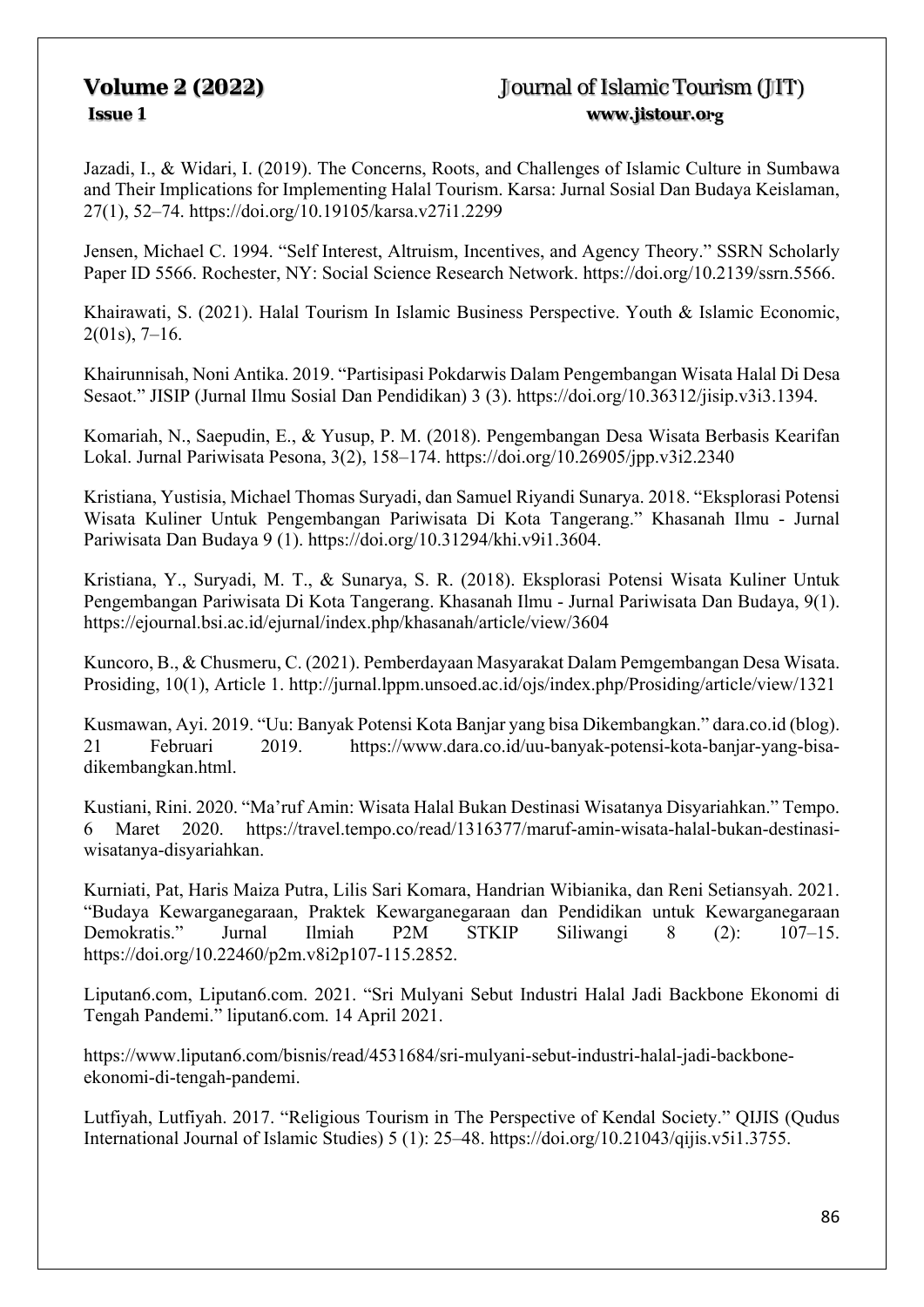Mahamood, Siti Fatahiyah, Amily Fikri, dan Nor Shahrul Nizam Muhamad Nor. 2018. "Modelling Grand BlueWave Hotel in Managing Challenges of Islamic Hotel Performance (IHP): An Overview of the Islamic Spirituality Instilled." Dalam Proceedings of the 3rd International Halal Conference (INHAC 2016), disunting oleh Nurhidayah Muhammad Hashim, Nur Nafhatun Md Shariff, Siti Fatahiah Mahamood, Hanifah Musa Fathullah Harun, Mohd Solahuddin Shahruddin, dan Azri Bhari, 283–89. Singapore: Springer. https://doi.org/10.1007/978-981-10-7257-4\_26.

mambaussholihinciamis.com, mambaussholihinciamis.com. 2021. "Ponpes Mambaus Sholihin – Pondok Pesantren Mambaus Sholihin." 2021. https://mambaussholihinciamis.com/.

Margi, I. Ketut. 2013. "Identifikasi Potensi Wisata Kuliner Berbasis Bahan Baku Lokal Di Kabupaten Buleleng, Bali." Jurnal Ilmu Sosial Dan Humaniora 2 (2). https://doi.org/10.23887/jishundiksha.v2i2.2182.

Masitah, I. (2019). Pengembangan Desa Wisata Oleh Pemerintah Desa Babakan Kecamatan Pangandaran Kabupaten Pangandaran. Dinamika : Jurnal Ilmiah Ilmu Administrasi Negara, 6(3), 45– 55. https://doi.org/10.25157/dinamika.v6i3.2806

Maulana, Frenky. 2016. "Manajemen Pemasaran Produk Makanan Tanpa Label Halal (Studi Analisis Ekonomi Islam Di Pasar Modern Hypermart Kudus)." Skripsi, STAIN Kudus.

Mertha, I Wayan. 2016. "Partisipasi Masyarakat dan Peran Pemerintah dalam Mewujudkan Destinasi Pariwisata Berkualitas (Studi di Batur Global Geopark Kintamani)." Dissertation Program Pascasarjana Universitas Udayana Denpasar. 2016. https://eperpus.unud.ac.id/repositori/disertasi?nim=0990671001.

Misno, Abdurrahman. 2018. "Analisis Praktik Pariwisata Syariah Perspektif Hukum Ekonomi Syariah." Ad-Deenar: Jurnal Ekonomi dan Bisnis Islam 2 (02): 135–55. https://doi.org/10.30868/ad.v2i02.353.

Monika. 2020. "Prosfek Potensi Pengembangan Wisata Syariah Terhadap Pendapatan Daerah Kabupaten Martapura." Thesis (Diploma), Universitas Islam Kalimantan Muhammad Arsyad Al-Banjari.

Muaini, M. (2018). The Dynamics of Development of Halal Tourism Destination in Lombok West Nusa Tenggara. Prosiding Seminar Nasional & Internasional, 1(1), Article 1. https://jurnal.unimus.ac.id/index.php/psn12012010/article/view/3618

Muhlison. 2020. "'Srawung Gayem' Tempat Wisata Kuliner Tradisional Masyarakat Lakbok Mencoba Bertahan Ditengah Serangan Pandemi." realitas.net (blog). 21 Juni 2020.

Mu'in, Mu'in, Sunhaji, dan Hayyun. 2021. Wawancara dengan Kiai Mu'in dan Kiyai Sunhaji serta Kiyai Hayyun (Tokoh Masyakarat di Desa Tambakreja Kec. Lakbok), Rabu, 22 September 2021).

Murdaningsih, Dwi. 2017. "Pesona Pesantren Ciamis Jadi Model Pengembangan Wisata Halal." Republika Online. 5 September 2017.

Naiman, Naiman. 2021. Wawancara dengan Kiai Naiman (Putra Bungsu Adik kandung Kiai Bandi), Rabu, 22 September 2021).

Noviantoro, Kurnia Maulidi, dan Achmad Zurohman. 2020. "Prospek Pariwisata Syariah (Halal Tourism): Sebuah Tantangan di Era Revolusi Industri 4.0." Equilibrium: Jurnal Ekonomi Syariah 8 (2). https://doi.org/10.21043/equilibrium.v8i2.8160.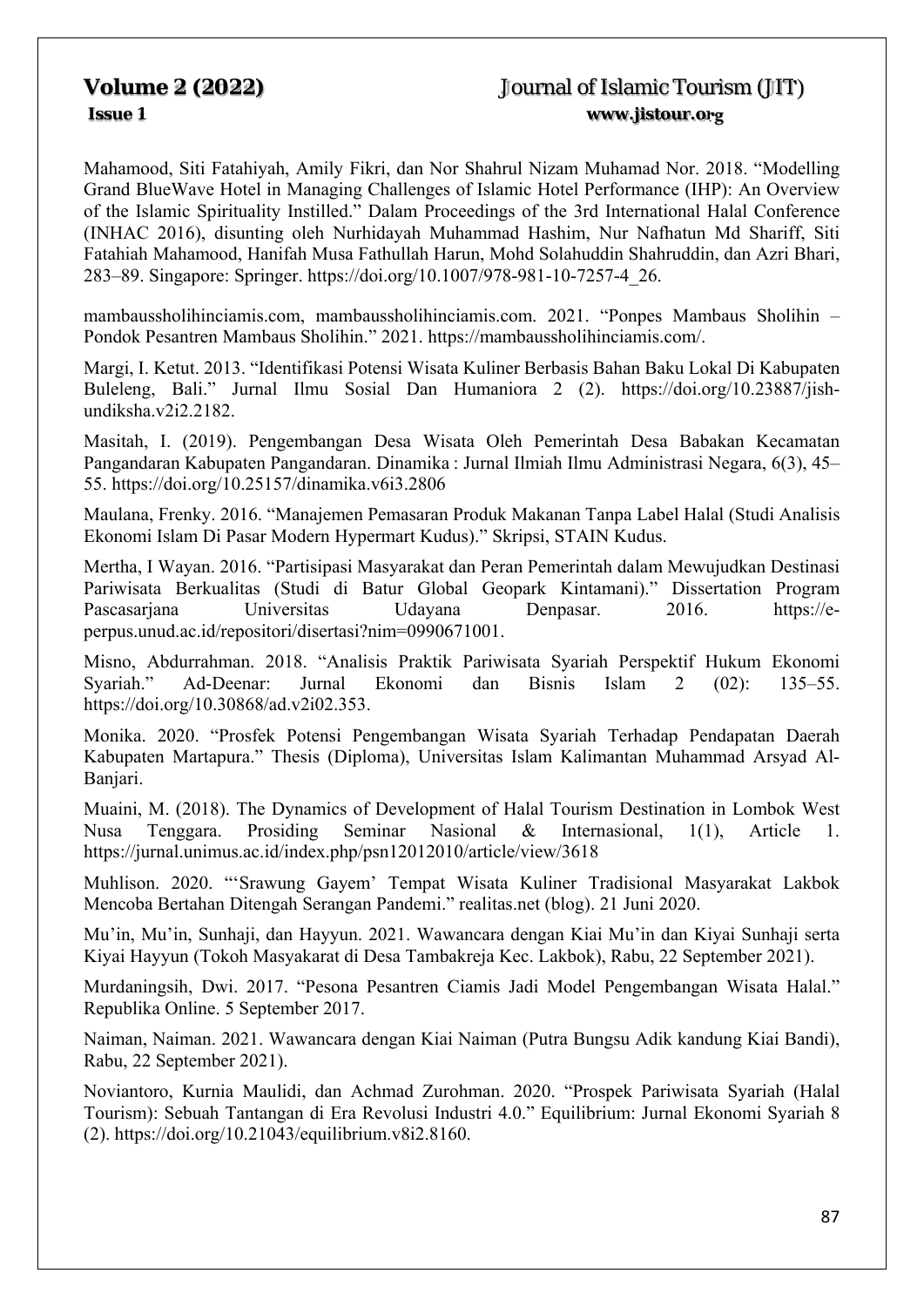Nuraini, Erda, Nouvanda Hamdan Saputra, dan Lusi Kholisiah. 2019. "Potensi Dan Prospek Wisata Syariah Dalam Meningkatkan Ekonomi Daerah (Studi Kasus: Kota Bandung)." Baskara : Journal of Business and Entrepreneurship 1 (2): 93–104. https://doi.org/10.24853/baskara.1.2.93-104.

Nurhajati, Nunun. 2017. "Pembentukan Desa Wisata Pada Jalur Lingkar Wilis Kabupaten Tulungagung ( Studi Di Desa Gambiran Kecamatan Pagerwojo Kabupaten Tulungagung)." Jurnal PUBLICIANA 10 (1): 1–22.

Nurozi, A. (2021). Design and Potential of Halal Tourism Industry in Yogyakarta Special Region. Journal of Islamic Economics Lariba, 7(2), 155–169. https://doi.org/10.20885/jielariba.vol7.iss2.art7

Nursetiawan, Irfan, dan Regi Refian Garis. 2019. "Identifikasi Potensi Desa Wisata Di Kabupaten Ciamis Berbasis Community Based Tourism." Dinamika : Jurnal Ilmiah Ilmu Administrasi Negara 6 (4): 339–49. https://doi.org/10.25157/dinamika.v6i4.3071.

Naisabur, Nanang, dan Haris Maiza Putra. 2021. "Tabarru Contracts in the Form of Self Guarantee and Providing Something." International Journal of Nusantara Islam 9 (2): 262–93. https://doi.org/10.15575/ijni.v9i2.14301.

Nurdin, Akhmad, Sabtun Ismi Khasanah, Joko Istiyanto, Sinta Rizky Anggraini, dan Lilik Patonah. 2021. "Optimization of Digital Marketing as an Effort to Expand the Reach of Promotion of MSME Products Assist by Village Enterprises Ngerangan Jaya." Jurnal Pengabdian Dan Pemberdayaan Masyarakat Indonesia 1 (12): 479–84.

Prihasta, A. K., & Suswanta, S. (2020). Pengembangan Desa Wisata Berbasis Pemberdayaan Masyarakat Desa Wisata Kaki Langit Padukuhan Mangunan. Jurnal Master Pariwisata (JUMPA), 221–240. https://doi.org/10.24843/JUMPA.2020.v07.i01.p10

Pryanka (Rep), Adinda, dan Ichsan Emrald Alamsyah (Red). 2018. "Standardisasi Kawasan Industri Halal Selesai Akhir 2018." Republika Online. 21 Oktober 2018. https://republika.co.id/share/pgxv5h349.

radarbanyumas.co.id. 2021. "Sertifikasi Halal Jadi Kebutuhan Konsumen." RADAR Banyumas. 23 Februari 2021. https://radarbanyumas.co.id/sertifikasi-halal-jadi-kebutuhan-konsumen/.

Rahmadian, A., & Anam, M. M. (2021). Prospek Wisata Halal Di Kota Malang: Sebuah Tinjauan Atas Peluang Dan Tantangan. Jurnal Pariwisata Pesona, 6(1), 17–25. https://doi.org/10.26905/jpp.v6i1.5587

Ramadhany, Fitratun, dan Ahmad Ajib Ridlwan. 2018. "Implikasi Pariwisata Syariah Terhadap Peningkatan Pendapatan Dan Kesejahteraan Masyarakat." Muslim Heritage 3 (1): 157–76. https://doi.org/10.21154/muslimheritage.v3i1.1303.

Ramlan, Ramlan, dan Nahrowi. 2014. "Sertifikasi Halal Sebagai Penerapan Etika Bisnis Islami Dalam Upaya Perlindungan Bagi Konsumen Muslim." Ahkam : Jurnal Ilmu Syariah 17 (1). https://doi.org/10.15408/ajis.v17i1.1251.

Rasyifa, H., Zulianingrum, D., Lubis, D., & Muthohharoh, M. (2021). Strategic Development of Halal Tourism Village Kampung Batik Cibuluh Bogor (KBCB) as A Socio-Cultural Destination in Indonesia. Jurnal Islam Dan Masyarakat Kontemporari, 22(2), 1–15. https://doi.org/10.37231/jimk.2021.22.2.572

Rimet. 2019. "Strategi Pengembangan Wisata Syariah Di Sumatera Barat : Analisis Swot (Strength, Weakness, Opportunity, Threath." Syarikat: Jurnal Rumpun Ekonomi Syariah 2 (1): 50–61. https://doi.org/10.25299/syarikat.2019.vol2(1).3702.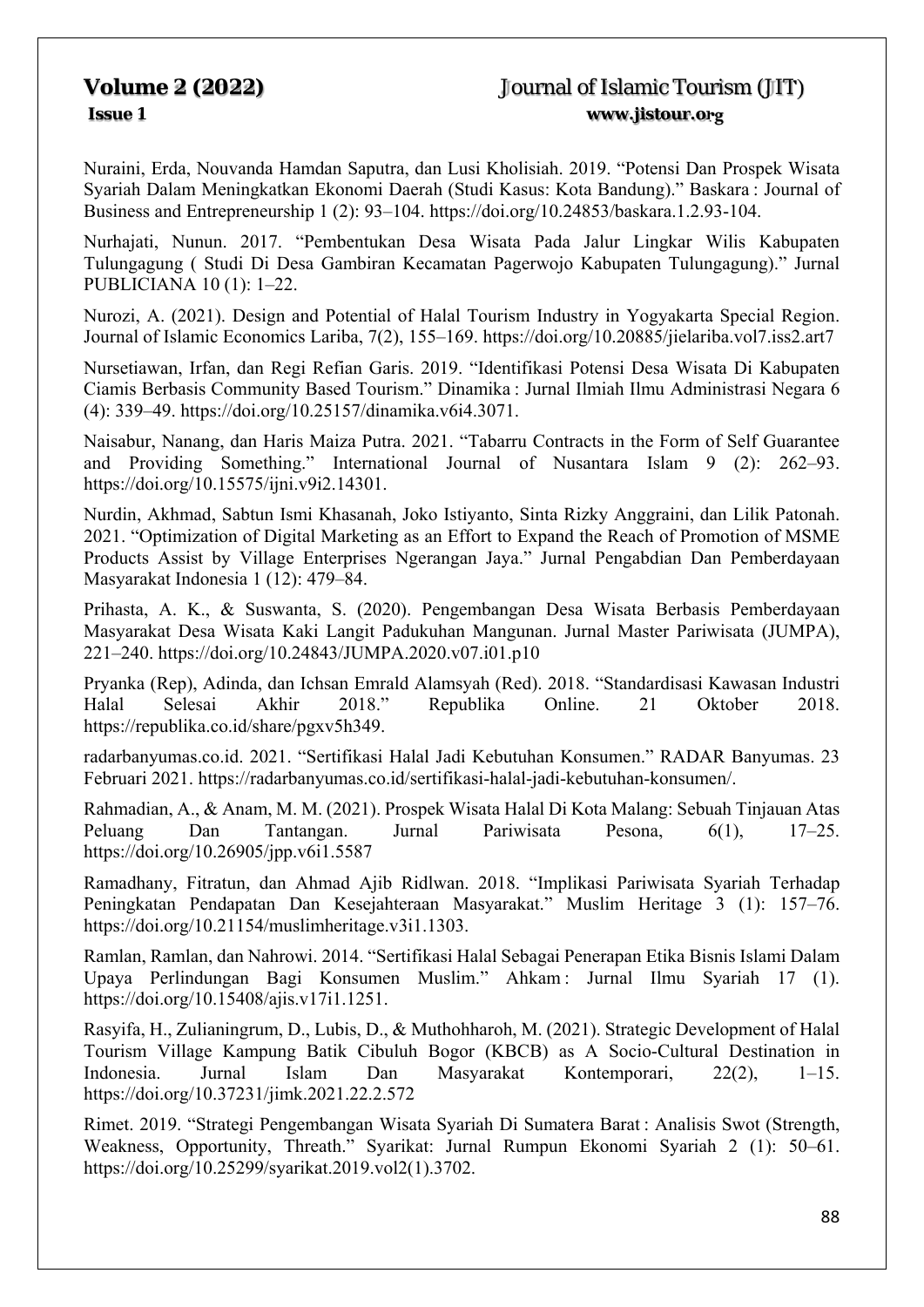Rosidah, M. R. M. (2021). Sistem Maparo Sebagai Solusi Peningkatan Perekonomian Masyarakat Ekonomi Syariah (MES) Di Era 4.0. Syarikat: Jurnal Rumpun Ekonomi Syariah, 4(1), 10–21.

Saepudin, E., Budiono, A., & Halimah, M. (2019). Pengembangan Desa Wisata Pendidikan Di Desa Cibodas Kabupaten Bandung Barat. Sosiohumaniora, 21(1), 1–10. https://doi.org/10.24198/sosiohumaniora.v21i1.19016

Sakirah, Sakirah, Syarifuddin, Hisam Ahyani, Memet Slamet, Rahmatul Huda, Riyan Andni, Parman Komarudin, dkk. 2021. Pengantar bisnis islam. Widina Bhakti Persada Bandung. https://repository.penerbitwidina.com/publications/347004/.

Samori, Zakiah, Nor Zafir Md. Salleh, dan Mohammad Mahyuddin Khalid. 2016. "Current trends on halal tourism: cases on selected Asian countries." Tourism Management Perspectives 19: 131-36.

Samsuduha. 2020. "Wisata Halal Sebagai Implementasi Konsep Ekonomi Syariah." Al-Tafaqquh: Journal of Islamic Law 1 (1): 20–30. https://doi.org/10.33096/altafaqquh.v1i1.13.

Santoso, Hadi, dan Adi Hidayat Argubi. 2019. "Pengembangan Wisata Berbasis Syariah (Halal Tourism) Di Kota Bima." Sadar Wisata: Jurnal Pariwisata 2 (1): 40–55. https://doi.org/10.32528/sw.v2i1.1824.

Santoso, Lukman, dan Yutisa Tri Cahyani. 2020. "Pengaturan Wisata Halal Untuk Pembangunan Daerah: Transformasi Industri Halal Di Era Disrupsi." Supremasi Hukum: Jurnal Kajian Ilmu Hukum 9 (1): 57–75.

Satriana, Eka Dewi, dan Hayuun Durrotul Faridah. 2018. "Halal tourism: development, chance and challenge." Journal of halal product and research (JPHR) 1 (2): 32–43. https://doi.org/10.20473/jhpr.vol.1-issue.2.32-43.

Sidik, Nur. 2021. Wawancara dengan Bapak Nur Sidik (Kepala Desa Tambakreja, Kec. Lakbok), Rabu, 22 September 2021).

Sina, Nesa Ibnu, dan Muchamad Zaenuri. 2021. "Pengembangan Objek Pariwisata Halal Melalui Jurnal Pemerintahan Dan Kebijakan (JPK) 2 (2): 81–101. https://doi.org/10.18196/jpk.v2i2.12610.

Sugianto, Danang. 2020. "Sebut Pariwisata Booming 2021, Jokowi yakin Corona Hilang Akhir 2020." detikfinance. 2020. https://finance.detik.com/berita-ekonomi-bisnis/d-4980219/sebut-pariwisatabooming-2021-jokowi-yakin-corona-hilang-akhir-2020.

Sumantri, D. (2019). Strategi pengembangan desa wisata di Kelurahan Jelekong, Kabupaten Bandung | Sumantri | Journal of Geography of Tropical Environments. http://dx.doi.org/10.7454/jglitrop.v2i2.47

Suradin, Muhammad. 2018. "Halal Tourism Promotion in Indonesia: An Analysis on Official Destination Websites." Journal of Indonesian Tourism and Development Studies 6 (3): 143–58.

Surur, Fadhil. 2020. Wisata Halal: Konsep dan Aplikasi. Makassar: Alauddin University Press. http://repositori.uin-alauddin.ac.id/17881/.

Suyitno. 2016. Pengantar Pariwisata. Malang: Kitto Book.

Syarifuddin, S., Lubis, S., & Imron, Z. (2019). The Correlation of Human's Behavior With Halal And Haram Food. International Halal Conference & Exhibition 2019 (Ihce), 1(1), 35–43.

Utomo, S. J., & Satriawan, B. (2017). Strategi Pengembangan Desa Wisata Di Kecamatan Karangploso Kabupaten Malang. Neo-Bis, 11(2), 142–153. https://doi.org/10.21107/nbs.v11i2.3381